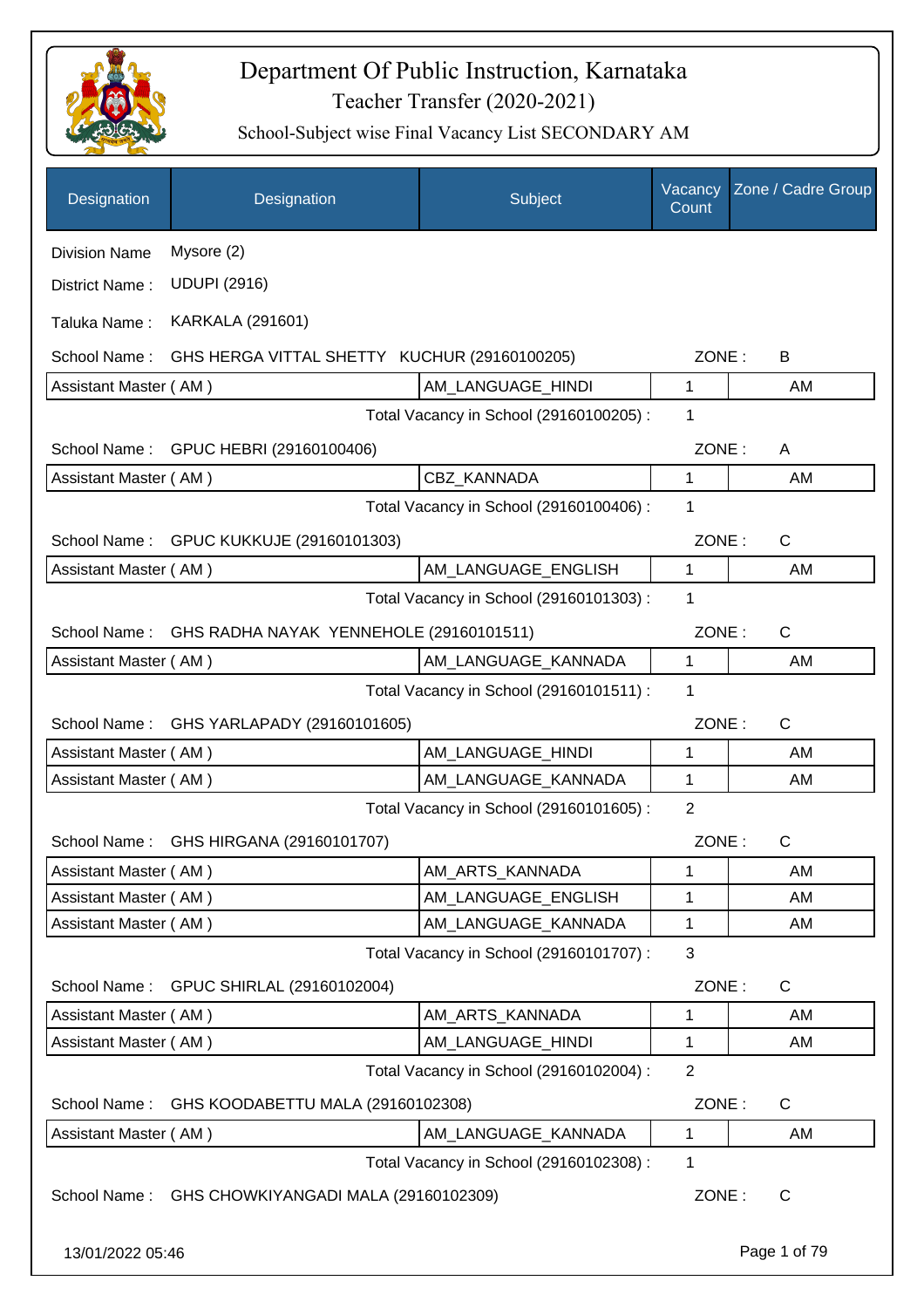

| Designation           | Designation                                       | Subject                                 | Vacancy<br>Count | Zone / Cadre Group |
|-----------------------|---------------------------------------------------|-----------------------------------------|------------------|--------------------|
| Assistant Master (AM) |                                                   | AM_ARTS_KANNADA                         | 1                | AM                 |
| Assistant Master (AM) |                                                   | AM_LANGUAGE_ENGLISH                     | 1                | AM                 |
| Assistant Master (AM) |                                                   | AM_LANGUAGE_HINDI                       | 1                | AM                 |
| Assistant Master (AM) |                                                   | AM_LANGUAGE_KANNADA                     | 1                | AM                 |
| Assistant Master (AM) |                                                   | CBZ_KANNADA                             | 1                | AM                 |
|                       |                                                   | Total Vacancy in School (29160102309) : | 5                |                    |
|                       | School Name: GPUC BAILUR (29160102603)            |                                         | ZONE:            | C                  |
| Assistant Master (AM) |                                                   | AM_ARTS_KANNADA                         | 1                | AM                 |
| Assistant Master (AM) |                                                   | AM_LANGUAGE_ENGLISH                     | $\overline{2}$   | AM                 |
| Assistant Master (AM) |                                                   | AM_LANGUAGE_KANNADA                     | 1                | AM                 |
|                       |                                                   | Total Vacancy in School (29160102603) : | $\overline{4}$   |                    |
|                       | School Name: GPUC PALLI (29160102903)             |                                         | ZONE:            | $\mathsf{C}$       |
| Assistant Master (AM) |                                                   | AM LANGUAGE KANNADA                     | $\mathbf{1}$     | AM                 |
|                       |                                                   | Total Vacancy in School (29160102903) : | 1                |                    |
|                       | School Name: GHS NAKRE (29160103113)              |                                         | ZONE:            | $\mathsf{C}$       |
| Assistant Master (AM) |                                                   | AM_LANGUAGE_HINDI                       | $\mathbf{1}$     | AM                 |
|                       |                                                   | Total Vacancy in School (29160103113) : | 1                |                    |
|                       | School Name: GHS SOODA (29160103405)              |                                         | ZONE:            | $\mathsf{C}$       |
| Assistant Master (AM) |                                                   | AM_LANGUAGE_KANNADA                     | $\mathbf{1}$     | AM                 |
|                       |                                                   | Total Vacancy in School (29160103405) : | 1                |                    |
|                       | School Name: GPUC SANOOR (29160104208)            |                                         | ZONE:            | B                  |
| Assistant Master (AM) |                                                   | AM_LANGUAGE_HINDI                       | 1                | AM                 |
| Assistant Master (AM) |                                                   | AM_LANGUAGE_KANNADA                     | $\mathbf 1$      | AM                 |
| Assistant Master (AM) |                                                   | CBZ_KANNADA                             | 1                | AM                 |
|                       |                                                   | Total Vacancy in School (29160104208) : | 3                |                    |
| School Name:          | GPUC BAJAGOLI (29160104508)                       |                                         | ZONE:            | C                  |
| Assistant Master (AM) |                                                   | AM LANGUAGE HINDI                       | 1                | AM                 |
|                       |                                                   | Total Vacancy in School (29160104508) : | 1                |                    |
| School Name:          | KARNATAKA PUBLIC SCHOOLS GHS HOSMAR (29160104706) |                                         | ZONE:            | C                  |
| Assistant Master (AM) |                                                   | AM_LANGUAGE_ENGLISH                     | 1                | AM                 |
|                       |                                                   | Total Vacancy in School (29160104706) : | 1                |                    |
| School Name:          | GHS NALLURU (29160104807)                         |                                         | ZONE:            | $\mathsf{C}$       |
| Assistant Master (AM) |                                                   | AM_LANGUAGE_ENGLISH                     | 1                | AM                 |
| 13/01/2022 05:46      |                                                   |                                         |                  | Page 2 of 79       |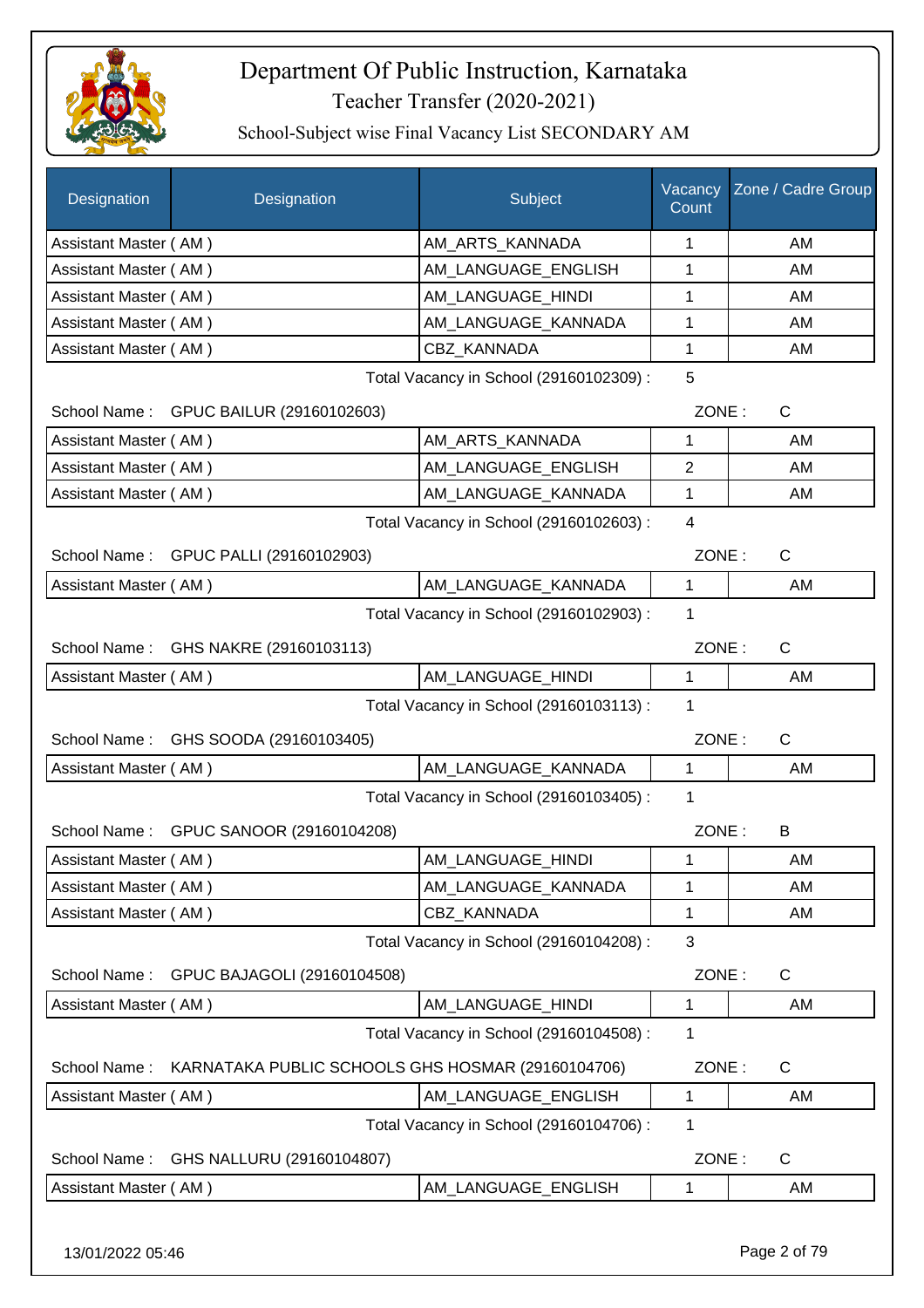

| Designation           | Designation                                           | Subject                                 | Vacancy<br>Count | Zone / Cadre Group |
|-----------------------|-------------------------------------------------------|-----------------------------------------|------------------|--------------------|
|                       |                                                       | Total Vacancy in School (29160104807) : | 1                |                    |
| School Name:          | GHS RENJALA (29160104904)                             |                                         | ZONE:            | $\mathsf{C}$       |
| Assistant Master (AM) |                                                       | AM_LANGUAGE_HINDI                       | 1                | AM                 |
| Assistant Master (AM) |                                                       | AM_LANGUAGE_KANNADA                     | 1                | AM                 |
|                       |                                                       | Total Vacancy in School (29160104904) : | $\overline{2}$   |                    |
|                       | School Name: GPUC KARKALA (29160105212)               |                                         | ZONE:            | A                  |
| Assistant Master (AM) |                                                       | AM_LANGUAGE_KANNADA                     | $\mathbf{1}$     | AM                 |
|                       |                                                       | Total Vacancy in School (29160105212) : | $\mathbf 1$      |                    |
|                       | School Name: GHS KABETTU (29160105505)                |                                         | ZONE:            | A                  |
| Assistant Master (AM) |                                                       | AM_ARTS_KANNADA                         | 1                | AM                 |
|                       |                                                       | Total Vacancy in School (29160105505) : | 1                |                    |
| School Name:          | GHS SUNDARA PURANIK MEM PERVAJE (29160105803)         |                                         | ZONE:            | A                  |
| Assistant Master (AM) |                                                       | AM_LANGUAGE_ENGLISH                     | $\overline{2}$   | AM                 |
| Assistant Master (AM) |                                                       | AM_LANGUAGE_HINDI                       | 1                | AM                 |
| Assistant Master (AM) |                                                       | AM_LANGUAGE_KANNADA                     | $\overline{2}$   | AM                 |
| Assistant Master (AM) |                                                       | CBZ_KANNADA                             | $\overline{2}$   | AM                 |
|                       |                                                       | Total Vacancy in School (29160105803) : | 7                |                    |
|                       |                                                       | Total Vacancy in Taluka (291601) :      | 41               |                    |
| Taluka Name:          | <b>UDUPI (291602)</b>                                 |                                         |                  |                    |
| School Name:          | GHS MOOLUR (29160203908)                              |                                         | ZONE:            |                    |
|                       |                                                       |                                         |                  | A                  |
| Assistant Master (AM) |                                                       | AM LANGUAGE ENGLISH                     | 1                | AM                 |
|                       |                                                       | Total Vacancy in School (29160203908) : | 1                |                    |
|                       | School Name: GPUC YERMALU BADA (29160204004)          |                                         | ZONE:            | $\mathsf{C}$       |
| Assistant Master (AM) |                                                       | AM_ARTS_KANNADA                         | 1                | AM                 |
| Assistant Master (AM) |                                                       | AM_LANGUAGE_ENGLISH                     | 1                | AM                 |
| Assistant Master (AM) |                                                       | AM LANGUAGE KANNADA                     | $\mathbf 1$      | AM                 |
| Assistant Master (AM) |                                                       | CBZ_KANNADA                             | $\mathbf 1$      | AM                 |
|                       |                                                       | Total Vacancy in School (29160204004) : | $\overline{4}$   |                    |
|                       | School Name: GHS BELAPU (29160204103)                 |                                         | ZONE:            | B                  |
| Assistant Master (AM) |                                                       | AM_LANGUAGE_ENGLISH                     | 1                | AM                 |
|                       |                                                       | Total Vacancy in School (29160204103) : | 1                |                    |
| School Name:          | KARNATAKA PUBLIC SCHOOLS GPUC PADUBIDRI (29160204810) |                                         | ZONE:            | C                  |
|                       |                                                       |                                         |                  |                    |
| 13/01/2022 05:46      |                                                       |                                         |                  | Page 3 of 79       |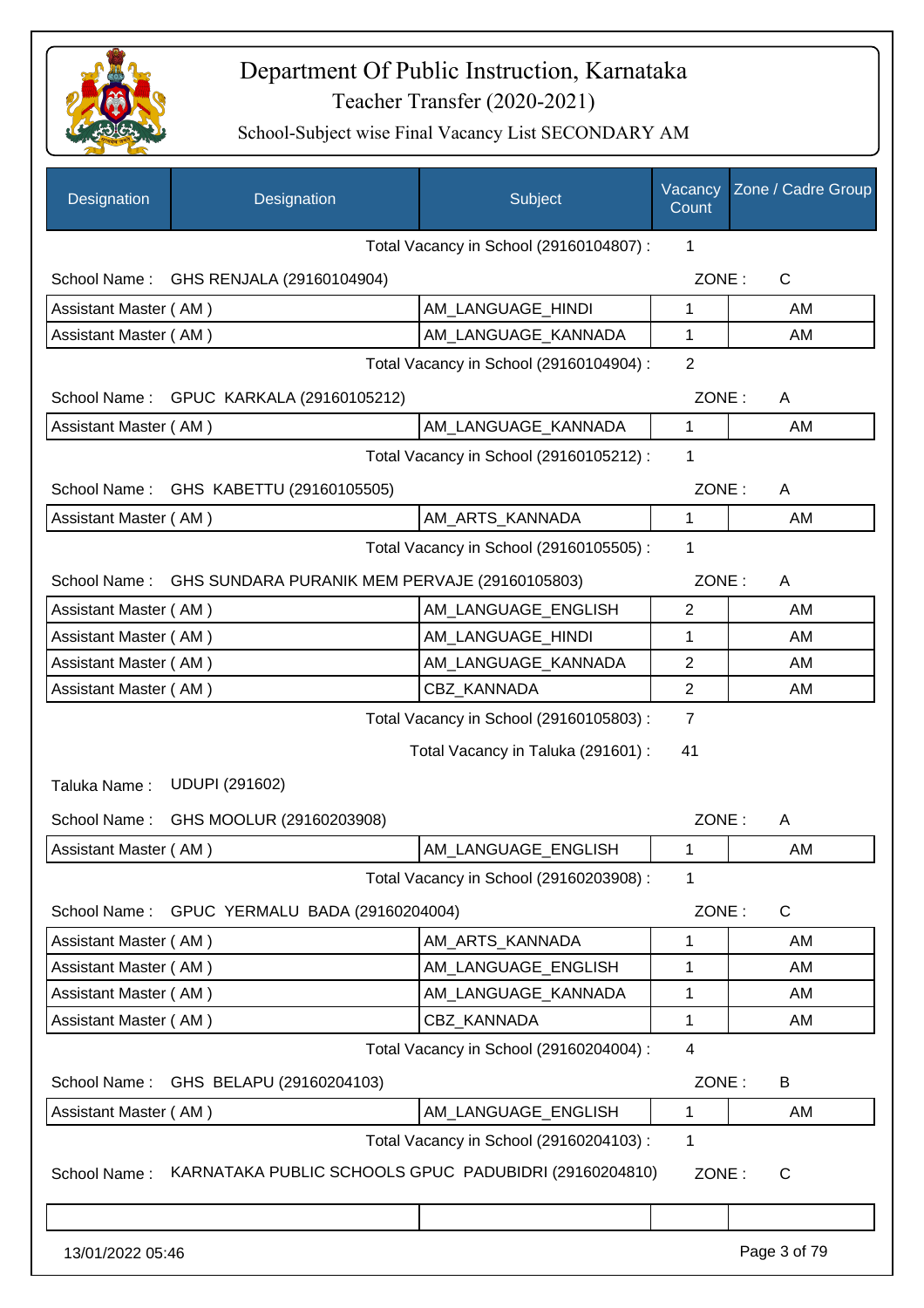

| Designation           | Designation                                     | Subject                                 | Vacancy<br>Count | Zone / Cadre Group |
|-----------------------|-------------------------------------------------|-----------------------------------------|------------------|--------------------|
| Assistant Master (AM) |                                                 | AM_LANGUAGE_KANNADA                     | 1                | AM                 |
|                       |                                                 | Total Vacancy in School (29160204810) : | 1                |                    |
|                       | School Name: GPUC HEJAMADI (29160204906)        |                                         | ZONE:            | C                  |
| Assistant Master (AM) |                                                 | AM_ARTS_KANNADA                         | 1                | AM                 |
| Assistant Master (AM) |                                                 | AM LANGUAGE KANNADA                     | 1                | AM                 |
|                       |                                                 | Total Vacancy in School (29160204906) : | $\overline{2}$   |                    |
|                       | School Name: GPUC PALIMAR (29160205002)         |                                         | ZONE:            | C                  |
| Assistant Master (AM) |                                                 | AM_ARTS_KANNADA                         | 1                | AM                 |
| Assistant Master (AM) |                                                 | AM_LANGUAGE_ENGLISH                     | 1                | AM                 |
|                       |                                                 | Total Vacancy in School (29160205002) : | $\overline{2}$   |                    |
|                       | School Name: GHS MALPE (29160210767)            |                                         | ZONE:            | A                  |
| Assistant Master (AM) |                                                 | AM_LANGUAGE_ENGLISH                     | 1                | AM                 |
| Assistant Master (AM) |                                                 | AM_LANGUAGE_HINDI                       | 1                | AM                 |
|                       |                                                 | Total Vacancy in School (29160210767) : | $\overline{2}$   |                    |
| School Name:          | GOVT PRE-UNIVERSITY COLLEGE MALPE (29160210901) |                                         | ZONE:            | A                  |
| Assistant Master (AM) |                                                 | AM_LANGUAGE_HINDI                       | 1                | AM                 |
|                       |                                                 | Total Vacancy in School (29160210901) : | 1                |                    |
| School Name:          | GHS VOLAKADU (29160212202)                      |                                         | ZONE:            | A                  |
| Assistant Master (AM) |                                                 | AM_ARTS_KANNADA                         | $\overline{2}$   | AM                 |
| Assistant Master (AM) |                                                 | AM_LANGUAGE_KANNADA                     | $\overline{2}$   | AM                 |
|                       |                                                 | Total Vacancy in School (29160212202) : | 4                |                    |
|                       |                                                 | Total Vacancy in Taluka (291602):       | 18               |                    |
| Taluka Name:          | KUNDAPURA (291603)                              |                                         |                  |                    |
| School Name:          | GPUC HS SECTION SHANKARANARAYANA (29160305708)  |                                         | ZONE:            | $\mathsf{C}$       |
| Assistant Master (AM) |                                                 | AM_LANGUAGE_ENGLISH                     | 1                | AM                 |
| Assistant Master (AM) |                                                 | CBZ_KANNADA                             | 1                | AM                 |
|                       |                                                 | Total Vacancy in School (29160305708) : | $\overline{2}$   |                    |
| School Name:          | GPUC HOSANGADI (29160306208)                    |                                         | ZONE:            | C                  |
| Assistant Master (AM) |                                                 | AM_LANGUAGE_HINDI                       | 1                | AM                 |
|                       |                                                 | Total Vacancy in School (29160306208) : | 1                |                    |
| School Name:          | GHS KONI (29160306704)                          |                                         | ZONE:            | C                  |
| Assistant Master (AM) |                                                 | AM_LANGUAGE_HINDI                       | 1                | AM                 |
|                       |                                                 | Total Vacancy in School (29160306704) : | 1                |                    |
| 13/01/2022 05:46      |                                                 |                                         |                  | Page 4 of 79       |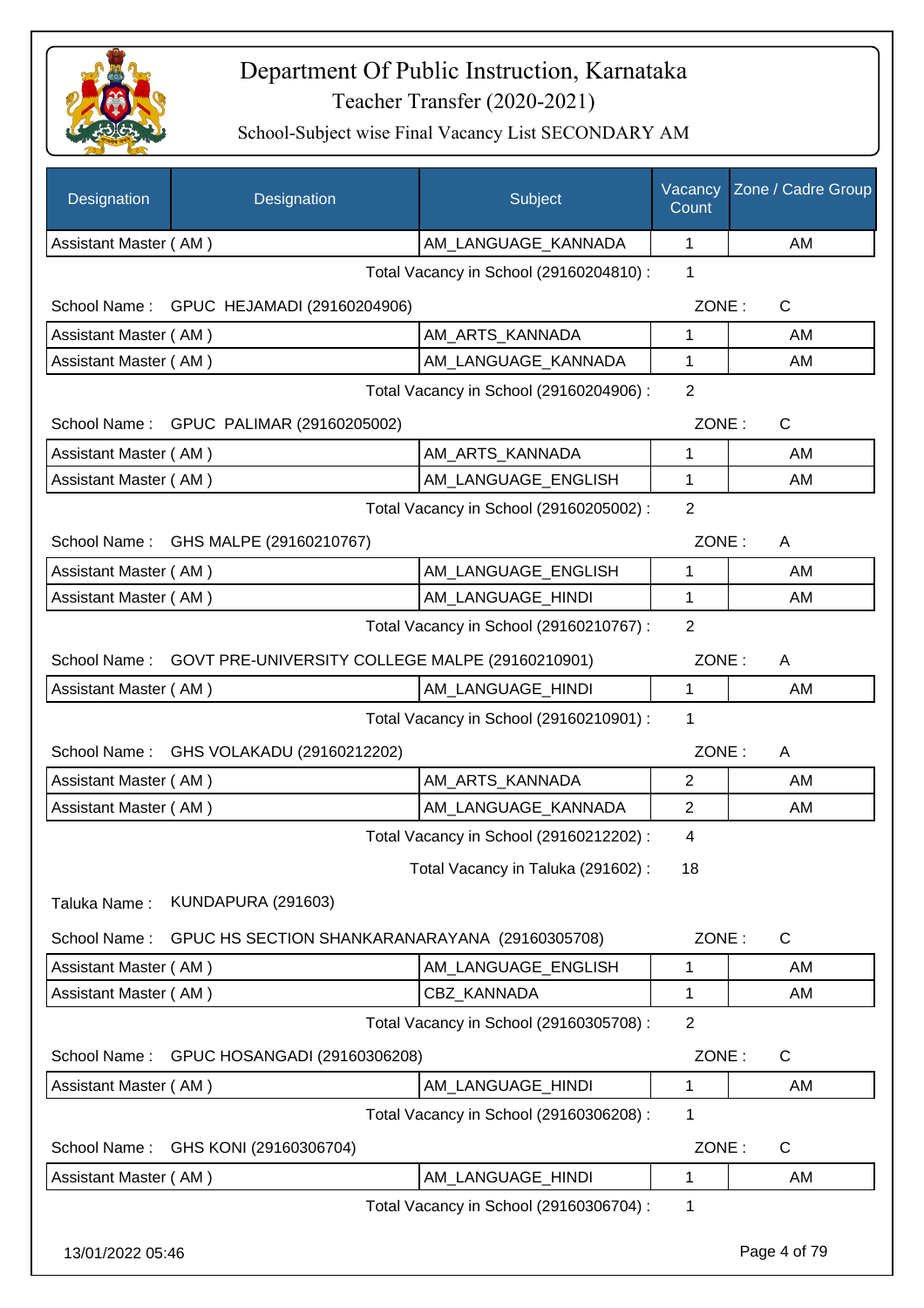

| Designation           | Designation                                                | Subject                                 | Vacancy<br>Count | Zone / Cadre Group |
|-----------------------|------------------------------------------------------------|-----------------------------------------|------------------|--------------------|
| School Name:          | KARNATAKA PUBLIC SCHOOLS GPUC KOTESHWARA<br>(29160306804)  |                                         | ZONE:            | B                  |
| Assistant Master (AM) |                                                            | AM_ARTS_KANNADA                         | 1                | AM                 |
|                       |                                                            | Total Vacancy in School (29160306804) : | 1                |                    |
| School Name:          | KARNATAKA PUBLIC SCHOOLS GPUC BIDKALKATTE<br>(29160308906) |                                         | ZONE:            | $\mathsf{C}$       |
| Assistant Master (AM) |                                                            | AM_ARTS_KANNADA                         | $\mathbf{1}$     | AM                 |
|                       |                                                            | Total Vacancy in School (29160308906) : | 1                |                    |
|                       | School Name: GPUC HALADI (29160309203)                     |                                         | ZONE:            | $\mathsf{C}$       |
| Assistant Master (AM) |                                                            | AM_ARTS_KANNADA                         | $\mathbf{1}$     | AM                 |
|                       |                                                            | Total Vacancy in School (29160309203) : | 1                |                    |
| School Name:          | CNSMGHS ALBADY-ARDI (29160309507)                          |                                         | ZONE:            | $\mathsf{C}$       |
| Assistant Master (AM) |                                                            | AM_ARTS_KANNADA                         | 1                | AM                 |
|                       |                                                            | Total Vacancy in School (29160309507) : | 1                |                    |
|                       | School Name: GPUC KUNDAPURA (29160311003)                  |                                         | ZONE:            | A                  |
| Assistant Master (AM) |                                                            | AM_LANGUAGE_HINDI                       | $\mathbf{1}$     | AM                 |
|                       |                                                            | Total Vacancy in School (29160311003) : | 1                |                    |
| School Name:          | GHS SIDDAPURA (29160311210)                                |                                         | ZONE:            | $\mathsf{C}$       |
| Assistant Master (AM) |                                                            | AM_ARTS_KANNADA                         | 3                | AM                 |
| Assistant Master (AM) |                                                            | AM LANGUAGE ENGLISH                     | 1                | AM                 |
| Assistant Master (AM) |                                                            | AM LANGUAGE HINDI                       | $\overline{2}$   | AM                 |
|                       |                                                            | Total Vacancy in School (29160311210) : | 6                |                    |
|                       |                                                            | Total Vacancy in Taluka (291603):       | 15               |                    |
| Taluka Name:          | <b>BYNDOOR (291604)</b>                                    |                                         |                  |                    |
| School Name:          | M BHASKARA PAI GHS GUJJADI (29160400904)                   |                                         | ZONE:            | $\mathsf{C}$       |
| Assistant Master (AM) |                                                            | AM ARTS KANNADA                         | 1                | AM                 |
|                       |                                                            | Total Vacancy in School (29160400904) : | 1                |                    |
| School Name:          | SHRI K.S.S.G.H.S HAKLADY (29160401003)                     |                                         | ZONE:            | $\mathsf{C}$       |
| Assistant Master (AM) |                                                            | AM ARTS KANNADA                         | 1                | AM                 |
| Assistant Master (AM) |                                                            | AM_LANGUAGE_ENGLISH                     | 1                | AM                 |
| Assistant Master (AM) |                                                            | AM_LANGUAGE_HINDI                       | 1                | AM                 |
|                       |                                                            | Total Vacancy in School (29160401003) : | 3                |                    |
| School Name:          | GPUC KAMBADAKONE (29160402605)                             |                                         | ZONE:            | B                  |
| Assistant Master (AM) |                                                            | AM_LANGUAGE_HINDI                       | 1                | AM                 |
| 13/01/2022 05:46      |                                                            |                                         |                  | Page 5 of 79       |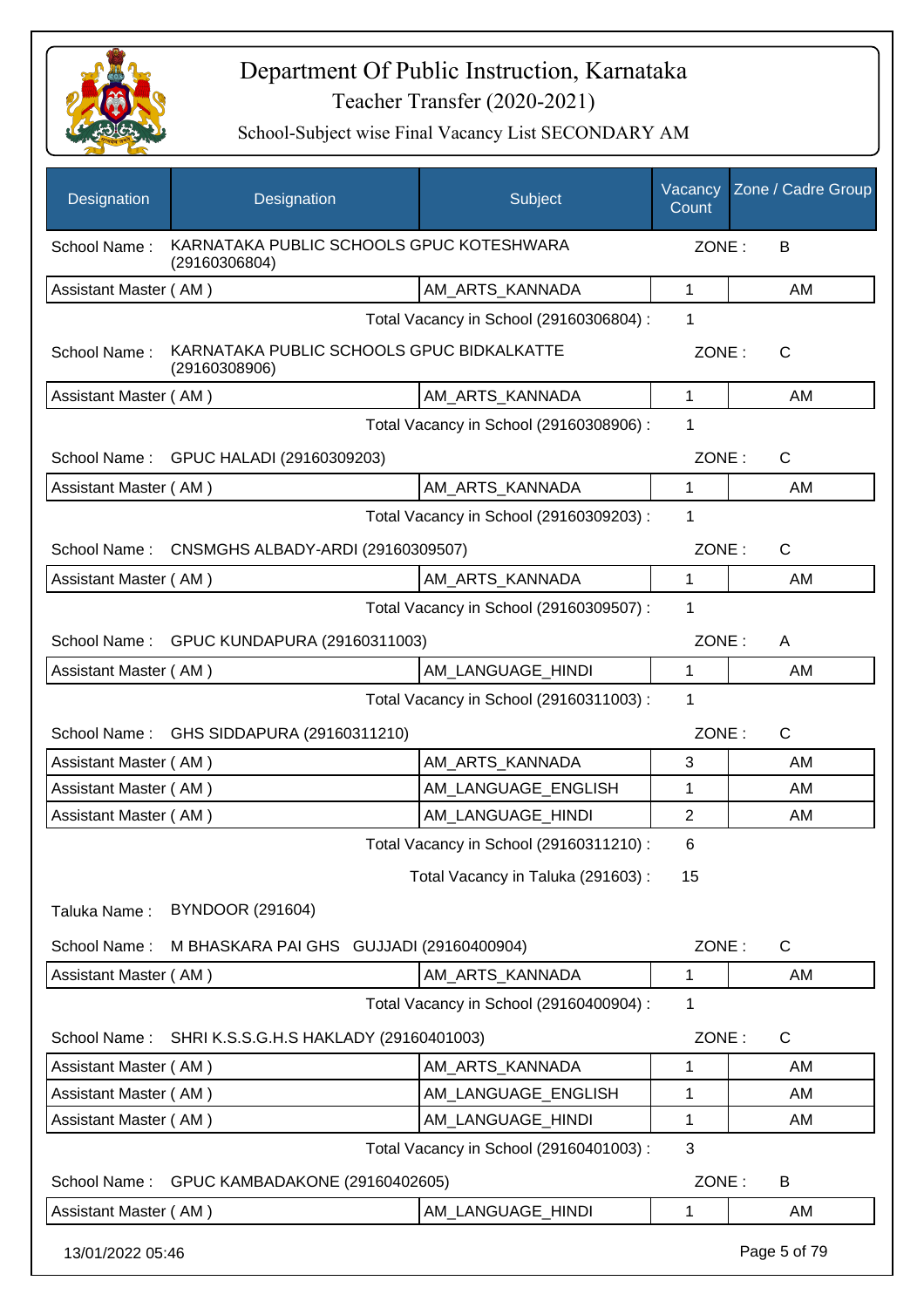

| Designation           | Designation                                                 | Subject                                 | Vacancy<br>Count | Zone / Cadre Group |
|-----------------------|-------------------------------------------------------------|-----------------------------------------|------------------|--------------------|
| Assistant Master (AM) |                                                             | CBZ_KANNADA                             | 1                | AM                 |
|                       |                                                             | Total Vacancy in School (29160402605) : | $\overline{2}$   |                    |
| School Name:          | KARNATAKA PUBLIC SCHOOLS GPUC VANDSE (29160402906)          |                                         | ZONE:            | C                  |
| Assistant Master (AM) |                                                             | AM ARTS KANNADA                         | 1                | AM                 |
| Assistant Master (AM) |                                                             | AM LANGUAGE ENGLISH                     | $\mathbf 1$      | AM                 |
|                       |                                                             | Total Vacancy in School (29160402906) : | 2                |                    |
| School Name:          | NETHAJI SUBHASHCHANDRA BOSE GHS MARAVANTHE<br>(29160403604) |                                         | ZONE:            | $\mathsf{C}$       |
| Assistant Master (AM) |                                                             | AM_ARTS_KANNADA                         | $\mathbf{1}$     | AM                 |
|                       |                                                             | Total Vacancy in School (29160403604) : | $\mathbf{1}$     |                    |
| School Name:          | GHS KIRIMANJESHWARA (29160404107)                           |                                         | ZONE:            | C                  |
| Assistant Master (AM) |                                                             | AM_ARTS_KANNADA                         | $\overline{2}$   | AM                 |
|                       |                                                             | Total Vacancy in School (29160404107) : | $\overline{2}$   |                    |
|                       | School Name: GPUC NAVUNDA (29160404108)                     |                                         | ZONE:            | $\mathsf{C}$       |
| Assistant Master (AM) |                                                             | AM_ARTS_KANNADA                         | $\mathbf 1$      | AM                 |
| Assistant Master (AM) |                                                             | AM_LANGUAGE_HINDI                       | $\overline{2}$   | AM                 |
|                       |                                                             | Total Vacancy in School (29160404108) : | 3                |                    |
|                       | School Name: GPUC SHIROORU (29160404313)                    |                                         | ZONE:            | B                  |
| Assistant Master (AM) |                                                             | AM_LANGUAGE_ENGLISH                     | $\mathbf{1}$     | AM                 |
|                       |                                                             | Total Vacancy in School (29160404313) : | $\mathbf 1$      |                    |
|                       | School Name: GPUC UPPUNDA (29160404807)                     |                                         | ZONE:            | $\mathsf{C}$       |
| Assistant Master (AM) |                                                             | AM_ARTS_KANNADA                         | 1                | AM                 |
|                       |                                                             | Total Vacancy in School (29160404807) : | 1                |                    |
| School Name:          | GHS ALOOR (29160405507)                                     |                                         | ZONE:            | C                  |
| Assistant Master (AM) |                                                             | AM_LANGUAGE_ENGLISH                     | 1                | AM                 |
| Assistant Master (AM) |                                                             | CBZ_KANNADA                             | 1                | AM                 |
|                       |                                                             | Total Vacancy in School (29160405507) : | $\overline{2}$   |                    |
|                       |                                                             | Total Vacancy in Taluka (291604) :      | 18               |                    |
| Taluka Name:          | BRAHAMAVARA (291605)                                        |                                         |                  |                    |
| School Name:          | GHS AVARSE (29160500202)                                    |                                         | ZONE:            | C                  |
| Assistant Master (AM) |                                                             | AM_LANGUAGE_HINDI                       | 1                | AM                 |
|                       |                                                             | Total Vacancy in School (29160500202) : | 1                |                    |
| School Name:          | GPUC GOLIANGADI (29160500303)                               |                                         | ZONE:            | C                  |
| 13/01/2022 05:46      |                                                             |                                         |                  | Page 6 of 79       |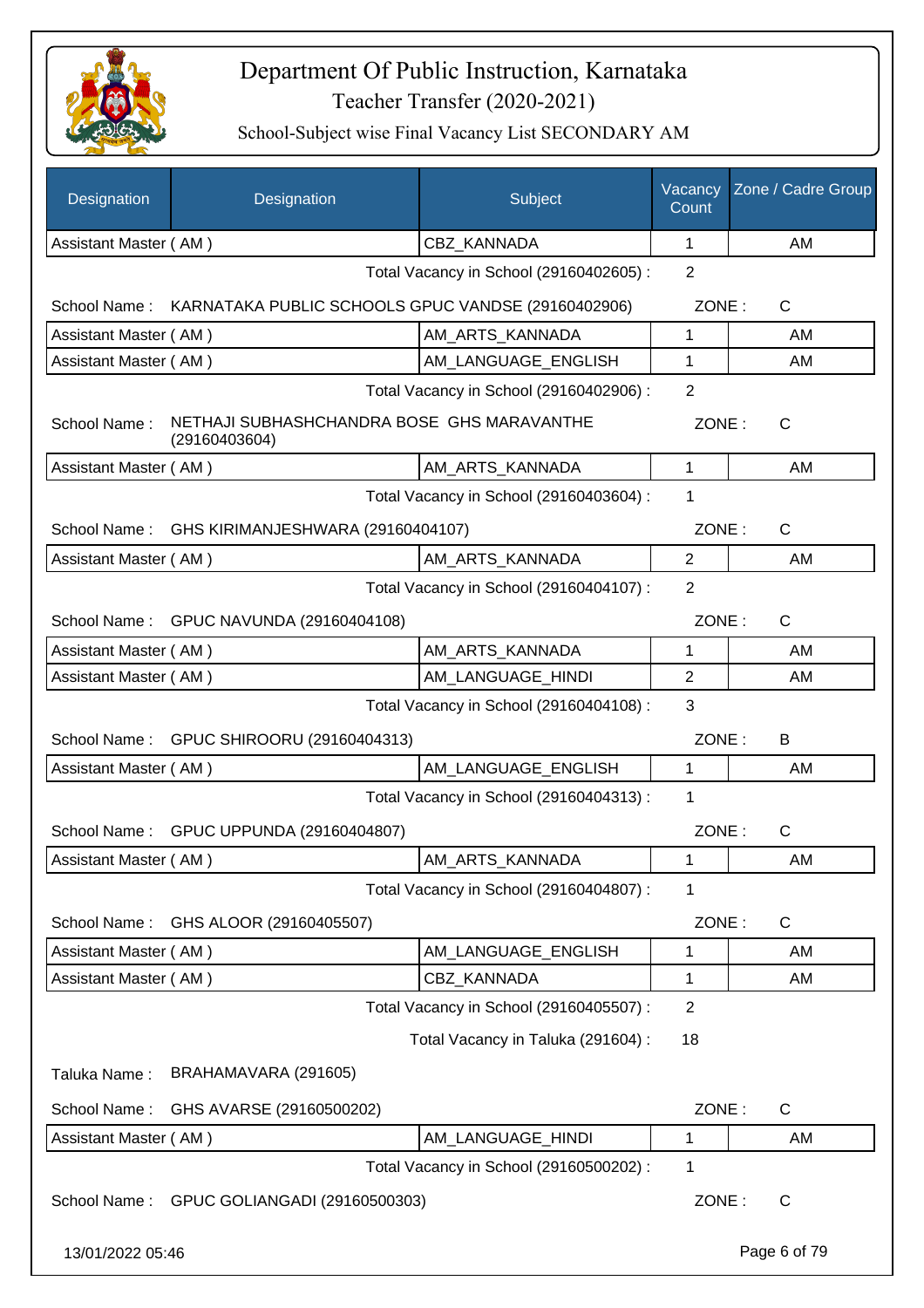

| <b>Designation</b>    | Designation                                                    | Subject                                 | Vacancy<br>Count | Zone / Cadre Group |
|-----------------------|----------------------------------------------------------------|-----------------------------------------|------------------|--------------------|
| Assistant Master (AM) |                                                                | AM_ARTS_KANNADA                         | 1                | AM                 |
| Assistant Master (AM) |                                                                | AM_LANGUAGE_ENGLISH                     | 1                | AM                 |
|                       |                                                                | Total Vacancy in School (29160500303) : | $\overline{2}$   |                    |
|                       | School Name: GPUC KEMMANNU (29160502711)                       |                                         | ZONE:            | C                  |
| Assistant Master (AM) |                                                                | AM_LANGUAGE_HINDI                       | 1                | AM                 |
|                       |                                                                | Total Vacancy in School (29160502711) : | 1                |                    |
| School Name:          | GHS NALKOOR (29160504203)                                      |                                         | ZONE:            | C                  |
| Assistant Master (AM) |                                                                | AM_LANGUAGE_HINDI                       | 1                | AM                 |
|                       |                                                                | Total Vacancy in School (29160504203) : | 1                |                    |
| School Name:          | KARNATAKA PUBLIC SCHOOLS GPUC KOKKARNE (29160505806)           |                                         | ZONE:            | C                  |
| Assistant Master (AM) |                                                                | AM ARTS KANNADA                         | 1                | AM                 |
|                       |                                                                | Total Vacancy in School (29160505806) : | 1                |                    |
| School Name:          | GOVERNMENT COMPOSITE HIGH SCHOOL, SHETTYBETTU<br>(29160507303) |                                         | ZONE:            | A                  |
| Assistant Master (AM) |                                                                | AM_LANGUAGE_KANNADA                     | 1                | AM                 |
|                       |                                                                | Total Vacancy in School (29160507303) : | 1                |                    |
|                       |                                                                | Total Vacancy in Taluka (291605):       | 7                |                    |
| District Name:        | CHIKKAMANGALURU (2917)                                         |                                         |                  |                    |
| Taluka Name:          | <b>SRINGERI (291701)</b>                                       |                                         |                  |                    |
| School Name:          | KARNATAKA PUBLIC SCHOOLS GJC BEGAR (29170100203)               |                                         | ZONE:            | C                  |
| Assistant Master (AM) |                                                                | AM_ARTS_KANNADA                         | 1                | AM                 |
|                       |                                                                | Total Vacancy in School (29170100203) : | 1                |                    |
| School Name:          | G.J.C NEMMAR (29170101507)                                     |                                         | ZONE:            | $\mathsf{C}$       |
| Assistant Master (AM) |                                                                | AM_ARTS_KANNADA                         | $\overline{c}$   | AM                 |
| Assistant Master (AM) |                                                                | AM_LANGUAGE_HINDI                       | 1                | AM                 |
|                       |                                                                | Total Vacancy in School (29170101507) : | 3                |                    |
| School Name:          | GHS HOLEKOPPA (29170102803)                                    |                                         | ZONE:            | C                  |
| Assistant Master (AM) |                                                                | AM_ARTS_KANNADA                         | 1                | AM                 |
|                       |                                                                | Total Vacancy in School (29170102803) : | 1                |                    |
| School Name:          | GHS THOREHADLU (29170103104)                                   |                                         | ZONE:            | C                  |
| Assistant Master (AM) |                                                                | AM_ARTS_KANNADA                         | $\overline{c}$   | AM                 |
| Assistant Master (AM) |                                                                | AM_LANGUAGE_KANNADA                     | 1                | AM                 |
| Assistant Master (AM) |                                                                | AM_LANGUAGE_SANSKRIT                    | 1                | AM                 |
| 13/01/2022 05:46      |                                                                |                                         |                  | Page 7 of 79       |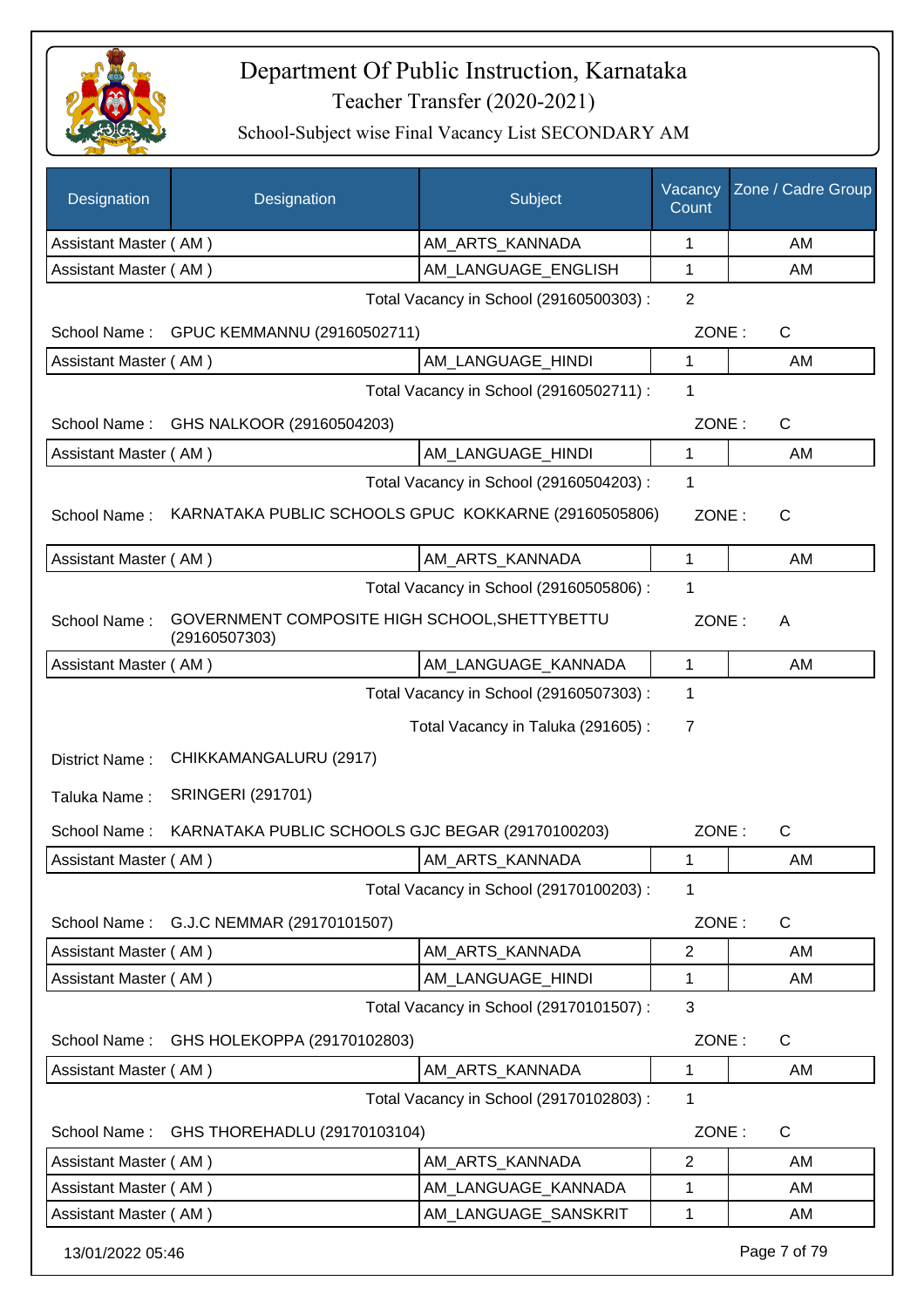

| Designation                             | Designation                                | Subject                                 | Vacancy<br>Count | Zone / Cadre Group |
|-----------------------------------------|--------------------------------------------|-----------------------------------------|------------------|--------------------|
|                                         |                                            | Total Vacancy in School (29170103104) : | 4                |                    |
| School Name:                            | G.P.U.C.SRINGERI (29170103609)             |                                         | ZONE:            | B                  |
| Assistant Master (AM)                   |                                            | CBZ KANNADA                             | 1                | AM                 |
|                                         |                                            | Total Vacancy in School (29170103609) : | 1                |                    |
|                                         | School Name: GHS VYKUNTAPURA (29170104405) |                                         | ZONE:            | B                  |
| Assistant Master (AM)                   |                                            | AM_ARTS_KANNADA                         | $\mathbf{1}$     | AM                 |
|                                         |                                            | Total Vacancy in School (29170104405) : | 1                |                    |
|                                         |                                            | Total Vacancy in Taluka (291701) :      | 11               |                    |
| Taluka Name:                            | KOPPA (291702)                             |                                         |                  |                    |
|                                         |                                            |                                         |                  |                    |
| School Name:                            | GPUC KAMMARDI (29170200105)                |                                         | ZONE:            | $\mathsf{C}$       |
| Assistant Master (AM)                   |                                            | AM_LANGUAGE_ENGLISH                     | 1                | AM                 |
| Assistant Master (AM)                   |                                            | AM_LANGUAGE_HINDI                       | 1                | AM                 |
| Assistant Master (AM)                   |                                            | AM_LANGUAGE_KANNADA                     | 1                | AM                 |
| Assistant Master (AM)                   |                                            | CBZ_KANNADA                             | $\mathbf{1}$     | AM                 |
| Total Vacancy in School (29170200105) : |                                            |                                         |                  |                    |
|                                         | School Name: GHS NILUVAGILU (29170200905)  |                                         | ZONE:            | $\mathsf{C}$       |
| Assistant Master (AM)                   |                                            | AM_ARTS_KANNADA                         | 1                | AM                 |
| Assistant Master (AM)                   |                                            | AM_LANGUAGE_ENGLISH                     | 1                | AM                 |
| Assistant Master (AM)                   |                                            | AM LANGUAGE KANNADA                     | 1                | AM                 |
| Assistant Master (AM)                   |                                            | AM_PCM_KANNADA                          | 1                | AM                 |
|                                         |                                            | Total Vacancy in School (29170200905) : | 4                |                    |
| School Name:                            | GHS BOMLAPURA (29170202604)                |                                         | ZONE:            | $\mathsf{C}$       |
| Assistant Master (AM)                   |                                            | CBZ_KANNADA                             | 1                | AM                 |
|                                         |                                            | Total Vacancy in School (29170202604) : | 1                |                    |
| School Name:                            | GHS BAPPUNJI (29170204506)                 |                                         | ZONE:            | C                  |
| Assistant Master (AM)                   |                                            | AM_LANGUAGE_ENGLISH                     | $\mathbf{1}$     | AM                 |
|                                         |                                            | Total Vacancy in School (29170204506) : | 1                |                    |
| School Name:                            | GHS LOKANATHAPURA (29170205603)            |                                         | ZONE:            | C                  |
| Assistant Master (AM)                   |                                            | AM_LANGUAGE_ENGLISH                     | 1                | AM                 |
| Assistant Master (AM)                   |                                            | AM_LANGUAGE_HINDI                       | 1                | AM                 |
|                                         |                                            | Total Vacancy in School (29170205603) : | $\overline{2}$   |                    |
| School Name:                            | GHS AGALAGANDI (29170205904)               |                                         | ZONE:            | C                  |
| Assistant Master (AM)                   |                                            | AM_LANGUAGE_HINDI                       | 1                | AM                 |
|                                         |                                            |                                         |                  |                    |
| 13/01/2022 05:46                        |                                            |                                         |                  | Page 8 of 79       |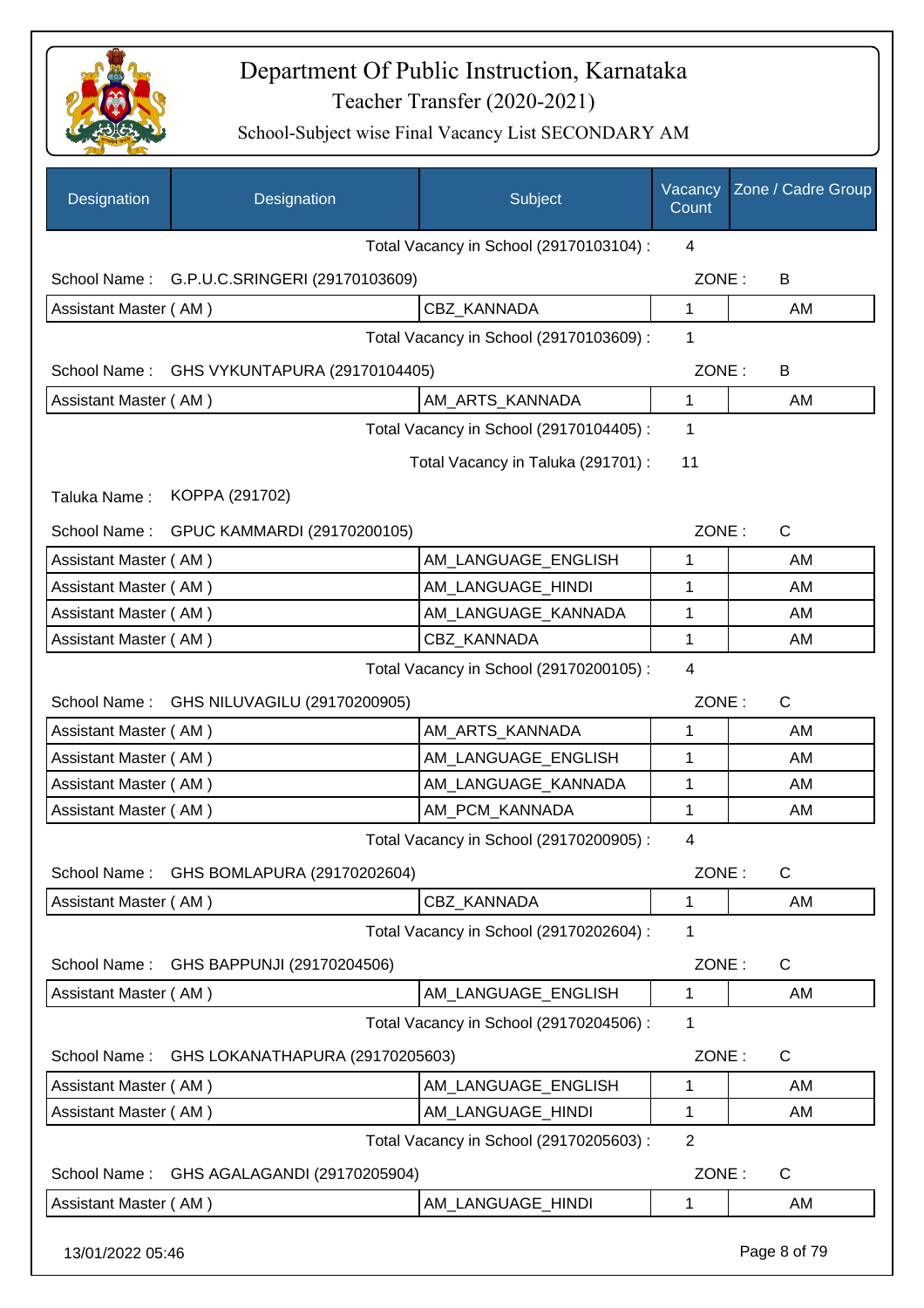

| Designation           | Designation                                      | Subject                                 | Vacancy<br>Count | Zone / Cadre Group |
|-----------------------|--------------------------------------------------|-----------------------------------------|------------------|--------------------|
| Assistant Master (AM) |                                                  | AM_LANGUAGE_KANNADA                     | 1                | AM                 |
| Assistant Master (AM) |                                                  | AM_PCM_KANNADA                          | 1                | AM                 |
| Assistant Master (AM) |                                                  | <b>CBZ KANNADA</b>                      | 1                | AM                 |
|                       |                                                  | Total Vacancy in School (29170205904) : | $\overline{4}$   |                    |
|                       | School Name: GHS SHANTIGRAMA (29170206905)       |                                         | ZONE:            | $\mathsf C$        |
| Assistant Master (AM) |                                                  | AM LANGUAGE HINDI                       | $\mathbf{1}$     | AM                 |
|                       |                                                  | Total Vacancy in School (29170206905) : | 1                |                    |
| School Name:          | GHS HERUR (29170207506)                          |                                         | ZONE:            | C                  |
| Assistant Master (AM) |                                                  | AM_ARTS_KANNADA                         | 1                | AM                 |
| Assistant Master (AM) |                                                  | AM_LANGUAGE_ENGLISH                     | 1                | AM                 |
| Assistant Master (AM) |                                                  | CBZ_KANNADA                             | 1                | AM                 |
|                       |                                                  | Total Vacancy in School (29170207506) : | 3                |                    |
| School Name:          | KARNATAKA PUBLIC SCHOOLS GJC KOPPA (29170208601) |                                         | ZONE:            | A                  |
| Assistant Master (AM) |                                                  | AM_ARTS_KANNADA                         | 1                | AM                 |
| Assistant Master (AM) |                                                  | AM_LANGUAGE_ENGLISH                     | 1                | AM                 |
|                       |                                                  | Total Vacancy in School (29170208601) : | $\overline{2}$   |                    |
|                       |                                                  | Total Vacancy in Taluka (291702):       | 22               |                    |
| Taluka Name:          | NARASIMHARAJAPURA (291703)                       |                                         |                  |                    |
| School Name:          | GHS, BELLUR (29170303402)                        |                                         | ZONE:            | C                  |
| Assistant Master (AM) |                                                  | AM_LANGUAGE_KANNADA                     | 1                | AM                 |
|                       |                                                  | Total Vacancy in School (29170303402) : | 1                |                    |
|                       | School Name: GHS, KARKESHWARA (29170305006)      |                                         | ZONE:            | $\mathsf C$        |
| Assistant Master (AM) |                                                  | AM_LANGUAGE_HINDI                       | 1                | AM                 |
| Assistant Master (AM) |                                                  | AM_PCM_KANNADA                          | 1                | AM                 |
| Assistant Master (AM) |                                                  | CBZ_KANNADA                             | 1                | AM                 |
|                       |                                                  | Total Vacancy in School (29170305006) : | 3                |                    |
| School Name:          | GHS, BALEHONNUR (29170305415)                    |                                         | ZONE:            | C                  |
| Assistant Master (AM) |                                                  | AM LANGUAGE ENGLISH                     | $\overline{2}$   | AM                 |
| Assistant Master (AM) |                                                  | AM_LANGUAGE_HINDI                       | 1                | AM                 |
| Assistant Master (AM) |                                                  | AM_LANGUAGE_KANNADA                     | 1                | AM                 |
| Assistant Master (AM) |                                                  | AM_PCM_KANNADA                          | 1                | AM                 |
| Assistant Master (AM) |                                                  | CBZ_KANNADA                             | 1                | AM                 |
|                       |                                                  | Total Vacancy in School (29170305415) : | $\,6$            |                    |
|                       | School Name: GHS, MAGUNDI (29170305803)          |                                         | ZONE:            | C                  |
| 13/01/2022 05:46      |                                                  |                                         |                  | Page 9 of 79       |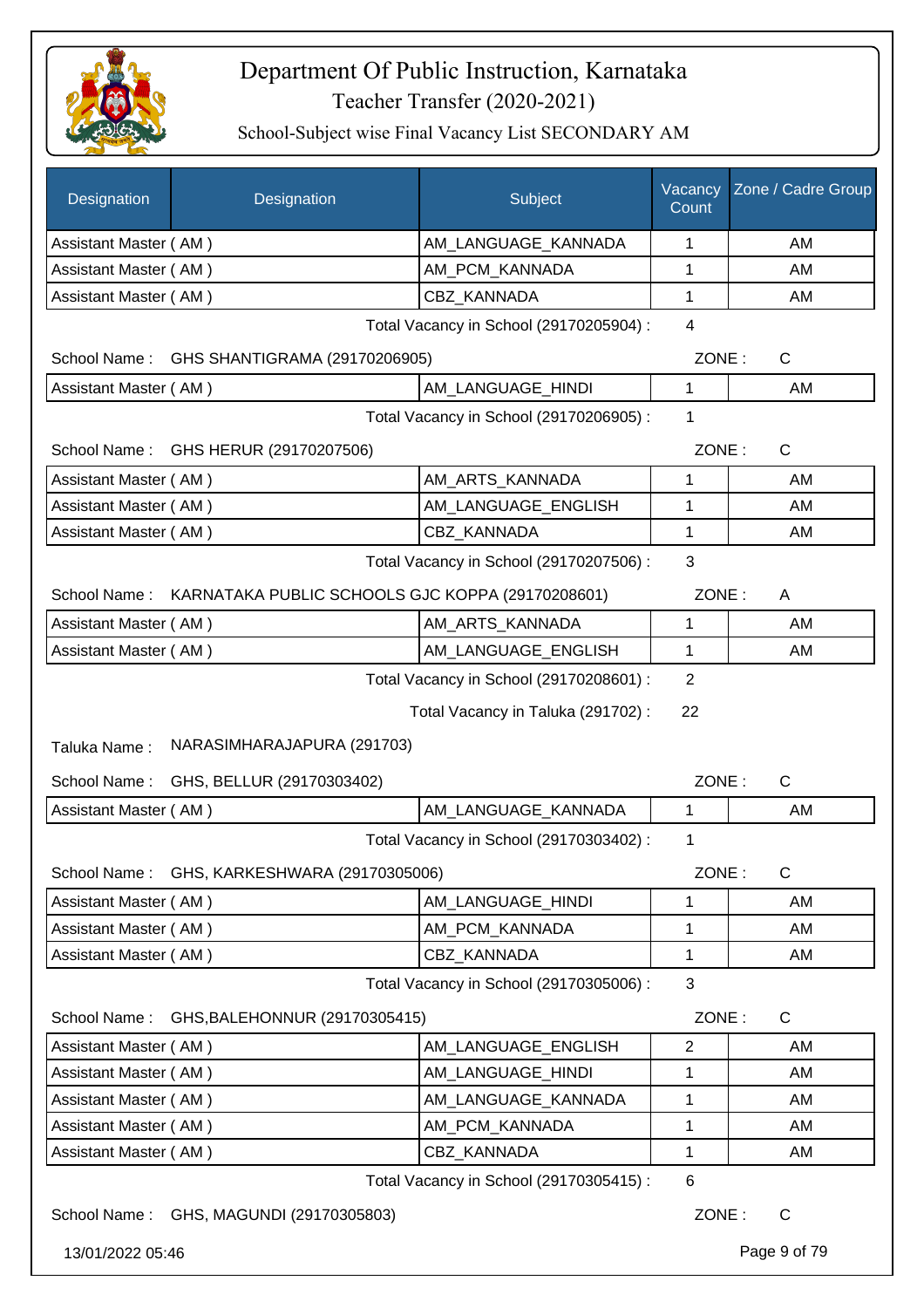

| Designation           | Designation                                                     | Subject                                 | Vacancy<br>Count | Zone / Cadre Group |
|-----------------------|-----------------------------------------------------------------|-----------------------------------------|------------------|--------------------|
| Assistant Master (AM) |                                                                 | AM_ARTS_KANNADA                         | 1                | AM                 |
| Assistant Master (AM) |                                                                 | AM_LANGUAGE_ENGLISH                     | 1                | AM                 |
| Assistant Master (AM) |                                                                 | AM LANGUAGE HINDI                       | 1                | AM                 |
| Assistant Master (AM) |                                                                 | AM LANGUAGE KANNADA                     | 1                | AM                 |
|                       |                                                                 | Total Vacancy in School (29170305803) : | $\overline{4}$   |                    |
|                       | School Name: KARNATAKA PUBLIC SCHOOLS GJC, NRPURA (29170350301) |                                         | ZONE:            | A                  |
| Assistant Master (AM) |                                                                 | AM_ARTS_KANNADA                         | 1                | AM                 |
| Assistant Master (AM) |                                                                 | CBZ_KANNADA                             | 1                | AM                 |
|                       |                                                                 | Total Vacancy in School (29170350301) : | $\overline{2}$   |                    |
|                       |                                                                 | Total Vacancy in Taluka (291703):       | 16               |                    |
| Taluka Name:          | <b>TARIKERE (291704)</b>                                        |                                         |                  |                    |
|                       | School Name: GHS BAVIKERE (29170400708)                         |                                         | ZONE:            | C                  |
| Assistant Master (AM) |                                                                 | AM_ARTS_KANNADA                         | 1                | AM                 |
|                       |                                                                 | Total Vacancy in School (29170400708) : | 1                |                    |
|                       | School Name: GHS KUNTINAMADU (29170407902)                      |                                         | ZONE:            | $\mathsf{C}$       |
| Assistant Master (AM) |                                                                 | AM_ARTS_KANNADA                         | 1                | AM                 |
| Assistant Master (AM) |                                                                 | AM_LANGUAGE_ENGLISH                     | 1                | AM                 |
|                       |                                                                 | Total Vacancy in School (29170407902) : | 2                |                    |
| School Name:          | GHS URDU AJJAMPURA (29170419213)                                |                                         | ZONE:            | A                  |
| Assistant Master (AM) |                                                                 | CBZ_URDU                                | 1                | AM                 |
|                       |                                                                 | Total Vacancy in School (29170419213) : | 1                |                    |
| School Name:          | GHS SOKKE (29170419903)                                         |                                         | ZONE:            | B                  |
| Assistant Master (AM) |                                                                 | AM_ARTS_KANNADA                         | 1                | AM                 |
|                       |                                                                 | Total Vacancy in School (29170419903) : | 1                |                    |
| School Name:          | GGJC TARIKERE (29170425810)                                     |                                         | ZONE:            | A                  |
| Assistant Master (AM) |                                                                 | AM_ARTS_KANNADA                         | 1                | AM                 |
|                       |                                                                 | Total Vacancy in School (29170425810) : | 1                |                    |
|                       |                                                                 | Total Vacancy in Taluka (291704) :      | 6                |                    |
| Taluka Name:          | KADUR (291705)                                                  |                                         |                  |                    |
| School Name:          | GHS G YARADAKERE (29170509202)                                  |                                         | ZONE:            | $\mathsf{C}$       |
| Assistant Master (AM) |                                                                 | AM_LANGUAGE_KANNADA                     | 1                | AM                 |
|                       |                                                                 | Total Vacancy in School (29170509202) : | 1                |                    |
|                       |                                                                 |                                         |                  |                    |
| 13/01/2022 05:46      |                                                                 |                                         |                  | Page 10 of 79      |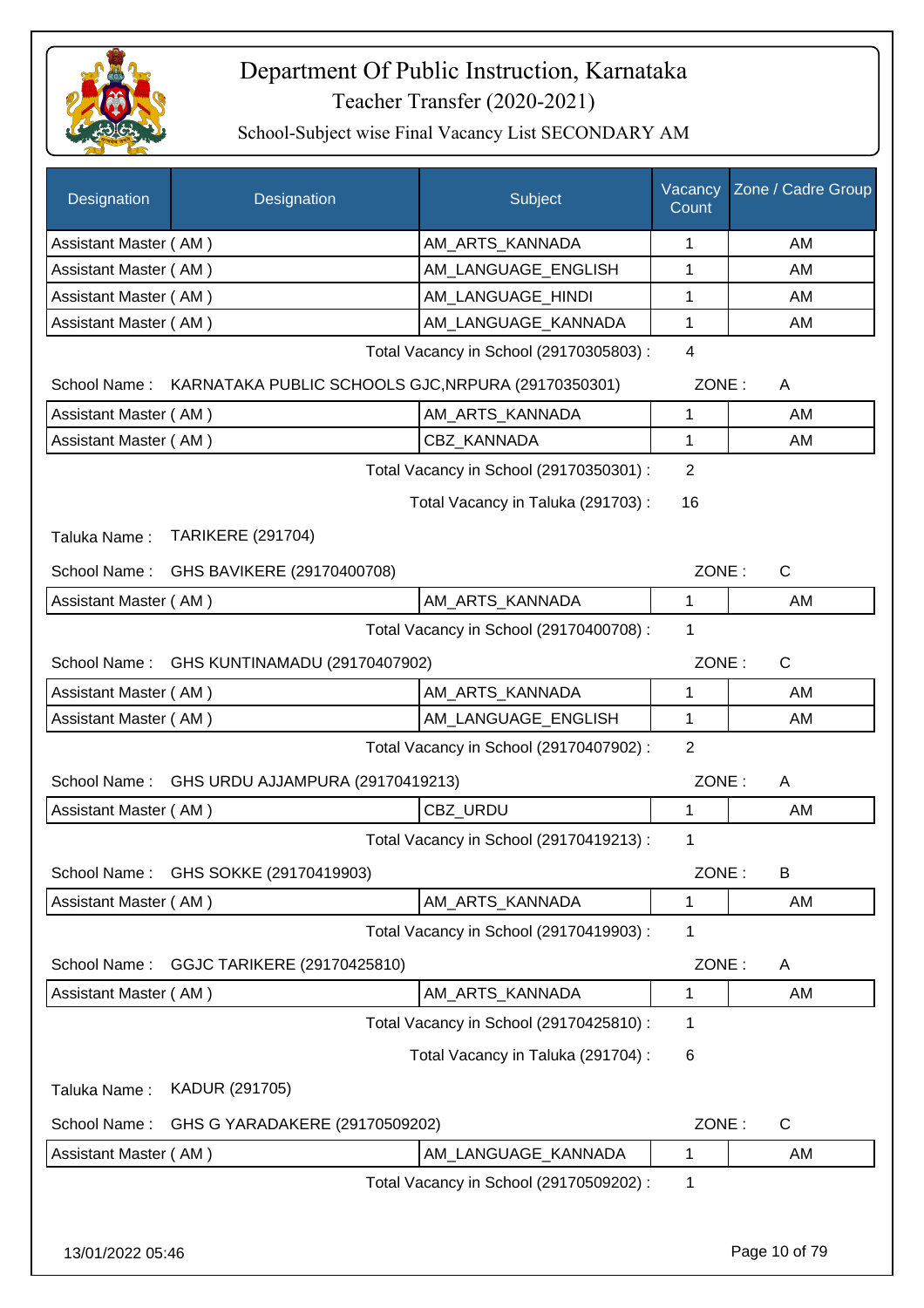

| Designation           | Designation                            | Subject                                 | Vacancy<br>Count | Zone / Cadre Group |
|-----------------------|----------------------------------------|-----------------------------------------|------------------|--------------------|
| School Name:          | GJC YAGATI (29170510705)               |                                         | ZONE:            | C                  |
| Assistant Master (AM) |                                        | AM_ARTS_KANNADA                         | 1                | AM                 |
|                       |                                        | Total Vacancy in School (29170510705) : | 1                |                    |
|                       | School Name: GHS KUPPALU (29170520109) |                                         | ZONE:            | C                  |
| Assistant Master (AM) |                                        | AM ARTS KANNADA                         | 1                | AM                 |
|                       |                                        | Total Vacancy in School (29170520109) : | 1                |                    |
| School Name:          | GHS GARAGADAHALLI (29170521304)        |                                         | ZONE:            | $\mathsf{C}$       |
| Assistant Master (AM) |                                        | AM_ARTS_KANNADA                         | 1                | AM                 |
|                       |                                        | Total Vacancy in School (29170521304) : | 1                |                    |
| School Name:          | G.J.C. PANCHANAHALLI (29170523007)     |                                         | ZONE:            | $\mathsf{C}$       |
| Assistant Master (AM) |                                        | AM ARTS KANNADA                         | 1                | AM                 |
| Assistant Master (AM) |                                        | <b>CBZ KANNADA</b>                      | $\mathbf{1}$     | AM                 |
|                       |                                        | Total Vacancy in School (29170523007) : | $\overline{2}$   |                    |
|                       | School Name: GJC KADUR (29170532504)   |                                         | ZONE:            | A                  |
| Assistant Master (AM) |                                        | AM_ARTS_KANNADA                         | 2                | AM                 |
|                       |                                        | Total Vacancy in School (29170532504) : | 2                |                    |
|                       |                                        | Total Vacancy in Taluka (291705):       | 8                |                    |
| Taluka Name:          | CHIKMAGALUR (291706)                   |                                         |                  |                    |
| School Name:          | GHS MALLANDUR (29170603909)            |                                         | ZONE:            | C                  |
| Assistant Master (AM) |                                        | AM_ARTS_KANNADA                         | 1                | AM                 |
|                       |                                        | Total Vacancy in School (29170603909) : | 1                |                    |
| School Name:          | GOVT HIGH SCHOOL ANOOR (29170616103)   |                                         | ZONE:            | C                  |
| Assistant Master (AM) |                                        | AM ARTS KANNADA                         | 1                | AM                 |
|                       |                                        | Total Vacancy in School (29170616103) : | 1                |                    |
| School Name:          | GHS BASAGAL (29170618602)              |                                         | ZONE:            | C                  |
| Assistant Master (AM) |                                        | AM_ARTS_KANNADA                         | $\mathbf 1$      | AM                 |
|                       |                                        | Total Vacancy in School (29170618602):  | 1                |                    |
|                       |                                        | Total Vacancy in Taluka (291706):       | 3                |                    |
| Taluka Name:          | <b>MOODIGERE (291707)</b>              |                                         |                  |                    |
| School Name:          | GHS SAMSE (29170700117)                |                                         | ZONE:            | C                  |
| Assistant Master (AM) |                                        | AM_LANGUAGE_HINDI                       | 1                | AM                 |
| Assistant Master (AM) |                                        | AM_LANGUAGE_KANNADA                     | 1                | AM                 |
| 13/01/2022 05:46      |                                        |                                         |                  | Page 11 of 79      |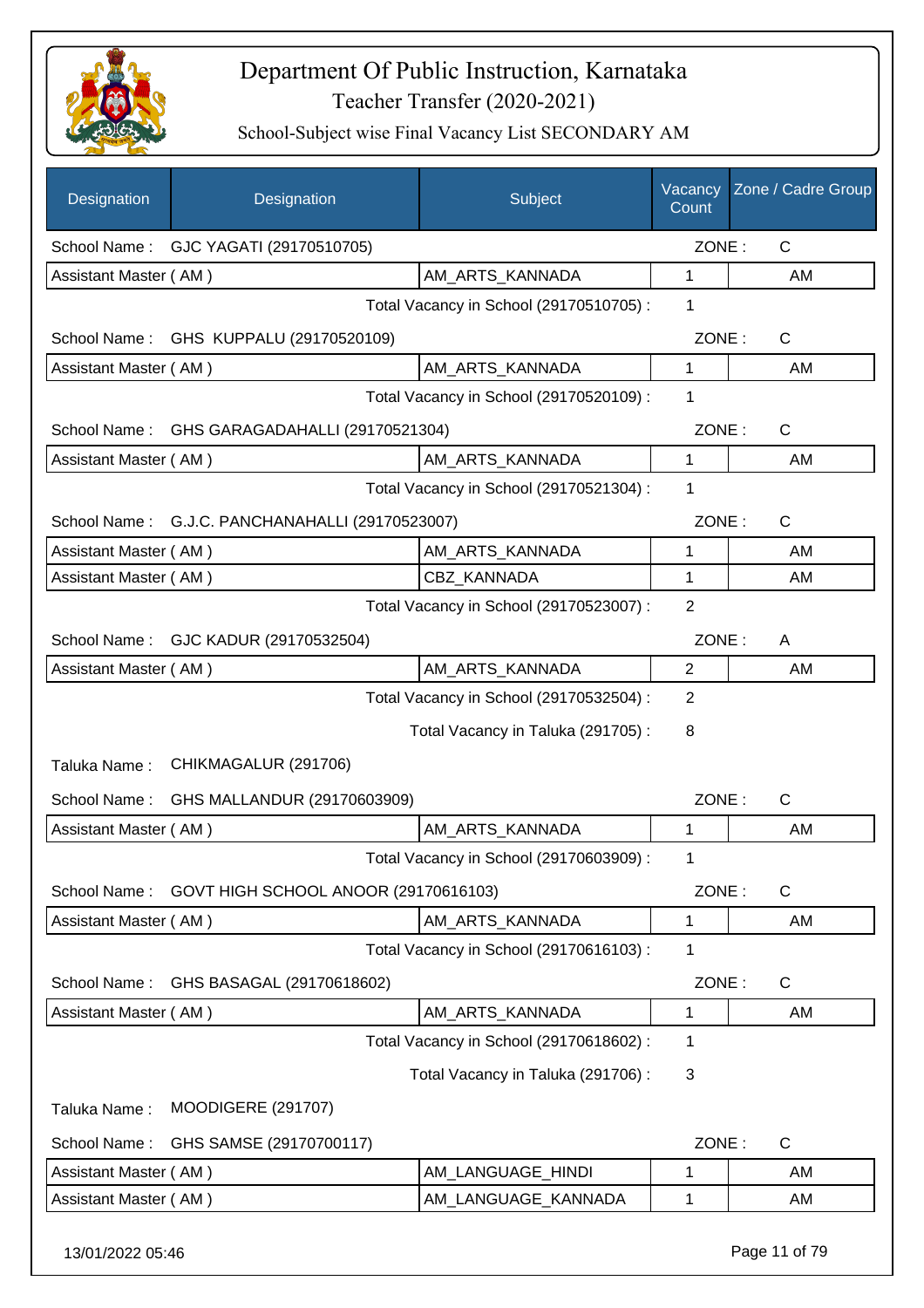

| <b>Designation</b>    | Designation                              | Subject                                 | Vacancy<br>Count | Zone / Cadre Group |
|-----------------------|------------------------------------------|-----------------------------------------|------------------|--------------------|
|                       |                                          | Total Vacancy in School (29170700117) : | 2                |                    |
|                       | School Name: GHS, HORANADU (29170700305) |                                         | ZONE:            | $\mathsf{C}$       |
| Assistant Master (AM) |                                          | AM_ARTS_KANNADA                         | 1                | AM                 |
| Assistant Master (AM) |                                          | AM_LANGUAGE_ENGLISH                     | 1                | AM                 |
| Assistant Master (AM) |                                          | AM_LANGUAGE_HINDI                       | 1                | AM                 |
| Assistant Master (AM) |                                          | AM_LANGUAGE_KANNADA                     | 1                | AM                 |
|                       |                                          | Total Vacancy in School (29170700305) : | $\overline{4}$   |                    |
|                       | School Name: GHS, BALEHOLE (29170700720) |                                         | ZONE:            | C                  |
| Assistant Master (AM) |                                          | AM LANGUAGE ENGLISH                     | 1                | AM                 |
| Assistant Master (AM) |                                          | AM_LANGUAGE_HINDI                       | 1                | AM                 |
|                       |                                          | Total Vacancy in School (29170700720) : | $\overline{2}$   |                    |
|                       | School Name: GHS, HIREBYLU (29170701305) |                                         | ZONE:            | $\mathsf{C}$       |
| Assistant Master (AM) |                                          | AM LANGUAGE ENGLISH                     | 1                | AM                 |
| Assistant Master (AM) |                                          | AM_LANGUAGE_HINDI                       | 1                | AM                 |
| Assistant Master (AM) |                                          | AM_PCM_KANNADA                          | 1                | AM                 |
|                       |                                          | Total Vacancy in School (29170701305) : | 3                |                    |
|                       | School Name: GHS, GABGAL (29170702110)   |                                         | ZONE:            | C                  |
| Assistant Master (AM) |                                          | AM_ARTS_KANNADA                         | 1                | AM                 |
| Assistant Master (AM) |                                          | AM_LANGUAGE_KANNADA                     | 1                | AM                 |
|                       |                                          | Total Vacancy in School (29170702110) : | 2                |                    |
| School Name:          | GHS KUNDURU (29170704009)                |                                         | ZONE:            | $\mathsf C$        |
| Assistant Master (AM) |                                          | AM_ARTS_KANNADA                         | 1                | AM                 |
| Assistant Master (AM) |                                          | AM_LANGUAGE_KANNADA                     | 1                | AM                 |
|                       |                                          | Total Vacancy in School (29170704009) : | $\overline{2}$   |                    |
| School Name:          | GHS BETTAGERE (29170705303)              |                                         | ZONE:            | $\mathsf{C}$       |
| Assistant Master (AM) |                                          | AM_LANGUAGE_HINDI                       | 1                | AM                 |
| Assistant Master (AM) |                                          | AM_LANGUAGE_KANNADA                     | 1                | AM                 |
|                       |                                          | Total Vacancy in School (29170705303) : | $\overline{2}$   |                    |
| School Name:          | GHS GOWDAHALLI (29170712103)             |                                         | ZONE:            | C                  |
| Assistant Master (AM) |                                          | AM_LANGUAGE_KANNADA                     | 1                | AM                 |
|                       |                                          | Total Vacancy in School (29170712103) : | 1                |                    |
| School Name:          | GGJC MUDIGERE (29170715001)              |                                         | ZONE:            | A                  |
| Assistant Master (AM) |                                          | AM_LANGUAGE_KANNADA                     | 1                | AM                 |
| 13/01/2022 05:46      |                                          |                                         |                  | Page 12 of 79      |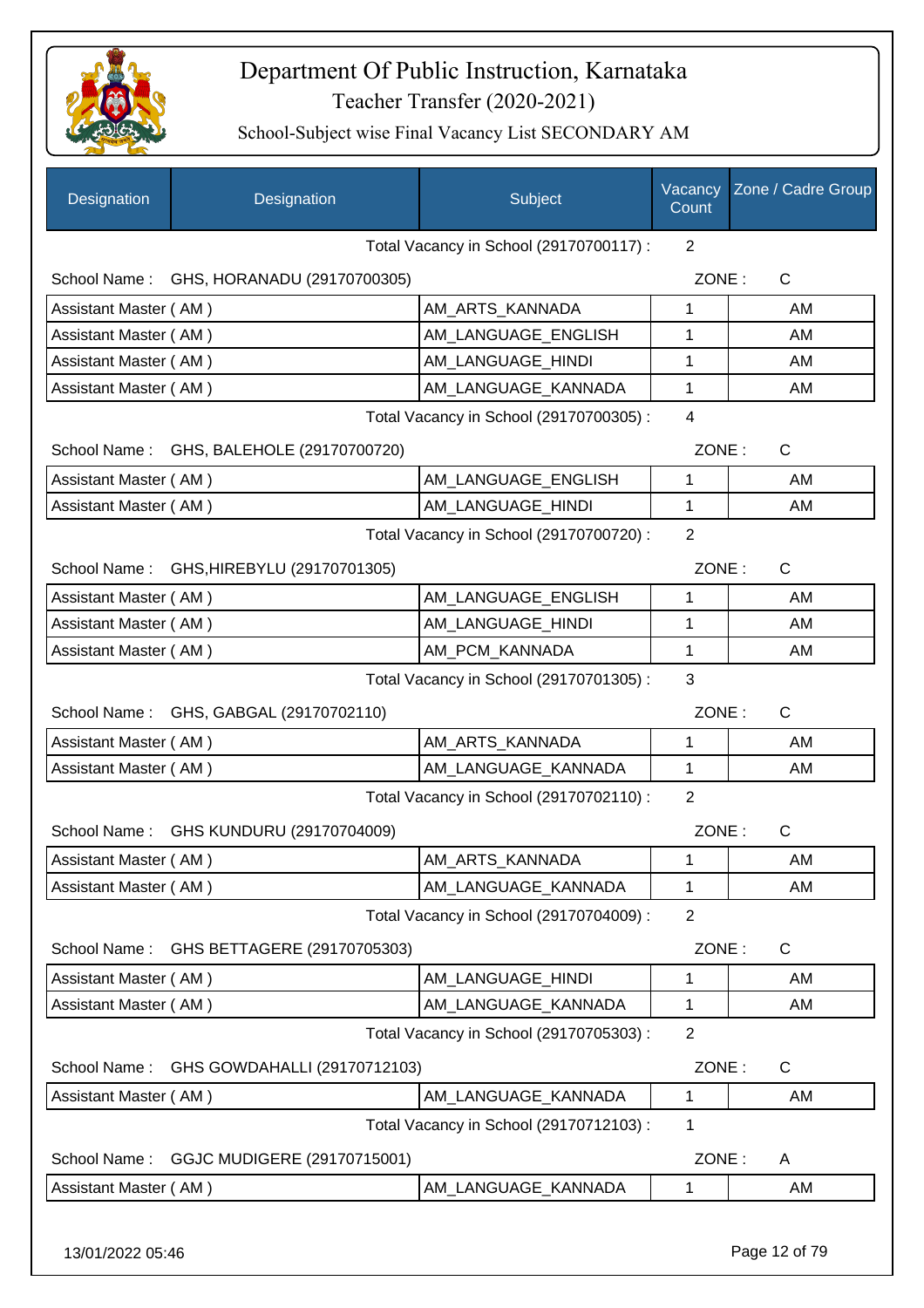

| Designation                                  | Designation                                                     | Subject                                 | Vacancy<br>Count | Zone / Cadre Group |
|----------------------------------------------|-----------------------------------------------------------------|-----------------------------------------|------------------|--------------------|
|                                              |                                                                 | Total Vacancy in School (29170715001) : | 1                |                    |
|                                              | School Name: GJC, MUDIGERE (29170715502)                        |                                         | ZONE:            | A                  |
| Assistant Master (AM)                        |                                                                 | AM_LANGUAGE_ENGLISH                     | 1                | AM                 |
| Assistant Master (AM)                        |                                                                 | <b>CBZ KANNADA</b>                      | 1                | AM                 |
|                                              |                                                                 | Total Vacancy in School (29170715502) : | $\overline{2}$   |                    |
|                                              | School Name: GJCHS CHINNIGA (29170715803)                       |                                         | ZONE:            | $\mathsf{C}$       |
| Assistant Master (AM)                        |                                                                 | AM_ARTS_KANNADA                         | 1                | AM                 |
| Assistant Master (AM)                        |                                                                 | AM_LANGUAGE_HINDI                       | 1                | AM                 |
|                                              |                                                                 | Total Vacancy in School (29170715803) : | $\overline{2}$   |                    |
|                                              | School Name: GJC KUDUREMUKHA (29170716001)                      |                                         | ZONE:            | $\mathsf{C}$       |
| Assistant Master (AM)                        |                                                                 | AM_LANGUAGE_ENGLISH                     | 1                | AM                 |
| Assistant Master (AM)                        |                                                                 | AM LANGUAGE HINDI                       | 1                | AM                 |
| Assistant Master (AM)                        |                                                                 | AM_LANGUAGE_KANNADA                     | 1                | AM                 |
| Assistant Master (AM)                        |                                                                 | AM_PCM_KANNADA                          | 1                | AM                 |
| Total Vacancy in School (29170716001) :<br>4 |                                                                 |                                         |                  |                    |
|                                              | School Name: KARNATAKA PUBLIC SCHOOLS GJC, KALASA (29170716312) |                                         | ZONE:            | $\mathsf{C}$       |
| Assistant Master (AM)                        |                                                                 | AM_ARTS_KANNADA                         | 1                | AM                 |
| Assistant Master (AM)                        |                                                                 | AM LANGUAGE HINDI                       | 1                | AM                 |
| Assistant Master (AM)                        |                                                                 | AM_LANGUAGE_KANNADA                     | $\overline{2}$   | AM                 |
|                                              |                                                                 | Total Vacancy in School (29170716312) : | 4                |                    |
|                                              |                                                                 | Total Vacancy in Taluka (291707) :      | 31               |                    |
| Taluka Name:                                 | <b>BIRURU (291708)</b>                                          |                                         |                  |                    |
|                                              |                                                                 |                                         |                  |                    |
| School Name:                                 | GHS LINGADAHALLI (29170800606)                                  |                                         | ZONE:            | $\mathsf{C}$       |
| Assistant Master (AM)                        |                                                                 | CBZ_KANNADA                             | $\mathbf 1$      | AM                 |
|                                              |                                                                 | Total Vacancy in School (29170800606) : | 1                |                    |
| School Name:                                 | GHS ALAGHATTA-Panchehosalli (29170801503)                       |                                         | ZONE:            | C                  |
| Assistant Master (AM)                        |                                                                 | AM_LANGUAGE_KANNADA                     | 1                | AM                 |
|                                              |                                                                 | Total Vacancy in School (29170801503) : | 1                |                    |
| School Name:                                 | GHS BALLIGANUR (29170801804)                                    |                                         | ZONE:            | $\mathsf{C}$       |
| Assistant Master (AM)                        |                                                                 | AM_ARTS_KANNADA                         | 1                | AM                 |
| Assistant Master (AM)                        |                                                                 | AM_LANGUAGE_KANNADA                     | $\mathbf 1$      | AM                 |
|                                              |                                                                 | Total Vacancy in School (29170801804) : | $\mathbf{2}$     |                    |
| School Name:                                 | GHSGUBBIHALLI (29170804102)                                     |                                         | ZONE:            | C                  |
| 13/01/2022 05:46                             |                                                                 |                                         |                  | Page 13 of 79      |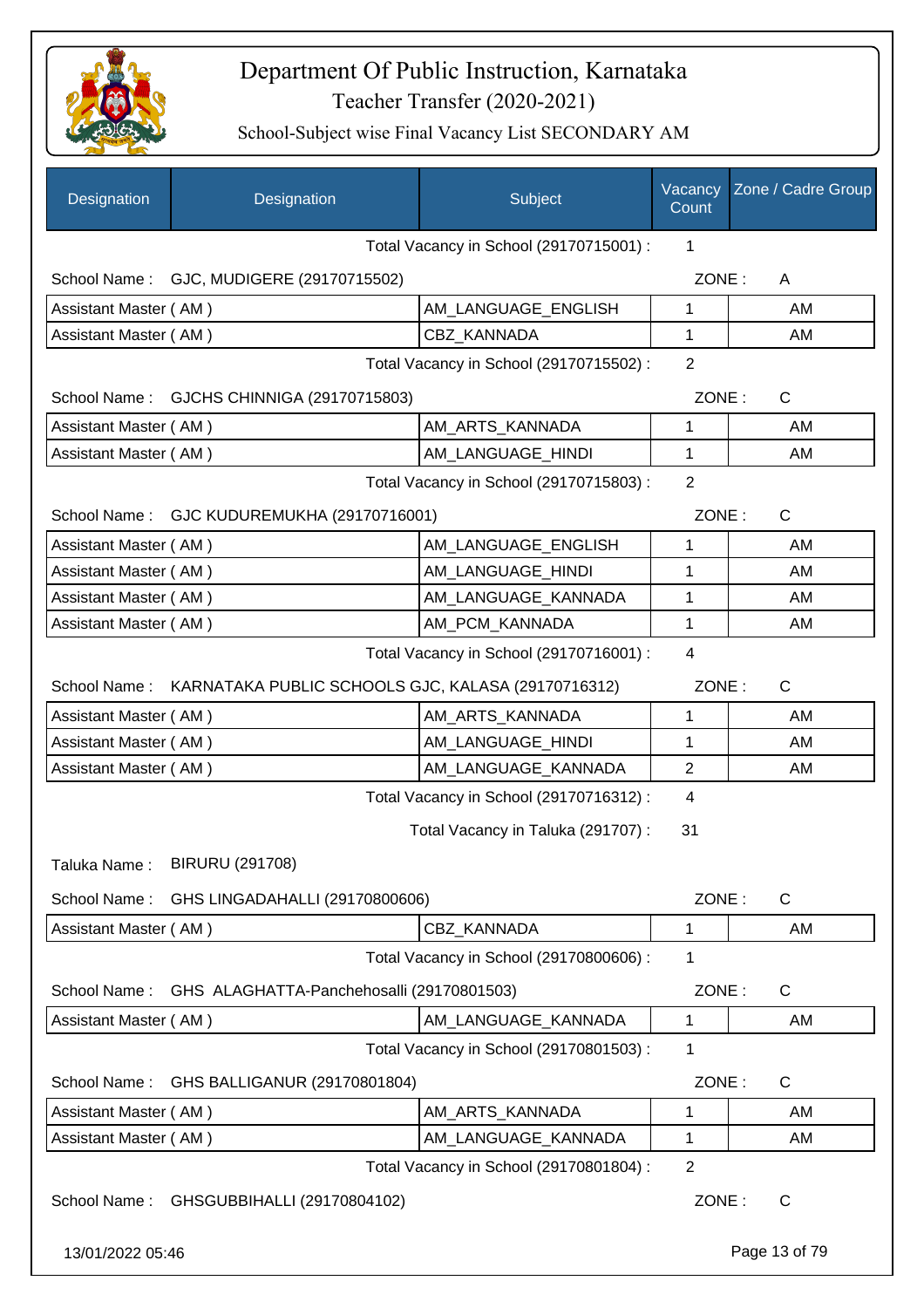

| Designation           | Designation                                              | Subject                                 | Vacancy<br>Count | Zone / Cadre Group |
|-----------------------|----------------------------------------------------------|-----------------------------------------|------------------|--------------------|
| Assistant Master (AM) |                                                          | CBZ_KANNADA                             | 1                | AM                 |
|                       |                                                          | Total Vacancy in School (29170804102) : | 1                |                    |
|                       | School Name: GHS SAKARAYAPATNA (29170805111)             |                                         | ZONE:            | $\mathsf{C}$       |
| Assistant Master (AM) |                                                          | AM ARTS KANNADA                         | 1                | AM                 |
| Assistant Master (AM) |                                                          | CBZ KANNADA                             | $\mathbf{1}$     | AM                 |
|                       |                                                          | Total Vacancy in School (29170805111) : | $\overline{2}$   |                    |
|                       | School Name: GHS S.BIDARE (29170806162)                  |                                         | ZONE:            | C                  |
| Assistant Master (AM) |                                                          | AM_LANGUAGE_KANNADA                     | $\mathbf{1}$     | AM                 |
|                       |                                                          | Total Vacancy in School (29170806162) : | 1                |                    |
|                       | School Name: GHS MARGADA MAHADEVAPPA BIRUR (29170819801) |                                         | ZONE:            | A                  |
| Assistant Master (AM) |                                                          | AM ARTS KANNADA                         | 1                | AM                 |
|                       |                                                          | Total Vacancy in School (29170819801) : | 1                |                    |
| School Name:          | GHS AMR GIRLS BIRUR (29170827303)                        |                                         | ZONE:            | A                  |
| Assistant Master (AM) |                                                          | AM_ARTS_KANNADA                         | 1                | AM                 |
|                       |                                                          | Total Vacancy in School (29170827303) : | 1                |                    |
| School Name:          | GHS KLK BIRUR (29170827405)                              |                                         | ZONE:            | A                  |
| Assistant Master (AM) |                                                          | AM_ARTS_KANNADA                         | 1                | AM                 |
| Assistant Master (AM) |                                                          | AM_LANGUAGE_SANSKRIT                    | 1                | AM                 |
|                       |                                                          | Total Vacancy in School (29170827405) : | 2                |                    |
|                       |                                                          | Total Vacancy in Taluka (291708):       | 12               |                    |
| District Name:        | <b>MANDYA (2922)</b>                                     |                                         |                  |                    |
| Taluka Name:          | KRISHNARAJA PET (292201)                                 |                                         |                  |                    |
| School Name:          | G J C AGHALAYA (29220100504)                             |                                         | ZONE:            | C                  |
| Assistant Master (AM) |                                                          | CBZ KANNADA                             | 1                | AM                 |
|                       |                                                          | Total Vacancy in School (29220100504) : | 1                |                    |
| School Name:          | GHS AGRAHARABACHAHALLY (29220100602)                     |                                         | ZONE:            | B                  |
| Assistant Master (AM) |                                                          | AM LANGUAGE ENGLISH                     | 1                | AM                 |
| Assistant Master (AM) |                                                          | AM_LANGUAGE_KANNADA                     | 1                | AM                 |
|                       |                                                          | Total Vacancy in School (29220100602) : | $\mathbf{2}$     |                    |
| School Name:          | GJC AKKIHEBBALU (29220100705)                            |                                         | ZONE:            | $\mathsf{C}$       |
| Assistant Master (AM) |                                                          | AM_PCM_KANNADA                          | 1                | AM                 |
| Assistant Master (AM) |                                                          | CBZ_KANNADA                             | 1                | AM                 |
|                       |                                                          |                                         |                  |                    |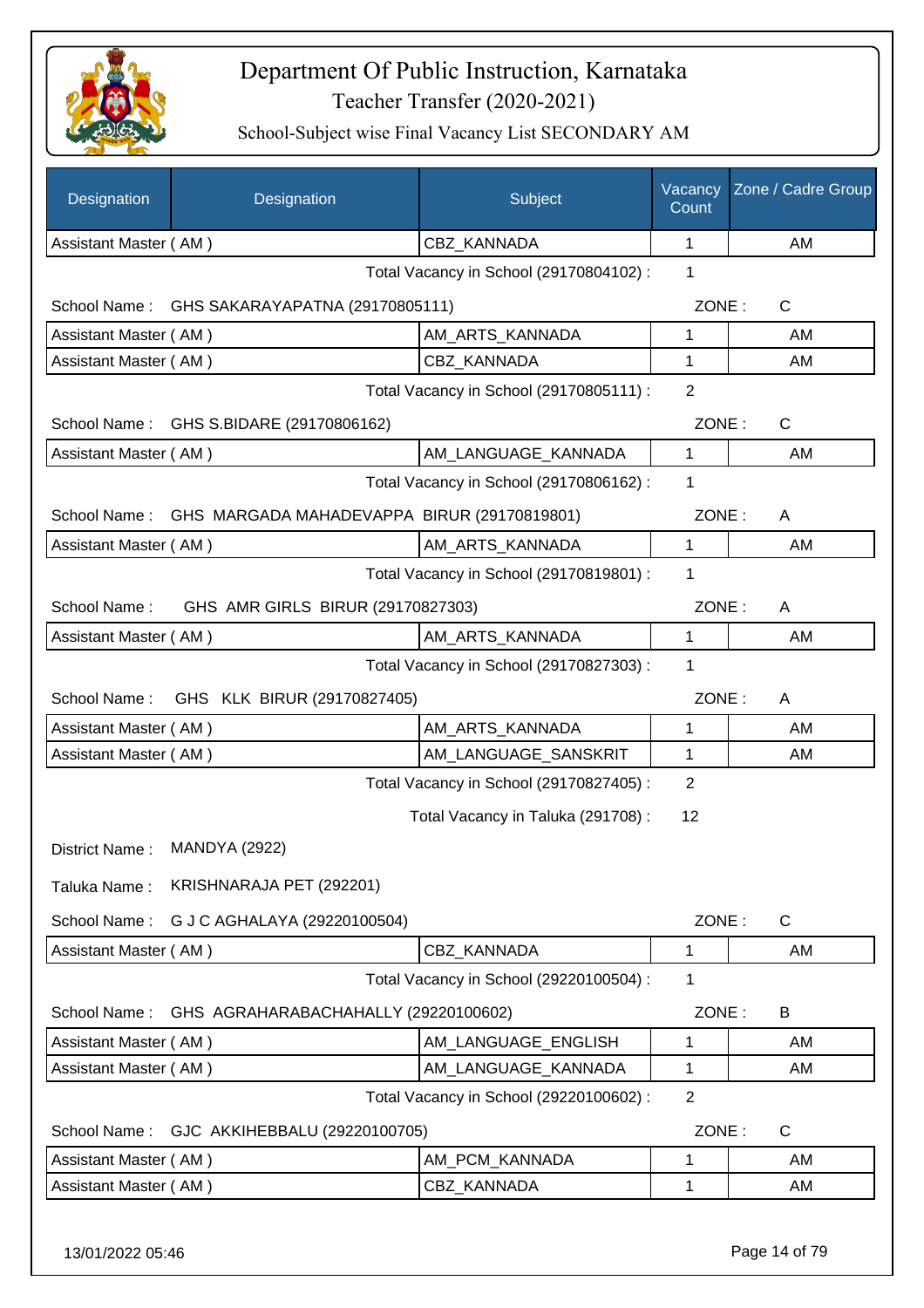

| $\overline{2}$<br>Total Vacancy in School (29220100705) :<br>ZONE:<br>C<br>School Name:<br>GHS ALAMBADI (29220100902)<br>AM_LANGUAGE_HINDI<br>Assistant Master (AM)<br>1<br>AM<br>CBZ KANNADA<br>1<br>AM<br>Assistant Master (AM)<br>$\overline{2}$<br>Total Vacancy in School (29220100902) :<br>School Name: GHS ALENAHALLI (29220101002)<br>ZONE:<br>C<br>AM_LANGUAGE_HINDI<br>Assistant Master (AM)<br>1<br>AM<br>Total Vacancy in School (29220101002) :<br>1<br>School Name: GHS BALLEKERE (29220103006)<br>ZONE:<br>C<br>CBZ_KANNADA<br>Assistant Master (AM)<br>1<br>AM<br>Total Vacancy in School (29220103006) :<br>1<br>ZONE:<br>School Name: GJC BALLENAHALLY (29220103202)<br>C<br>Assistant Master (AM)<br><b>CBZ KANNADA</b><br>1<br>AM<br>Total Vacancy in School (29220103202) :<br>1<br>ZONE:<br>C<br>School Name:<br>GHS BILLENHALLY (29220105302)<br>Assistant Master (AM)<br>AM_LANGUAGE_HINDI<br>1<br>AM<br>AM_LANGUAGE_KANNADA<br>Assistant Master (AM)<br>1<br>AM<br>CBZ KANNADA<br>Assistant Master (AM)<br>1<br>AM<br>3<br>Total Vacancy in School (29220105302) :<br>ZONE:<br>C<br>School Name: GJC BOOKANAKERE (29220106405)<br>AM_ARTS_KANNADA<br>Assistant Master (AM)<br>AM<br>1<br>Assistant Master (AM)<br>AM LANGUAGE KANNADA<br>1<br>AM<br>Total Vacancy in School (29220106405) :<br>$\overline{2}$<br>School Name:<br>GHS CHATAMGERE (29220107002)<br>ZONE:<br>C<br>AM_LANGUAGE_KANNADA<br>Assistant Master (AM)<br>AM<br>1<br>Total Vacancy in School (29220107002) :<br>1<br>GHS CHUJALAKYATHANAHALLY (29220109102)<br>ZONE:<br>C<br>School Name:<br>Assistant Master (AM)<br>AM_LANGUAGE_HINDI<br>1<br>AM<br>Total Vacancy in School (29220109102) :<br>1<br>School Name:<br>GHS GANJIGERE (29220111206)<br>ZONE:<br>$\mathsf{C}$<br>AM_ARTS_KANNADA<br>Assistant Master (AM)<br>1<br>AM<br>AM_LANGUAGE_KANNADA<br>Assistant Master (AM)<br>1<br>AM<br>AM_PCM_KANNADA<br>Assistant Master (AM)<br>1<br>AM | Designation | Designation | Subject | Vacancy<br>Count | Zone / Cadre Group |
|---------------------------------------------------------------------------------------------------------------------------------------------------------------------------------------------------------------------------------------------------------------------------------------------------------------------------------------------------------------------------------------------------------------------------------------------------------------------------------------------------------------------------------------------------------------------------------------------------------------------------------------------------------------------------------------------------------------------------------------------------------------------------------------------------------------------------------------------------------------------------------------------------------------------------------------------------------------------------------------------------------------------------------------------------------------------------------------------------------------------------------------------------------------------------------------------------------------------------------------------------------------------------------------------------------------------------------------------------------------------------------------------------------------------------------------------------------------------------------------------------------------------------------------------------------------------------------------------------------------------------------------------------------------------------------------------------------------------------------------------------------------------------------------------------------------------------------------------------------------------------------------------------------------------------------------------------|-------------|-------------|---------|------------------|--------------------|
|                                                                                                                                                                                                                                                                                                                                                                                                                                                                                                                                                                                                                                                                                                                                                                                                                                                                                                                                                                                                                                                                                                                                                                                                                                                                                                                                                                                                                                                                                                                                                                                                                                                                                                                                                                                                                                                                                                                                                   |             |             |         |                  |                    |
|                                                                                                                                                                                                                                                                                                                                                                                                                                                                                                                                                                                                                                                                                                                                                                                                                                                                                                                                                                                                                                                                                                                                                                                                                                                                                                                                                                                                                                                                                                                                                                                                                                                                                                                                                                                                                                                                                                                                                   |             |             |         |                  |                    |
|                                                                                                                                                                                                                                                                                                                                                                                                                                                                                                                                                                                                                                                                                                                                                                                                                                                                                                                                                                                                                                                                                                                                                                                                                                                                                                                                                                                                                                                                                                                                                                                                                                                                                                                                                                                                                                                                                                                                                   |             |             |         |                  |                    |
|                                                                                                                                                                                                                                                                                                                                                                                                                                                                                                                                                                                                                                                                                                                                                                                                                                                                                                                                                                                                                                                                                                                                                                                                                                                                                                                                                                                                                                                                                                                                                                                                                                                                                                                                                                                                                                                                                                                                                   |             |             |         |                  |                    |
|                                                                                                                                                                                                                                                                                                                                                                                                                                                                                                                                                                                                                                                                                                                                                                                                                                                                                                                                                                                                                                                                                                                                                                                                                                                                                                                                                                                                                                                                                                                                                                                                                                                                                                                                                                                                                                                                                                                                                   |             |             |         |                  |                    |
|                                                                                                                                                                                                                                                                                                                                                                                                                                                                                                                                                                                                                                                                                                                                                                                                                                                                                                                                                                                                                                                                                                                                                                                                                                                                                                                                                                                                                                                                                                                                                                                                                                                                                                                                                                                                                                                                                                                                                   |             |             |         |                  |                    |
|                                                                                                                                                                                                                                                                                                                                                                                                                                                                                                                                                                                                                                                                                                                                                                                                                                                                                                                                                                                                                                                                                                                                                                                                                                                                                                                                                                                                                                                                                                                                                                                                                                                                                                                                                                                                                                                                                                                                                   |             |             |         |                  |                    |
|                                                                                                                                                                                                                                                                                                                                                                                                                                                                                                                                                                                                                                                                                                                                                                                                                                                                                                                                                                                                                                                                                                                                                                                                                                                                                                                                                                                                                                                                                                                                                                                                                                                                                                                                                                                                                                                                                                                                                   |             |             |         |                  |                    |
|                                                                                                                                                                                                                                                                                                                                                                                                                                                                                                                                                                                                                                                                                                                                                                                                                                                                                                                                                                                                                                                                                                                                                                                                                                                                                                                                                                                                                                                                                                                                                                                                                                                                                                                                                                                                                                                                                                                                                   |             |             |         |                  |                    |
|                                                                                                                                                                                                                                                                                                                                                                                                                                                                                                                                                                                                                                                                                                                                                                                                                                                                                                                                                                                                                                                                                                                                                                                                                                                                                                                                                                                                                                                                                                                                                                                                                                                                                                                                                                                                                                                                                                                                                   |             |             |         |                  |                    |
|                                                                                                                                                                                                                                                                                                                                                                                                                                                                                                                                                                                                                                                                                                                                                                                                                                                                                                                                                                                                                                                                                                                                                                                                                                                                                                                                                                                                                                                                                                                                                                                                                                                                                                                                                                                                                                                                                                                                                   |             |             |         |                  |                    |
|                                                                                                                                                                                                                                                                                                                                                                                                                                                                                                                                                                                                                                                                                                                                                                                                                                                                                                                                                                                                                                                                                                                                                                                                                                                                                                                                                                                                                                                                                                                                                                                                                                                                                                                                                                                                                                                                                                                                                   |             |             |         |                  |                    |
|                                                                                                                                                                                                                                                                                                                                                                                                                                                                                                                                                                                                                                                                                                                                                                                                                                                                                                                                                                                                                                                                                                                                                                                                                                                                                                                                                                                                                                                                                                                                                                                                                                                                                                                                                                                                                                                                                                                                                   |             |             |         |                  |                    |
|                                                                                                                                                                                                                                                                                                                                                                                                                                                                                                                                                                                                                                                                                                                                                                                                                                                                                                                                                                                                                                                                                                                                                                                                                                                                                                                                                                                                                                                                                                                                                                                                                                                                                                                                                                                                                                                                                                                                                   |             |             |         |                  |                    |
|                                                                                                                                                                                                                                                                                                                                                                                                                                                                                                                                                                                                                                                                                                                                                                                                                                                                                                                                                                                                                                                                                                                                                                                                                                                                                                                                                                                                                                                                                                                                                                                                                                                                                                                                                                                                                                                                                                                                                   |             |             |         |                  |                    |
|                                                                                                                                                                                                                                                                                                                                                                                                                                                                                                                                                                                                                                                                                                                                                                                                                                                                                                                                                                                                                                                                                                                                                                                                                                                                                                                                                                                                                                                                                                                                                                                                                                                                                                                                                                                                                                                                                                                                                   |             |             |         |                  |                    |
|                                                                                                                                                                                                                                                                                                                                                                                                                                                                                                                                                                                                                                                                                                                                                                                                                                                                                                                                                                                                                                                                                                                                                                                                                                                                                                                                                                                                                                                                                                                                                                                                                                                                                                                                                                                                                                                                                                                                                   |             |             |         |                  |                    |
|                                                                                                                                                                                                                                                                                                                                                                                                                                                                                                                                                                                                                                                                                                                                                                                                                                                                                                                                                                                                                                                                                                                                                                                                                                                                                                                                                                                                                                                                                                                                                                                                                                                                                                                                                                                                                                                                                                                                                   |             |             |         |                  |                    |
|                                                                                                                                                                                                                                                                                                                                                                                                                                                                                                                                                                                                                                                                                                                                                                                                                                                                                                                                                                                                                                                                                                                                                                                                                                                                                                                                                                                                                                                                                                                                                                                                                                                                                                                                                                                                                                                                                                                                                   |             |             |         |                  |                    |
|                                                                                                                                                                                                                                                                                                                                                                                                                                                                                                                                                                                                                                                                                                                                                                                                                                                                                                                                                                                                                                                                                                                                                                                                                                                                                                                                                                                                                                                                                                                                                                                                                                                                                                                                                                                                                                                                                                                                                   |             |             |         |                  |                    |
|                                                                                                                                                                                                                                                                                                                                                                                                                                                                                                                                                                                                                                                                                                                                                                                                                                                                                                                                                                                                                                                                                                                                                                                                                                                                                                                                                                                                                                                                                                                                                                                                                                                                                                                                                                                                                                                                                                                                                   |             |             |         |                  |                    |
|                                                                                                                                                                                                                                                                                                                                                                                                                                                                                                                                                                                                                                                                                                                                                                                                                                                                                                                                                                                                                                                                                                                                                                                                                                                                                                                                                                                                                                                                                                                                                                                                                                                                                                                                                                                                                                                                                                                                                   |             |             |         |                  |                    |
|                                                                                                                                                                                                                                                                                                                                                                                                                                                                                                                                                                                                                                                                                                                                                                                                                                                                                                                                                                                                                                                                                                                                                                                                                                                                                                                                                                                                                                                                                                                                                                                                                                                                                                                                                                                                                                                                                                                                                   |             |             |         |                  |                    |
|                                                                                                                                                                                                                                                                                                                                                                                                                                                                                                                                                                                                                                                                                                                                                                                                                                                                                                                                                                                                                                                                                                                                                                                                                                                                                                                                                                                                                                                                                                                                                                                                                                                                                                                                                                                                                                                                                                                                                   |             |             |         |                  |                    |
|                                                                                                                                                                                                                                                                                                                                                                                                                                                                                                                                                                                                                                                                                                                                                                                                                                                                                                                                                                                                                                                                                                                                                                                                                                                                                                                                                                                                                                                                                                                                                                                                                                                                                                                                                                                                                                                                                                                                                   |             |             |         |                  |                    |
|                                                                                                                                                                                                                                                                                                                                                                                                                                                                                                                                                                                                                                                                                                                                                                                                                                                                                                                                                                                                                                                                                                                                                                                                                                                                                                                                                                                                                                                                                                                                                                                                                                                                                                                                                                                                                                                                                                                                                   |             |             |         |                  |                    |
|                                                                                                                                                                                                                                                                                                                                                                                                                                                                                                                                                                                                                                                                                                                                                                                                                                                                                                                                                                                                                                                                                                                                                                                                                                                                                                                                                                                                                                                                                                                                                                                                                                                                                                                                                                                                                                                                                                                                                   |             |             |         |                  |                    |
|                                                                                                                                                                                                                                                                                                                                                                                                                                                                                                                                                                                                                                                                                                                                                                                                                                                                                                                                                                                                                                                                                                                                                                                                                                                                                                                                                                                                                                                                                                                                                                                                                                                                                                                                                                                                                                                                                                                                                   |             |             |         |                  |                    |
|                                                                                                                                                                                                                                                                                                                                                                                                                                                                                                                                                                                                                                                                                                                                                                                                                                                                                                                                                                                                                                                                                                                                                                                                                                                                                                                                                                                                                                                                                                                                                                                                                                                                                                                                                                                                                                                                                                                                                   |             |             |         |                  |                    |
|                                                                                                                                                                                                                                                                                                                                                                                                                                                                                                                                                                                                                                                                                                                                                                                                                                                                                                                                                                                                                                                                                                                                                                                                                                                                                                                                                                                                                                                                                                                                                                                                                                                                                                                                                                                                                                                                                                                                                   |             |             |         |                  |                    |
|                                                                                                                                                                                                                                                                                                                                                                                                                                                                                                                                                                                                                                                                                                                                                                                                                                                                                                                                                                                                                                                                                                                                                                                                                                                                                                                                                                                                                                                                                                                                                                                                                                                                                                                                                                                                                                                                                                                                                   |             |             |         |                  |                    |
|                                                                                                                                                                                                                                                                                                                                                                                                                                                                                                                                                                                                                                                                                                                                                                                                                                                                                                                                                                                                                                                                                                                                                                                                                                                                                                                                                                                                                                                                                                                                                                                                                                                                                                                                                                                                                                                                                                                                                   |             |             |         |                  |                    |
|                                                                                                                                                                                                                                                                                                                                                                                                                                                                                                                                                                                                                                                                                                                                                                                                                                                                                                                                                                                                                                                                                                                                                                                                                                                                                                                                                                                                                                                                                                                                                                                                                                                                                                                                                                                                                                                                                                                                                   |             |             |         |                  |                    |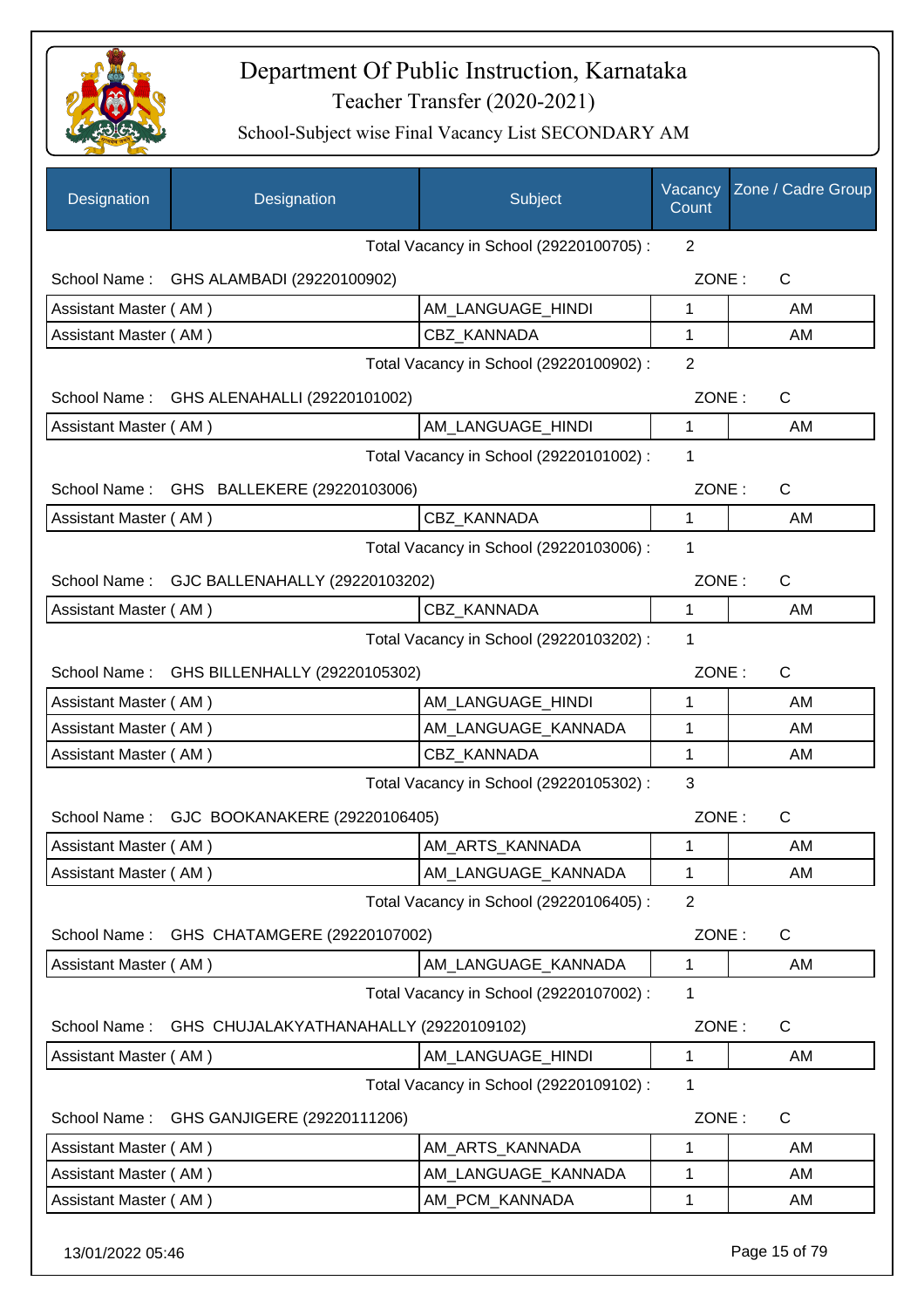

| Designation                                   | Designation                                                      | Subject                                 | Vacancy<br>Count | Zone / Cadre Group    |
|-----------------------------------------------|------------------------------------------------------------------|-----------------------------------------|------------------|-----------------------|
|                                               |                                                                  | Total Vacancy in School (29220111206) : | 3                |                       |
|                                               | School Name: KARNATAKA PUBLIC SCHOOLS GGHS KIKKERI (29220118013) |                                         | ZONE:            | C                     |
| Assistant Master (AM)                         |                                                                  | AM_LANGUAGE_KANNADA                     | 1                | AM                    |
|                                               |                                                                  | Total Vacancy in School (29220118013) : | 1                |                       |
|                                               | School Name: KARNATAKA PUBLIC SCHOOLS GPUC KIKKERI (29220118014) |                                         | ZONE:            | C                     |
| Assistant Master (AM)                         |                                                                  | AM_ARTS_KANNADA                         | 1                | AM                    |
| Assistant Master (AM)                         |                                                                  | AM_LANGUAGE_HINDI                       | 1                | AM                    |
| Assistant Master (AM)                         |                                                                  | <b>CBZ KANNADA</b>                      | 1                | AM                    |
|                                               |                                                                  | Total Vacancy in School (29220118014) : | 3                |                       |
|                                               | School Name: GHS MADAPURA (29220121004)                          |                                         |                  | ZONE:<br>$\mathsf{C}$ |
| Assistant Master (AM)                         |                                                                  | AM LANGUAGE ENGLISH                     | 1                | AM                    |
|                                               |                                                                  | Total Vacancy in School (29220121004) : | 1                |                       |
|                                               | School Name: GHS MADUVINAKODI (29220121104)                      |                                         | ZONE:            | $\mathsf{C}$          |
| Assistant Master (AM)                         |                                                                  | AM_LANGUAGE_HINDI                       | 1                | AM                    |
| Assistant Master (AM)                         |                                                                  | AM_PCM_KANNADA                          | 1                | AM                    |
| Total Vacancy in School (29220121104) :       |                                                                  |                                         | $\overline{2}$   |                       |
|                                               | School Name: GJC SANTEBHACHA HALLY (29220127805)                 |                                         | ZONE:            | $\mathsf C$           |
| Assistant Master (AM)                         |                                                                  | AM_ARTS_KANNADA                         | 1                | AM                    |
| Assistant Master (AM)                         |                                                                  | AM_LANGUAGE_ENGLISH                     | 1                | AM                    |
| Assistant Master (AM)                         |                                                                  | AM_LANGUAGE_HINDI                       | 1                | AM                    |
| Assistant Master (AM)                         |                                                                  | AM_LANGUAGE_KANNADA                     | 1                | AM                    |
| Assistant Master (AM)                         |                                                                  | CBZ_KANNADA                             | 1                | AM                    |
|                                               |                                                                  | Total Vacancy in School (29220127805) : | 5                |                       |
| School Name:                                  | GHS SARANGI (29220127903)                                        |                                         | ZONE:            | C                     |
| Assistant Master (AM)                         |                                                                  | AM ARTS KANNADA                         | 1                | AM                    |
| Assistant Master (AM)                         |                                                                  | CBZ_KANNADA                             | 1                | AM                    |
|                                               |                                                                  | Total Vacancy in School (29220127903) : | $\overline{2}$   |                       |
| School Name:                                  | GJC SEELANERE, K.R.PETE TALUK. (29220128107)                     |                                         | ZONE:            | C                     |
| Assistant Master (AM)                         |                                                                  | AM_LANGUAGE_KANNADA                     | 1                | AM                    |
|                                               |                                                                  | Total Vacancy in School (29220128107) : | 1                |                       |
| School Name:<br>GHS SINDHAGATTA (29220128704) |                                                                  |                                         | ZONE:            | C                     |
| Assistant Master (AM)                         |                                                                  | AM_LANGUAGE_ENGLISH                     | 1                | AM                    |
| Assistant Master (AM)                         |                                                                  | <b>CBZ KANNADA</b>                      | 1                | AM                    |
|                                               |                                                                  |                                         |                  |                       |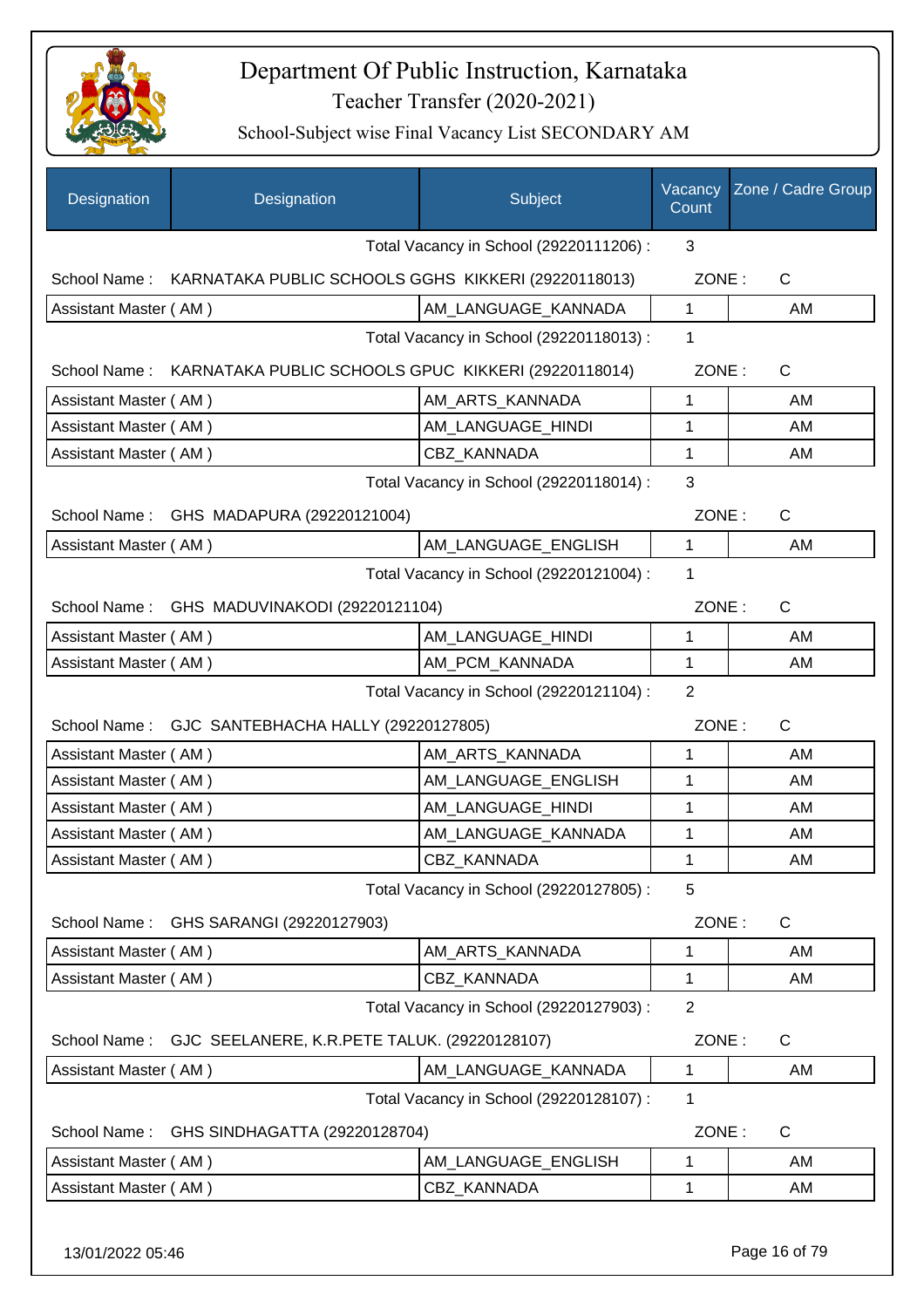

School-Subject wise Final Vacancy List SECONDARY AM

| Total Vacancy in School (29220128704) :<br>2<br>School Name:<br>Gpu college K R PET (29220133402)<br>ZONE:<br>A<br>Assistant Master (AM)<br>1<br>AM ARTS KANNADA<br>AM_LANGUAGE_KANNADA<br>3<br>Assistant Master (AM)<br>AM_LANGUAGE_SANSKRIT<br>1<br>Assistant Master (AM)<br>AM_PCM_KANNADA<br>1<br>Assistant Master (AM)<br>Assistant Master (AM)<br>CBZ_KANNADA<br>1<br>$\overline{7}$<br>Total Vacancy in School (29220133402) :<br>GHS HOSA HOLALU (29220134901)<br>ZONE:<br>School Name:<br>A<br>1<br>Assistant Master (AM)<br><b>CBZ KANNADA</b><br>1<br>Total Vacancy in School (29220134901) :<br>KARNATAKA PUBLIC SCHOOLS GHS GIRLS K R PET<br>School Name:<br>ZONE:<br>A<br>(29220135305) | AM<br>AM<br>AM<br>AM<br>AM<br>AM |
|-------------------------------------------------------------------------------------------------------------------------------------------------------------------------------------------------------------------------------------------------------------------------------------------------------------------------------------------------------------------------------------------------------------------------------------------------------------------------------------------------------------------------------------------------------------------------------------------------------------------------------------------------------------------------------------------------------|----------------------------------|
|                                                                                                                                                                                                                                                                                                                                                                                                                                                                                                                                                                                                                                                                                                       |                                  |
|                                                                                                                                                                                                                                                                                                                                                                                                                                                                                                                                                                                                                                                                                                       |                                  |
|                                                                                                                                                                                                                                                                                                                                                                                                                                                                                                                                                                                                                                                                                                       |                                  |
|                                                                                                                                                                                                                                                                                                                                                                                                                                                                                                                                                                                                                                                                                                       |                                  |
|                                                                                                                                                                                                                                                                                                                                                                                                                                                                                                                                                                                                                                                                                                       |                                  |
|                                                                                                                                                                                                                                                                                                                                                                                                                                                                                                                                                                                                                                                                                                       |                                  |
|                                                                                                                                                                                                                                                                                                                                                                                                                                                                                                                                                                                                                                                                                                       |                                  |
|                                                                                                                                                                                                                                                                                                                                                                                                                                                                                                                                                                                                                                                                                                       |                                  |
|                                                                                                                                                                                                                                                                                                                                                                                                                                                                                                                                                                                                                                                                                                       |                                  |
|                                                                                                                                                                                                                                                                                                                                                                                                                                                                                                                                                                                                                                                                                                       |                                  |
|                                                                                                                                                                                                                                                                                                                                                                                                                                                                                                                                                                                                                                                                                                       |                                  |
|                                                                                                                                                                                                                                                                                                                                                                                                                                                                                                                                                                                                                                                                                                       |                                  |
| Assistant Master (AM)<br>AM LANGUAGE ENGLISH<br>1                                                                                                                                                                                                                                                                                                                                                                                                                                                                                                                                                                                                                                                     | AM                               |
| Assistant Master (AM)<br>AM_LANGUAGE_KANNADA<br>1                                                                                                                                                                                                                                                                                                                                                                                                                                                                                                                                                                                                                                                     | AM                               |
| $\overline{2}$<br>Assistant Master (AM)<br><b>CBZ KANNADA</b>                                                                                                                                                                                                                                                                                                                                                                                                                                                                                                                                                                                                                                         | AM                               |
| Total Vacancy in School (29220135305) :<br>4                                                                                                                                                                                                                                                                                                                                                                                                                                                                                                                                                                                                                                                          |                                  |
| ZONE:<br>School Name:<br>GHS KRISHNA PURA (29220141302)<br>C                                                                                                                                                                                                                                                                                                                                                                                                                                                                                                                                                                                                                                          |                                  |
| AM LANGUAGE ENGLISH<br>1<br>Assistant Master (AM)                                                                                                                                                                                                                                                                                                                                                                                                                                                                                                                                                                                                                                                     | AM                               |
| AM_LANGUAGE_KANNADA<br>1<br>Assistant Master (AM)                                                                                                                                                                                                                                                                                                                                                                                                                                                                                                                                                                                                                                                     | AM                               |
| $\overline{2}$<br>Total Vacancy in School (29220141302) :                                                                                                                                                                                                                                                                                                                                                                                                                                                                                                                                                                                                                                             |                                  |
| 51<br>Total Vacancy in Taluka (292201) :                                                                                                                                                                                                                                                                                                                                                                                                                                                                                                                                                                                                                                                              |                                  |
| <b>MADDUR (292202)</b><br>Taluka Name:                                                                                                                                                                                                                                                                                                                                                                                                                                                                                                                                                                                                                                                                |                                  |
| School Name:<br>ZONE:<br>$\mathsf{C}$<br>GHS ABALAVADI (29220200102)                                                                                                                                                                                                                                                                                                                                                                                                                                                                                                                                                                                                                                  |                                  |
| AM LANGUAGE ENGLISH<br>Assistant Master (AM)<br>1                                                                                                                                                                                                                                                                                                                                                                                                                                                                                                                                                                                                                                                     | AM                               |
| AM_LANGUAGE_HINDI<br>1<br>Assistant Master (AM)                                                                                                                                                                                                                                                                                                                                                                                                                                                                                                                                                                                                                                                       | AM                               |
| AM_LANGUAGE_KANNADA<br>1<br>Assistant Master (AM)                                                                                                                                                                                                                                                                                                                                                                                                                                                                                                                                                                                                                                                     | AM                               |
| 3<br>Total Vacancy in School (29220200102) :                                                                                                                                                                                                                                                                                                                                                                                                                                                                                                                                                                                                                                                          |                                  |
| KARNATAKA PUBLIC SCHOOLS GJC BESAGARAHALLY<br>School Name:<br>ZONE:<br>C<br>(29220201814)                                                                                                                                                                                                                                                                                                                                                                                                                                                                                                                                                                                                             |                                  |
| Assistant Master (AM)<br>AM ARTS KANNADA<br>$\overline{2}$                                                                                                                                                                                                                                                                                                                                                                                                                                                                                                                                                                                                                                            | AM                               |
| AM_LANGUAGE_ENGLISH<br>2<br>Assistant Master (AM)                                                                                                                                                                                                                                                                                                                                                                                                                                                                                                                                                                                                                                                     | AM                               |
| AM_LANGUAGE_HINDI<br>1<br>Assistant Master (AM)                                                                                                                                                                                                                                                                                                                                                                                                                                                                                                                                                                                                                                                       | AM                               |
| AM_LANGUAGE_KANNADA<br>1<br>Assistant Master (AM)                                                                                                                                                                                                                                                                                                                                                                                                                                                                                                                                                                                                                                                     |                                  |
| Assistant Master (AM)<br>CBZ_KANNADA<br>1<br>AM                                                                                                                                                                                                                                                                                                                                                                                                                                                                                                                                                                                                                                                       | AM                               |

13/01/2022 05:46 Page 17 of 79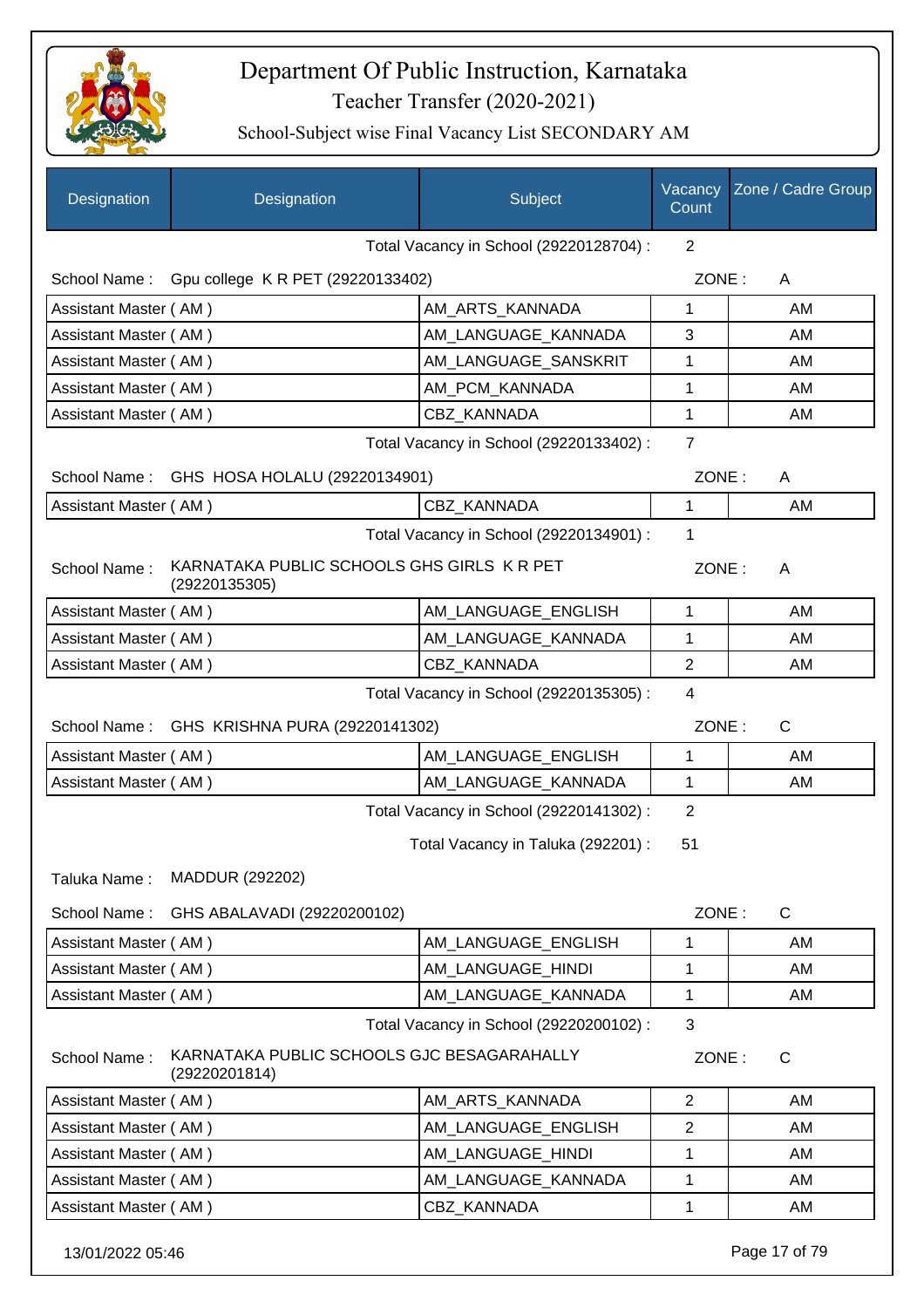

| <b>Designation</b>    | Designation                                     | Subject                                 | Vacancy<br>Count | Zone / Cadre Group |
|-----------------------|-------------------------------------------------|-----------------------------------------|------------------|--------------------|
|                       |                                                 | Total Vacancy in School (29220201814) : | $\overline{7}$   |                    |
|                       | School Name: GHS BIDARAHOSAHALLY (29220202202)  |                                         | ZONE:            | C                  |
| Assistant Master (AM) |                                                 | AM_ARTS_KANNADA                         | 1                | AM                 |
|                       |                                                 | Total Vacancy in School (29220202202) : | 1                |                    |
|                       | School Name: GHS BOPPASAMUDRA (29220202602)     |                                         | ZONE:            | $\mathsf{C}$       |
| Assistant Master (AM) |                                                 | AM LANGUAGE_ENGLISH                     | 1                | AM                 |
| Assistant Master (AM) |                                                 | AM LANGUAGE HINDI                       | 1                | AM                 |
| Assistant Master (AM) |                                                 | AM LANGUAGE KANNADA                     | 1                | AM                 |
|                       |                                                 | Total Vacancy in School (29220202602) : | 3                |                    |
|                       | School Name: GJC CHIKKANKANAHALLY (29220203403) |                                         | ZONE:            | C                  |
| Assistant Master (AM) |                                                 | AM_LANGUAGE_HINDI                       | 1                | AM                 |
| Assistant Master (AM) |                                                 | <b>CBZ KANNADA</b>                      | 1                | AM                 |
|                       |                                                 | Total Vacancy in School (29220203403) : | $\overline{2}$   |                    |
|                       | School Name: GHS GEJJALAGERE (29220204603)      |                                         | ZONE:            | B                  |
| Assistant Master (AM) |                                                 | AM LANGUAGE KANNADA                     | 1                | AM                 |
|                       |                                                 | Total Vacancy in School (29220204603) : | 1                |                    |
|                       | School Name: GHS HALEHALLY (29220205102)        |                                         | ZONE:            | $\mathsf{C}$       |
| Assistant Master (AM) |                                                 | AM_LANGUAGE_ENGLISH                     | 1                | AM                 |
| Assistant Master (AM) |                                                 | AM LANGUAGE HINDI                       | 1                | AM                 |
| Assistant Master (AM) |                                                 | AM_LANGUAGE_KANNADA                     | 1                | AM                 |
| Assistant Master (AM) |                                                 | CBZ_KANNADA                             | 1                | AM                 |
|                       |                                                 | Total Vacancy in School (29220205102) : | 4                |                    |
| School Name:          | GHS HOOTAGERE (29220206004)                     |                                         | ZONE:            | C                  |
| Assistant Master (AM) |                                                 | AM_ARTS_KANNADA                         | 1                | AM                 |
| Assistant Master (AM) |                                                 | AM_LANGUAGE_ENGLISH                     | 1                | AM                 |
|                       |                                                 | Total Vacancy in School (29220206004) : | $\overline{2}$   |                    |
| School Name:          | GJC K. HONNALAGERE (29220207108)                |                                         | ZONE:            | $\mathsf{C}$       |
| Assistant Master (AM) |                                                 | AM_LANGUAGE_ENGLISH                     | 1                | AM                 |
|                       |                                                 | Total Vacancy in School (29220207108) : | 1                |                    |
| School Name:          | GHS KONASALE (29220208402)                      |                                         | ZONE:            | $\mathsf{C}$       |
| Assistant Master (AM) |                                                 | AM_LANGUAGE_HINDI                       | 1                | AM                 |
|                       |                                                 | Total Vacancy in School (29220208402) : | 1                |                    |
| School Name:          | GHS KOOLAGERE GATE (29220208504)                |                                         | ZONE:            | $\mathsf{C}$       |
| 13/01/2022 05:46      |                                                 |                                         |                  | Page 18 of 79      |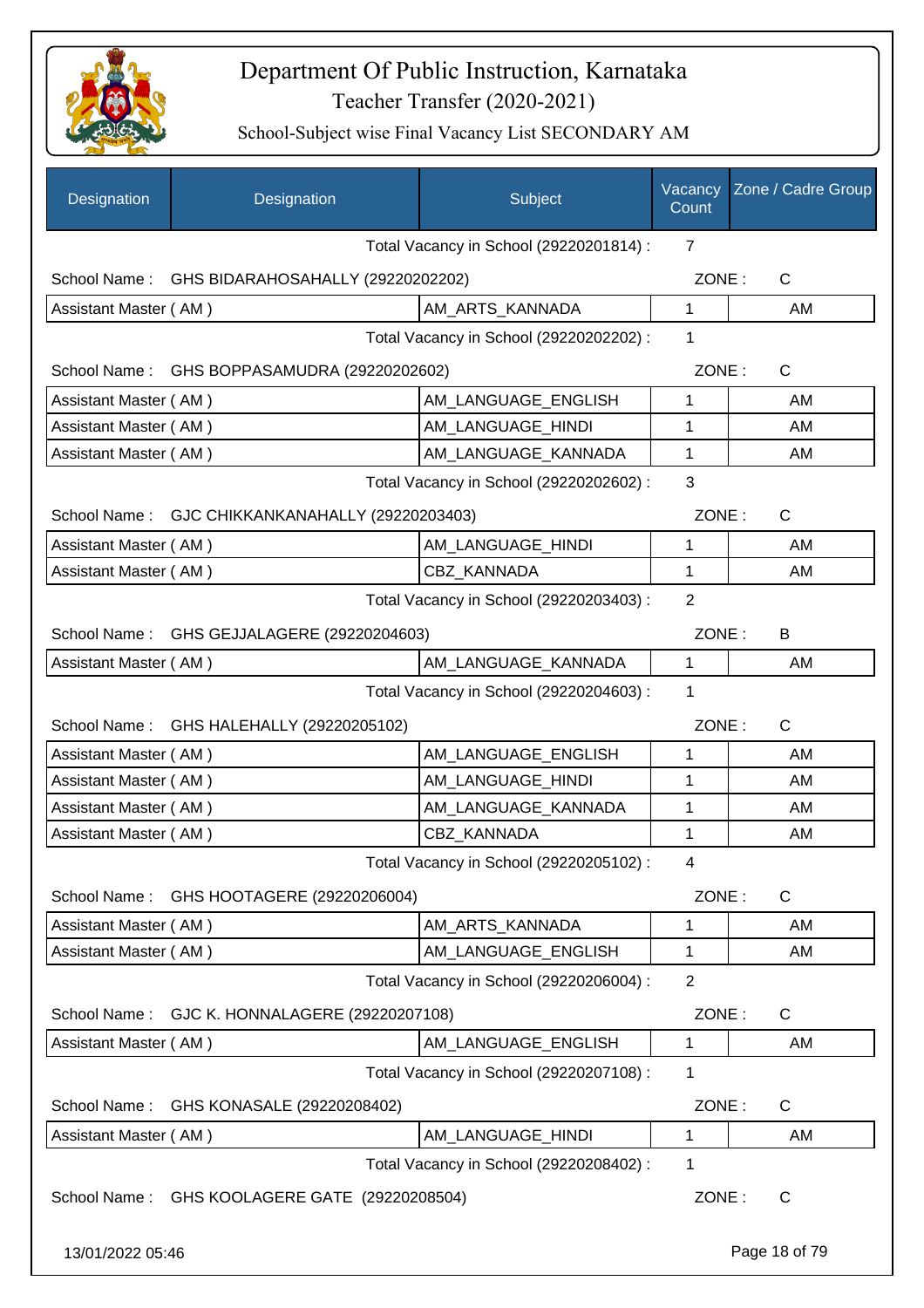

School-Subject wise Final Vacancy List SECONDARY AM

| Assistant Master (AM)<br><b>CBZ KANNADA</b><br>1<br>AM<br>1<br>Total Vacancy in School (29220208504) :<br>ZONE:<br>$\mathsf{C}$<br>School Name: GJC (GIRLS) KOPPA (29220208607)<br>AM_LANGUAGE_ENGLISH<br>1<br>Assistant Master (AM)<br>AM<br>Assistant Master (AM)<br>AM LANGUAGE HINDI<br>1<br>AM<br>$\overline{2}$<br>Total Vacancy in School (29220208607) :<br>GHS KONGABORANA DODDI (29220209803)<br>ZONE:<br>C<br>School Name:<br>Assistant Master (AM)<br>AM_LANGUAGE_ENGLISH<br>1<br>AM<br>Assistant Master (AM)<br>AM_LANGUAGE_HINDI<br>1<br>AM<br>$\overline{2}$<br>Total Vacancy in School (29220209803) :<br>ZONE:<br>C<br>School Name: GHS MADENAHALLY (29220210105)<br>Assistant Master (AM)<br>AM_ARTS_KANNADA<br>1<br>AM<br>$\mathbf{1}$<br><b>CBZ KANNADA</b><br>AM<br>Assistant Master (AM)<br>$\overline{2}$<br>Total Vacancy in School (29220210105) :<br>GJC MALLANAKUPPE, High school section (29220210303)<br>ZONE:<br>C<br>School Name:<br>AM_LANGUAGE_HINDI<br>1<br>Assistant Master (AM)<br>AM<br>Total Vacancy in School (29220210303) :<br>1<br>ZONE:<br>School Name:<br>GHS MARALIGA (29220210827)<br>C<br>Assistant Master (AM)<br>AM_LANGUAGE_ENGLISH<br>1<br>AM<br>1<br>Total Vacancy in School (29220210827) :<br>ZONE:<br>School Name: GHS BHARATHINAGARA (29220211114)<br>С<br>Assistant Master (AM)<br>AM_ARTS_KANNADA<br>1<br>AM<br>Assistant Master (AM)<br>AM_LANGUAGE_KANNADA<br>1<br>AM<br>Assistant Master (AM)<br>CBZ_KANNADA<br>AM<br>1<br>3<br>Total Vacancy in School (29220211114) :<br>ZONE:<br>School Name:<br>GHS NAVILE (29220212302)<br>$\mathsf{C}$<br>Assistant Master (AM)<br><b>CBZ KANNADA</b><br>AM<br>1<br>Total Vacancy in School (29220212302) :<br>1<br>ZONE:<br>$\mathsf{C}$<br>School Name:<br>GHS NIDAGHATTA (29220212505)<br>AM_LANGUAGE_ENGLISH<br>Assistant Master (AM)<br>1<br>AM<br>Total Vacancy in School (29220212505) :<br>1 | Designation | Designation | Subject | Vacancy<br>Count | Zone / Cadre Group |
|---------------------------------------------------------------------------------------------------------------------------------------------------------------------------------------------------------------------------------------------------------------------------------------------------------------------------------------------------------------------------------------------------------------------------------------------------------------------------------------------------------------------------------------------------------------------------------------------------------------------------------------------------------------------------------------------------------------------------------------------------------------------------------------------------------------------------------------------------------------------------------------------------------------------------------------------------------------------------------------------------------------------------------------------------------------------------------------------------------------------------------------------------------------------------------------------------------------------------------------------------------------------------------------------------------------------------------------------------------------------------------------------------------------------------------------------------------------------------------------------------------------------------------------------------------------------------------------------------------------------------------------------------------------------------------------------------------------------------------------------------------------------------------------------------------------------------------------------------------------------------------------------------------|-------------|-------------|---------|------------------|--------------------|
|                                                                                                                                                                                                                                                                                                                                                                                                                                                                                                                                                                                                                                                                                                                                                                                                                                                                                                                                                                                                                                                                                                                                                                                                                                                                                                                                                                                                                                                                                                                                                                                                                                                                                                                                                                                                                                                                                                         |             |             |         |                  |                    |
|                                                                                                                                                                                                                                                                                                                                                                                                                                                                                                                                                                                                                                                                                                                                                                                                                                                                                                                                                                                                                                                                                                                                                                                                                                                                                                                                                                                                                                                                                                                                                                                                                                                                                                                                                                                                                                                                                                         |             |             |         |                  |                    |
|                                                                                                                                                                                                                                                                                                                                                                                                                                                                                                                                                                                                                                                                                                                                                                                                                                                                                                                                                                                                                                                                                                                                                                                                                                                                                                                                                                                                                                                                                                                                                                                                                                                                                                                                                                                                                                                                                                         |             |             |         |                  |                    |
|                                                                                                                                                                                                                                                                                                                                                                                                                                                                                                                                                                                                                                                                                                                                                                                                                                                                                                                                                                                                                                                                                                                                                                                                                                                                                                                                                                                                                                                                                                                                                                                                                                                                                                                                                                                                                                                                                                         |             |             |         |                  |                    |
|                                                                                                                                                                                                                                                                                                                                                                                                                                                                                                                                                                                                                                                                                                                                                                                                                                                                                                                                                                                                                                                                                                                                                                                                                                                                                                                                                                                                                                                                                                                                                                                                                                                                                                                                                                                                                                                                                                         |             |             |         |                  |                    |
|                                                                                                                                                                                                                                                                                                                                                                                                                                                                                                                                                                                                                                                                                                                                                                                                                                                                                                                                                                                                                                                                                                                                                                                                                                                                                                                                                                                                                                                                                                                                                                                                                                                                                                                                                                                                                                                                                                         |             |             |         |                  |                    |
|                                                                                                                                                                                                                                                                                                                                                                                                                                                                                                                                                                                                                                                                                                                                                                                                                                                                                                                                                                                                                                                                                                                                                                                                                                                                                                                                                                                                                                                                                                                                                                                                                                                                                                                                                                                                                                                                                                         |             |             |         |                  |                    |
|                                                                                                                                                                                                                                                                                                                                                                                                                                                                                                                                                                                                                                                                                                                                                                                                                                                                                                                                                                                                                                                                                                                                                                                                                                                                                                                                                                                                                                                                                                                                                                                                                                                                                                                                                                                                                                                                                                         |             |             |         |                  |                    |
|                                                                                                                                                                                                                                                                                                                                                                                                                                                                                                                                                                                                                                                                                                                                                                                                                                                                                                                                                                                                                                                                                                                                                                                                                                                                                                                                                                                                                                                                                                                                                                                                                                                                                                                                                                                                                                                                                                         |             |             |         |                  |                    |
|                                                                                                                                                                                                                                                                                                                                                                                                                                                                                                                                                                                                                                                                                                                                                                                                                                                                                                                                                                                                                                                                                                                                                                                                                                                                                                                                                                                                                                                                                                                                                                                                                                                                                                                                                                                                                                                                                                         |             |             |         |                  |                    |
|                                                                                                                                                                                                                                                                                                                                                                                                                                                                                                                                                                                                                                                                                                                                                                                                                                                                                                                                                                                                                                                                                                                                                                                                                                                                                                                                                                                                                                                                                                                                                                                                                                                                                                                                                                                                                                                                                                         |             |             |         |                  |                    |
|                                                                                                                                                                                                                                                                                                                                                                                                                                                                                                                                                                                                                                                                                                                                                                                                                                                                                                                                                                                                                                                                                                                                                                                                                                                                                                                                                                                                                                                                                                                                                                                                                                                                                                                                                                                                                                                                                                         |             |             |         |                  |                    |
|                                                                                                                                                                                                                                                                                                                                                                                                                                                                                                                                                                                                                                                                                                                                                                                                                                                                                                                                                                                                                                                                                                                                                                                                                                                                                                                                                                                                                                                                                                                                                                                                                                                                                                                                                                                                                                                                                                         |             |             |         |                  |                    |
|                                                                                                                                                                                                                                                                                                                                                                                                                                                                                                                                                                                                                                                                                                                                                                                                                                                                                                                                                                                                                                                                                                                                                                                                                                                                                                                                                                                                                                                                                                                                                                                                                                                                                                                                                                                                                                                                                                         |             |             |         |                  |                    |
|                                                                                                                                                                                                                                                                                                                                                                                                                                                                                                                                                                                                                                                                                                                                                                                                                                                                                                                                                                                                                                                                                                                                                                                                                                                                                                                                                                                                                                                                                                                                                                                                                                                                                                                                                                                                                                                                                                         |             |             |         |                  |                    |
|                                                                                                                                                                                                                                                                                                                                                                                                                                                                                                                                                                                                                                                                                                                                                                                                                                                                                                                                                                                                                                                                                                                                                                                                                                                                                                                                                                                                                                                                                                                                                                                                                                                                                                                                                                                                                                                                                                         |             |             |         |                  |                    |
|                                                                                                                                                                                                                                                                                                                                                                                                                                                                                                                                                                                                                                                                                                                                                                                                                                                                                                                                                                                                                                                                                                                                                                                                                                                                                                                                                                                                                                                                                                                                                                                                                                                                                                                                                                                                                                                                                                         |             |             |         |                  |                    |
|                                                                                                                                                                                                                                                                                                                                                                                                                                                                                                                                                                                                                                                                                                                                                                                                                                                                                                                                                                                                                                                                                                                                                                                                                                                                                                                                                                                                                                                                                                                                                                                                                                                                                                                                                                                                                                                                                                         |             |             |         |                  |                    |
|                                                                                                                                                                                                                                                                                                                                                                                                                                                                                                                                                                                                                                                                                                                                                                                                                                                                                                                                                                                                                                                                                                                                                                                                                                                                                                                                                                                                                                                                                                                                                                                                                                                                                                                                                                                                                                                                                                         |             |             |         |                  |                    |
|                                                                                                                                                                                                                                                                                                                                                                                                                                                                                                                                                                                                                                                                                                                                                                                                                                                                                                                                                                                                                                                                                                                                                                                                                                                                                                                                                                                                                                                                                                                                                                                                                                                                                                                                                                                                                                                                                                         |             |             |         |                  |                    |
|                                                                                                                                                                                                                                                                                                                                                                                                                                                                                                                                                                                                                                                                                                                                                                                                                                                                                                                                                                                                                                                                                                                                                                                                                                                                                                                                                                                                                                                                                                                                                                                                                                                                                                                                                                                                                                                                                                         |             |             |         |                  |                    |
|                                                                                                                                                                                                                                                                                                                                                                                                                                                                                                                                                                                                                                                                                                                                                                                                                                                                                                                                                                                                                                                                                                                                                                                                                                                                                                                                                                                                                                                                                                                                                                                                                                                                                                                                                                                                                                                                                                         |             |             |         |                  |                    |
|                                                                                                                                                                                                                                                                                                                                                                                                                                                                                                                                                                                                                                                                                                                                                                                                                                                                                                                                                                                                                                                                                                                                                                                                                                                                                                                                                                                                                                                                                                                                                                                                                                                                                                                                                                                                                                                                                                         |             |             |         |                  |                    |
|                                                                                                                                                                                                                                                                                                                                                                                                                                                                                                                                                                                                                                                                                                                                                                                                                                                                                                                                                                                                                                                                                                                                                                                                                                                                                                                                                                                                                                                                                                                                                                                                                                                                                                                                                                                                                                                                                                         |             |             |         |                  |                    |
|                                                                                                                                                                                                                                                                                                                                                                                                                                                                                                                                                                                                                                                                                                                                                                                                                                                                                                                                                                                                                                                                                                                                                                                                                                                                                                                                                                                                                                                                                                                                                                                                                                                                                                                                                                                                                                                                                                         |             |             |         |                  |                    |
|                                                                                                                                                                                                                                                                                                                                                                                                                                                                                                                                                                                                                                                                                                                                                                                                                                                                                                                                                                                                                                                                                                                                                                                                                                                                                                                                                                                                                                                                                                                                                                                                                                                                                                                                                                                                                                                                                                         |             |             |         |                  |                    |
|                                                                                                                                                                                                                                                                                                                                                                                                                                                                                                                                                                                                                                                                                                                                                                                                                                                                                                                                                                                                                                                                                                                                                                                                                                                                                                                                                                                                                                                                                                                                                                                                                                                                                                                                                                                                                                                                                                         |             |             |         |                  |                    |
|                                                                                                                                                                                                                                                                                                                                                                                                                                                                                                                                                                                                                                                                                                                                                                                                                                                                                                                                                                                                                                                                                                                                                                                                                                                                                                                                                                                                                                                                                                                                                                                                                                                                                                                                                                                                                                                                                                         |             |             |         |                  |                    |
|                                                                                                                                                                                                                                                                                                                                                                                                                                                                                                                                                                                                                                                                                                                                                                                                                                                                                                                                                                                                                                                                                                                                                                                                                                                                                                                                                                                                                                                                                                                                                                                                                                                                                                                                                                                                                                                                                                         |             |             |         |                  |                    |
|                                                                                                                                                                                                                                                                                                                                                                                                                                                                                                                                                                                                                                                                                                                                                                                                                                                                                                                                                                                                                                                                                                                                                                                                                                                                                                                                                                                                                                                                                                                                                                                                                                                                                                                                                                                                                                                                                                         |             |             |         |                  |                    |
|                                                                                                                                                                                                                                                                                                                                                                                                                                                                                                                                                                                                                                                                                                                                                                                                                                                                                                                                                                                                                                                                                                                                                                                                                                                                                                                                                                                                                                                                                                                                                                                                                                                                                                                                                                                                                                                                                                         |             |             |         |                  |                    |
| School Name:<br>GHS NILUVAGILU (29220212603)<br>ZONE:<br>C                                                                                                                                                                                                                                                                                                                                                                                                                                                                                                                                                                                                                                                                                                                                                                                                                                                                                                                                                                                                                                                                                                                                                                                                                                                                                                                                                                                                                                                                                                                                                                                                                                                                                                                                                                                                                                              |             |             |         |                  |                    |
| Assistant Master (AM)<br>AM_ARTS_KANNADA<br>1<br>AM                                                                                                                                                                                                                                                                                                                                                                                                                                                                                                                                                                                                                                                                                                                                                                                                                                                                                                                                                                                                                                                                                                                                                                                                                                                                                                                                                                                                                                                                                                                                                                                                                                                                                                                                                                                                                                                     |             |             |         |                  |                    |

13/01/2022 05:46 Page 19 of 79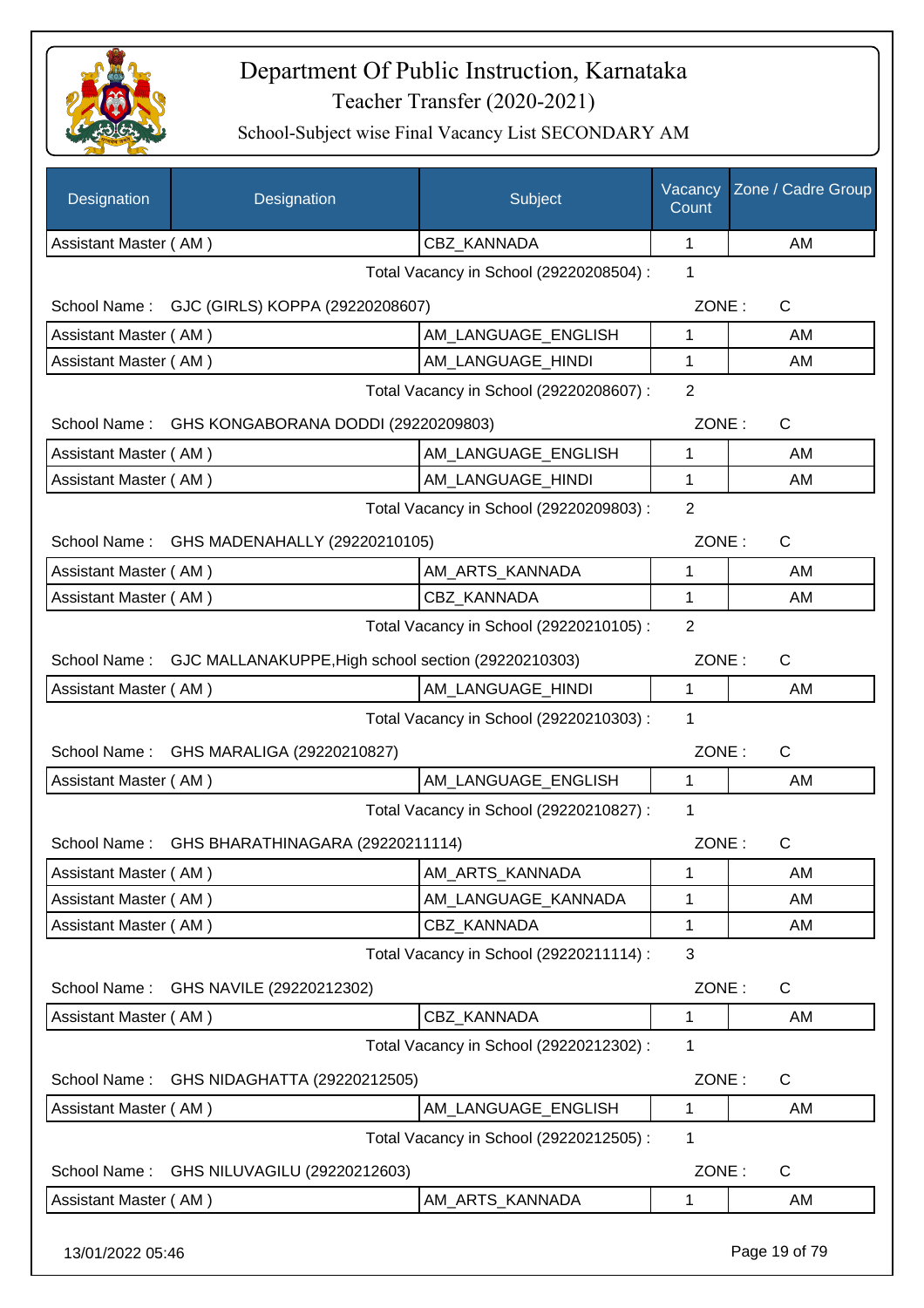

| Designation           | Designation                                               | Subject                                 | Vacancy<br>Count | Zone / Cadre Group |
|-----------------------|-----------------------------------------------------------|-----------------------------------------|------------------|--------------------|
| Assistant Master (AM) |                                                           | AM_LANGUAGE_ENGLISH                     | 1                | AM                 |
| Assistant Master (AM) |                                                           | AM LANGUAGE KANNADA                     | 1                | AM                 |
| Assistant Master (AM) |                                                           | CBZ KANNADA                             | 1                | AM                 |
|                       |                                                           | Total Vacancy in School (29220212603) : | 4                |                    |
|                       | School Name: GHS THAGGAHALLY (29220214107)                |                                         | ZONE:            | C                  |
| Assistant Master (AM) |                                                           | AM LANGUAGE ENGLISH                     | 1                | AM                 |
| Assistant Master (AM) |                                                           | AM_LANGUAGE_HINDI                       | 1                | AM                 |
| Assistant Master (AM) |                                                           | CBZ_KANNADA                             | 1                | AM                 |
|                       |                                                           | Total Vacancy in School (29220214107) : | 3                |                    |
|                       | School Name: GHS TYLOORU (29220214803)                    |                                         | ZONE:            | $\mathsf{C}$       |
| Assistant Master (AM) |                                                           | AM_LANGUAGE_ENGLISH                     | $\mathbf{1}$     | AM                 |
|                       |                                                           | Total Vacancy in School (29220214803) : | 1                |                    |
|                       | School Name: GJC HIGH SCHOOL SECTION ANNURU (29220216201) |                                         | ZONE:            | $\mathsf{C}$       |
| Assistant Master (AM) |                                                           | AM_ARTS_KANNADA                         | 1                | AM                 |
| Assistant Master (AM) |                                                           | CBZ KANNADA                             | 1                | AM                 |
|                       |                                                           | Total Vacancy in School (29220216201) : | $\overline{2}$   |                    |
|                       | School Name: GJC CHANDUPURA (29220216301)                 |                                         | ZONE:            | C                  |
| Assistant Master (AM) |                                                           | AM LANGUAGE_HINDI                       | 1                | AM                 |
| Assistant Master (AM) |                                                           | <b>CBZ KANNADA</b>                      | 1                | AM                 |
|                       |                                                           | Total Vacancy in School (29220216301) : | $\overline{2}$   |                    |
|                       | School Name: GJC MADDUR (29220217504)                     |                                         | ZONE:            | A                  |
| Assistant Master (AM) |                                                           | AM_LANGUAGE_HINDI                       | 1                | AM                 |
| Assistant Master (AM) |                                                           | AM LANGUAGE KANNADA                     | 1                | AM                 |
| Assistant Master (AM) |                                                           | AM_LANGUAGE_URDU                        | 1                | AM                 |
|                       |                                                           | Total Vacancy in School (29220217504) : | 3                |                    |
|                       |                                                           | Total Vacancy in Taluka (292202) :      | 54               |                    |
| Taluka Name:          | <b>MALAVALLY (292203)</b>                                 |                                         |                  |                    |
| School Name:          | GHS AGASANAPURA (29220300102)                             |                                         | ZONE:            | C                  |
| Assistant Master (AM) |                                                           | AM_ARTS_KANNADA                         | 1                | AM                 |
| Assistant Master (AM) |                                                           | AM_LANGUAGE_HINDI                       | 1                | AM                 |
|                       |                                                           | Total Vacancy in School (29220300102) : | $\overline{2}$   |                    |
| School Name:          | GHS ALADA HALLY (29220300202)                             |                                         | ZONE:            | C                  |
| Assistant Master (AM) |                                                           | AM_LANGUAGE_HINDI                       | 1                | AM                 |
| 13/01/2022 05:46      |                                                           |                                         |                  | Page 20 of 79      |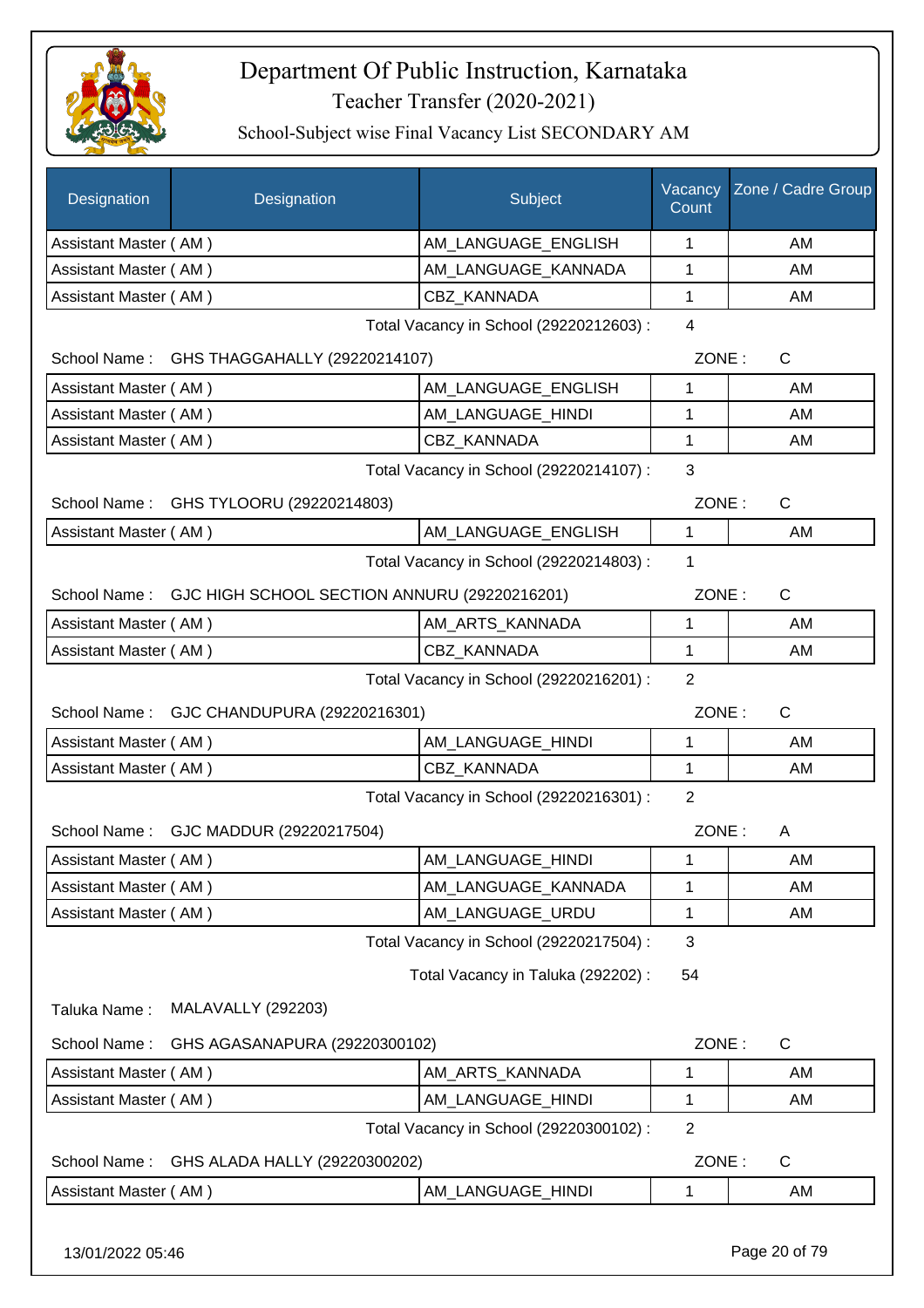

| Designation           | Designation                                                   | Subject                                 | Vacancy<br>Count | Zone / Cadre Group |
|-----------------------|---------------------------------------------------------------|-----------------------------------------|------------------|--------------------|
|                       |                                                               | Total Vacancy in School (29220300202) : | 1                |                    |
|                       | School Name: GHS B.G.PURA (29220301104)                       |                                         | ZONE:            | C                  |
| Assistant Master (AM) |                                                               | AM LANGUAGE HINDI                       | 1                | AM                 |
| Assistant Master (AM) |                                                               | <b>CBZ KANNADA</b>                      | 1                | AM                 |
|                       |                                                               | Total Vacancy in School (29220301104) : | $\overline{2}$   |                    |
|                       | School Name: GHS BYADARAHALLY (29220302509)                   |                                         | ZONE:            | $\mathsf{C}$       |
| Assistant Master (AM) |                                                               | AM_LANGUAGE_KANNADA                     | 1                | AM                 |
|                       |                                                               | Total Vacancy in School (29220302509) : | 1                |                    |
|                       | School Name: GHS CHIKKABAGILU (29220302802)                   |                                         | ZONE:            | C                  |
| Assistant Master (AM) |                                                               | AM_LANGUAGE_HINDI                       | 1                | AM                 |
|                       |                                                               | Total Vacancy in School (29220302802) : | 1                |                    |
|                       | School Name: GHS CHOTTANA HALLY (29220303205)                 |                                         | ZONE:            | C                  |
| Assistant Master (AM) |                                                               | AM_ARTS_KANNADA                         | 1                | AM                 |
| Assistant Master (AM) |                                                               | AM_LANGUAGE_KANNADA                     | $\mathbf{1}$     | AM                 |
|                       |                                                               | Total Vacancy in School (29220303205) : | 2                |                    |
| School Name:          | GHPS DHANAGOORU(SHEEP BREEDIN RMSA UPGRADED)<br>(29220304102) |                                         | ZONE:            | C                  |
| Assistant Master (AM) |                                                               | AM_ARTS_KANNADA                         | 1                | AM                 |
| Assistant Master (AM) |                                                               | AM_LANGUAGE_HINDI                       | 1                | AM                 |
|                       |                                                               | Total Vacancy in School (29220304102) : | 2                |                    |
| School Name:          | GHS HADLY (29220305706)                                       |                                         | ZONE:            | C                  |
| Assistant Master (AM) |                                                               | AM_LANGUAGE_ENGLISH                     | 1                | AM                 |
|                       |                                                               | Total Vacancy in School (29220305706) : | 1                |                    |
| School Name:          | KARNATAKA PUBLIC SCHOOL GJC HALAGUR (29220306017)             |                                         | ZONE:            | C                  |
| Assistant Master (AM) |                                                               | AM_ARTS_KANNADA                         | 1                | AM                 |
| Assistant Master (AM) |                                                               | AM_PCM_KANNADA                          | 1                | AM                 |
|                       |                                                               | Total Vacancy in School (29220306017) : | $\overline{2}$   |                    |
| School Name:          | GHS HUSKURU (29220307707)                                     |                                         | ZONE:            | C                  |
| Assistant Master (AM) |                                                               | AM_ARTS_KANNADA                         | 1                | AM                 |
| Assistant Master (AM) |                                                               | AM_LANGUAGE_HINDI                       | 1                | AM                 |
|                       |                                                               | Total Vacancy in School (29220307707) : | $\overline{2}$   |                    |
| School Name:          | GHS KANDAGALA (29220309004)                                   |                                         | ZONE:            | $\mathsf{C}$       |
| Assistant Master (AM) |                                                               | AM_LANGUAGE_HINDI                       | 1                | AM                 |
| 13/01/2022 05:46      |                                                               |                                         |                  | Page 21 of 79      |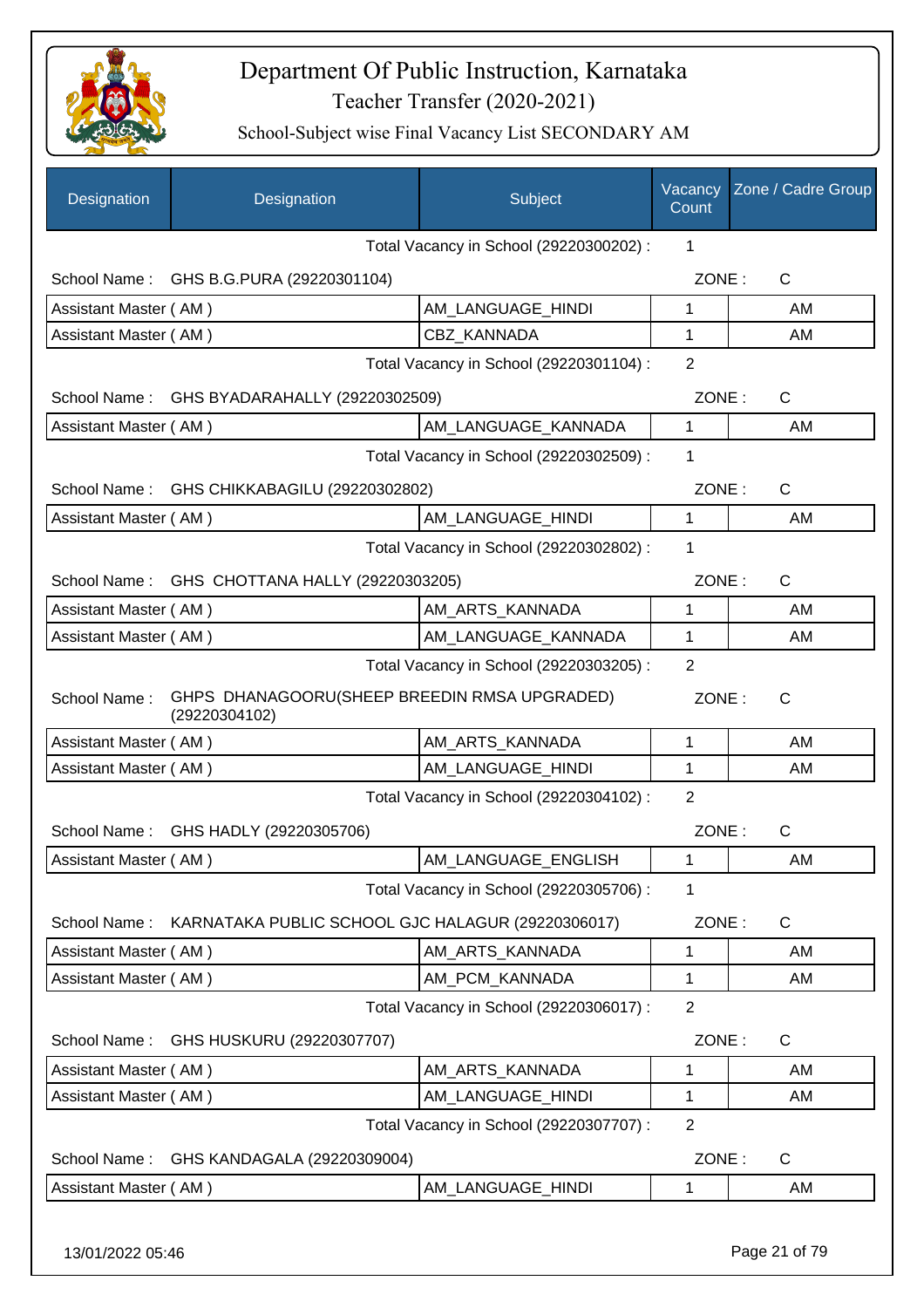

| Designation           | Designation                                      | Subject                                 | Vacancy<br>Count | Zone / Cadre Group |
|-----------------------|--------------------------------------------------|-----------------------------------------|------------------|--------------------|
|                       |                                                  | Total Vacancy in School (29220309004) : | 1                |                    |
|                       | School Name: GHS KIRUGAVALU (29220309509)        |                                         | ZONE:            | $\mathsf{C}$       |
| Assistant Master (AM) |                                                  | AM ARTS KANNADA                         | $\mathbf{1}$     | AM                 |
| Assistant Master (AM) |                                                  | AM LANGUAGE ENGLISH                     | 1                | AM                 |
| Assistant Master (AM) |                                                  | AM_LANGUAGE_KANNADA                     | $\overline{2}$   | AM                 |
| Assistant Master (AM) |                                                  | <b>CBZ KANNADA</b>                      | $\overline{2}$   | AM                 |
|                       |                                                  | Total Vacancy in School (29220309509) : | 6                |                    |
|                       | School Name: GHS KUNDOOR (29220310103)           |                                         | ZONE:            | $\mathsf{C}$       |
| Assistant Master (AM) |                                                  | AM_ARTS_KANNADA                         | 1                | AM                 |
| Assistant Master (AM) |                                                  | AM LANGUAGE HINDI                       | 1                | AM                 |
|                       |                                                  | Total Vacancy in School (29220310103) : | $\overline{2}$   |                    |
|                       | School Name: GHS LINGAPATNA (29220310405)        |                                         | ZONE:            | $\mathsf{C}$       |
| Assistant Master (AM) |                                                  | AM LANGUAGE ENGLISH                     | 1                | AM                 |
|                       |                                                  | Total Vacancy in School (29220310405) : | 1                |                    |
|                       | School Name: GHS NELLIGERE (29220311203)         |                                         | ZONE:            | $\mathsf{C}$       |
| Assistant Master (AM) |                                                  | AM_LANGUAGE_HINDI                       | 1                | AM                 |
|                       |                                                  | Total Vacancy in School (29220311203) : | 1                |                    |
|                       | School Name: GHS MARAGOWDANA HALLY (29220311703) |                                         | ZONE:            | $\mathsf{C}$       |
| Assistant Master (AM) |                                                  | AM_ARTS_KANNADA                         | 1                | AM                 |
| Assistant Master (AM) |                                                  | AM_LANGUAGE_ENGLISH                     | $\overline{2}$   | AM                 |
| Assistant Master (AM) |                                                  | AM_LANGUAGE_HINDI                       | $\overline{2}$   | AM                 |
| Assistant Master (AM) |                                                  | AM_LANGUAGE_KANNADA                     | 1                | AM                 |
| Assistant Master (AM) |                                                  | <b>CBZ KANNADA</b>                      | 1                | AM                 |
|                       |                                                  | Total Vacancy in School (29220311703) : | 7                |                    |
| School Name:          | GHS NELAMAKANA HALLY (29220313205)               |                                         | ZONE:            | C                  |
| Assistant Master (AM) |                                                  | AM LANGUAGE HINDI                       | 1                | AM                 |
|                       |                                                  | Total Vacancy in School (29220313205) : | 1                |                    |
| School Name:          | GHS KYATHE GOWDANA DODDI (29220313505)           |                                         | ZONE:            | B                  |
| Assistant Master (AM) |                                                  | CBZ KANNADA                             | 1                | AM                 |
|                       |                                                  | Total Vacancy in School (29220313505) : | 1                |                    |
| School Name:          | GOVT HIGH SCHOOL NITTURU (29220313608)           |                                         | ZONE:            | C                  |
| Assistant Master (AM) |                                                  | AM_LANGUAGE_ENGLISH                     | 1                | AM                 |
| Assistant Master (AM) |                                                  | AM_LANGUAGE_HINDI                       | 1                | AM                 |
|                       |                                                  |                                         |                  |                    |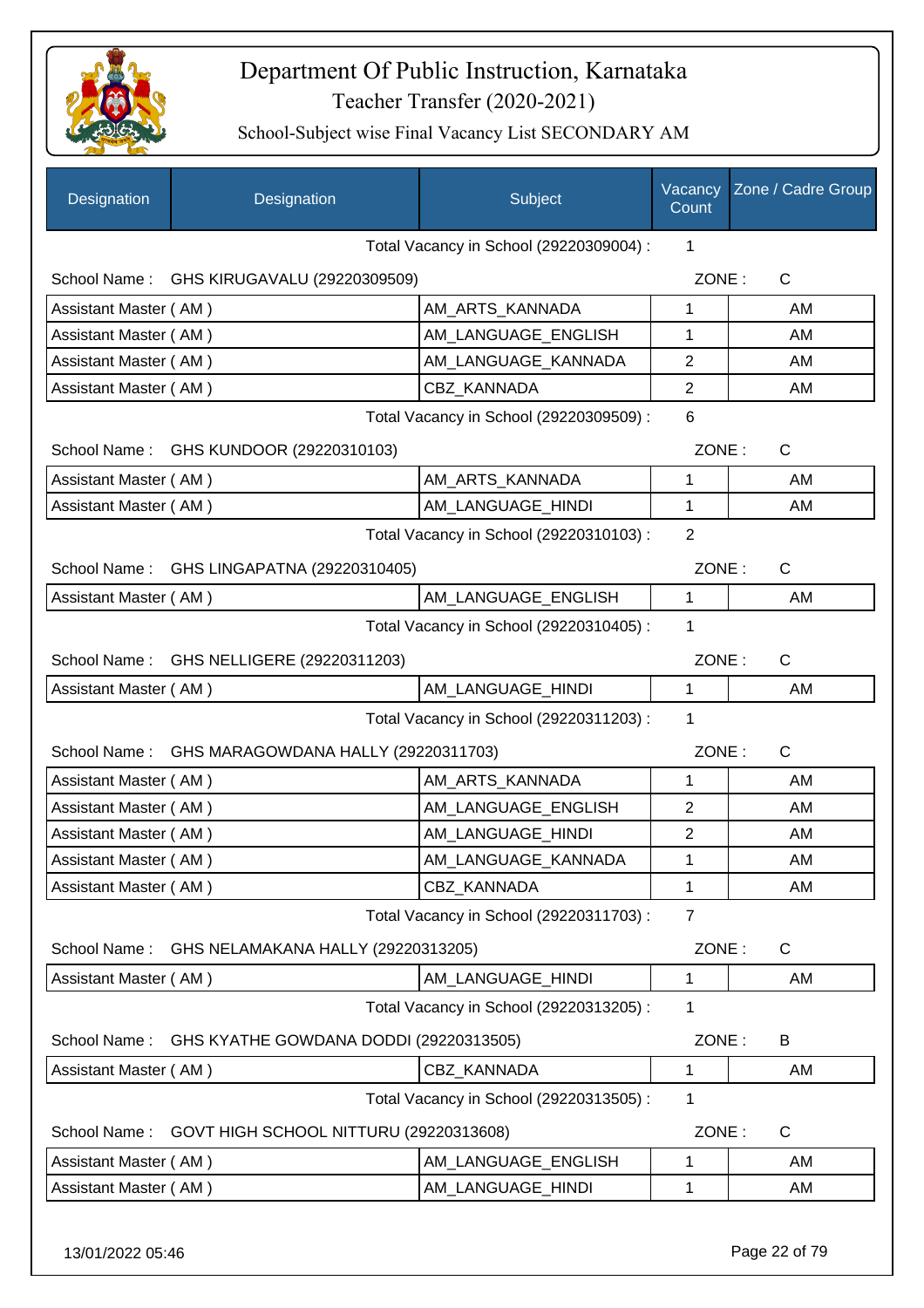

| Designation           | Designation                                                  | Subject                                 | Vacancy<br>Count | Zone / Cadre Group |
|-----------------------|--------------------------------------------------------------|-----------------------------------------|------------------|--------------------|
|                       |                                                              | Total Vacancy in School (29220313608) : | 2                |                    |
| School Name:          | ADARSHA VIDYALAYA RMSA MAREHALLI, MALAVALLI<br>(29220313806) |                                         |                  | ZONE:<br>A         |
| Assistant Master (AM) |                                                              | AM_ARTS_ENGLISH                         | 1                | AM                 |
| Assistant Master (AM) |                                                              | AM_LANGUAGE_ENGLISH                     | $\overline{2}$   | AM                 |
| Assistant Master (AM) |                                                              | AM_LANGUAGE_HINDI                       | 2                | AM                 |
| Assistant Master (AM) |                                                              | AM_LANGUAGE_KANNADA                     | 1                | AM                 |
| Assistant Master (AM) |                                                              | <b>CBZ ENGLISH</b>                      | 1                | AM                 |
|                       |                                                              | Total Vacancy in School (29220313806) : | $\overline{7}$   |                    |
|                       | School Name: GHS SUJJALURU (29220315206)                     |                                         | ZONE:            | C                  |
| Assistant Master (AM) |                                                              | AM ARTS KANNADA                         | 1                | AM                 |
|                       |                                                              | Total Vacancy in School (29220315206) : | 1                |                    |
|                       | School Name: GJC THALAGAVADI (29220315305)                   |                                         | ZONE:            | C                  |
| Assistant Master (AM) |                                                              | AM ARTS KANNADA                         | 1                | AM                 |
| Assistant Master (AM) |                                                              | AM_LANGUAGE_HINDI                       | 1                | AM                 |
| Assistant Master (AM) |                                                              | CBZ_KANNADA                             | 1                | AM                 |
|                       |                                                              | Total Vacancy in School (29220315305) : | 3                |                    |
|                       | School Name: GHS YATHAMBADI (29220316702)                    |                                         | ZONE:            | C                  |
| Assistant Master (AM) |                                                              | AM_ARTS_KANNADA                         | 1                | AM                 |
| Assistant Master (AM) |                                                              | AM_LANGUAGE_KANNADA                     | 1                | AM                 |
| Assistant Master (AM) |                                                              | <b>CBZ KANNADA</b>                      | 1                | AM                 |
|                       |                                                              | Total Vacancy in School (29220316702) : | 3                |                    |
| School Name:          | GJC MALAVALLI (29220319603)                                  |                                         | ZONE:            | A                  |
| Assistant Master (AM) |                                                              | AM ARTS KANNADA                         | 1                | AM                 |
| Assistant Master (AM) |                                                              | AM LANGUAGE KANNADA                     | 1                | AM                 |
| Assistant Master (AM) |                                                              | CBZ_KANNADA                             | 1                | AM                 |
|                       |                                                              | Total Vacancy in School (29220319603) : | 3                |                    |
| School Name:          | GHS GIRLS OLD MALAVALLI (29220320404)                        |                                         | ZONE:            | A                  |
| Assistant Master (AM) |                                                              | AM ARTS KANNADA                         | $\overline{2}$   | AM                 |
| Assistant Master (AM) |                                                              | AM_LANGUAGE_KANNADA                     | 1                | AM                 |
| Assistant Master (AM) |                                                              | AM_LANGUAGE_URDU                        | 1                | AM                 |
|                       |                                                              | Total Vacancy in School (29220320404) : | 4                |                    |
| School Name:          | GHS GIRLS NEW MALAVALLI (29220320701)                        |                                         | ZONE:            | A                  |
| Assistant Master (AM) |                                                              | AM_LANGUAGE_HINDI                       | 1                | AM                 |
| 13/01/2022 05:46      |                                                              |                                         |                  | Page 23 of 79      |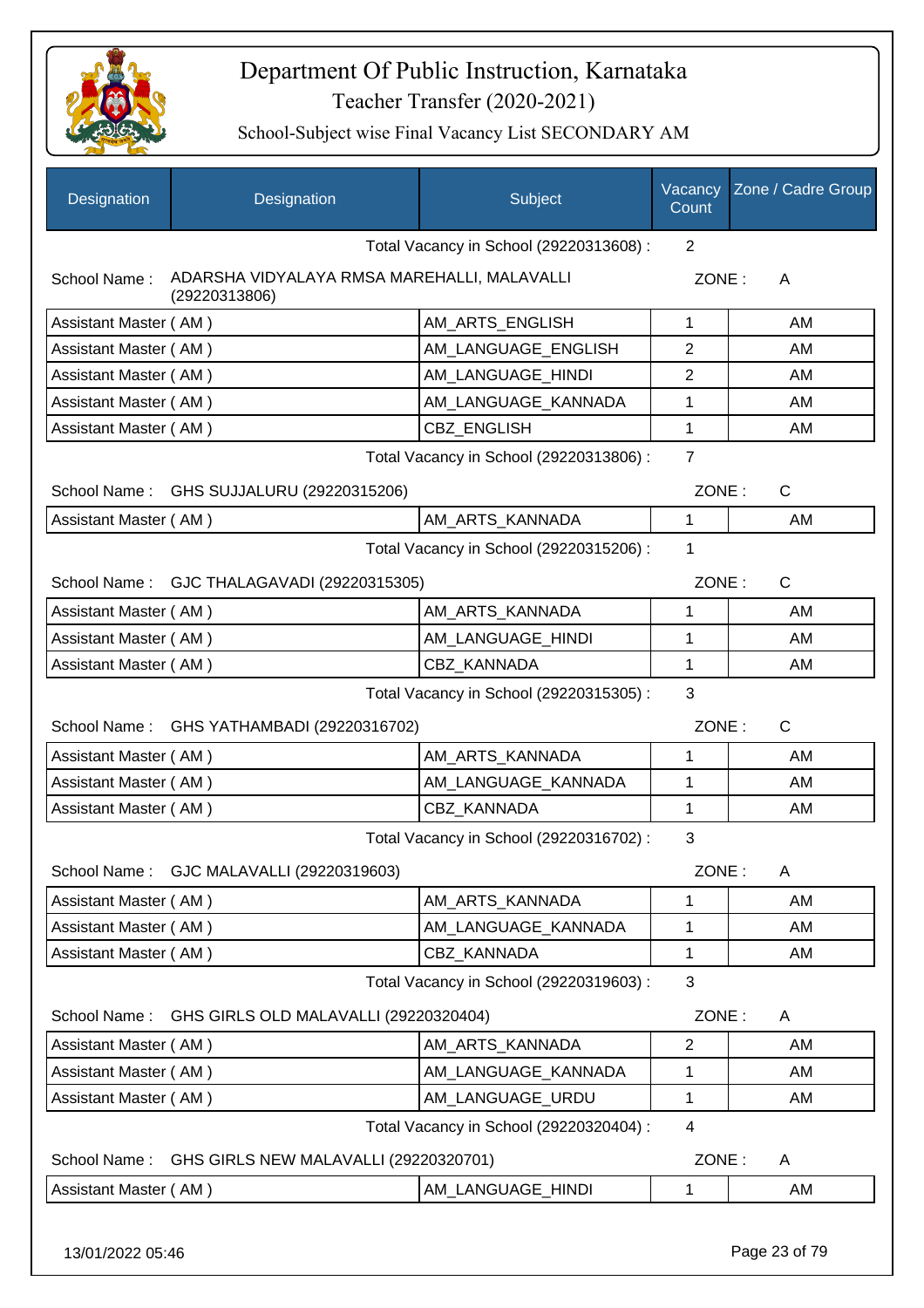

| Designation           | Designation                                                      | Subject                                 | Vacancy<br>Count | Zone / Cadre Group |
|-----------------------|------------------------------------------------------------------|-----------------------------------------|------------------|--------------------|
|                       |                                                                  | Total Vacancy in School (29220320701) : | $\mathbf 1$      |                    |
|                       |                                                                  | Total Vacancy in Taluka (292203) :      | 60               |                    |
| Taluka Name:          | MANDYA SOUTH (292204)                                            |                                         |                  |                    |
| School Name:          | GJC KANNALI (29220409904)                                        |                                         | ZONE:            | $\mathsf{C}$       |
| Assistant Master (AM) |                                                                  | AM_ARTS_KANNADA                         | 1                | AM                 |
| Assistant Master (AM) |                                                                  | AM_LANGUAGE_KANNADA                     | 1                | AM                 |
|                       |                                                                  | Total Vacancy in School (29220409904) : | $\overline{2}$   |                    |
| School Name:          | GHS CHIKKAMANDYA (29220412207)                                   |                                         | ZONE:            | B                  |
| Assistant Master (AM) |                                                                  | AM_ARTS_KANNADA                         | $\mathbf{1}$     | AM                 |
|                       |                                                                  | Total Vacancy in School (29220412207) : | 1                |                    |
|                       | School Name: GJC TAGGAHALLY (29220416405)                        |                                         | ZONE:            | $\mathsf{C}$       |
| Assistant Master (AM) |                                                                  | AM_ARTS_KANNADA                         | 1                | AM                 |
|                       |                                                                  | Total Vacancy in School (29220416405) : | 1                |                    |
| School Name:          | GHS SHANKARAPURA (29220418303)                                   |                                         | ZONE:            | A                  |
| Assistant Master (AM) |                                                                  | AM_ARTS_KANNADA                         | 1                | AM                 |
|                       |                                                                  | Total Vacancy in School (29220418303) : | 1                |                    |
| School Name:          | GJC EX.MUNCIPAL (29220419001)                                    |                                         | ZONE:            | A                  |
| Assistant Master (AM) |                                                                  | AM_ARTS_KANNADA                         | $\mathbf{1}$     | AM                 |
|                       |                                                                  | Total Vacancy in School (29220419001) : | 1                |                    |
|                       | School Name: GJC STONE BUILDING(GIRLS) (29220420408)             |                                         | ZONE:            | A                  |
| Assistant Master (AM) |                                                                  | AM_ARTS_KANNADA                         | 1                | AM                 |
|                       |                                                                  | Total Vacancy in School (29220420408) : | 1                |                    |
| School Name:          | KARNATAKA PUBLIC SCHOOLS GGJC ARKESHWARA NAGARA<br>(29220421105) |                                         | ZONE:            | A                  |
| Assistant Master (AM) |                                                                  | AM LANGUAGE KANNADA                     | 1                | AM                 |
|                       |                                                                  | Total Vacancy in School (29220421105) : | 1                |                    |
|                       |                                                                  | Total Vacancy in Taluka (292204) :      | 8                |                    |
| Taluka Name:          | NAGAMANGALA (292205)                                             |                                         |                  |                    |
| School Name:          | RDS GGHS BELLUR (29220503911)                                    |                                         | ZONE:            | A                  |
| Assistant Master (AM) |                                                                  | AM_LANGUAGE_ENGLISH                     | 1                | AM                 |
|                       |                                                                  | Total Vacancy in School (29220503911) : | 1                |                    |
| School Name:          | GJC BELLUR (29220503912)                                         |                                         | ZONE:            | A                  |
|                       |                                                                  |                                         |                  |                    |
| 13/01/2022 05:46      |                                                                  |                                         |                  | Page 24 of 79      |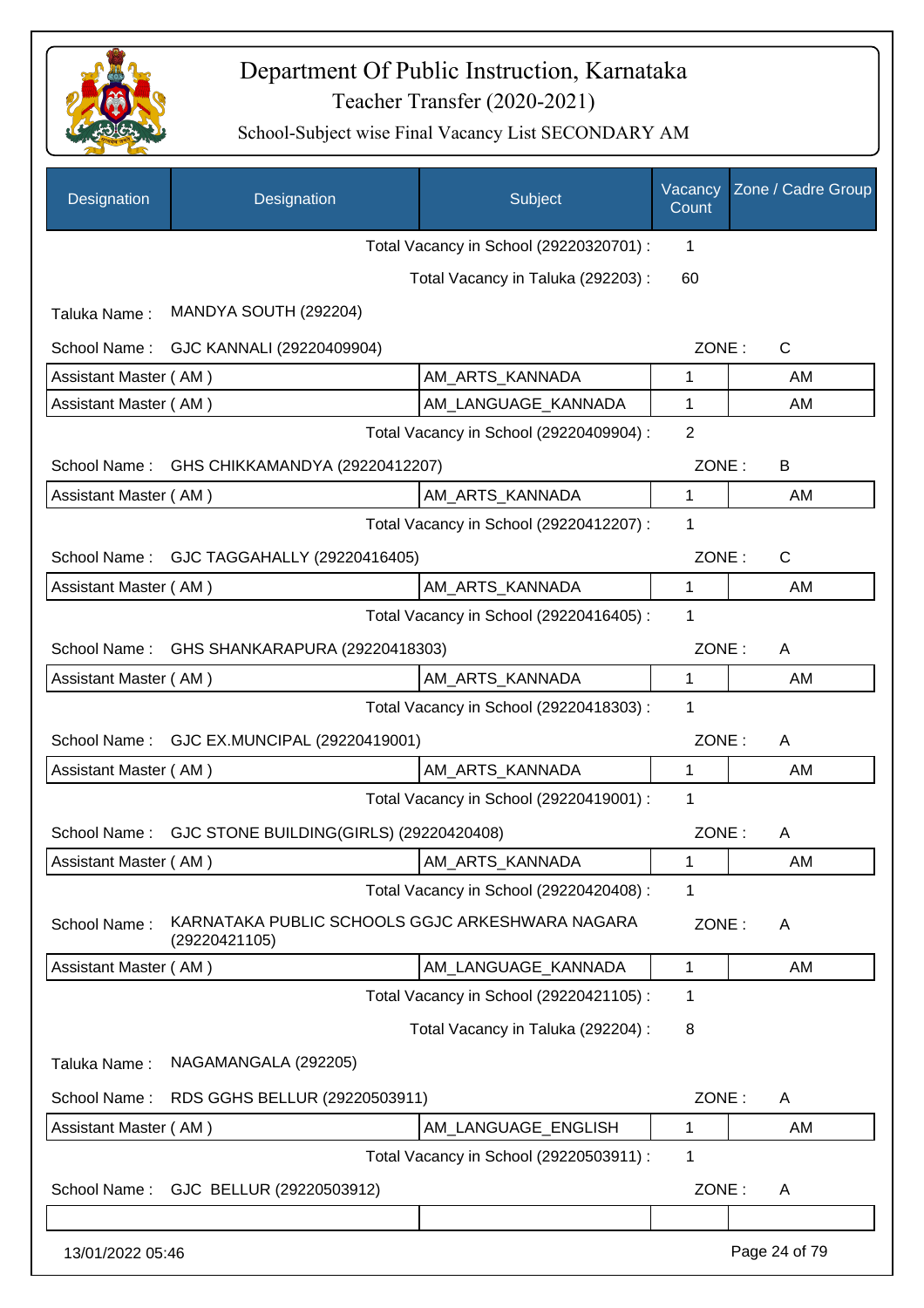

| Designation                                  | Designation                                           | Subject                                 | Vacancy<br>Count | Zone / Cadre Group |
|----------------------------------------------|-------------------------------------------------------|-----------------------------------------|------------------|--------------------|
| Assistant Master (AM)                        |                                                       | AM_PCM_KANNADA                          | 1                | AM                 |
| Assistant Master (AM)                        |                                                       | <b>CBZ KANNADA</b>                      | 1                | AM                 |
|                                              |                                                       | Total Vacancy in School (29220503912) : | $\overline{2}$   |                    |
|                                              | School Name: HS BHIMANA HALLI (29220504307)           |                                         | ZONE:            | $\mathsf C$        |
| Assistant Master (AM)                        |                                                       | AM_LANGUAGE_ENGLISH                     | 1                | AM                 |
| Assistant Master (AM)                        |                                                       | CBZ KANNADA                             | 1                | AM                 |
|                                              | Total Vacancy in School (29220504307) :               |                                         |                  |                    |
|                                              | School Name: GJC CHEENYA (29220507005)                |                                         | ZONE:            | $\mathsf{C}$       |
| Assistant Master (AM)                        |                                                       | AM_LANGUAGE_ENGLISH                     | $\mathbf{1}$     | AM                 |
|                                              |                                                       | Total Vacancy in School (29220507005) : | 1                |                    |
| School Name:                                 | KARNATAKA PUBLIC SCHOOLS GJC DEVALAPURA (29220509007) |                                         | ZONE:            | $\mathsf{C}$       |
| Assistant Master (AM)                        |                                                       | AM LANGUAGE ENGLISH                     | 1                | AM                 |
|                                              |                                                       | Total Vacancy in School (29220509007) : | 1                |                    |
|                                              | School Name: GJC HARADANA HALLI (29220514607)         |                                         | ZONE:            | $\mathsf{C}$       |
| Assistant Master (AM)                        |                                                       | CBZ KANNADA                             | $\mathbf 1$      | AM                 |
| Total Vacancy in School (29220514607) :<br>1 |                                                       |                                         |                  |                    |
|                                              | School Name: GJC KADABA HALLY (29220518905)           |                                         | ZONE:            | $\mathsf{C}$       |
| Assistant Master (AM)                        |                                                       | AM ARTS KANNADA                         | 1                | AM                 |
| Assistant Master (AM)                        |                                                       | CBZ_KANNADA                             | $\mathbf{1}$     | AM                 |
|                                              |                                                       | Total Vacancy in School (29220518905) : | $\overline{2}$   |                    |
|                                              | School Name: GHS HATNA (29220519605)                  |                                         | ZONE:            | C.                 |
| Assistant Master (AM)                        |                                                       | AM LANGUAGE ENGLISH                     | 1                | AM                 |
|                                              |                                                       | Total Vacancy in School (29220519605) : | 1                |                    |
| School Name:                                 | GHS KARADAHALLI (29220521606)                         |                                         | ZONE:            | C                  |
| Assistant Master (AM)                        |                                                       | AM LANGUAGE KANNADA                     | 1                | AM                 |
|                                              |                                                       | Total Vacancy in School (29220521606) : | 1                |                    |
| School Name:                                 | GHS P NERALAKERE (29220529902)                        |                                         | ZONE:            | $\mathsf C$        |
| Assistant Master (AM)                        |                                                       | AM LANGUAGE ENGLISH                     | 1                | AM                 |
|                                              |                                                       | Total Vacancy in School (29220529902) : | 1                |                    |
| School Name:                                 | GHS SATHENA HALLI (29220531402)                       |                                         | ZONE:            | $\mathsf{C}$       |
| Assistant Master (AM)                        |                                                       | AM_LANGUAGE_ENGLISH                     | 1                | AM                 |
| Assistant Master (AM)                        |                                                       | AM_PCM_KANNADA                          | 1                | AM                 |
| Assistant Master (AM)                        |                                                       | CBZ_KANNADA                             | 1                | AM                 |
| 13/01/2022 05:46                             |                                                       |                                         |                  | Page 25 of 79      |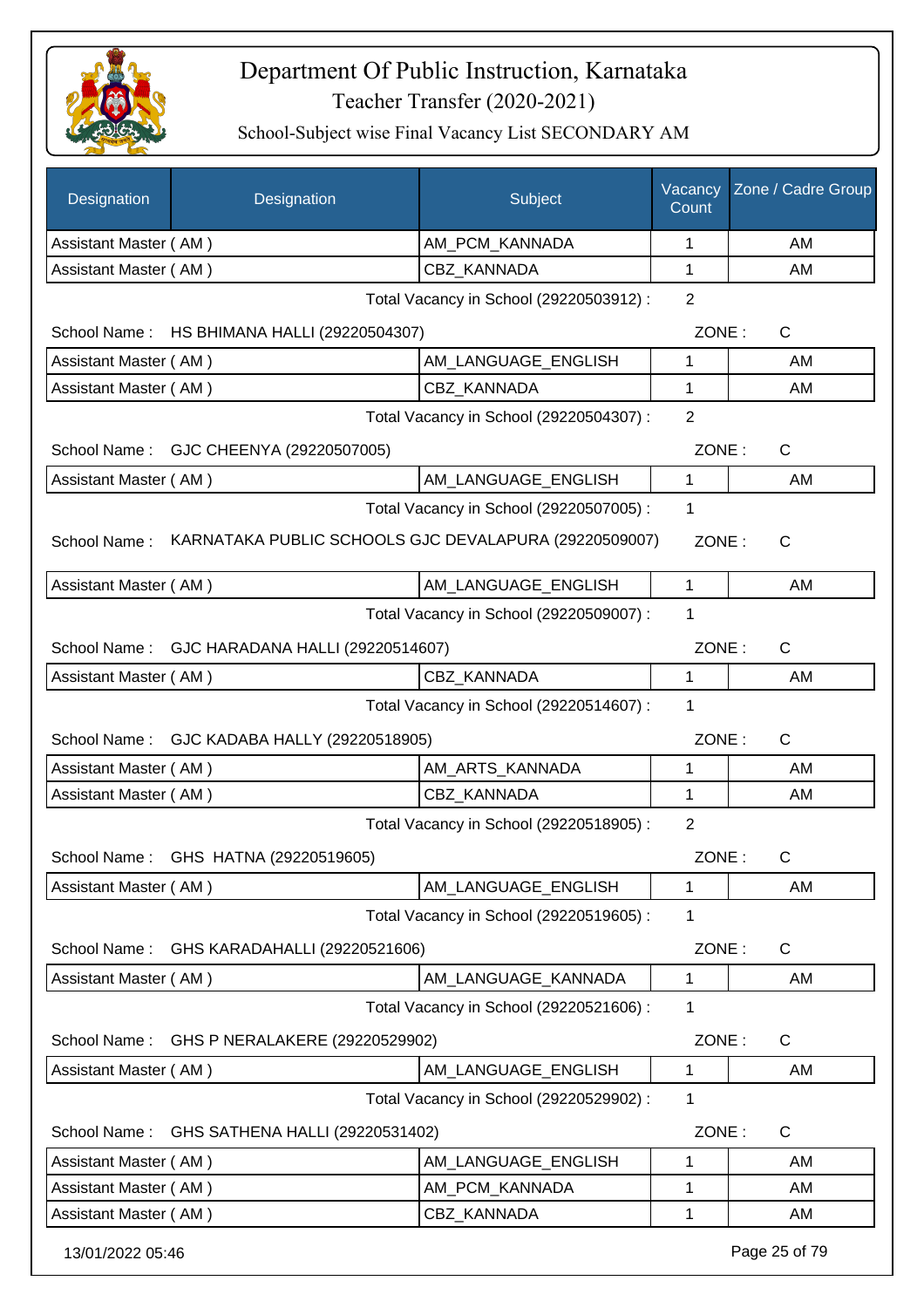

| Designation           | Designation                                  | Subject                                                | Vacancy<br>Count | Zone / Cadre Group |
|-----------------------|----------------------------------------------|--------------------------------------------------------|------------------|--------------------|
|                       |                                              | Total Vacancy in School (29220531402) :                | 3                |                    |
|                       | School Name: GHS SHETTI HALLY (29220532003)  |                                                        | ZONE:            | $\mathsf{C}$       |
| Assistant Master (AM) |                                              | AM_LANGUAGE_ENGLISH                                    | 1                | AM                 |
| Assistant Master (AM) |                                              | <b>CBZ KANNADA</b>                                     | 1                | AM                 |
|                       |                                              | Total Vacancy in School (29220532003) :                | $\overline{2}$   |                    |
|                       | School Name: GHS T.CHANNAPURA (29220533302)  |                                                        | ZONE:            | $\mathsf{C}$       |
| Assistant Master (AM) |                                              | AM_LANGUAGE_ENGLISH                                    | 1                | AM                 |
|                       |                                              | Total Vacancy in School (29220533302) :                | 1                |                    |
|                       | School Name: GHS THATTA HALLI (29220533402)  |                                                        | ZONE:            | B                  |
| Assistant Master (AM) |                                              | AM_LANGUAGE_KANNADA                                    | 1                | AM                 |
| Assistant Master (AM) |                                              | CBZ_KANNADA                                            | $\mathbf 1$      | AM                 |
|                       |                                              | Total Vacancy in School (29220533402) :                | $\overline{2}$   |                    |
|                       | School Name: GHS HERAGANAHALLI (29220536102) |                                                        | ZONE:            | $\mathsf{C}$       |
| Assistant Master (AM) |                                              | AM_ARTS_KANNADA                                        | 1                | AM                 |
| Assistant Master (AM) |                                              | AM LANGUAGE ENGLISH                                    | 1                | AM                 |
|                       |                                              | Total Vacancy in School (29220536102) :                | $\overline{2}$   |                    |
|                       | School Name: GJC NAGAMANAGALA (29220539304)  |                                                        | ZONE:            | A                  |
| Assistant Master (AM) |                                              | AM LANGUAGE ENGLISH                                    | 1                | AM                 |
| Assistant Master (AM) |                                              | AM LANGUAGE_URDU                                       | 1                | AM                 |
|                       |                                              | Total Vacancy in School (29220539304) :                | 2                |                    |
|                       |                                              | Total Vacancy in Taluka (292205):                      | 25               |                    |
| Taluka Name:          | PANDAVAPURA (292206)                         |                                                        |                  |                    |
| School Name:          | GJC ARALAKUPPE (29220600804)                 |                                                        | ZONE:            | $\mathsf{C}$       |
| Assistant Master (AM) |                                              | AM LANGUAGE HINDI                                      | 1                | AM                 |
|                       |                                              | Total Vacancy in School (29220600804) :                | 1                |                    |
| School Name:          | GHS BABY (29220601104)                       |                                                        | ZONE:            | $\mathsf{C}$       |
| Assistant Master (AM) |                                              | AM LANGUAGE HINDI                                      | 1                | AM                 |
|                       |                                              | Total Vacancy in School (29220601104) :                | 1                |                    |
| School Name:          | GJC CHIKKABYADARAHALLI (29220603003)         |                                                        | ZONE:            | $\mathsf{C}$       |
| Assistant Master (AM) |                                              | CBZ_KANNADA                                            | 1                | AM                 |
|                       |                                              | Total Vacancy in School (29220603003) :                | 1                |                    |
| School Name:          |                                              | KARNATAKA PUBLIC SCHOOLS GJC CHINAKURALI (29220603406) | ZONE:            | C                  |
| 13/01/2022 05:46      |                                              |                                                        |                  | Page 26 of 79      |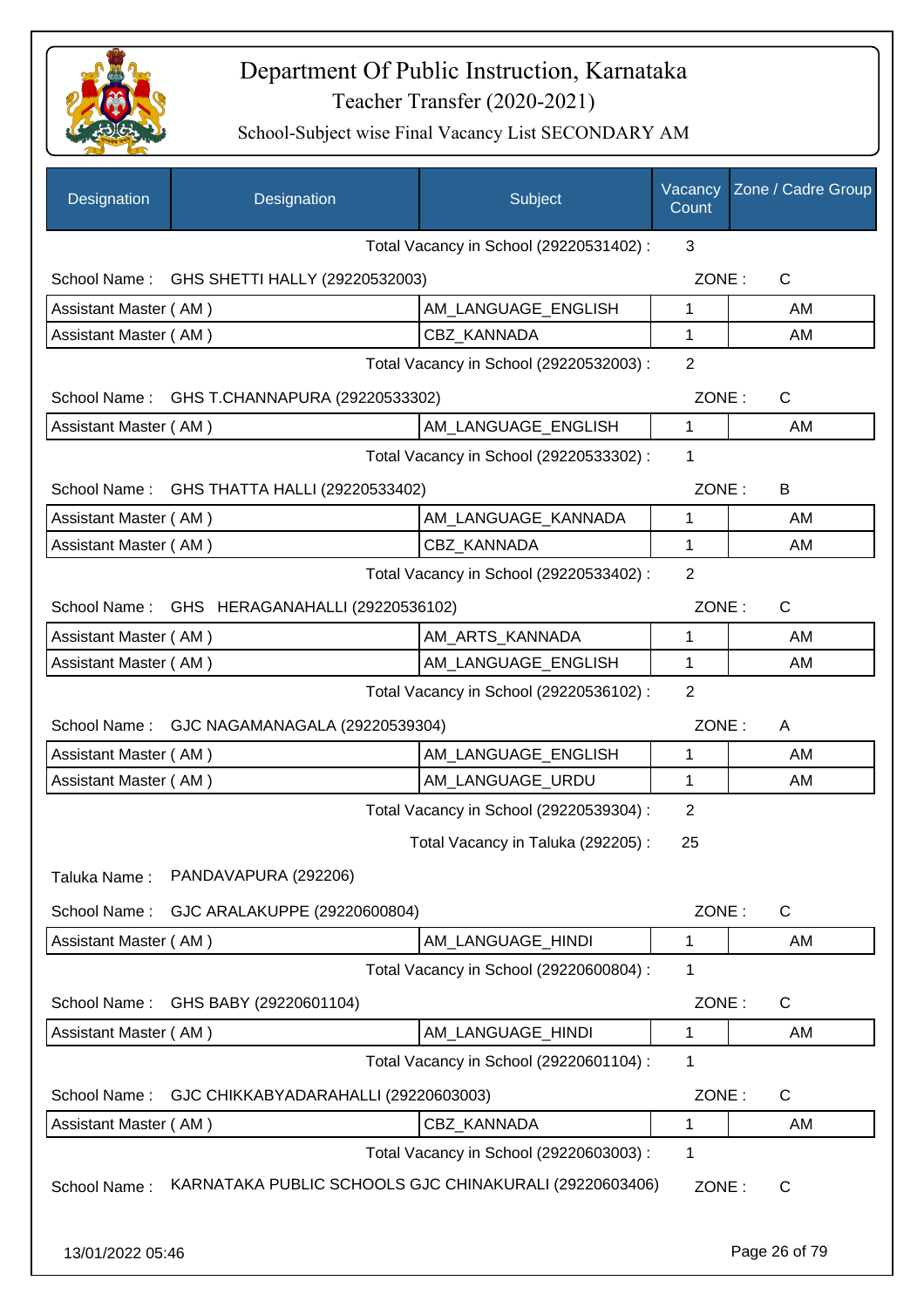

School-Subject wise Final Vacancy List SECONDARY AM

| Designation           | Designation                                     | Subject                                 | Vacancy<br>Count | Zone / Cadre Group |
|-----------------------|-------------------------------------------------|-----------------------------------------|------------------|--------------------|
| Assistant Master (AM) |                                                 | AM LANGUAGE ENGLISH                     | $\overline{2}$   | AM                 |
| Assistant Master (AM) |                                                 | AM_LANGUAGE_KANNADA                     | $\overline{2}$   | AM                 |
|                       |                                                 | Total Vacancy in School (29220603406) : | $\overline{4}$   |                    |
| School Name:          | GHS GIRLS CHINAKURALI (29220603407)             |                                         | ZONE:            | C                  |
| Assistant Master (AM) |                                                 | AM ARTS KANNADA                         | 1                | AM                 |
|                       |                                                 | Total Vacancy in School (29220603407) : | 1                |                    |
|                       | School Name: GHS DINKA (29220603903)            |                                         | ZONE:            | C                  |
| Assistant Master (AM) |                                                 | AM_ARTS_KANNADA                         | 1                | AM                 |
| Assistant Master (AM) |                                                 | AM_LANGUAGE_KANNADA                     | 1                | AM                 |
|                       |                                                 | Total Vacancy in School (29220603903) : | $\overline{2}$   |                    |
|                       | School Name: GHS RAGIMUDDANAHALLI (29220604910) |                                         | ZONE:            | C                  |
| Assistant Master (AM) |                                                 | AM_LANGUAGE_KANNADA                     | $\mathbf{1}$     | AM                 |
|                       |                                                 | Total Vacancy in School (29220604910) : | 1                |                    |
|                       | School Name: GHS MUDALAKOPPALU (29220605203)    |                                         | ZONE:            | C                  |
| Assistant Master (AM) |                                                 | AM_LANGUAGE_KANNADA                     | $\mathbf{1}$     | AM                 |
|                       |                                                 | Total Vacancy in School (29220605203) : | 1                |                    |
| School Name:          | GHS HIREMARALI (29220605703)                    |                                         | ZONE:            | B                  |
| Assistant Master (AM) |                                                 | AM_ARTS_KANNADA                         | 1                | AM                 |
| Assistant Master (AM) |                                                 | AM_LANGUAGE_KANNADA                     | 1                | AM                 |
|                       |                                                 | Total Vacancy in School (29220605703) : | $\overline{2}$   |                    |
| School Name:          | GHS JAKKANAHALLY (29220606604)                  |                                         | ZONE:            | С                  |
| Assistant Master (AM) |                                                 | AM_LANGUAGE_ENGLISH                     | 1                | AM                 |
| Assistant Master (AM) |                                                 | AM_LANGUAGE_HINDI                       | 1                | AM                 |
| Assistant Master (AM) |                                                 | CBZ KANNADA                             | 1                | AM                 |
|                       |                                                 | Total Vacancy in School (29220606604) : | 3                |                    |
| School Name:          | GJC NARAYANAPURA (29220610904)                  |                                         | ZONE:            | C                  |
| Assistant Master (AM) |                                                 | AM_LANGUAGE_HINDI                       | 1                | AM                 |
| Assistant Master (AM) |                                                 | AM_LANGUAGE_KANNADA                     | 1                | AM                 |
| Assistant Master (AM) |                                                 | <b>CBZ KANNADA</b>                      | 1                | AM                 |
|                       |                                                 | Total Vacancy in School (29220610904) : | 3                |                    |
| School Name:          | GHS SANABA BADAVANE (29220612004)               |                                         | ZONE:            | $\mathsf{C}$       |
| Assistant Master (AM) |                                                 | AM_LANGUAGE_KANNADA                     | 1                | AM                 |
| Assistant Master (AM) |                                                 | <b>CBZ KANNADA</b>                      | 1                | AM                 |
|                       |                                                 |                                         |                  |                    |

13/01/2022 05:46 Page 27 of 79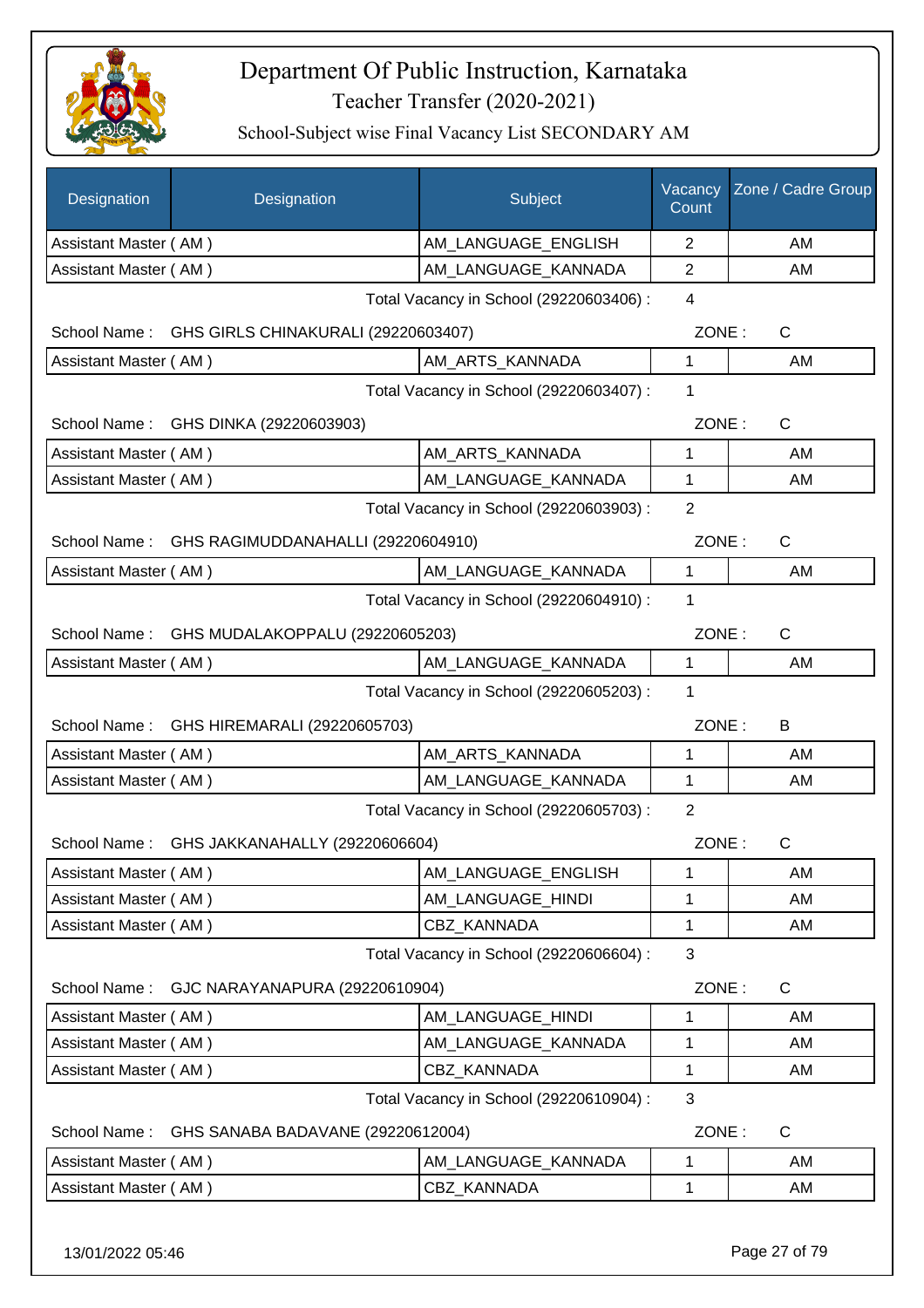

| Designation           | Designation                                                | Subject                                 | Vacancy<br>Count | Zone / Cadre Group |
|-----------------------|------------------------------------------------------------|-----------------------------------------|------------------|--------------------|
|                       |                                                            | Total Vacancy in School (29220612004) : | $\overline{2}$   |                    |
| School Name:          | GJC SUNKATHONNUR (29220613105)                             |                                         | ZONE:            | $\mathsf{C}$       |
| Assistant Master (AM) |                                                            | AM_ARTS_KANNADA                         | 1                | AM                 |
|                       |                                                            | Total Vacancy in School (29220613105) : | 1                |                    |
| School Name:          | GHS SHANTHINAGARA (29220618203)                            |                                         | ZONE:            | A                  |
| Assistant Master (AM) |                                                            | AM_ARTS_KANNADA                         | 1                | AM                 |
|                       |                                                            | Total Vacancy in School (29220618203) : | 1                |                    |
| School Name:          | GJC PANDAVAPURA (29220619806)                              |                                         | ZONE:            | A                  |
| Assistant Master (AM) |                                                            | CBZ KANNADA                             | 1                | AM                 |
|                       |                                                            | Total Vacancy in School (29220619806) : | 1                |                    |
|                       | School Name: ADARSHA VIDYALAYA RMSA YELEKERE (29220619807) |                                         | ZONE:            | B                  |
| Assistant Master (AM) |                                                            | AM_LANGUAGE_ENGLISH                     | 1                | AM                 |
| Assistant Master (AM) |                                                            | AM_LANGUAGE_HINDI                       | 1                | AM                 |
|                       |                                                            | Total Vacancy in School (29220619807) : | $\overline{2}$   |                    |
|                       |                                                            | Total Vacancy in Taluka (292206) :      | 27               |                    |
| Taluka Name:          | SRIRANGA PATNA (292207)                                    |                                         |                  |                    |
| School Name:          | KARNATAKA PUBLIC SCHOOLS GJC ARKERE (29220700910)          |                                         | ZONE:            | $\mathsf{C}$       |
| Assistant Master (AM) |                                                            | AM ARTS KANNADA                         | 1                | AM                 |
| Assistant Master (AM) |                                                            | AM_LANGUAGE_HINDI                       | 1                | AM                 |
|                       |                                                            | Total Vacancy in School (29220700910) : | $\overline{2}$   |                    |
| School Name:          | GHS CHIKKA ANKANAHALLY (29220702803)                       |                                         | ZONE:            | С                  |
| Assistant Master (AM) |                                                            | CBZ_KANNADA                             | 1                | AM                 |
|                       |                                                            | Total Vacancy in School (29220702803) : | 1                |                    |
| School Name:          | GHS GANANGOORU (29220703802)                               |                                         | ZONE:            | C                  |
| Assistant Master (AM) |                                                            | AM_ARTS_KANNADA                         | 1                | AM                 |
| Assistant Master (AM) |                                                            | AM LANGUAGE_HINDI                       | 1                | AM                 |
|                       |                                                            | Total Vacancy in School (29220703802) : | $\overline{2}$   |                    |
| School Name:          | GHS NERALEKERE (29220708202)                               |                                         | ZONE:            | C                  |
| Assistant Master (AM) |                                                            | AM_LANGUAGE_HINDI                       | 1                | AM                 |
|                       |                                                            | Total Vacancy in School (29220708202) : | 1                |                    |
| School Name:          | GJC K.R.SAGARA (29220710002)                               |                                         | ZONE:            | C                  |
| Assistant Master (AM) |                                                            | AM_ARTS_KANNADA                         | 1                | AM                 |
| 13/01/2022 05:46      |                                                            |                                         |                  | Page 28 of 79      |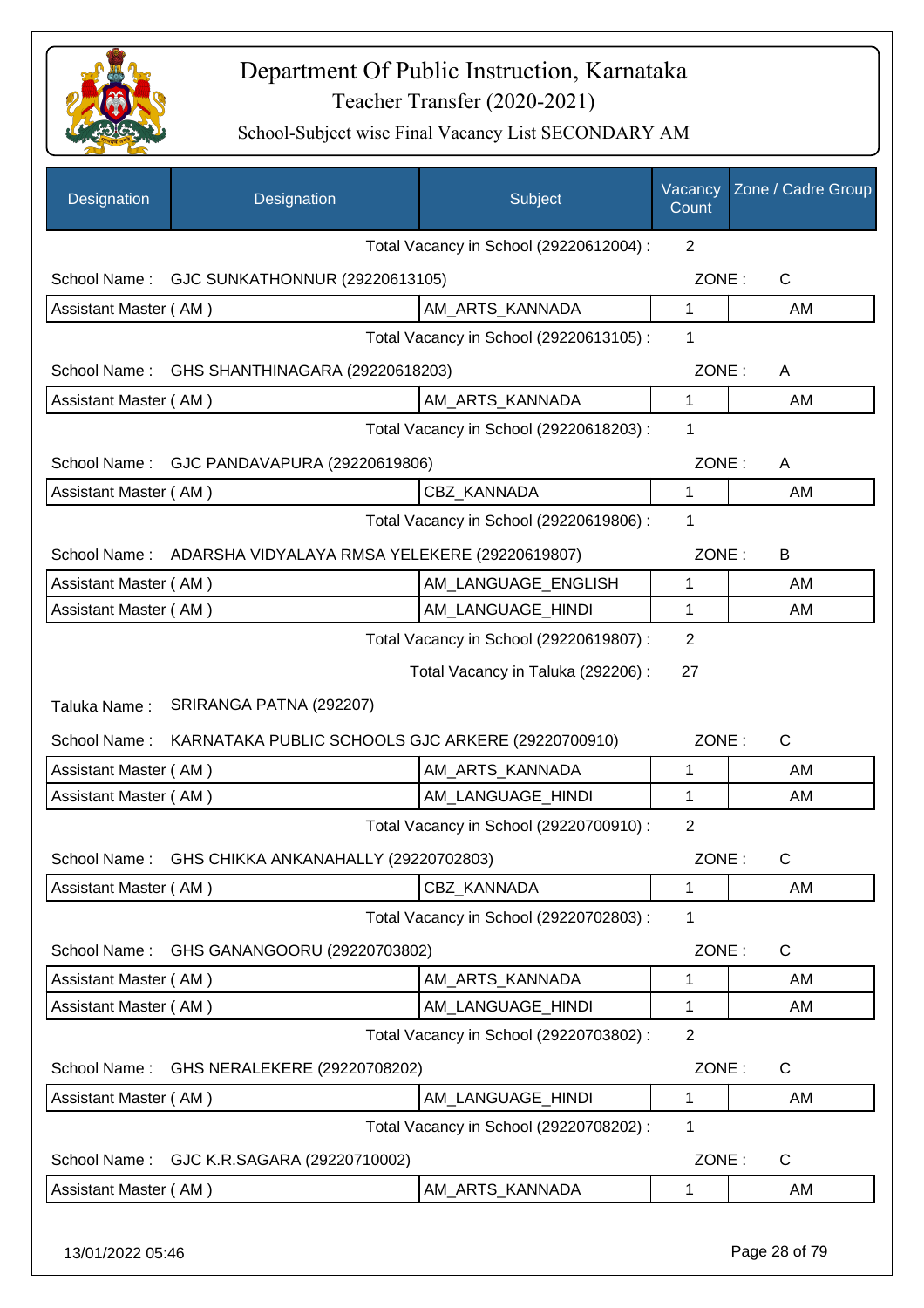

| Designation           | Designation                                                         | Subject                                 | Vacancy<br>Count | Zone / Cadre Group |
|-----------------------|---------------------------------------------------------------------|-----------------------------------------|------------------|--------------------|
|                       |                                                                     | Total Vacancy in School (29220710002) : | 1                |                    |
|                       |                                                                     | Total Vacancy in Taluka (292207) :      | $\overline{7}$   |                    |
| Taluka Name:          | MANDYA NORTH (292208)                                               |                                         |                  |                    |
| School Name:          | KARNATAKA PUBLIC SCHOOLS G.P.U.C. COLLEGE BASARALU<br>(29220801705) |                                         | ZONE:            | C                  |
| Assistant Master (AM) |                                                                     | AM_ARTS_KANNADA                         | $\mathbf{1}$     | AM                 |
|                       |                                                                     | Total Vacancy in School (29220801705) : | 1                |                    |
| School Name:          | GHS DODDAGARUDANAHALLI (29220804102)                                |                                         | ZONE:            | $\mathsf{C}$       |
| Assistant Master (AM) |                                                                     | AM_LANGUAGE_HINDI                       | 1                | AM                 |
|                       |                                                                     | Total Vacancy in School (29220804102) : | 1                |                    |
| School Name:          | GHS COMPOSITE JODIHODAGHATTA (29220804603)                          |                                         | ZONE:            | $\mathsf{C}$       |
| Assistant Master (AM) |                                                                     | AM_ARTS_KANNADA                         | 1                | AM                 |
| Assistant Master (AM) |                                                                     | AM_LANGUAGE_KANNADA                     | 1                | AM                 |
|                       |                                                                     | Total Vacancy in School (29220804603) : | $\overline{2}$   |                    |
|                       | School Name: GHS SHIVAPURA (29220805406)                            |                                         | ZONE:            | C                  |
| Assistant Master (AM) |                                                                     | AM_LANGUAGE_HINDI                       | 1                | AM                 |
|                       |                                                                     | Total Vacancy in School (29220805406) : | 1                |                    |
|                       | School Name: GHS COMPOSITE G. MALLIGERE (29220806003)               |                                         | ZONE:            | $\mathsf{C}$       |
| Assistant Master (AM) |                                                                     | AM LANGUAGE KANNADA                     | $\mathbf 1$      | AM                 |
|                       |                                                                     | Total Vacancy in School (29220806003) : | 1                |                    |
| School Name:          | GHS COMPOSITE HULIKERE (29220806105)                                |                                         | ZONE:            | C                  |
| Assistant Master (AM) |                                                                     | AM_ARTS_KANNADA                         | 1                | AM                 |
| Assistant Master (AM) |                                                                     | AM_LANGUAGE_HINDI                       | 1                | AM                 |
| Assistant Master (AM) |                                                                     | AM_LANGUAGE_KANNADA                     | 1                | AM                 |
| Assistant Master (AM) |                                                                     | CBZ KANNADA                             | 1                | AM                 |
|                       |                                                                     | Total Vacancy in School (29220806105) : | 4                |                    |
| School Name:          | GHS MALLENAHALLI (29220806602)                                      |                                         | ZONE:            | $\mathsf C$        |
| Assistant Master (AM) |                                                                     | AM_ARTS_KANNADA                         | 1                | AM                 |
| Assistant Master (AM) |                                                                     | AM_LANGUAGE_HINDI                       | 1                | AM                 |
|                       |                                                                     | Total Vacancy in School (29220806602) : | $\overline{2}$   |                    |
| School Name:          | G P U C COLLEGE DUDDA (29220807304)                                 |                                         | ZONE:            | C                  |
| Assistant Master (AM) |                                                                     | AM_ARTS_KANNADA                         | 1                | AM                 |
| Assistant Master (AM) |                                                                     | AM_LANGUAGE_HINDI                       | 1                | AM                 |
| 13/01/2022 05:46      |                                                                     |                                         |                  | Page 29 of 79      |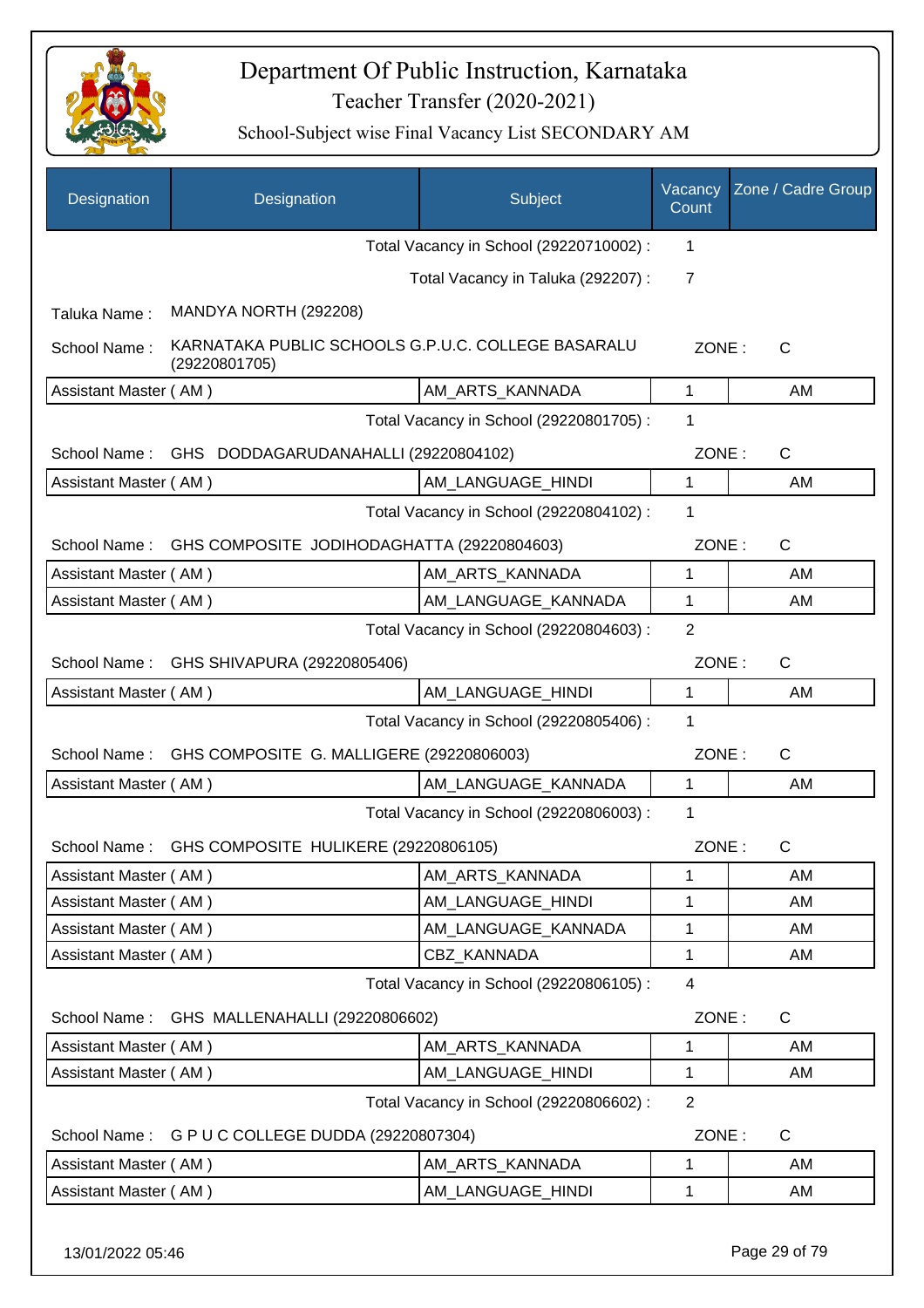

| Designation           | Designation                                                     | Subject                                 | Vacancy<br>Count | Zone / Cadre Group |
|-----------------------|-----------------------------------------------------------------|-----------------------------------------|------------------|--------------------|
|                       |                                                                 | Total Vacancy in School (29220807304) : | $\overline{2}$   |                    |
|                       | School Name: GHS COMPOSITE MUDAGANDURU (29220810404)            |                                         | ZONE:            | C                  |
| Assistant Master (AM) |                                                                 | AM_ARTS_KANNADA                         | 1                | AM                 |
| Assistant Master (AM) |                                                                 | AM_LANGUAGE_ENGLISH                     | 1                | AM                 |
|                       |                                                                 | Total Vacancy in School (29220810404) : | $\overline{2}$   |                    |
|                       | School Name: GHS COMPOSITE MUTHEGERE (29220810805)              |                                         | ZONE:            | $\mathsf{C}$       |
| Assistant Master (AM) |                                                                 | AM_LANGUAGE_HINDI                       | 1                | AM                 |
|                       |                                                                 | Total Vacancy in School (29220810805) : | 1                |                    |
|                       |                                                                 | Total Vacancy in Taluka (292208) :      | 17               |                    |
| District Name:        | <b>HASSAN (2923)</b>                                            |                                         |                  |                    |
|                       | ALUR (292301)                                                   |                                         |                  |                    |
| Taluka Name:          |                                                                 |                                         |                  |                    |
| School Name:          | GOVT GIRLS HIGH SCHOOL ALUR (29230100122)                       |                                         | ZONE:            | A                  |
| Assistant Master (AM) |                                                                 | AM_LANGUAGE_KANNADA                     | $\mathbf{1}$     | AM                 |
|                       |                                                                 | Total Vacancy in School (29230100122) : | 1                |                    |
|                       | School Name: GOVT HIGH SCHOOL BETTADAHALLY KUDIGE (29230100402) |                                         | ZONE:            | $\mathsf{C}$       |
| Assistant Master (AM) |                                                                 | AM_ARTS_KANNADA                         | 1                | AM                 |
|                       |                                                                 | Total Vacancy in School (29230100402) : | 1                |                    |
| School Name:          | GOVT HIGH SCHOOL HARIHALLY (29230102602)                        |                                         | ZONE:            | $\mathsf{C}$       |
| Assistant Master (AM) |                                                                 | AM_ARTS_KANNADA                         | 1                | AM                 |
| Assistant Master (AM) |                                                                 | AM LANGUAGE HINDI                       | 1                | AM                 |
|                       |                                                                 | Total Vacancy in School (29230102602) : | $\overline{2}$   |                    |
| School Name:          | GOVT HIGH SCHOOL JINAGARAVALLI (29230104002)                    |                                         | ZONE:            | C                  |
| Assistant Master (AM) |                                                                 | AM_ARTS_KANNADA                         | 1                | AM                 |
| Assistant Master (AM) |                                                                 | AM_LANGUAGE_ENGLISH                     | 1                | AM                 |
| Assistant Master (AM) |                                                                 | AM_PCM_KANNADA                          | 1                | AM                 |
| Assistant Master (AM) |                                                                 | CBZ_KANNADA                             | 1                | AM                 |
|                       |                                                                 | Total Vacancy in School (29230104002) : | 4                |                    |
| School Name:          | GHS HANCHURU (29230104802)                                      |                                         | ZONE:            | C                  |
| Assistant Master (AM) |                                                                 | AM_ARTS_KANNADA                         | 1                | AM                 |
|                       |                                                                 | Total Vacancy in School (29230104802) : | 1                |                    |
| School Name:          | GHS HONNENAHALLY KUDIGE (29230105102)                           |                                         | ZONE:            | C                  |
| Assistant Master (AM) |                                                                 | AM_ARTS_KANNADA                         | 1                | AM                 |
| 13/01/2022 05:46      |                                                                 |                                         |                  | Page 30 of 79      |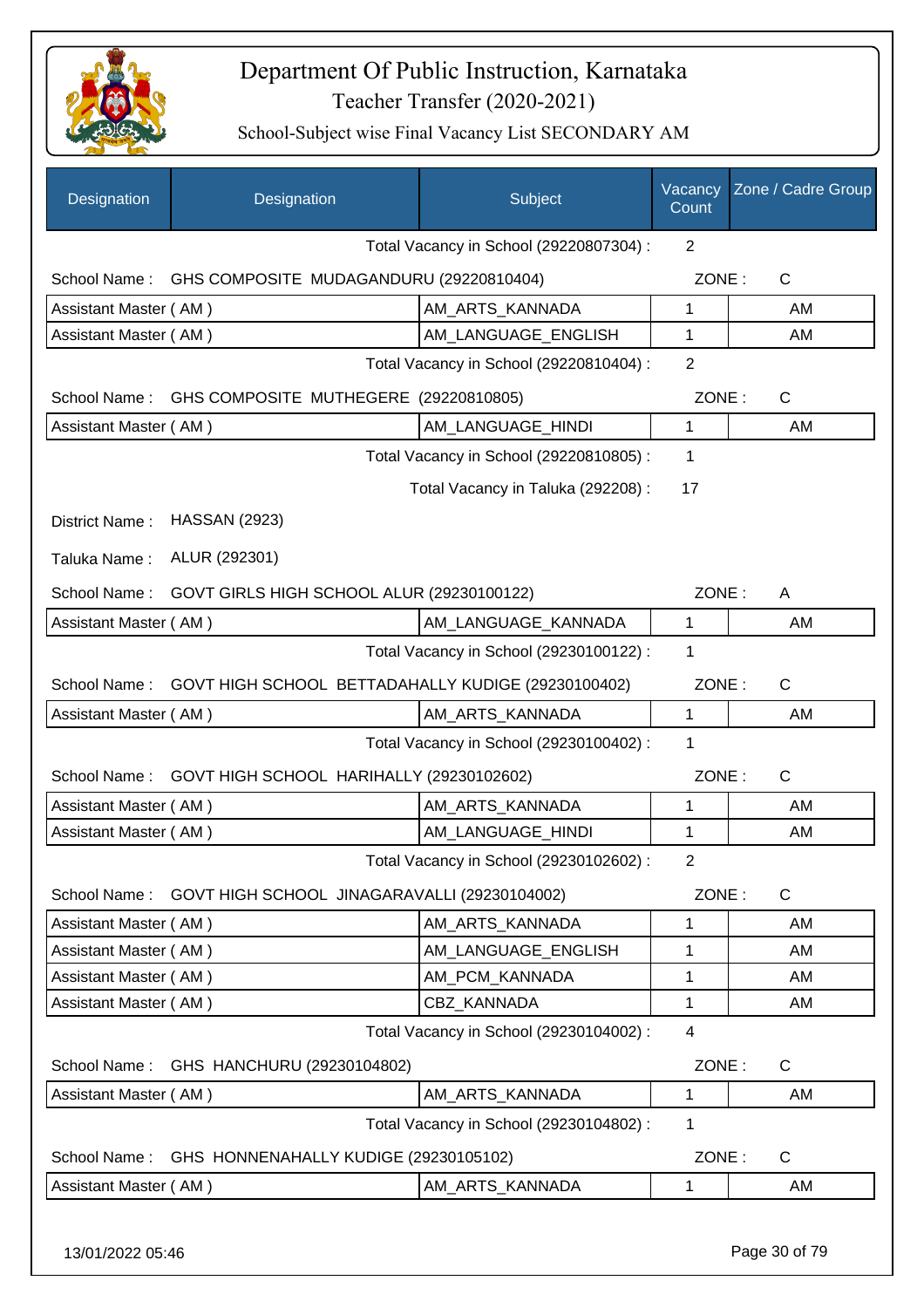

| Designation           | Designation                                                                 | Subject                                 | Vacancy<br>Count | Zone / Cadre Group |
|-----------------------|-----------------------------------------------------------------------------|-----------------------------------------|------------------|--------------------|
|                       |                                                                             | Total Vacancy in School (29230105102) : | 1                |                    |
|                       | School Name: GHS DODDAKANAGALU (29230107102)                                |                                         | ZONE:            | C                  |
| Assistant Master (AM) |                                                                             | AM_ARTS_KANNADA                         | 1                | AM                 |
|                       |                                                                             | Total Vacancy in School (29230107102) : | 1                |                    |
|                       | School Name: GHS KUNDUR (29230109802)                                       |                                         | ZONE:            | C                  |
| Assistant Master (AM) |                                                                             | AM_ARTS_KANNADA                         | 1                | AM                 |
|                       |                                                                             | Total Vacancy in School (29230109802) : | 1                |                    |
|                       | School Name: GHS MADABALU (29230110202)                                     |                                         | ZONE:            | C                  |
| Assistant Master (AM) |                                                                             | AM PCM KANNADA                          | 1                | AM                 |
|                       |                                                                             | Total Vacancy in School (29230110202) : | 1                |                    |
|                       | School Name: GOVTHIGH SCHOOL KAMATHI KUDIGE (29230110602)                   |                                         | ZONE:            | C                  |
| Assistant Master (AM) |                                                                             | AM LANGUAGE KANNADA                     | $\mathbf{1}$     | AM                 |
| Assistant Master (AM) |                                                                             | <b>CBZ KANNADA</b>                      | 1                | AM                 |
|                       |                                                                             | Total Vacancy in School (29230110602) : | $\overline{2}$   |                    |
| School Name:          | KARNATAKA PUBLIC SCHOOLS GOVT JUNIOR COLLEGE<br>RAYARAKOPPALU (29230114202) |                                         | ZONE:            | C                  |
| Assistant Master (AM) |                                                                             | AM_LANGUAGE_HINDI                       | $\mathbf{1}$     | AM                 |
|                       |                                                                             | Total Vacancy in School (29230114202) : | 1                |                    |
|                       | School Name: GHS KALLARE (29230114902)                                      |                                         | ZONE:            | C                  |
| Assistant Master (AM) |                                                                             | AM_LANGUAGE_ENGLISH                     | 1                | AM                 |
| Assistant Master (AM) |                                                                             | AM_LANGUAGE_HINDI                       | 1                | AM                 |
| Assistant Master (AM) |                                                                             | AM LANGUAGE KANNADA                     | 1                | AM                 |
|                       |                                                                             | Total Vacancy in School (29230114902) : | 3                |                    |
|                       |                                                                             | Total Vacancy in Taluka (292301) :      | 19               |                    |
| Taluka Name:          | ARAKALAGUDU (292302)                                                        |                                         |                  |                    |
| School Name:          | GHS HANDARANGI (29230200304)                                                |                                         | ZONE:            | $\mathsf{C}$       |
| Assistant Master (AM) |                                                                             | AM_ARTS_KANNADA                         | 1                | AM                 |
| Assistant Master (AM) |                                                                             | AM_LANGUAGE_ENGLISH                     | 1                | AM                 |
| Assistant Master (AM) |                                                                             | AM_LANGUAGE_HINDI                       | 1                | AM                 |
|                       |                                                                             | Total Vacancy in School (29230200304) : | 3                |                    |
| School Name:          | B.S.S.GOVT JUNIOR COLLEGE, KONANUR (29230202508)                            |                                         | ZONE:            | $\mathsf{C}$       |
| Assistant Master (AM) |                                                                             | AM_LANGUAGE_ENGLISH                     | 1                | AM                 |
| Assistant Master (AM) |                                                                             | AM_LANGUAGE_HINDI                       | 1                | AM                 |
|                       |                                                                             |                                         |                  |                    |
| 13/01/2022 05:46      |                                                                             |                                         |                  | Page 31 of 79      |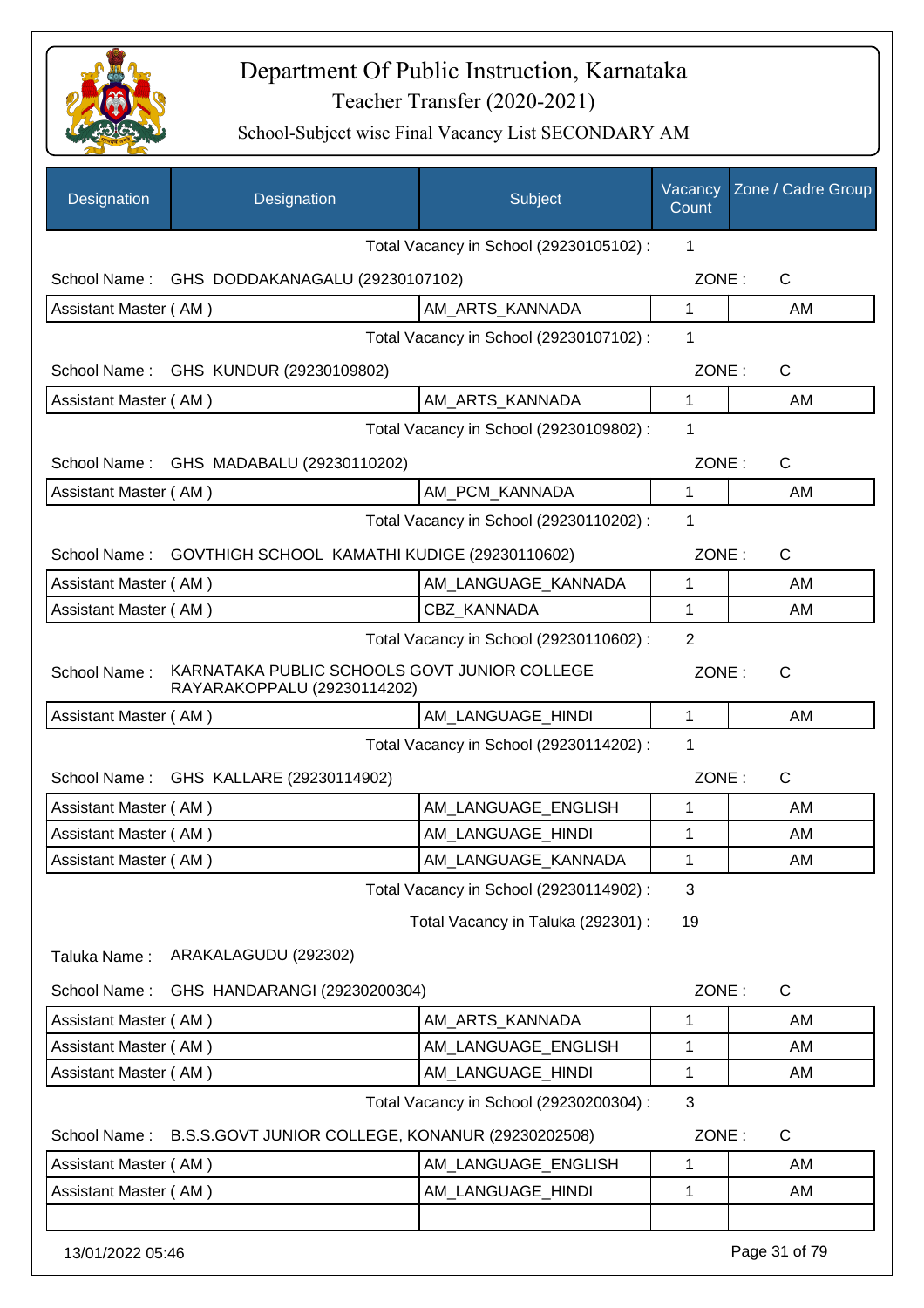

| Designation                             | Designation                                                                 | Subject                                 | Vacancy<br>Count | Zone / Cadre Group |
|-----------------------------------------|-----------------------------------------------------------------------------|-----------------------------------------|------------------|--------------------|
| Assistant Master (AM)                   |                                                                             | AM_LANGUAGE_KANNADA                     | 1                | AM                 |
|                                         |                                                                             | Total Vacancy in School (29230202508) : | 3                |                    |
|                                         | School Name: GHS KALENAHALLI (29230203305)                                  |                                         | ZONE:            | C                  |
| Assistant Master (AM)                   |                                                                             | AM_ARTS_KANNADA                         | 1                | AM                 |
| Assistant Master (AM)                   |                                                                             | AM_LANGUAGE_ENGLISH                     | 1                | AM                 |
| Total Vacancy in School (29230203305) : |                                                                             |                                         |                  |                    |
| School Name:                            | KARNATAKA PUBLIC SCHOOLS GOVT JUNIER COLLEGE<br>BASAVAPATTANA (29230203605) |                                         |                  | ZONE:<br>C         |
| Assistant Master (AM)                   |                                                                             | AM_ARTS_KANNADA                         | 1                | AM                 |
| Assistant Master (AM)                   |                                                                             | AM_LANGUAGE_ENGLISH                     | 1                | AM                 |
|                                         |                                                                             | Total Vacancy in School (29230203605) : | $\overline{2}$   |                    |
| School Name:                            | GOVT JUNIEOR COLLEGE BELAVADI (29230204503)                                 |                                         | ZONE:            | $\mathsf{C}$       |
| Assistant Master (AM)                   |                                                                             | AM_LANGUAGE_ENGLISH                     | 1                | AM                 |
|                                         |                                                                             | Total Vacancy in School (29230204503) : | 1                |                    |
| School Name:                            | GOVT JUNIER COLLEGE DODDABEMMATHI (29230208202)                             |                                         | ZONE:            | $\mathsf{C}$       |
| Assistant Master (AM)                   |                                                                             | AM_ARTS_KANNADA                         | 1                | AM                 |
| Assistant Master (AM)                   |                                                                             | AM_LANGUAGE_ENGLISH                     | 1                | AM                 |
|                                         | Total Vacancy in School (29230208202) :                                     |                                         |                  |                    |
|                                         | School Name: GHS H.KONGALALE (29230208502)                                  |                                         | ZONE:            | $\mathsf{C}$       |
| Assistant Master (AM)                   |                                                                             | AM_ARTS_KANNADA                         | 1                | AM                 |
| Assistant Master (AM)                   |                                                                             | AM_LANGUAGE_KANNADA                     | 1                | AM                 |
| Assistant Master (AM)                   |                                                                             | CBZ_KANNADA                             | 1                | AM                 |
|                                         |                                                                             | Total Vacancy in School (29230208502) : | 3                |                    |
| School Name:                            | GHS ABM HALLY (29230208603)                                                 |                                         | ZONE:            | C                  |
| Assistant Master (AM)                   |                                                                             | AM_ARTS_KANNADA                         | 1                | AM                 |
|                                         |                                                                             | Total Vacancy in School (29230208603) : | 1                |                    |
| School Name:                            | GHS HANAGALLU (29230208802)                                                 |                                         | ZONE:            | C                  |
| Assistant Master (AM)                   |                                                                             | AM_ARTS_KANNADA                         | 1                | AM                 |
| Assistant Master (AM)                   |                                                                             | AM LANGUAGE ENGLISH                     | 1                | AM                 |
| Assistant Master (AM)                   |                                                                             | CBZ_KANNADA                             | 1                | AM                 |
|                                         |                                                                             | Total Vacancy in School (29230208802) : | 3                |                    |
| School Name:                            | GOVT JUNIER COLLEGE SIDDAPURA GATE (29230210302)                            |                                         | ZONE:            | $\mathsf{C}$       |
| Assistant Master (AM)                   |                                                                             | CBZ_KANNADA                             | 1                | AM                 |
|                                         |                                                                             | Total Vacancy in School (29230210302) : | 1                |                    |
| 13/01/2022 05:46                        |                                                                             |                                         |                  | Page 32 of 79      |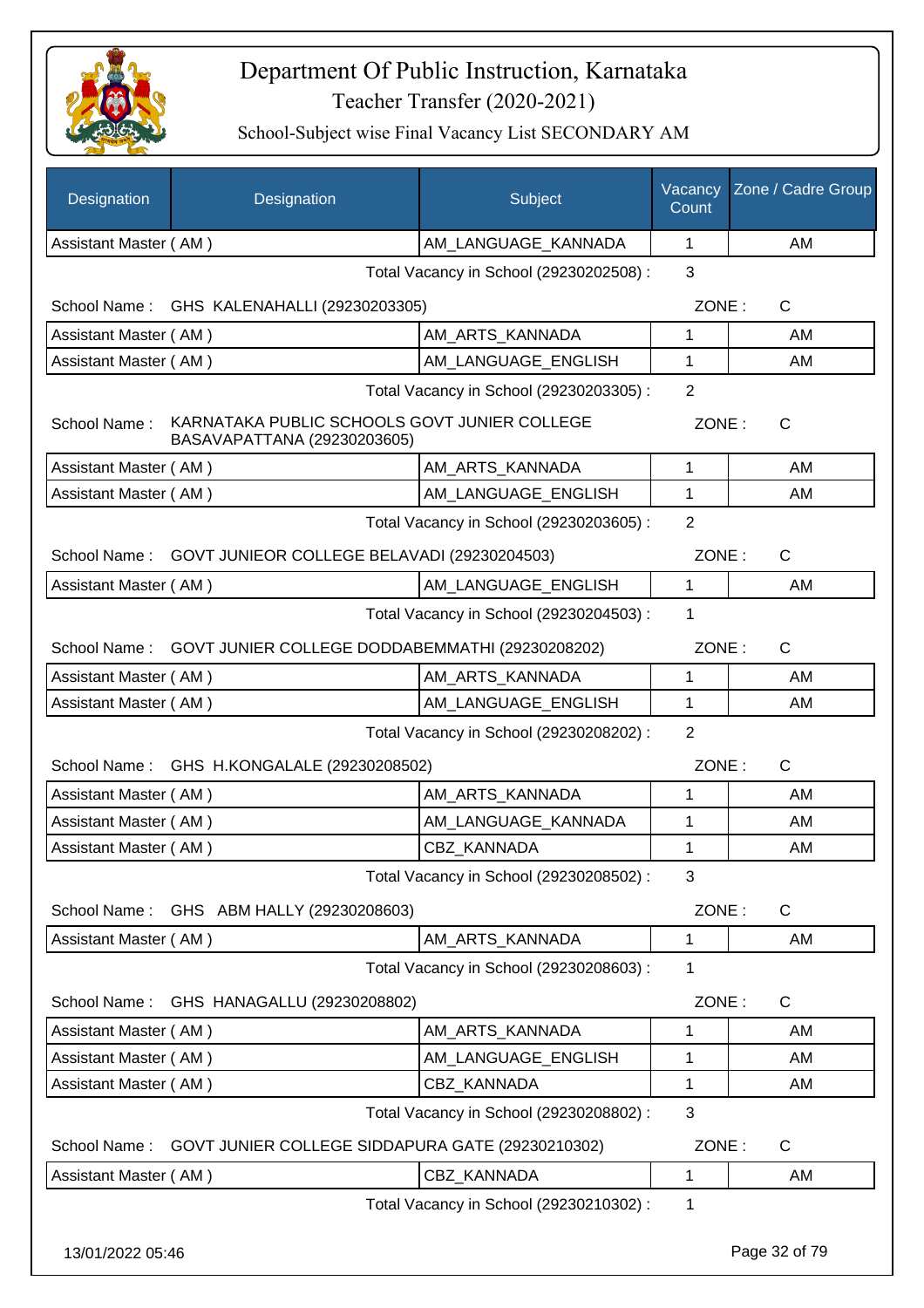

| Designation           | Designation                                                 | Subject                                 | Count          | Vacancy Zone / Cadre Group |
|-----------------------|-------------------------------------------------------------|-----------------------------------------|----------------|----------------------------|
|                       | School Name: GHS GANJALAGUDU (29230212904)                  |                                         | ZONE:          | C                          |
| Assistant Master (AM) |                                                             | AM_ARTS_KANNADA                         | 1              | AM                         |
| Assistant Master (AM) |                                                             | <b>CBZ KANNADA</b>                      | 1              | AM                         |
|                       |                                                             | Total Vacancy in School (29230212904) : | $\overline{2}$ |                            |
|                       | School Name: GHS HANYALU (29230216402)                      |                                         | ZONE:          | $\mathsf{C}$               |
| Assistant Master (AM) |                                                             | AM_LANGUAGE_ENGLISH                     | $\mathbf{1}$   | AM                         |
|                       |                                                             | Total Vacancy in School (29230216402) : | 1              |                            |
|                       | School Name: GHS BANNUR (29230217303)                       |                                         | ZONE:          | $\mathsf{C}$               |
| Assistant Master (AM) |                                                             | AM_LANGUAGE_KANNADA                     | $\mathbf{1}$   | AM                         |
| Assistant Master (AM) |                                                             | CBZ_KANNADA                             | $\mathbf{1}$   | AM                         |
|                       |                                                             | Total Vacancy in School (29230217303) : | $\overline{2}$ |                            |
|                       | School Name: GOVT JUNIOR COLLEGE MALLIPATTANA (29230217503) |                                         | ZONE:          | $\mathsf{C}$               |
| Assistant Master (AM) |                                                             | AM ARTS KANNADA                         | $\overline{2}$ | AM                         |
|                       |                                                             | Total Vacancy in School (29230217503) : | 2              |                            |
| School Name:          | GOVT HIGH SCHOOL HULIKAL (29230219004)                      |                                         | ZONE:          | $\mathsf{C}$               |
| Assistant Master (AM) |                                                             | AM_ARTS_KANNADA                         | 1              | AM                         |
| Assistant Master (AM) |                                                             | AM_LANGUAGE_HINDI                       | 1              | AM                         |
| Assistant Master (AM) |                                                             | <b>CBZ KANNADA</b>                      | $\mathbf{1}$   | AM                         |
|                       |                                                             | Total Vacancy in School (29230219004) : | 3              |                            |
|                       | School Name: GOVT JUNIOR COLLEGE DODDAMAGGE (29230220503)   |                                         | ZONE:          | $\mathsf{C}$               |
| Assistant Master (AM) |                                                             | AM_ARTS_KANNADA                         | 1              | AM                         |
| Assistant Master (AM) |                                                             | AM_LANGUAGE_ENGLISH                     | 1              | AM                         |
| Assistant Master (AM) |                                                             | AM_LANGUAGE_HINDI                       | 1              | AM                         |
| Assistant Master (AM) |                                                             | AM_LANGUAGE_SANSKRIT                    | 1              | AM                         |
| Assistant Master (AM) |                                                             | CBZ KANNADA                             | 1              | AM                         |
|                       |                                                             | Total Vacancy in School (29230220503) : | 5              |                            |
| School Name:          | GHS SANTHEMARUR (29230222502)                               |                                         | ZONE:          | C                          |
| Assistant Master (AM) |                                                             | AM_ARTS_KANNADA                         | 1              | AM                         |
| Assistant Master (AM) |                                                             | AM_LANGUAGE_ENGLISH                     | 1              | AM                         |
| Assistant Master (AM) |                                                             | AM_LANGUAGE_HINDI                       | 1              | AM                         |
|                       |                                                             | Total Vacancy in School (29230222502) : | 3              |                            |
| School Name:          | GHS YALAGATHAVALLI (29230222602)                            |                                         | ZONE:          | C                          |
| Assistant Master (AM) |                                                             | AM_LANGUAGE_ENGLISH                     | 1              | AM                         |
|                       |                                                             | Total Vacancy in School (29230222602) : | 1              |                            |
| 13/01/2022 05:46      |                                                             |                                         |                | Page 33 of 79              |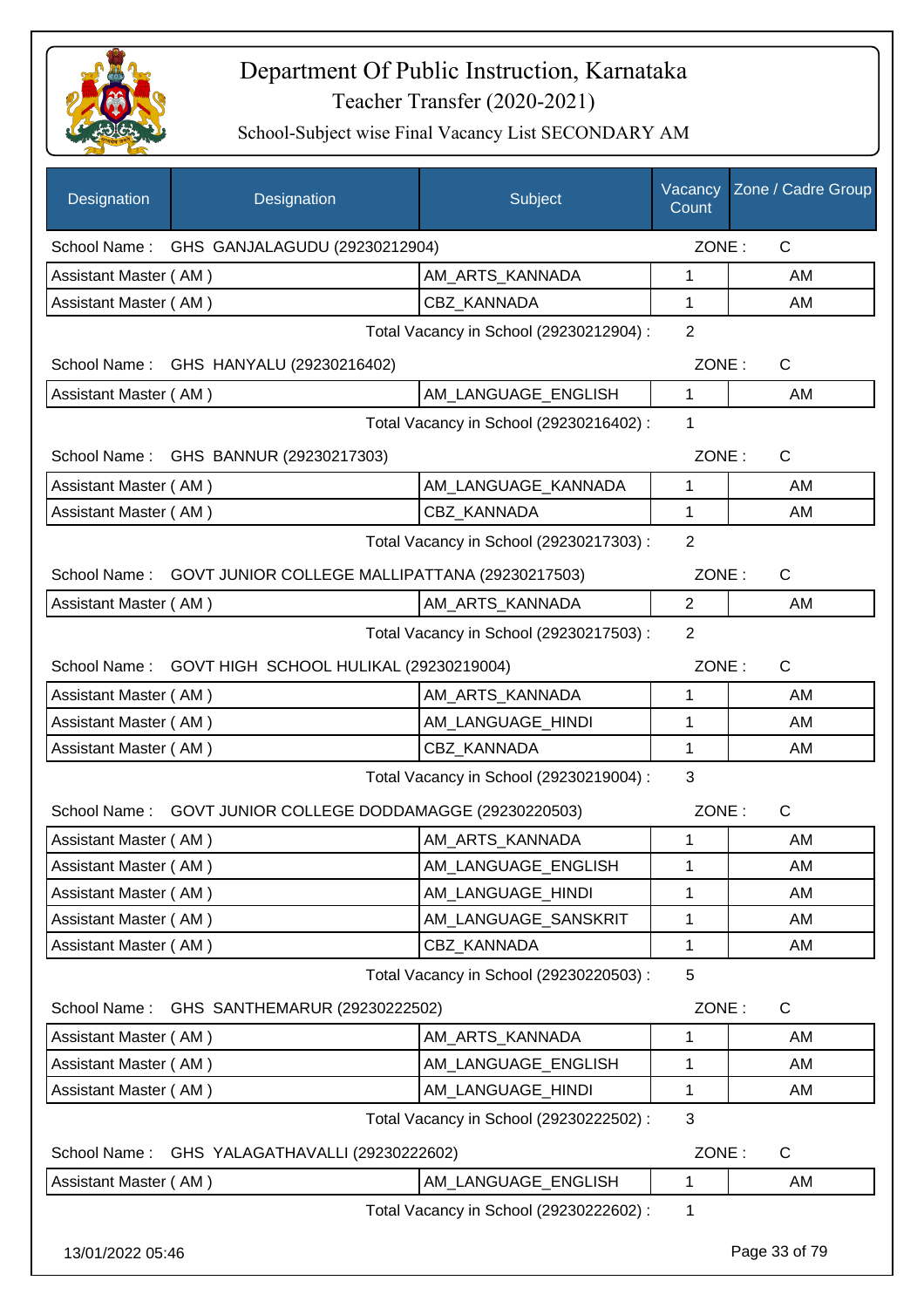

| Designation           | Designation                                         | Subject                                 | Vacancy<br>Count | Zone / Cadre Group |
|-----------------------|-----------------------------------------------------|-----------------------------------------|------------------|--------------------|
| School Name:          | GOVT JUNIER COLLEGE HEBBALE (29230224003)           |                                         | ZONE:            | $\mathsf{C}$       |
| Assistant Master (AM) |                                                     | AM LANGUAGE ENGLISH                     | 1                | AM                 |
| Assistant Master (AM) |                                                     | AM_LANGUAGE_HINDI                       | 1                | AM                 |
| Assistant Master (AM) |                                                     | AM_LANGUAGE_KANNADA                     | 1                | AM                 |
|                       |                                                     | Total Vacancy in School (29230224003) : | 3                |                    |
| School Name:          | GHS KATHIMALLENAHALLY (29230227802)                 |                                         | ZONE:            | B                  |
| Assistant Master (AM) |                                                     | AM LANGUAGE_ENGLISH                     | $\mathbf{1}$     | AM                 |
|                       |                                                     | Total Vacancy in School (29230227802) : | 1                |                    |
| School Name:          | GOVT JUNIEOR BOYS COLLEGE ARAKALAGUDU (29230228324) |                                         | ZONE:            | A                  |
| Assistant Master (AM) |                                                     | AM LANGUAGE ENGLISH                     | 1                | AM                 |
| Assistant Master (AM) |                                                     | AM_LANGUAGE_KANNADA                     | $\mathbf{1}$     | AM                 |
|                       |                                                     | Total Vacancy in School (29230228324) : | $\overline{2}$   |                    |
| School Name:          | GOVT JUNIOR GIRLS COLLEGE ARAKALAGUDU (29230228325) |                                         | ZONE:            | A                  |
| Assistant Master (AM) |                                                     | AM_ARTS_KANNADA                         | 1                | AM                 |
|                       |                                                     | Total Vacancy in School (29230228325) : | $\mathbf 1$      |                    |
|                       |                                                     | Total Vacancy in Taluka (292302) :      | 47               |                    |
| Taluka Name:          | <b>ARASIKERE (292303)</b>                           |                                         |                  |                    |
| School Name:          | GHS KALYADI (29230300402)                           |                                         | ZONE:            | $\mathsf{C}$       |
| Assistant Master (AM) |                                                     | AM_PCM_KANNADA                          | $\mathbf{1}$     | AM                 |
|                       |                                                     | Total Vacancy in School (29230300402) : | $\mathbf 1$      |                    |
|                       | School Name: GHS KENKERE (29230305302)              |                                         | ZONE:            | C.                 |
| Assistant Master (AM) |                                                     | AM_ARTS_KANNADA                         | 1                | AM                 |
|                       |                                                     | Total Vacancy in School (29230305302) : | $\mathbf 1$      |                    |
| School Name:          | HS RANGAPUR (29230308202)                           |                                         | ZONE:            | C                  |
| Assistant Master (AM) |                                                     | AM LANGUAGE ENGLISH                     | 1                | AM                 |
|                       |                                                     | Total Vacancy in School (29230308202) : | 1                |                    |
| School Name:          | GHS BALENAHALLI (29230311204)                       |                                         | ZONE:            | C                  |
| Assistant Master (AM) |                                                     | AM_ARTS_KANNADA                         | $\mathbf{1}$     | AM                 |
|                       |                                                     | Total Vacancy in School (29230311204) : | 1                |                    |
| School Name:          | GHS BELAVATTHAHALLY (29230312102)                   |                                         | ZONE:            | C                  |
| Assistant Master (AM) |                                                     | AM_LANGUAGE_ENGLISH                     | 1                | AM                 |
|                       |                                                     | Total Vacancy in School (29230312102) : | 1                |                    |
|                       |                                                     |                                         |                  |                    |
| 13/01/2022 05:46      |                                                     |                                         |                  | Page 34 of 79      |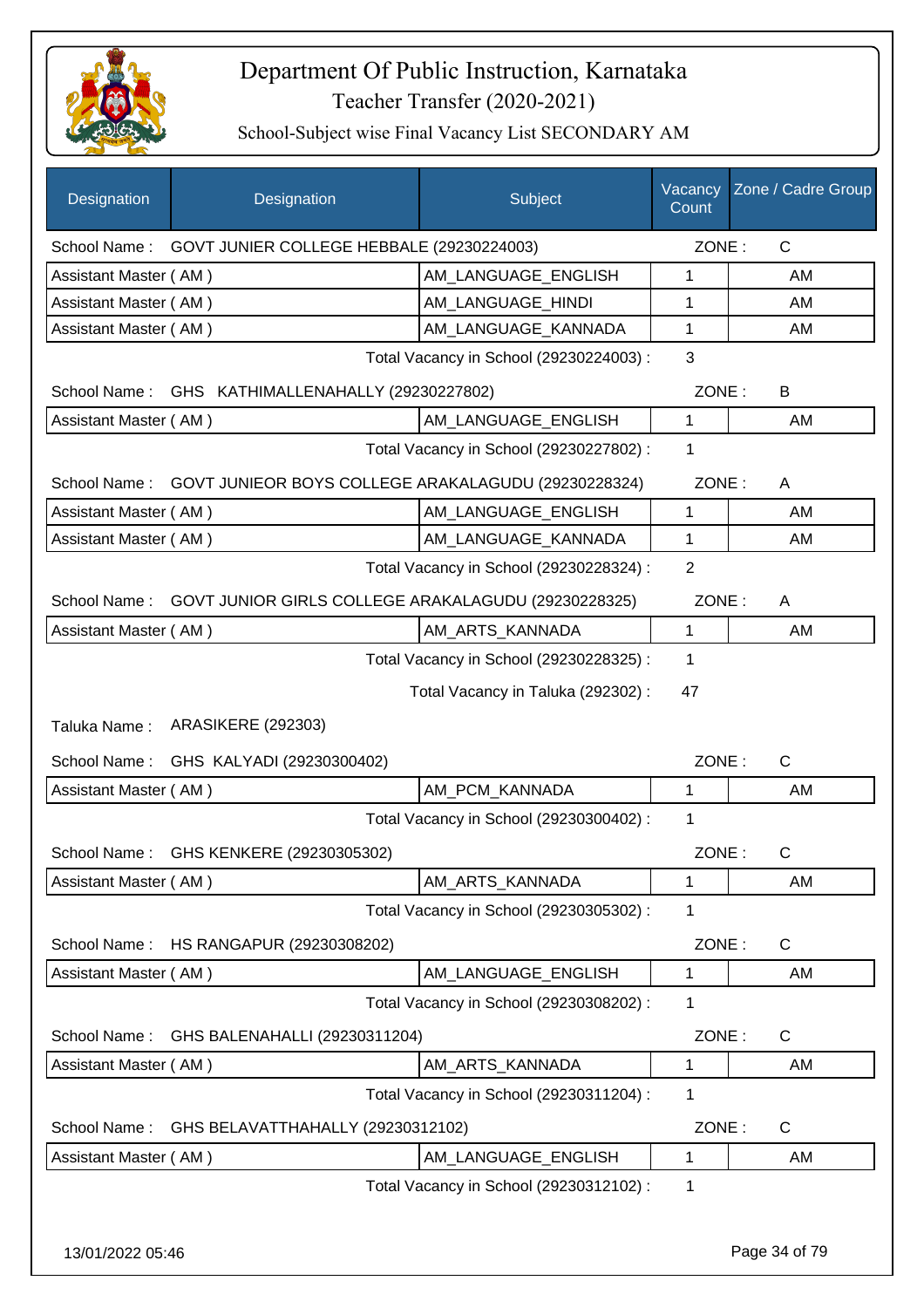

| Designation                                  | Designation                                        | Subject                                 | Vacancy<br>Count | Zone / Cadre Group |
|----------------------------------------------|----------------------------------------------------|-----------------------------------------|------------------|--------------------|
| School Name:                                 | GJC BANAVARA (29230314914)                         |                                         | ZONE:            | $\mathsf{C}$       |
| Assistant Master (AM)                        |                                                    | AM_ARTS_KANNADA                         | 1                | AM                 |
| Assistant Master (AM)                        |                                                    | AM_PCM_KANNADA                          | $\overline{2}$   | AM                 |
|                                              |                                                    | Total Vacancy in School (29230314914) : | 3                |                    |
|                                              | School Name: GHS NAGAVEDI (29230326702)            |                                         | ZONE:            | C                  |
| Assistant Master (AM)                        |                                                    | AM_LANGUAGE_ENGLISH                     | 1                | AM                 |
| Assistant Master (AM)                        |                                                    | AM_PCM_KANNADA                          | 1                | AM                 |
| Assistant Master (AM)                        |                                                    | <b>CBZ KANNADA</b>                      | 1                | AM                 |
|                                              |                                                    | Total Vacancy in School (29230326702) : | 3                |                    |
|                                              | School Name: GHS J.C.PURA (29230326805)            |                                         | ZONE:            | C                  |
| Assistant Master (AM)                        |                                                    | AM_ARTS_KANNADA                         | 1                | AM                 |
| Assistant Master (AM)                        |                                                    | AM LANGUAGE ENGLISH                     | 1                | AM                 |
|                                              |                                                    | Total Vacancy in School (29230326805) : | $\overline{2}$   |                    |
|                                              | School Name: G.P.U COLLEGE D.M.KURKE (29230327205) |                                         | ZONE:            | C                  |
| Assistant Master (AM)                        |                                                    | AM LANGUAGE_KANNADA                     | 1                | AM                 |
| Assistant Master (AM)                        |                                                    | AM_PCM_KANNADA                          | $\mathbf{1}$     | AM                 |
|                                              |                                                    | Total Vacancy in School (29230327205) : | $\overline{2}$   |                    |
|                                              | School Name: GHS KALLUSADARAHALLY (29230330103)    |                                         | ZONE:            | $\mathsf{C}$       |
| Assistant Master (AM)                        |                                                    | AM_ARTS_KANNADA                         | 1                | AM                 |
| Assistant Master (AM)                        |                                                    | AM_LANGUAGE_ENGLISH                     | 1                | AM                 |
|                                              |                                                    | Total Vacancy in School (29230330103) : | $\overline{2}$   |                    |
|                                              | School Name: GPUC JAVAGAL (29230333207)            |                                         | ZONE:            | C                  |
| Assistant Master (AM)                        |                                                    | AM_LANGUAGE_ENGLISH                     | $\overline{2}$   | AM                 |
| Assistant Master (AM)                        |                                                    | AM_LANGUAGE_KANNADA                     | 1                | AM                 |
| Assistant Master (AM)                        |                                                    | AM_PCM_KANNADA                          | 3                | AM                 |
|                                              |                                                    | Total Vacancy in School (29230333207) : | 6                |                    |
| School Name:                                 | GHS NERLIGE (29230333604)                          |                                         | ZONE:            | C                  |
| Assistant Master (AM)                        |                                                    | AM_LANGUAGE_ENGLISH                     | 1                | AM                 |
| Assistant Master (AM)                        |                                                    | AM_LANGUAGE_KANNADA                     | 1                | AM                 |
| Assistant Master (AM)                        |                                                    | CBZ KANNADA                             | 1                | AM                 |
| 3<br>Total Vacancy in School (29230333604) : |                                                    |                                         |                  |                    |
| School Name:                                 | GHS KOLAGUNDA (29230333703)                        |                                         | ZONE:            | C                  |
| Assistant Master (AM)                        |                                                    | AM_ARTS_KANNADA                         | 1                | AM                 |
| Assistant Master (AM)                        |                                                    | AM_LANGUAGE_ENGLISH                     | 1                | AM                 |
| 13/01/2022 05:46                             |                                                    |                                         |                  | Page 35 of 79      |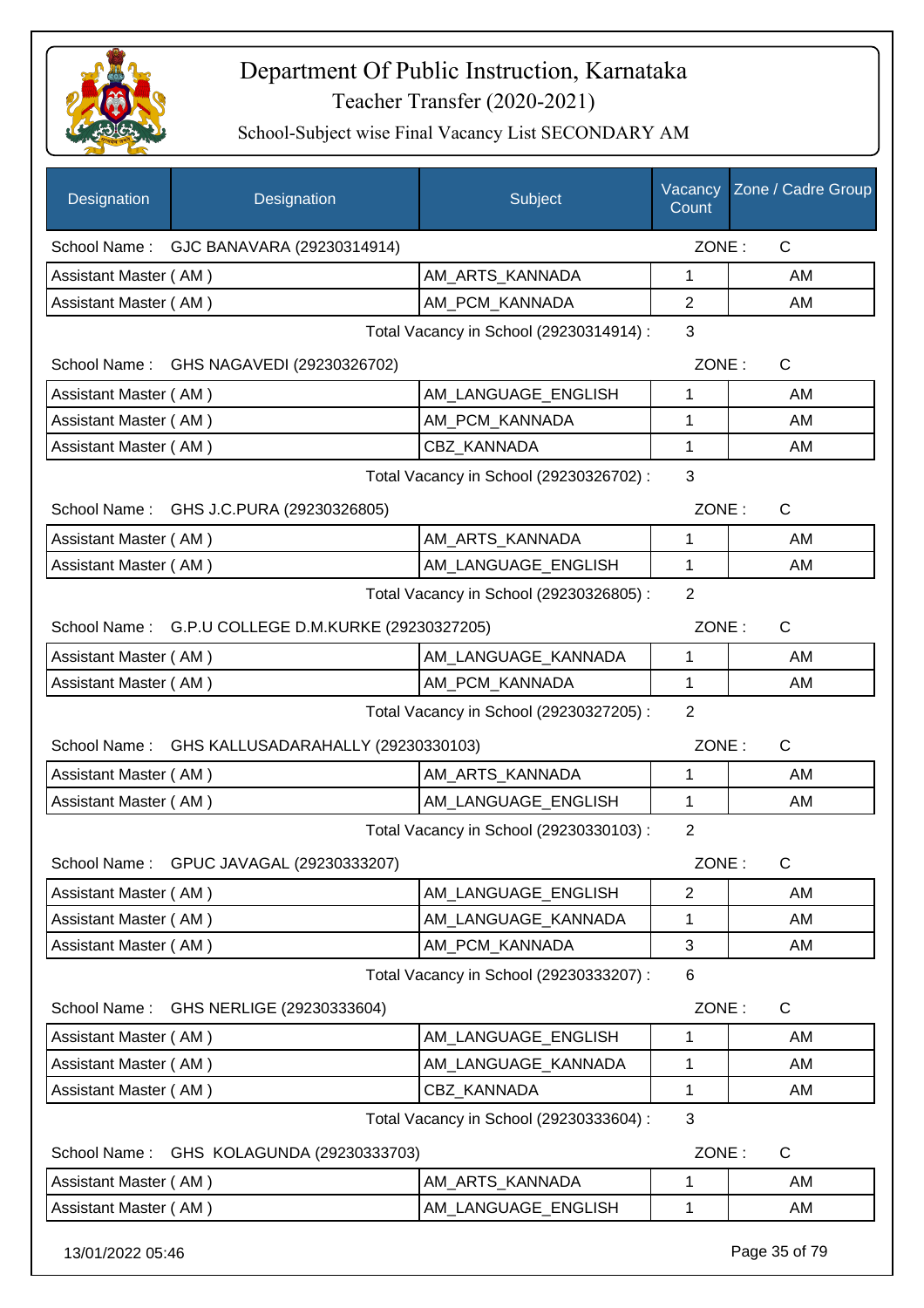

| Designation           | Designation                                                         | Subject                                 | Vacancy<br>Count | Zone / Cadre Group |
|-----------------------|---------------------------------------------------------------------|-----------------------------------------|------------------|--------------------|
| Assistant Master (AM) |                                                                     | CBZ_KANNADA                             | 1                | AM                 |
|                       |                                                                     | Total Vacancy in School (29230333703) : | 3                |                    |
| School Name:          | GHS GANDASI (29230335414)                                           |                                         | ZONE:            | C                  |
| Assistant Master (AM) |                                                                     | AM_ARTS_KANNADA                         | 1                | AM                 |
|                       |                                                                     | Total Vacancy in School (29230335414) : | 1                |                    |
|                       | School Name: GHS BACHENAHALLY (29230336502)                         |                                         | ZONE:            | C                  |
| Assistant Master (AM) |                                                                     | AM_LANGUAGE_ENGLISH                     | 1                | AM                 |
| Assistant Master (AM) |                                                                     | AM_LANGUAGE_KANNADA                     | 1                | AM                 |
|                       |                                                                     | Total Vacancy in School (29230336502) : | $\overline{2}$   |                    |
| School Name:          | GHS CHIKKURU (29230339303)                                          |                                         | ZONE:            | $\mathsf{C}$       |
| Assistant Master (AM) |                                                                     | AM ARTS KANNADA                         | 1                | AM                 |
|                       |                                                                     | Total Vacancy in School (29230339303) : | 1                |                    |
|                       | School Name: GHS KURUVANKA (29230339402)                            |                                         | ZONE:            | C                  |
| Assistant Master (AM) |                                                                     | AM_ARTS_KANNADA                         | 1                | AM                 |
|                       |                                                                     | Total Vacancy in School (29230339402) : | 1                |                    |
|                       |                                                                     | Total Vacancy in Taluka (292303):       | 34               |                    |
| Taluka Name:          | BELUR (292304)                                                      |                                         |                  |                    |
| School Name:          | GOVT PU COLLEGE GENDEHALLY (29230405606)                            |                                         | ZONE:            | $\mathsf{C}$       |
| Assistant Master (AM) |                                                                     | AM_ARTS_KANNADA                         | 1                | AM                 |
| Assistant Master (AM) |                                                                     | CBZ_KANNADA                             | 1                | AM                 |
|                       |                                                                     | Total Vacancy in School (29230405606) : | $\overline{2}$   |                    |
|                       | School Name: GOVT PU COLLEGE HAGARE (29230407007)                   |                                         | ZONE:            | $\mathsf{C}$       |
| Assistant Master (AM) |                                                                     | AM ARTS KANNADA                         | 1                | AM                 |
| Assistant Master (AM) |                                                                     | AM_LANGUAGE_ENGLISH                     | 1                | AM                 |
| Assistant Master (AM) |                                                                     | AM_LANGUAGE_KANNADA                     | 1                | AM                 |
|                       |                                                                     | Total Vacancy in School (29230407007) : | 3                |                    |
|                       | School Name: GHS CHEEKANAHALLY (29230410502)                        |                                         | ZONE:            | $\mathsf{C}$       |
| Assistant Master (AM) |                                                                     | AM_PCM_KANNADA                          | 1                | AM                 |
|                       |                                                                     | Total Vacancy in School (29230410502) : | 1                |                    |
| School Name:          | KARNATAKA PUBLIC SCHOOLS GOVT PU COLLEGE HALEBEEDU<br>(29230422305) |                                         | ZONE:            | $\mathsf{C}$       |
| Assistant Master (AM) |                                                                     | AM_ARTS_KANNADA                         | 2                | AM                 |
| Assistant Master (AM) |                                                                     | AM_PCM_KANNADA                          | $\overline{2}$   | AM                 |
| 13/01/2022 05:46      |                                                                     |                                         |                  | Page 36 of 79      |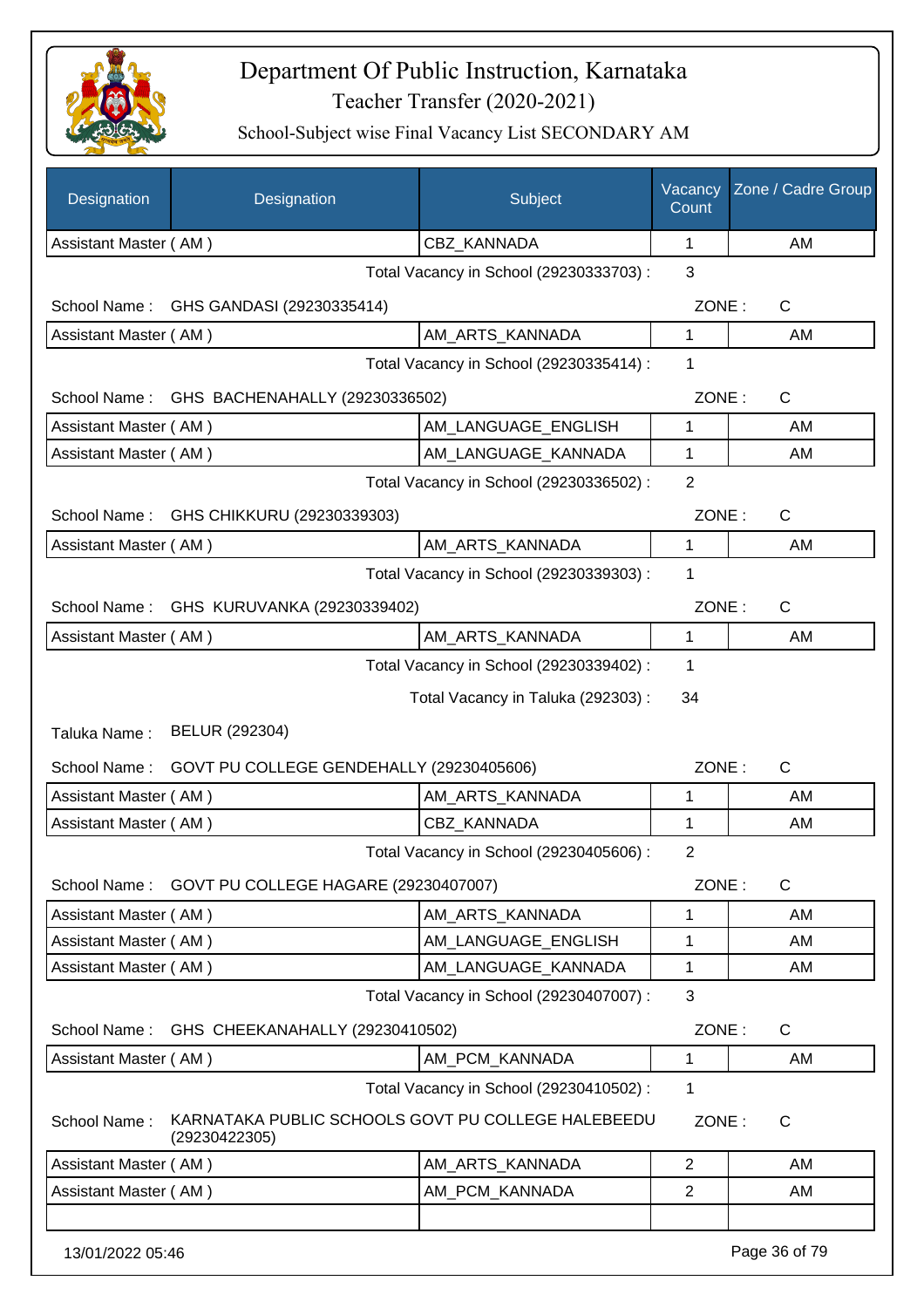

| Designation                             | Designation                                 | Subject                                 | Vacancy<br>Count | Zone / Cadre Group |
|-----------------------------------------|---------------------------------------------|-----------------------------------------|------------------|--------------------|
| Assistant Master (AM)                   |                                             | CBZ_KANNADA                             | $\mathbf 1$      | AM                 |
|                                         |                                             | Total Vacancy in School (29230422305) : | 5                |                    |
| School Name:                            | GHS TARIMARA (29230426202)                  |                                         | ZONE:            | $\mathsf{C}$       |
| Assistant Master (AM)                   |                                             | AM LANGUAGE KANNADA                     | 1                | AM                 |
|                                         |                                             | Total Vacancy in School (29230426202) : | 1                |                    |
| School Name:                            | GOVT PU COLLEGE AREHALLY (29230426409)      |                                         | ZONE:            | C                  |
| Assistant Master (AM)                   |                                             | AM_ARTS_KANNADA                         | 1                | AM                 |
| Assistant Master (AM)                   |                                             | AM_LANGUAGE_KANNADA                     | 1                | AM                 |
| Assistant Master (AM)                   |                                             | CBZ KANNADA                             | 1                | AM                 |
| Total Vacancy in School (29230426409) : |                                             |                                         |                  |                    |
|                                         | School Name: GHS ANUGATTA (29230427102)     |                                         | ZONE:            | $\mathsf{C}$       |
| Assistant Master (AM)                   |                                             | AM LANGUAGE HINDI                       | 1                | AM                 |
| Assistant Master (AM)                   |                                             | AM LANGUAGE KANNADA                     | 1                | AM                 |
|                                         |                                             | Total Vacancy in School (29230427102) : | $\overline{2}$   |                    |
| School Name:                            | GHS NERALAKATTE (29230427104)               |                                         | ZONE:            | $\mathsf{C}$       |
| Assistant Master (AM)                   |                                             | AM_PCM_KANNADA                          | 1                | AM                 |
|                                         |                                             | Total Vacancy in School (29230427104) : | 1                |                    |
|                                         |                                             | Total Vacancy in Taluka (292304) :      | 18               |                    |
| Taluka Name:                            | CHANNARAYAPATNA (292305)                    |                                         |                  |                    |
| School Name:                            | GOVT.HIGH SCHOOL ANEKERE (29230502403)      |                                         | ZONE:            | $\mathsf{C}$       |
| Assistant Master (AM)                   |                                             | AM LANGUAGE HINDI                       | 1                | AM                 |
|                                         |                                             | Total Vacancy in School (29230502403) : | 1                |                    |
| School Name:                            | GJC UDAYAPURA (29230502506)                 |                                         | ZONE:            | $\mathsf{C}$       |
| Assistant Master (AM)                   |                                             | AM ARTS KANNADA                         | 1                | AM                 |
|                                         |                                             | Total Vacancy in School (29230502506) : | 1                |                    |
| School Name:                            | GOVT.HIGH SCHOOL DIDAGA (29230503305)       |                                         | ZONE:            | C                  |
| Assistant Master (AM)                   |                                             | AM_ARTS_KANNADA                         | 1                | AM                 |
| Assistant Master (AM)                   |                                             | AM_LANGUAGE_HINDI                       | 1                | AM                 |
|                                         |                                             | Total Vacancy in School (29230503305) : | $\overline{2}$   |                    |
| School Name:                            | GOVT.HIGH SCHOOL DAMMANINGALA (29230508005) |                                         | ZONE:            | $\mathsf C$        |
| Assistant Master (AM)                   |                                             | AM_LANGUAGE_ENGLISH                     | 1                | AM                 |
| Assistant Master (AM)                   |                                             | AM_LANGUAGE_HINDI                       | 1                | AM                 |
|                                         |                                             | Total Vacancy in School (29230508005) : | $\overline{2}$   |                    |
| 13/01/2022 05:46                        |                                             |                                         |                  | Page 37 of 79      |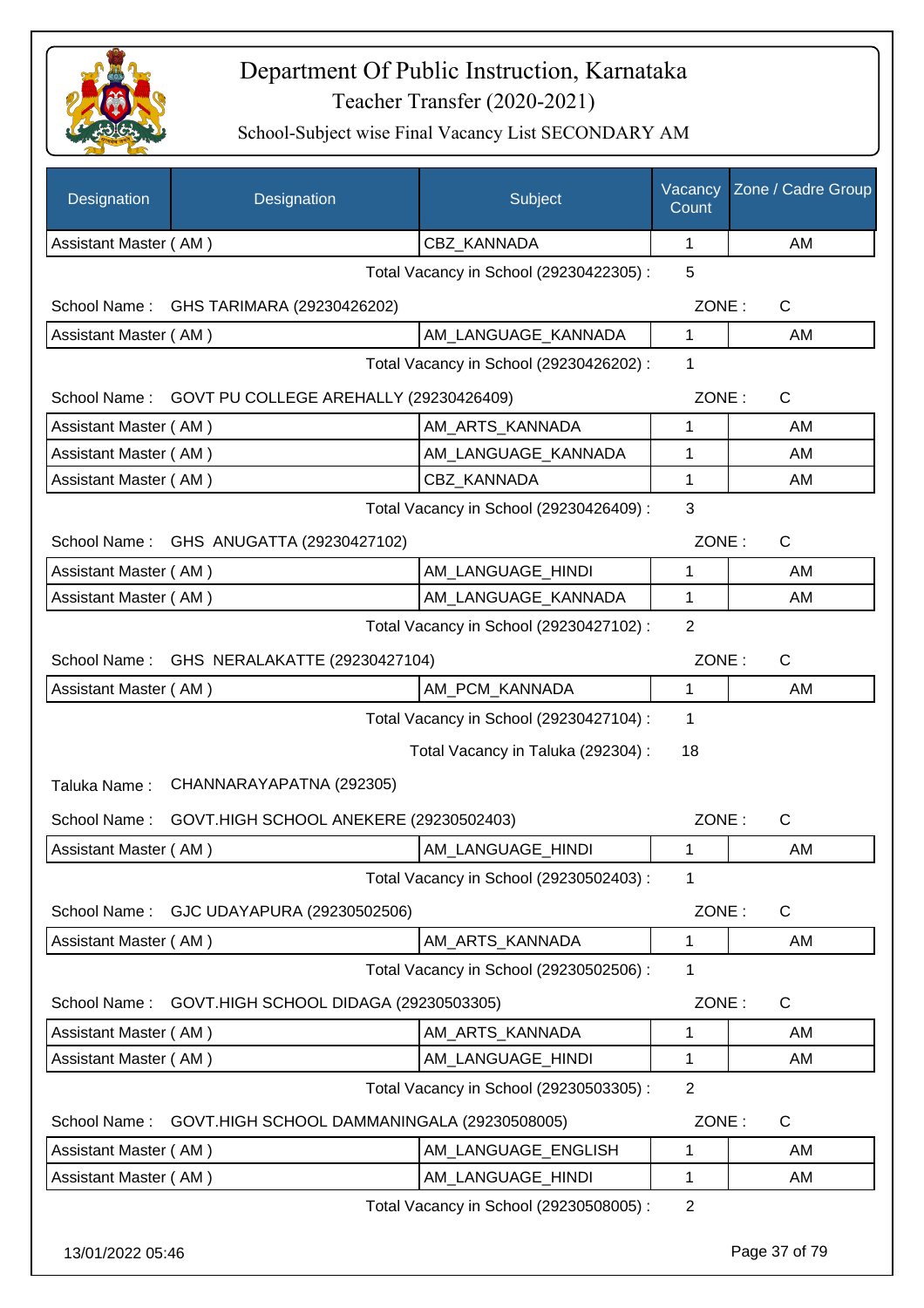

| Designation           | Designation                                                   | Subject                                 | Count          | Vacancy Zone / Cadre Group |
|-----------------------|---------------------------------------------------------------|-----------------------------------------|----------------|----------------------------|
|                       | School Name: GOVT.HIGH SCHOOL K.BYRAPURA (29230511103)        |                                         | ZONE:          | C                          |
| Assistant Master (AM) |                                                               | AM_ARTS_KANNADA                         | 1              | AM                         |
| Assistant Master (AM) |                                                               | AM_LANGUAGE_KANNADA                     | 1              | AM                         |
| Assistant Master (AM) |                                                               | AM PCM KANNADA                          | 1              | AM                         |
|                       |                                                               | Total Vacancy in School (29230511103) : | 3              |                            |
|                       | School Name: GOVT.HIGH SCHOOL GOVINAKERE (29230511402)        |                                         | ZONE:          | $\mathsf{C}$               |
| Assistant Master (AM) |                                                               | AM_LANGUAGE_HINDI                       | $\mathbf{1}$   | AM                         |
|                       |                                                               | Total Vacancy in School (29230511402) : | 1              |                            |
|                       | School Name: GOVT.HIGH SCHOOL OBALAPURA (29230511502)         |                                         | ZONE:          | $\mathsf{C}$               |
| Assistant Master (AM) |                                                               | AM LANGUAGE ENGLISH                     | 1              | AM                         |
| Assistant Master (AM) |                                                               | AM_LANGUAGE_HINDI                       | 1              | AM                         |
| Assistant Master (AM) |                                                               | AM_LANGUAGE_KANNADA                     | 1              | AM                         |
| Assistant Master (AM) |                                                               | AM PCM KANNADA                          | 1              | AM                         |
|                       |                                                               | Total Vacancy in School (29230511502) : | 4              |                            |
|                       | School Name: GOVT.HIGH SCHOOL AKKANAHALLY CROSS (29230512003) |                                         | ZONE:          | $\mathsf{C}$               |
| Assistant Master (AM) |                                                               | AM_LANGUAGE_ENGLISH                     | $\mathbf{1}$   | AM                         |
| Assistant Master (AM) |                                                               | AM_LANGUAGE_HINDI                       | 1              | AM                         |
|                       |                                                               | Total Vacancy in School (29230512003) : | $\overline{2}$ |                            |
| School Name:          | GOVT.HIGH SCHOOL HEBBALALU (29230514402)                      |                                         | ZONE:          | C                          |
| Assistant Master (AM) |                                                               | AM_ARTS_KANNADA                         | $\mathbf{1}$   | AM                         |
|                       |                                                               | Total Vacancy in School (29230514402) : | 1              |                            |
| School Name:          | GOVT.HIGH SCHOOL, GULASINDA (29230515303)                     |                                         | ZONE:          | B                          |
| Assistant Master (AM) |                                                               | AM_ARTS_KANNADA                         | $\overline{2}$ | AM                         |
| Assistant Master (AM) |                                                               | AM_PCM_KANNADA                          | 1              | AM                         |
|                       |                                                               | Total Vacancy in School (29230515303) : | 3              |                            |
| School Name:          | GOVT.HIGH SCHOOL CHANNARAYAPATNA (29230515433)                |                                         | ZONE:          | A                          |
| Assistant Master (AM) |                                                               | AM LANGUAGE URDU                        | 1              | AM                         |
| Assistant Master (AM) |                                                               | AM_PCM_KANNADA                          | 1              | AM                         |
|                       |                                                               | Total Vacancy in School (29230515433) : | $\overline{2}$ |                            |
| School Name:          | GJC SRINIVASAPURA (29230518803)                               |                                         | ZONE:          | C                          |
| Assistant Master (AM) |                                                               | AM_ARTS_KANNADA                         | 1              | AM                         |
|                       |                                                               | Total Vacancy in School (29230518803) : | 1              |                            |
| School Name:          | GOVT.HIGH SCHOOL BIDARE (29230521302)                         |                                         | ZONE:          | C                          |
|                       |                                                               |                                         |                |                            |
| 13/01/2022 05:46      |                                                               |                                         |                | Page 38 of 79              |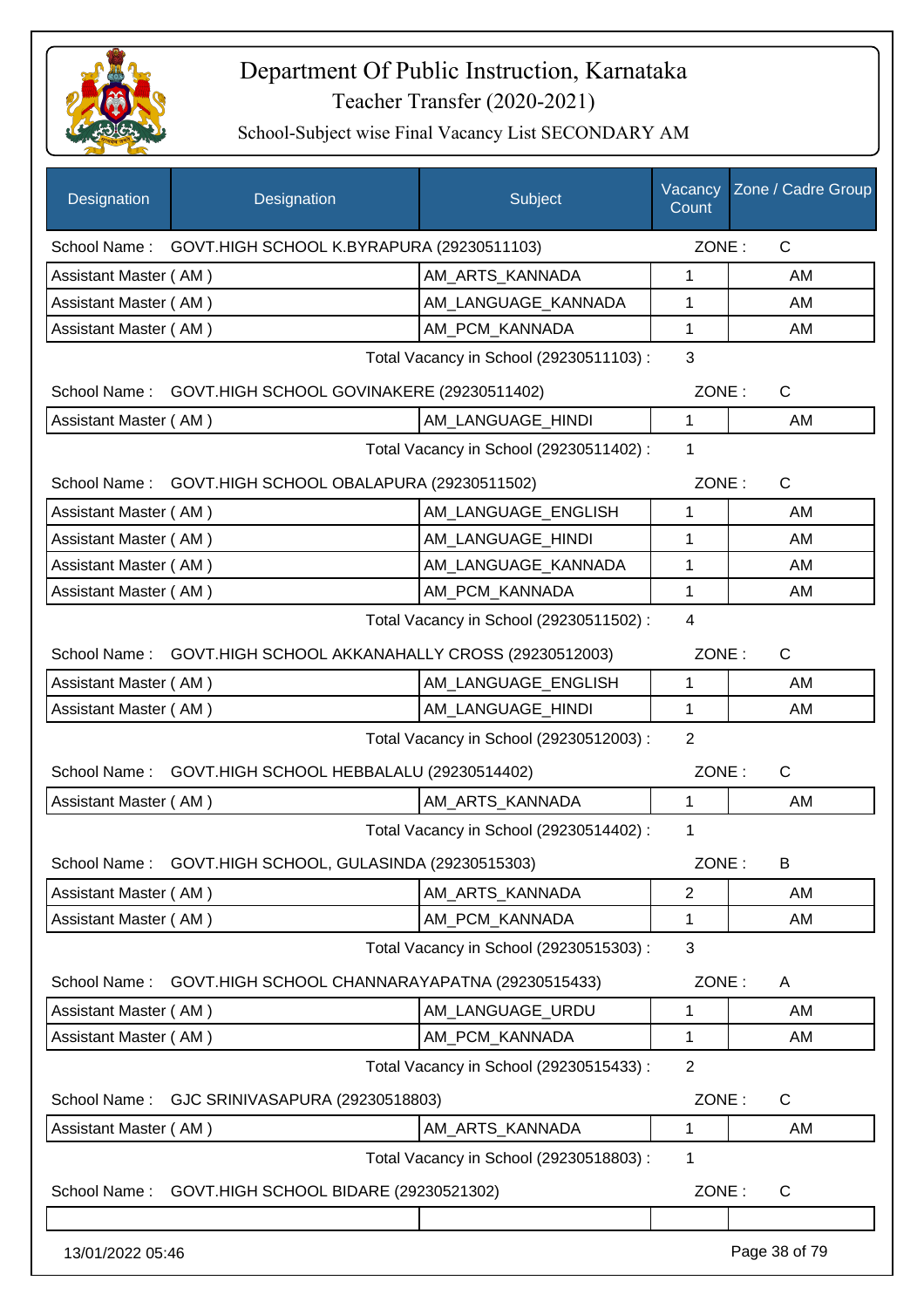

| Designation           | Designation                                        | Subject                                 | Vacancy<br>Count | Zone / Cadre Group |
|-----------------------|----------------------------------------------------|-----------------------------------------|------------------|--------------------|
| Assistant Master (AM) |                                                    | AM_ARTS_KANNADA                         | 1                | AM                 |
| Assistant Master (AM) |                                                    | AM_LANGUAGE_HINDI                       | 1                | AM                 |
| Assistant Master (AM) |                                                    | <b>CBZ KANNADA</b>                      | $\mathbf{1}$     | AM                 |
|                       |                                                    | Total Vacancy in School (29230521302) : | 3                |                    |
|                       | School Name: GOVT.HIGH SCHOOL NAVILE (29230521804) |                                         | ZONE:            | $\mathsf{C}$       |
| Assistant Master (AM) |                                                    | AM_PCM_KANNADA                          | 1                | AM                 |
| Assistant Master (AM) |                                                    | CBZ_KANNADA                             | $\mathbf{1}$     | AM                 |
|                       |                                                    | Total Vacancy in School (29230521804) : | $\overline{2}$   |                    |
| School Name:          | GOVT.HIGH SCHOOL VALAGERAHALLY (29230522002)       |                                         | ZONE:            | C                  |
| Assistant Master (AM) |                                                    | AM_LANGUAGE_HINDI                       | $\mathbf{1}$     | AM                 |
|                       |                                                    | Total Vacancy in School (29230522002) : | $\mathbf 1$      |                    |
| School Name:          | GOVT.HIGH SCHOOL KUMBENAHALLY (29230524002)        |                                         | ZONE:            | C                  |
| Assistant Master (AM) |                                                    | AM_ARTS_KANNADA                         | 1                | AM                 |
| Assistant Master (AM) |                                                    | AM_LANGUAGE_KANNADA                     | 1                | AM                 |
|                       |                                                    | Total Vacancy in School (29230524002) : | $\overline{2}$   |                    |
| School Name:          | GOVT.HIGH SCHOOL PADUVANAHALLY (29230524402)       |                                         | ZONE:            | $\mathsf{C}$       |
| Assistant Master (AM) |                                                    | AM_ARTS_KANNADA                         | 1                | AM                 |
| Assistant Master (AM) |                                                    | CBZ_KANNADA                             | $\mathbf{1}$     | AM                 |
|                       |                                                    | Total Vacancy in School (29230524402) : | $\overline{2}$   |                    |
| School Name:          | GOVT.HIGH SCHOOL SATHENAHALLY (29230524902)        |                                         | ZONE:            | $\mathsf C$        |
| Assistant Master (AM) |                                                    | AM ARTS KANNADA                         | 1                | AM                 |
| Assistant Master (AM) |                                                    | AM_LANGUAGE_ENGLISH                     | $\mathbf{1}$     | AM                 |
| Assistant Master (AM) |                                                    | AM LANGUAGE_KANNADA                     | 1                | AM                 |
|                       |                                                    | Total Vacancy in School (29230524902) : | 3                |                    |
| School Name:          | GOVT.HIGH SCHOOL KUNDUR MUTT (29230525302)         |                                         | ZONE:            | $\mathsf{C}$       |
| Assistant Master (AM) |                                                    | AM_ARTS_KANNADA                         | 1                | AM                 |
| Assistant Master (AM) |                                                    | AM PCM KANNADA                          | 1                | AM                 |
|                       |                                                    | Total Vacancy in School (29230525302) : | $\overline{2}$   |                    |
| School Name:          | GOVT.HIGH SCHOOL MATTANAVILE (29230530002)         |                                         | ZONE:            | $\mathsf{C}$       |
| Assistant Master (AM) |                                                    | AM_LANGUAGE_HINDI                       | 1                | AM                 |
| Assistant Master (AM) |                                                    | AM_LANGUAGE_KANNADA                     | 1                | AM                 |
|                       |                                                    | Total Vacancy in School (29230530002) : | 2                |                    |
| School Name:          | GOVT.HIGH SCHOOL KALKERE (29230531504)             |                                         | ZONE:            | $\mathsf C$        |
| Assistant Master (AM) |                                                    | AM_LANGUAGE_HINDI                       | 1                | AM                 |
| 13/01/2022 05:46      |                                                    |                                         |                  | Page 39 of 79      |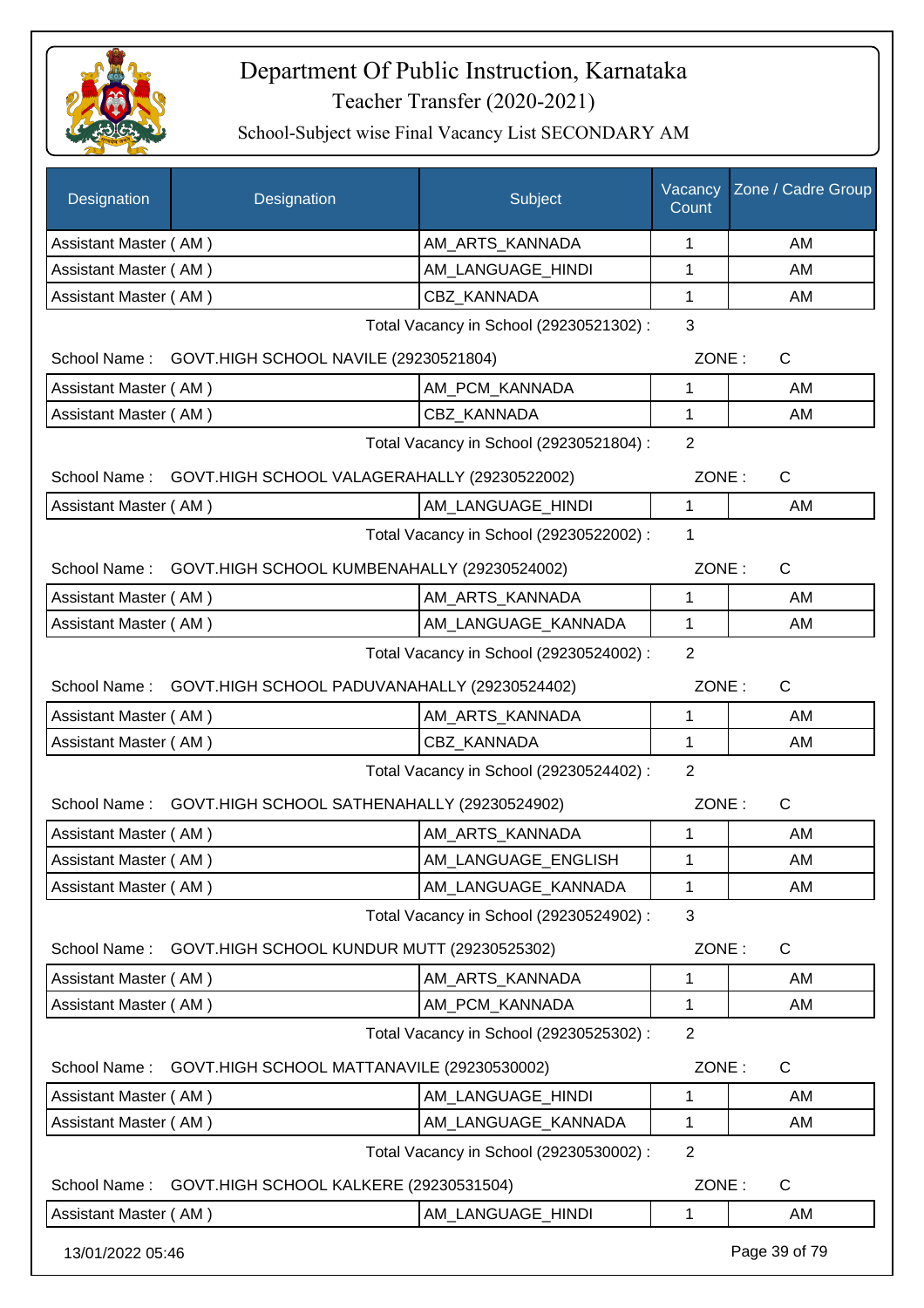

| Designation           | Designation                                                 | Subject                                 | Vacancy<br>Count | Zone / Cadre Group |
|-----------------------|-------------------------------------------------------------|-----------------------------------------|------------------|--------------------|
|                       |                                                             | Total Vacancy in School (29230531504) : | 1                |                    |
| School Name:          | KARNATAKA PUBLIC SCHOOLS GJC NUGGEHALLI (29230532106)       |                                         | ZONE:            | $\mathsf{C}$       |
| Assistant Master (AM) |                                                             | AM_ARTS_KANNADA                         | 1                | AM                 |
| Assistant Master (AM) |                                                             | AM LANGUAGE ENGLISH                     | 1                | AM                 |
| Assistant Master (AM) |                                                             | AM_LANGUAGE_HINDI                       | 1                | AM                 |
| Assistant Master (AM) |                                                             | AM_LANGUAGE_KANNADA                     | 1                | AM                 |
| Assistant Master (AM) |                                                             | AM_PCM_KANNADA                          | 1                | AM                 |
|                       |                                                             | Total Vacancy in School (29230532106) : | 5                |                    |
|                       | School Name: GOVT.HIGH SCHOOL HAROSOMANAHALLY (29230532602) |                                         | ZONE:            | $\mathsf{C}$       |
| Assistant Master (AM) |                                                             | AM_PCM_KANNADA                          | 1                | AM                 |
|                       |                                                             | Total Vacancy in School (29230532602) : | 1                |                    |
|                       | School Name: GOVT.HIGH SCHOOL JINNENAHALLI (29230533503)    |                                         | ZONE:            | $\mathsf{C}$       |
| Assistant Master (AM) |                                                             | AM_LANGUAGE_ENGLISH                     | 1                | AM                 |
| Assistant Master (AM) |                                                             | CBZ_KANNADA                             | 1                | AM                 |
|                       |                                                             | Total Vacancy in School (29230533503) : | $\overline{2}$   |                    |
| School Name:          | GJC HIRISAVE (29230534607)                                  |                                         | ZONE:            | $\mathsf{C}$       |
| Assistant Master (AM) |                                                             | AM_LANGUAGE_ENGLISH                     | 1                | AM                 |
| Assistant Master (AM) |                                                             | AM_LANGUAGE_HINDI                       | 1                | AM                 |
| Assistant Master (AM) |                                                             | CBZ_KANNADA                             | 1                | AM                 |
|                       |                                                             | Total Vacancy in School (29230534607) : | 3                |                    |
| School Name:          | GOVT.HIGH SCHOOL BALAGANCHI (29230534802)                   |                                         | ZONE:            | $\mathsf{C}$       |
| Assistant Master (AM) |                                                             | AM_LANGUAGE_ENGLISH                     | 1                | AM                 |
| Assistant Master (AM) |                                                             | AM_LANGUAGE_HINDI                       | 1                | AM                 |
| Assistant Master (AM) |                                                             | AM_PCM_KANNADA                          | 1                | AM                 |
|                       |                                                             | Total Vacancy in School (29230534802) : | 3                |                    |
| School Name:          | GOVT.HIGH SCHOOL BELAGIHALLY (29230535002)                  |                                         | ZONE:            | C                  |
| Assistant Master (AM) |                                                             | AM_LANGUAGE_ENGLISH                     | 1                | AM                 |
| Assistant Master (AM) |                                                             | AM LANGUAGE HINDI                       | 1                | AM                 |
| Assistant Master (AM) |                                                             | AM_PCM_KANNADA                          | 1                | AM                 |
|                       |                                                             | Total Vacancy in School (29230535002) : | 3                |                    |
| School Name:          | GJC SRAVANABELAGOLA (29230535719)                           |                                         | ZONE:            | $\mathsf{C}$       |
| Assistant Master (AM) |                                                             | AM_ARTS_KANNADA                         | 1                | AM                 |
| Assistant Master (AM) |                                                             | AM_LANGUAGE_HINDI                       | 1                | AM                 |
|                       |                                                             |                                         |                  |                    |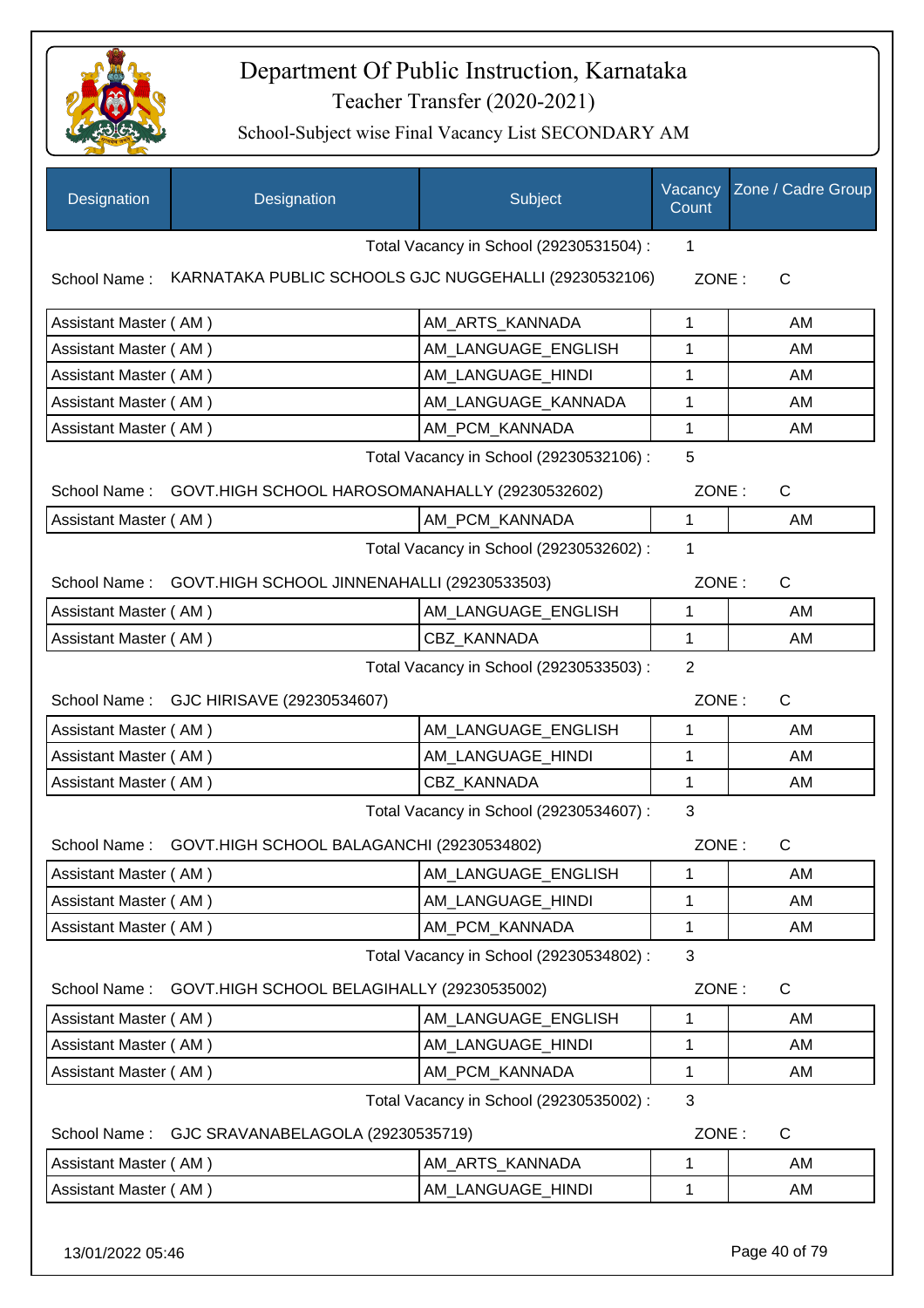

| Designation           | Designation                                                                | Subject                                 | Vacancy<br>Count | Zone / Cadre Group |
|-----------------------|----------------------------------------------------------------------------|-----------------------------------------|------------------|--------------------|
|                       |                                                                            | Total Vacancy in School (29230535719) : | 2                |                    |
| School Name:          | GOVT.GIRLS HIGH SCHOOL SRAVANABELAGOLA (29230535720)                       |                                         | ZONE:            | C                  |
| Assistant Master (AM) |                                                                            | AM_LANGUAGE_HINDI                       | $\mathbf{1}$     | AM                 |
|                       |                                                                            | Total Vacancy in School (29230535720) : | 1                |                    |
| School Name:          | GOVT.HIGH SCHOOL HALEBELAGOLA (29230537103)                                |                                         | ZONE:            | $\mathsf{C}$       |
| Assistant Master (AM) |                                                                            | AM_LANGUAGE_KANNADA                     | 1                | AM                 |
|                       |                                                                            | Total Vacancy in School (29230537103) : | 1                |                    |
| School Name:          | GOVT.HIGH SCHOOL JUTTNAHALLY (29230537503)                                 |                                         | ZONE:            | $\mathsf{C}$       |
| Assistant Master (AM) |                                                                            | AM_ARTS_KANNADA                         | 1                | AM                 |
| Assistant Master (AM) |                                                                            | AM_PCM_KANNADA                          | 1                | AM                 |
|                       |                                                                            | Total Vacancy in School (29230537503) : | $\overline{2}$   |                    |
| School Name:          | GJC SRIRAMNAGARA EXT GMR HALLY (29230541801)                               |                                         | ZONE:            | A                  |
| Assistant Master (AM) |                                                                            | CBZ KANNADA                             | 1                | AM                 |
|                       |                                                                            | Total Vacancy in School (29230541801) : | 1                |                    |
|                       | School Name: GOVT.HIGH SCHOOL TAGADURU (29230542402)                       |                                         | ZONE:            | $\mathsf{C}$       |
| Assistant Master (AM) |                                                                            | AM LANGUAGE_ENGLISH                     | $\mathbf{1}$     | AM                 |
| Assistant Master (AM) |                                                                            | AM_LANGUAGE_KANNADA                     | 1                | AM                 |
|                       |                                                                            | Total Vacancy in School (29230542402) : | $\overline{2}$   |                    |
|                       |                                                                            | Total Vacancy in Taluka (292305):       | 67               |                    |
| Taluka Name:          | HOLENARASIPURA (292306)                                                    |                                         |                  |                    |
| School Name:          | KARNATAKA PUBLIC SCHOOLS GOVT JUNIOR COLLEGE<br>HARIHARAPURA (29230603103) |                                         | ZONE:            | C                  |
| Assistant Master (AM) |                                                                            | AM LANGUAGE ENGLISH                     | 1                | AM                 |
| Assistant Master (AM) |                                                                            | AM_PCM_KANNADA                          | 1                | AM                 |
|                       |                                                                            | Total Vacancy in School (29230603103) : | $\overline{2}$   |                    |
| School Name:          | GOVT JUNIOR COLLEGE CHAKENAHALLY (29230603203)                             |                                         | ZONE:            | $\mathsf{C}$       |
| Assistant Master (AM) |                                                                            | AM ARTS KANNADA                         | 1                | AM                 |
| Assistant Master (AM) |                                                                            | AM_LANGUAGE_ENGLISH                     | 1                | AM                 |
|                       |                                                                            | Total Vacancy in School (29230603203) : | $\overline{2}$   |                    |
| School Name:          | GOVT JUNIOR COLLEGE MALALI (29230603402)                                   |                                         | ZONE:            | C                  |
| Assistant Master (AM) |                                                                            | AM_ARTS_KANNADA                         | $\mathbf{1}$     | AM                 |
|                       |                                                                            | Total Vacancy in School (29230603402) : | 1                |                    |
|                       | School Name: GHS BEDIGANAHALLY (29230603802)                               |                                         | ZONE:            | $\mathsf{C}$       |
| 13/01/2022 05:46      |                                                                            |                                         |                  | Page 41 of 79      |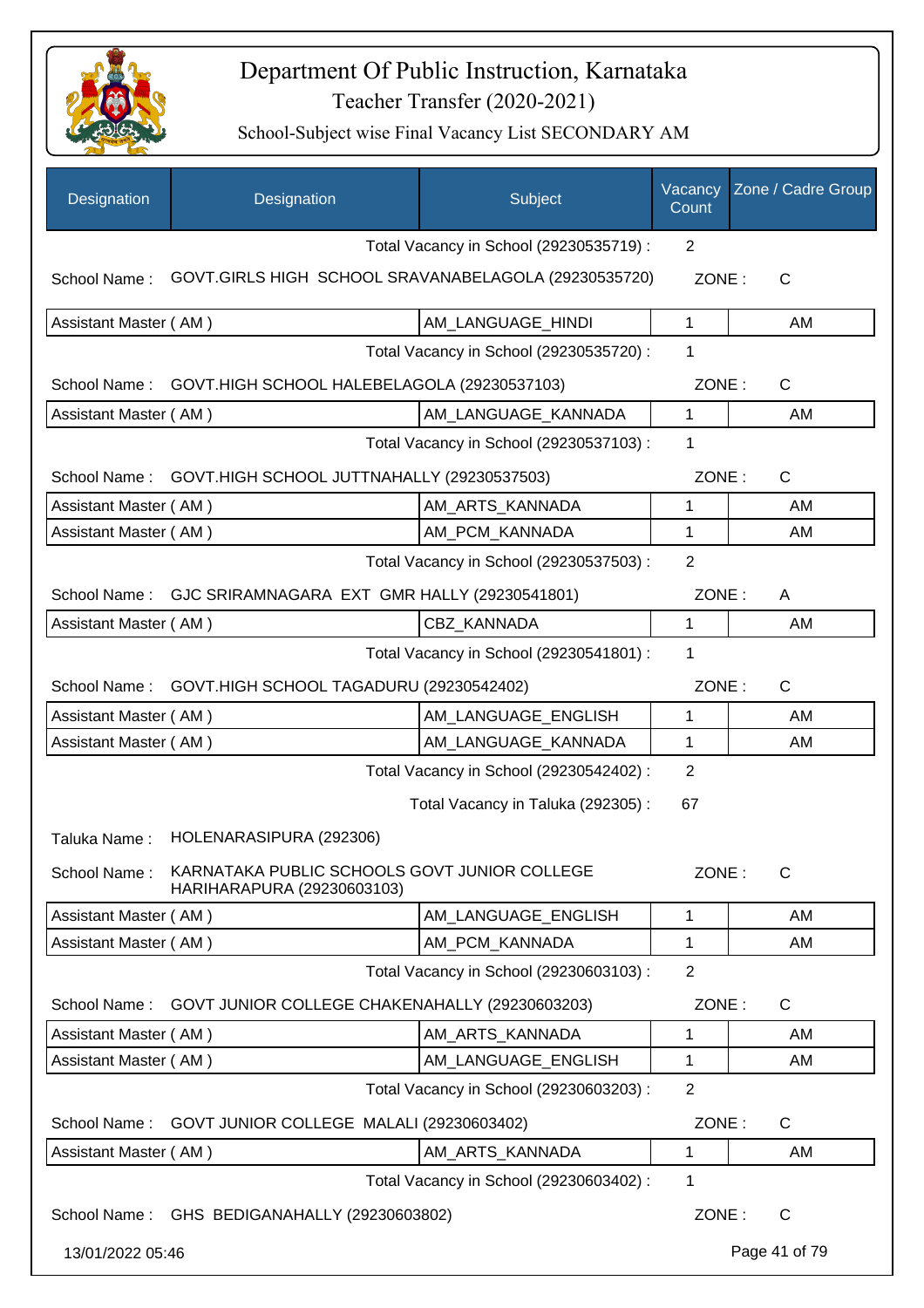

| <b>Designation</b>    | Designation                                            | Subject                                 | Vacancy<br>Count | Zone / Cadre Group |  |
|-----------------------|--------------------------------------------------------|-----------------------------------------|------------------|--------------------|--|
| Assistant Master (AM) |                                                        | AM_LANGUAGE_ENGLISH                     | 1                | AM                 |  |
| Assistant Master (AM) |                                                        | AM_LANGUAGE_HINDI                       | 1                | AM                 |  |
| Assistant Master (AM) |                                                        | AM_LANGUAGE_KANNADA                     | 1                | AM                 |  |
| Assistant Master (AM) |                                                        | <b>CBZ KANNADA</b>                      | 1                | AM                 |  |
|                       |                                                        | Total Vacancy in School (29230603802) : | $\overline{4}$   |                    |  |
|                       | School Name: GHS GUDDENAHALLY (29230604104)            |                                         | ZONE:            | C                  |  |
| Assistant Master (AM) |                                                        | AM_LANGUAGE_ENGLISH                     | $\mathbf 1$      | AM                 |  |
| Assistant Master (AM) |                                                        | AM_LANGUAGE_HINDI                       | $\mathbf{1}$     | AM                 |  |
|                       |                                                        | Total Vacancy in School (29230604104) : | $\overline{2}$   |                    |  |
| School Name:          | GHS SOMANAHALLY (29230604902)                          |                                         | ZONE:            | C                  |  |
| Assistant Master (AM) |                                                        | AM_LANGUAGE_KANNADA                     | 1                | AM                 |  |
| Assistant Master (AM) |                                                        | CBZ KANNADA                             | 1                | AM                 |  |
|                       |                                                        | Total Vacancy in School (29230604902) : | $\overline{2}$   |                    |  |
| School Name:          | GHS HARADANAHALLY (29230607902)                        |                                         | ZONE:            | $\mathsf C$        |  |
| Assistant Master (AM) |                                                        | AM_LANGUAGE_ENGLISH                     | $\mathbf{1}$     | AM                 |  |
|                       |                                                        | Total Vacancy in School (29230607902) : | 1                |                    |  |
|                       | School Name: GHS HANGARAHALLY (29230608103)            |                                         | ZONE:            | $\mathsf C$        |  |
| Assistant Master (AM) |                                                        | AM_ARTS_KANNADA                         | $\mathbf{1}$     | AM                 |  |
|                       |                                                        | Total Vacancy in School (29230608103) : | 1                |                    |  |
|                       | School Name: GHS SANKANAHALLY (29230609102)            |                                         | ZONE:            | B                  |  |
| Assistant Master (AM) |                                                        | AM_LANGUAGE_KANNADA                     | $\mathbf{1}$     | AM                 |  |
|                       |                                                        | Total Vacancy in School (29230609102) : | 1                |                    |  |
| School Name:          | GOVT JUNIOR COLLEGE PADAVALAHIPPE (29230609502)        |                                         | ZONE:            | C                  |  |
| Assistant Master (AM) |                                                        | AM_LANGUAGE_KANNADA                     | 1                | AM                 |  |
| Assistant Master (AM) |                                                        | CBZ_KANNADA                             | 1                | AM                 |  |
|                       |                                                        | Total Vacancy in School (29230609502) : | $\overline{2}$   |                    |  |
| School Name:          | GOVT BOYS PU COLLEGE HOLENARASIPURA (29230612134)      |                                         | ZONE:            | A                  |  |
| Assistant Master (AM) |                                                        | AM_ARTS_KANNADA                         | $\overline{2}$   | AM                 |  |
| Assistant Master (AM) |                                                        | AM LANGUAGE KANNADA                     | 1                | AM                 |  |
| Assistant Master (AM) |                                                        | AM_PCM_KANNADA                          | 1                | AM                 |  |
|                       | Total Vacancy in School (29230612134) :<br>4           |                                         |                  |                    |  |
| School Name:          | GOVT GIRLS JUNIOR COLLEGE HOLENARASIPURA (29230612135) |                                         | ZONE:            | A                  |  |
| Assistant Master (AM) |                                                        | AM_ARTS_KANNADA                         | $\mathbf{1}$     | AM                 |  |
| 13/01/2022 05:46      |                                                        |                                         |                  | Page 42 of 79      |  |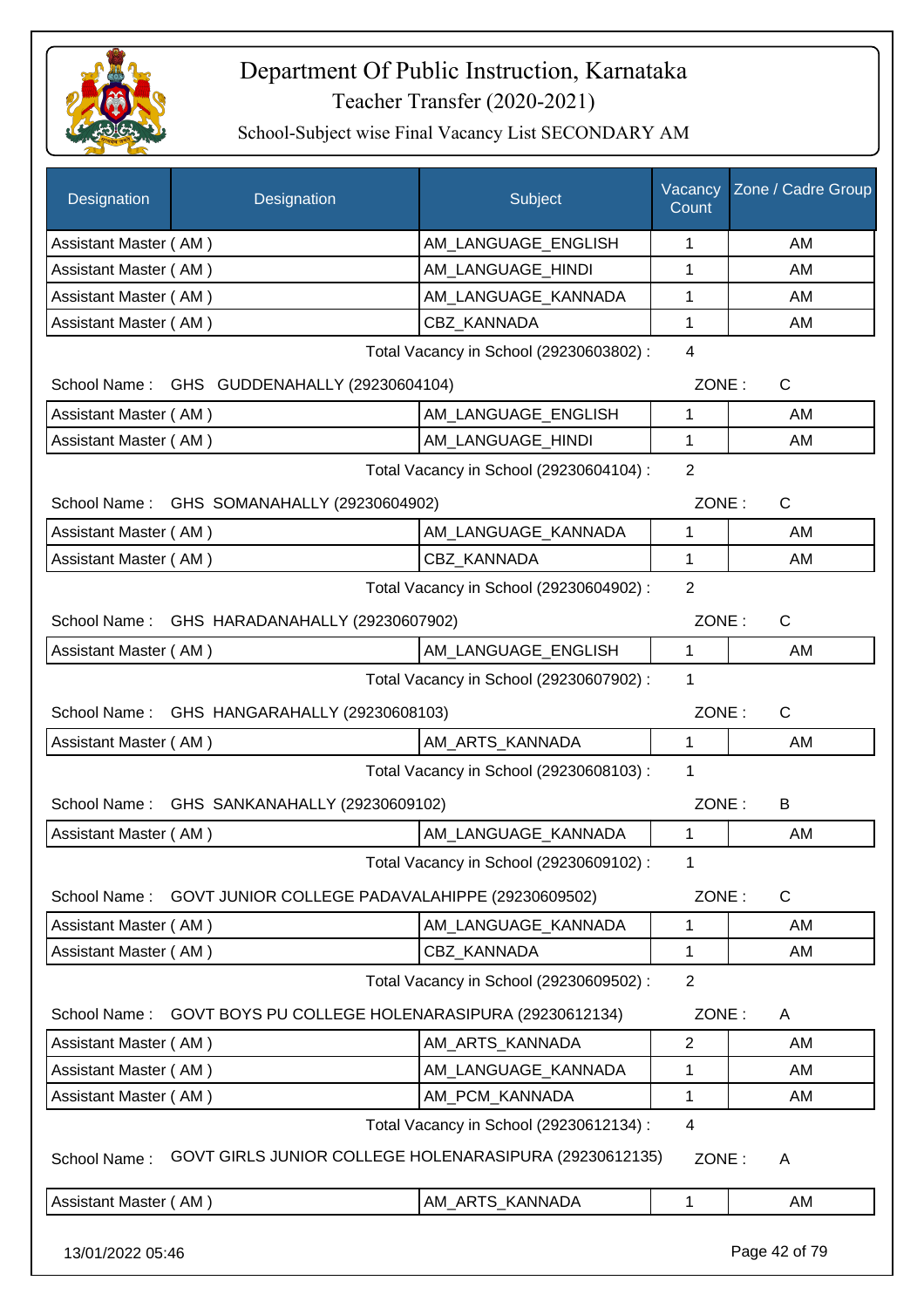

| Designation                                            | Designation                                                        | Subject                                 | Vacancy<br>Count | Zone / Cadre Group |
|--------------------------------------------------------|--------------------------------------------------------------------|-----------------------------------------|------------------|--------------------|
| Assistant Master (AM)                                  |                                                                    | AM_LANGUAGE_KANNADA                     | 1                | AM                 |
|                                                        |                                                                    | Total Vacancy in School (29230612135) : | $\overline{2}$   |                    |
| School Name:                                           | GHS KARNATAKA HOUSING BOARD COLONY HOLENARASIPURA<br>(29230612139) |                                         | ZONE:            | A                  |
| Assistant Master (AM)                                  |                                                                    | AM_ARTS_KANNADA                         | 1                | AM                 |
| Assistant Master (AM)                                  |                                                                    | AM LANGUAGE HINDI                       | 1                | AM                 |
|                                                        |                                                                    | Total Vacancy in School (29230612139) : | $\overline{2}$   |                    |
|                                                        | School Name: ADARSHA VIDYALAYA RMSA, TATTEKERE (29230612146)       |                                         | ZONE:            | B                  |
| Assistant Master (AM)                                  |                                                                    | AM_LANGUAGE_ENGLISH                     | 1                | AM                 |
| Assistant Master (AM)                                  |                                                                    | AM_LANGUAGE_HINDI                       | 1                | AM                 |
| Assistant Master (AM)                                  |                                                                    | CBZ_ENGLISH                             | 1                | AM                 |
|                                                        |                                                                    | Total Vacancy in School (29230612146) : | 3                |                    |
| School Name:                                           | GHS HIREHALLYKOPPALU (29230613204)                                 |                                         | ZONE:            | C                  |
| Assistant Master (AM)                                  |                                                                    | AM LANGUAGE HINDI                       | 1                | AM                 |
| Total Vacancy in School (29230613204) :<br>1           |                                                                    |                                         |                  |                    |
|                                                        | School Name: GHS ATTICHOWDENAHALLY (29230615402)                   |                                         | ZONE:            | $\mathsf{C}$       |
| Assistant Master (AM)                                  |                                                                    | AM_LANGUAGE_ENGLISH                     | $\mathbf{1}$     | AM                 |
| $\mathbf 1$<br>Total Vacancy in School (29230615402) : |                                                                    |                                         |                  |                    |
|                                                        | School Name: GHS BANUKUPPE (29230615602)                           |                                         | ZONE:            | $\mathsf{C}$       |
| Assistant Master (AM)                                  |                                                                    | AM_LANGUAGE_ENGLISH                     | 1                | AM                 |
| Assistant Master (AM)                                  |                                                                    | AM_LANGUAGE_HINDI                       | 1                | AM                 |
|                                                        |                                                                    | Total Vacancy in School (29230615602) : | 2                |                    |
| School Name:                                           | GHS HADAVANAHALLY (29230616102)                                    |                                         | ZONE:            | C                  |
| Assistant Master (AM)                                  |                                                                    | AM_LANGUAGE_HINDI                       | 1                | AM                 |
|                                                        |                                                                    | Total Vacancy in School (29230616102) : | 1                |                    |
| School Name:                                           | GHS SINGAPURA (29230617502)                                        |                                         | ZONE:            | C                  |
| Assistant Master (AM)                                  |                                                                    | AM LANGUAGE ENGLISH                     | 1                | AM                 |
| Assistant Master (AM)                                  |                                                                    | AM LANGUAGE HINDI                       | 1                | AM                 |
|                                                        |                                                                    | Total Vacancy in School (29230617502) : | $\overline{2}$   |                    |
| School Name:                                           | GOVT JUNIOR COLLEGE MUDALHIPPE (29230617701)                       |                                         | ZONE:            | $\mathsf{C}$       |
| Assistant Master (AM)                                  |                                                                    | AM LANGUAGE HINDI                       | 1                | AM                 |
|                                                        |                                                                    | Total Vacancy in School (29230617701) : | 1                |                    |
| School Name:                                           | GHS ALADAHALLY (29230617707)                                       |                                         | ZONE:            | B                  |
| Assistant Master (AM)                                  |                                                                    | AM_LANGUAGE_ENGLISH                     | 1                | AM                 |
| 13/01/2022 05:46                                       |                                                                    |                                         |                  | Page 43 of 79      |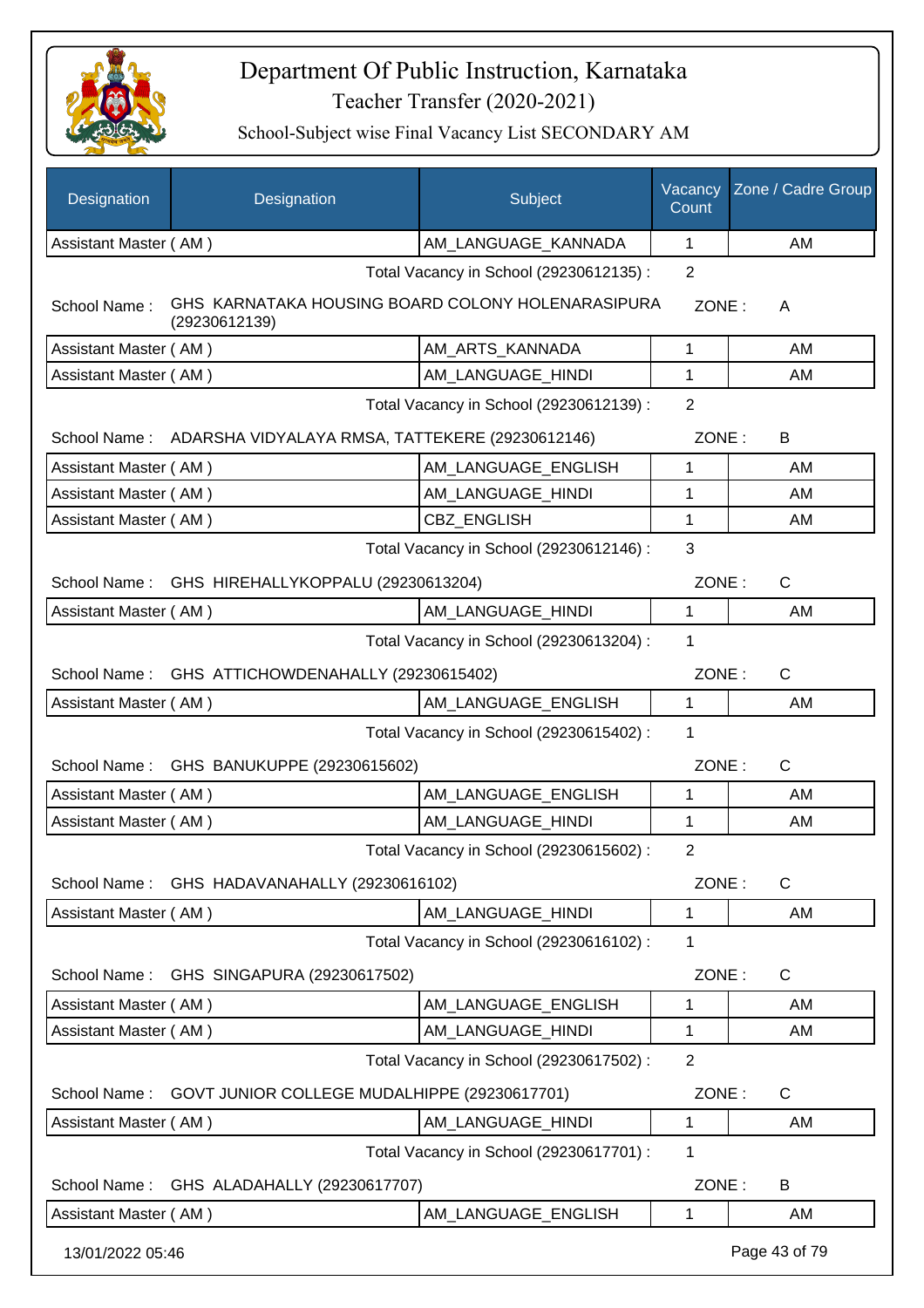

| Designation           | Designation                                                                    | Subject                                 | Vacancy<br>Count | Zone / Cadre Group |
|-----------------------|--------------------------------------------------------------------------------|-----------------------------------------|------------------|--------------------|
| Assistant Master (AM) |                                                                                | AM_LANGUAGE_KANNADA                     | 1                | AM                 |
|                       |                                                                                | Total Vacancy in School (29230617707) : | $\overline{2}$   |                    |
| School Name:          | GHS THATTEKERE BORE (29230617802)                                              |                                         | ZONE:            | B                  |
| Assistant Master (AM) |                                                                                | AM LANGUAGE ENGLISH                     | 1                | AM                 |
|                       |                                                                                | Total Vacancy in School (29230617802) : | 1                |                    |
| School Name:          | GHS GANNIKADA (29230618202)                                                    |                                         | ZONE:            | $\mathsf{C}$       |
| Assistant Master (AM) |                                                                                | AM_ARTS_KANNADA                         | 1                | AM                 |
|                       |                                                                                | Total Vacancy in School (29230618202) : | 1                |                    |
| School Name:          | GOVT JUNIOR COLLEGE DEVARAMUDDANAHALLY (29230620202)                           |                                         | ZONE:            | $\mathsf{C}$       |
| Assistant Master (AM) |                                                                                | AM_LANGUAGE_ENGLISH                     | $\mathbf{1}$     | AM                 |
|                       |                                                                                | Total Vacancy in School (29230620202) : | 1                |                    |
| School Name:          | GHS ANNEKANAMBODY (29230621203)                                                |                                         | ZONE:            | $\mathsf{C}$       |
| Assistant Master (AM) |                                                                                | AM_LANGUAGE_KANNADA                     | 1                | AM                 |
|                       |                                                                                | Total Vacancy in School (29230621203) : | 1                |                    |
| School Name:          | GOVT JUNIOR COLLEGE HALLYMYSORE (29230621606)                                  |                                         | ZONE:            | $\mathsf{C}$       |
| Assistant Master (AM) |                                                                                | AM_ARTS_KANNADA                         | 1                | AM                 |
| Assistant Master (AM) |                                                                                | AM_LANGUAGE_ENGLISH                     | 1                | AM                 |
| Assistant Master (AM) |                                                                                | AM_LANGUAGE_KANNADA                     | 1                | AM                 |
| Assistant Master (AM) |                                                                                | CBZ_KANNADA                             | 1                | AM                 |
|                       |                                                                                | Total Vacancy in School (29230621606) : | $\overline{4}$   |                    |
|                       | School Name: GHS NIDUVANI (29230623503)                                        |                                         | ZONE:            | C                  |
| Assistant Master (AM) |                                                                                | AM_LANGUAGE_ENGLISH                     | 1                | AM                 |
|                       |                                                                                | Total Vacancy in School (29230623503) : | 1                |                    |
| School Name:          | GOVT JUNIOR COLLEGE JODIGUBBI (29230623702)                                    |                                         | ZONE:            | C                  |
| Assistant Master (AM) |                                                                                | AM_ARTS_KANNADA                         | 1                | AM                 |
|                       |                                                                                | Total Vacancy in School (29230623702) : | 1                |                    |
|                       |                                                                                | Total Vacancy in Taluka (292306) :      | 49               |                    |
| Taluka Name:          | HASSAN (292307)                                                                |                                         |                  |                    |
| School Name:          | KARNATAKA PUBLIC SCHOOLS GOVT JUNIOR COLLEGE MOSALE<br>HOSAHALLY (29230700105) |                                         | ZONE:            | C                  |
| Assistant Master (AM) |                                                                                | AM_LANGUAGE_KANNADA                     | 1                | AM                 |
|                       |                                                                                | Total Vacancy in School (29230700105) : | 1                |                    |
|                       | School Name: GOVT HIGH SCHOOL ANKAPURA (29230700504)                           |                                         | ZONE:            | $\mathsf{C}$       |
| 13/01/2022 05:46      |                                                                                |                                         |                  | Page 44 of 79      |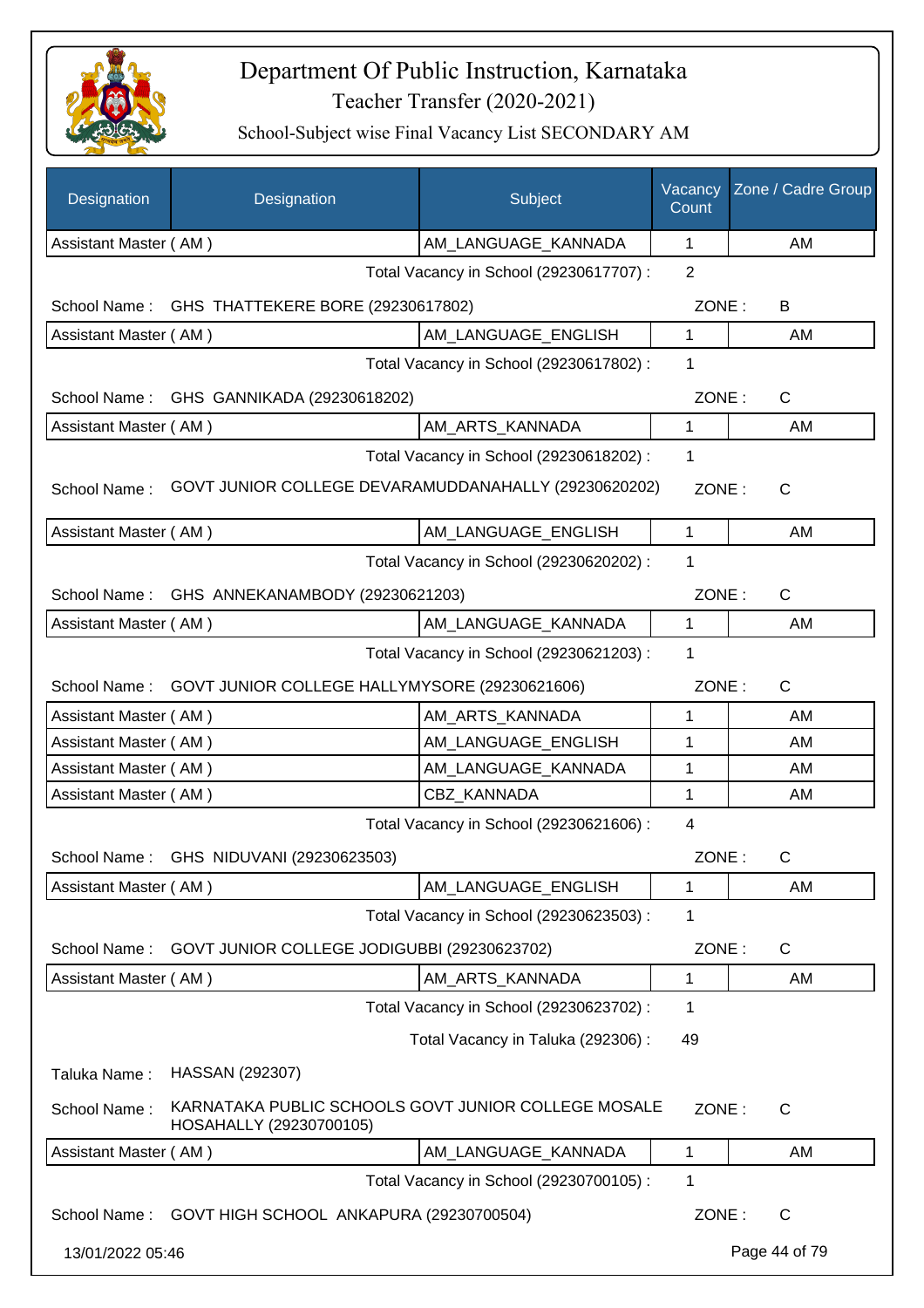

| Designation           | Designation                                                    | Subject                                 | Vacancy<br>Count | Zone / Cadre Group |
|-----------------------|----------------------------------------------------------------|-----------------------------------------|------------------|--------------------|
| Assistant Master (AM) |                                                                | AM LANGUAGE KANNADA                     | $\mathbf 1$      | AM                 |
|                       |                                                                | Total Vacancy in School (29230700504) : | 1                |                    |
| School Name:          | Govt High School MARKULI (29230704303)                         |                                         | ZONE:            | $\mathsf{C}$       |
| Assistant Master (AM) |                                                                | AM_ARTS_KANNADA                         | 1                | AM                 |
| Assistant Master (AM) |                                                                | AM_LANGUAGE_KANNADA                     | 1                | AM                 |
|                       |                                                                | Total Vacancy in School (29230704303) : | $\overline{2}$   |                    |
| School Name:          | GOVT HIGH SCHOOL POOMAGAME (29230711302)                       |                                         | ZONE:            | $\mathsf{C}$       |
| Assistant Master (AM) |                                                                | AM LANGUAGE_KANNADA                     | $\mathbf 1$      | AM                 |
|                       |                                                                | Total Vacancy in School (29230711302) : | 1                |                    |
|                       | School Name: GOVT HIGH SCHOOL ATTAVARA HOSAHALLY (29230713903) |                                         | ZONE:            | $\mathsf{C}$       |
| Assistant Master (AM) |                                                                | AM_LANGUAGE_KANNADA                     | 1                | AM                 |
|                       |                                                                | Total Vacancy in School (29230713903) : | 1                |                    |
| School Name:          | GOVT HIGH SCHOOL KALLAHAALY (29230715602)                      |                                         | ZONE:            | C                  |
| Assistant Master (AM) |                                                                | AM_ARTS_KANNADA                         | 1                | AM                 |
|                       |                                                                | Total Vacancy in School (29230715602) : | 1                |                    |
| School Name:          | Govt High School HONGERE (29230725702)                         |                                         | ZONE:            | $\mathsf{C}$       |
| Assistant Master (AM) |                                                                | AM_LANGUAGE_KANNADA                     | $\mathbf{1}$     | AM                 |
|                       |                                                                | Total Vacancy in School (29230725702) : | 1                |                    |
|                       | School Name: GHS KATTAYA (29230736404)                         |                                         | ZONE:            | $\mathsf{C}$       |
| Assistant Master (AM) |                                                                | AM_ARTS_KANNADA                         | 1                | AM                 |
|                       |                                                                | Total Vacancy in School (29230736404) : | 1                |                    |
| School Name:          | Govt Junior College GORURU (29230737007)                       |                                         | ZONE:            | $\mathsf{C}$       |
| Assistant Master (AM) |                                                                | AM_ARTS_KANNADA                         | 1                | AM                 |
| Assistant Master (AM) |                                                                | <b>CBZ KANNADA</b>                      | 1                | AM                 |
|                       |                                                                | Total Vacancy in School (29230737007) : | $\overline{2}$   |                    |
| School Name:          | Govt Junior College GIRLS(MAIN) (29230742302)                  |                                         | ZONE:            | A                  |
| Assistant Master (AM) |                                                                | AM LANGUAGE SANSKRIT                    | 1                | AM                 |
| Assistant Master (AM) |                                                                | AM_LANGUAGE_URDU                        | 1                | AM                 |
| Assistant Master (AM) |                                                                | CBZ_KANNADA                             | 1                | AM                 |
|                       |                                                                | Total Vacancy in School (29230742302) : | 3                |                    |
|                       | School Name: G.J.C BOYS, R.C ROAD, HASSAN (29230742303)        |                                         | ZONE:            | A                  |
| Assistant Master (AM) |                                                                | AM_LANGUAGE_URDU                        | 1                | AM                 |
|                       |                                                                | Total Vacancy in School (29230742303) : | 1                |                    |
| 13/01/2022 05:46      |                                                                |                                         |                  | Page 45 of 79      |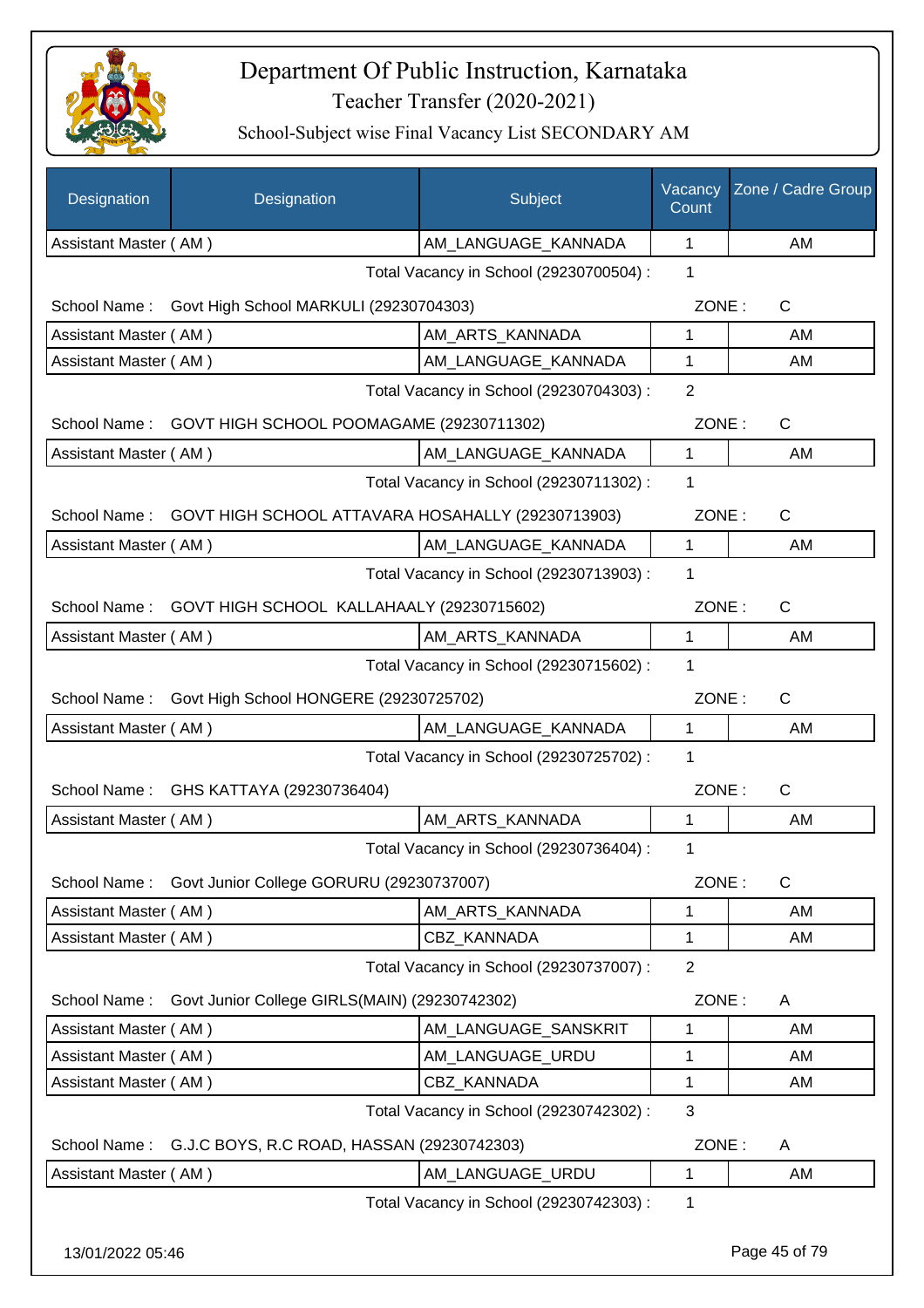

| Designation           | Designation                                                           | Subject                                 | Vacancy<br>Count | Zone / Cadre Group |
|-----------------------|-----------------------------------------------------------------------|-----------------------------------------|------------------|--------------------|
|                       |                                                                       | Total Vacancy in Taluka (292307):       | 15               |                    |
| Taluka Name:          | SAKALESHAPURA (292308)                                                |                                         |                  |                    |
| School Name:          | GHS SUNDEKERE (29230800802)                                           |                                         | ZONE:            | C                  |
| Assistant Master (AM) |                                                                       | AM_LANGUAGE_ENGLISH                     | 1                | AM                 |
|                       |                                                                       | Total Vacancy in School (29230800802) : | 1                |                    |
| School Name:          | GHS KUMBARADI (29230802802)                                           |                                         | ZONE:            | C                  |
| Assistant Master (AM) |                                                                       | AM_LANGUAGE_ENGLISH                     | 1                | AM                 |
|                       |                                                                       | Total Vacancy in School (29230802802) : | 1                |                    |
| School Name:          | KARNATAKA PUBLIC SCHOOLS GOVT JUNIOR COLLEGE<br>HANBALU (29230803606) |                                         | ZONE:            | C                  |
| Assistant Master (AM) |                                                                       | AM PCM KANNADA                          | 1                | AM                 |
|                       |                                                                       | Total Vacancy in School (29230803606) : | 1                |                    |
|                       | School Name: GHS HURUDI (29230804602)                                 |                                         | ZONE:            | C                  |
| Assistant Master (AM) |                                                                       | CBZ_KANNADA                             | 1                | AM                 |
|                       |                                                                       | Total Vacancy in School (29230804602) : | 1                |                    |
| School Name:          | GHS DEVALADAKERE (29230804802)                                        |                                         | ZONE:            | C                  |
| Assistant Master (AM) |                                                                       | AM_LANGUAGE_ENGLISH                     | 1                | AM                 |
|                       |                                                                       | Total Vacancy in School (29230804802) : | 1                |                    |
| School Name:          | GHS MARANAHALLY (29230805105)                                         |                                         | ZONE:            | C                  |
| Assistant Master (AM) |                                                                       | AM_LANGUAGE_ENGLISH                     | 1                | AM                 |
|                       |                                                                       | Total Vacancy in School (29230805105) : | 1                |                    |
| School Name:          | GOVT JUNIOR COLLEGE SAKALESHPURA (29230806938)                        |                                         | ZONE:            | A                  |
| Assistant Master (AM) |                                                                       | AM_ARTS_KANNADA                         | $\overline{2}$   | AM                 |
|                       |                                                                       | Total Vacancy in School (29230806938) : | $\overline{2}$   |                    |
| School Name:          | GOVT GIRLS HIGH SCHOOL SAKALESHPURA (29230806939)                     |                                         | ZONE:            | A                  |
| Assistant Master (AM) |                                                                       | AM_ARTS_KANNADA                         | 1                | AM                 |
|                       |                                                                       | Total Vacancy in School (29230806939) : | 1                |                    |
| School Name:          | GHS CHANGADIHALLY (29230812103)                                       |                                         | ZONE:            | $\mathsf{C}$       |
| Assistant Master (AM) |                                                                       | AM_LANGUAGE_KANNADA                     | 1                | AM                 |
|                       |                                                                       | Total Vacancy in School (29230812103) : | 1                |                    |
| School Name:          | GHS ECHALABEEDU (29230812502)                                         |                                         | ZONE:            | $\mathsf{C}$       |
| Assistant Master (AM) |                                                                       | AM_ARTS_KANNADA                         | 1                | AM                 |
| Assistant Master (AM) |                                                                       | AM_LANGUAGE_ENGLISH                     | 1                | AM                 |
| 13/01/2022 05:46      |                                                                       |                                         |                  | Page 46 of 79      |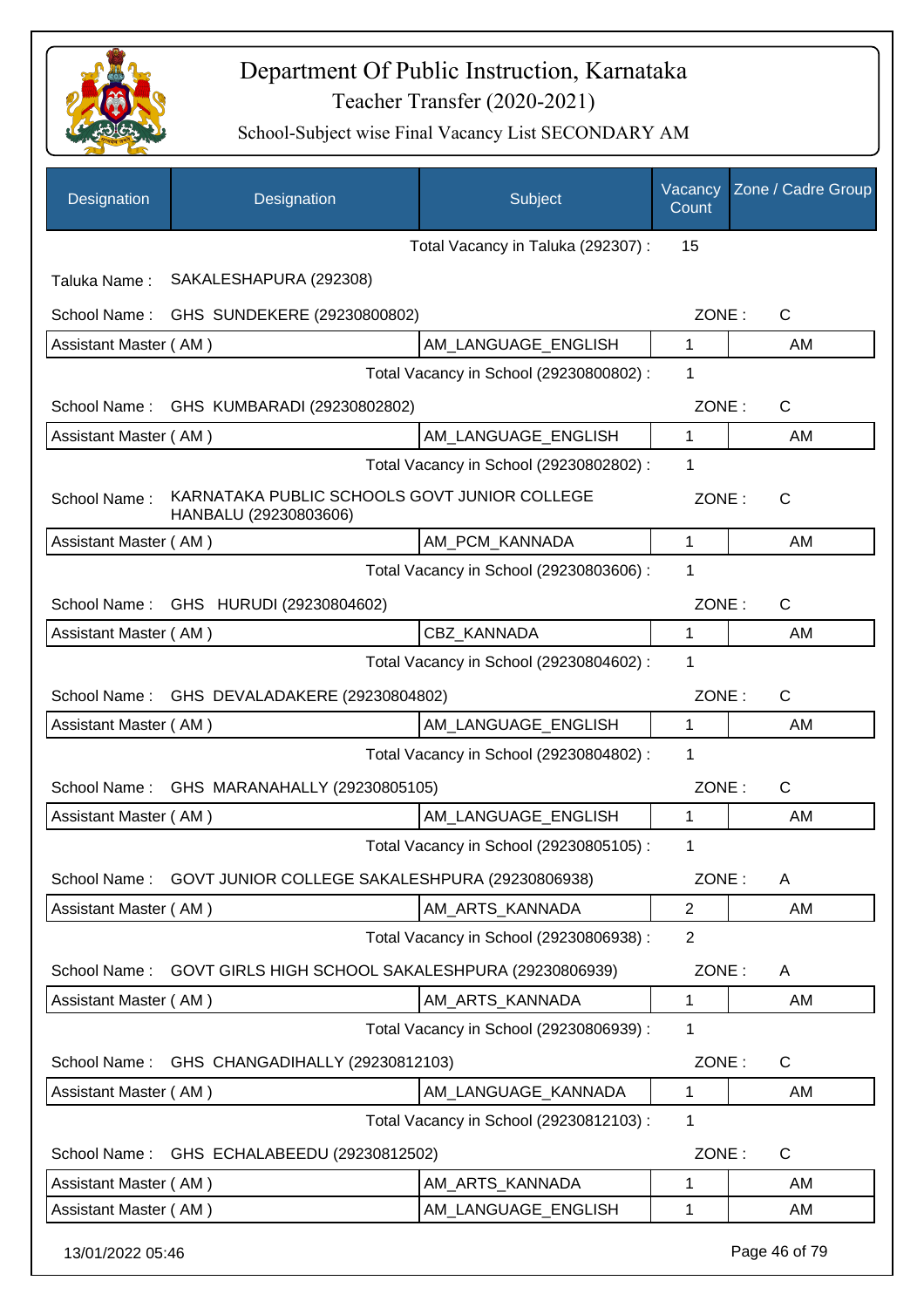

School-Subject wise Final Vacancy List SECONDARY AM

| Designation           | Designation                                                          | Subject                                 | Vacancy<br>Count | Zone / Cadre Group |
|-----------------------|----------------------------------------------------------------------|-----------------------------------------|------------------|--------------------|
|                       |                                                                      | Total Vacancy in School (29230812502) : | $\overline{2}$   |                    |
| School Name:          | KARNATAKA PUBLIC SCHOOLS GOVT JUNIOR COLLEGE HETHUR<br>(29230813303) |                                         | ZONE:            | $\mathsf{C}$       |
| Assistant Master (AM) |                                                                      | AM_ARTS_KANNADA                         | 1                | AM                 |
| Assistant Master (AM) |                                                                      | AM LANGUAGE ENGLISH                     | 1                | AM                 |
| Assistant Master (AM) |                                                                      | AM LANGUAGE HINDI                       | 1                | AM                 |
| Assistant Master (AM) |                                                                      | AM_LANGUAGE_KANNADA                     | 1                | AM                 |
|                       |                                                                      | Total Vacancy in School (29230813303) : | $\overline{4}$   |                    |
|                       | School Name: GHS HONGADAHALLA (29230813402)                          |                                         | ZONE:            | C                  |
| Assistant Master (AM) |                                                                      | AM_LANGUAGE_ENGLISH                     | 1                | AM                 |
| Assistant Master (AM) |                                                                      | AM LANGUAGE HINDI                       | $\mathbf 1$      | AM                 |
| Assistant Master (AM) |                                                                      | AM_LANGUAGE_KANNADA                     | 1                | AM                 |
|                       |                                                                      | Total Vacancy in School (29230813402) : | 3                |                    |
|                       | School Name: GHS UCHANGI (29230814502)                               |                                         | ZONE:            | $\mathsf{C}$       |
| Assistant Master (AM) |                                                                      | AM_ARTS_KANNADA                         | 1                | AM                 |
| Assistant Master (AM) |                                                                      | AM_LANGUAGE_ENGLISH                     | $\mathbf{1}$     | AM                 |
| Assistant Master (AM) |                                                                      | AM_LANGUAGE_KANNADA                     | 1                | AM                 |
|                       |                                                                      | Total Vacancy in School (29230814502) : | 3                |                    |
| School Name:          | GHS VANAGURU (29230815203)                                           |                                         | ZONE:            | C                  |
| Assistant Master (AM) |                                                                      | AM_ARTS_KANNADA                         | 1                | AM                 |
| Assistant Master (AM) |                                                                      | AM_LANGUAGE_ENGLISH                     | $\mathbf{1}$     | AM                 |
|                       |                                                                      | Total Vacancy in School (29230815203) : | 2                |                    |
|                       |                                                                      | Total Vacancy in Taluka (292308):       | 24               |                    |
| District Name:        | DAKSHINA KANNADA (2924)                                              |                                         |                  |                    |
| Taluka Name:          | <b>BANTWAL (292401)</b>                                              |                                         |                  |                    |
| School Name:          | DKZP GOVT. PRE UNIVERSITY COLLEGE BENJANA PADAV<br>(29240100303)     |                                         | ZONE:            | B                  |
| Assistant Master (AM) |                                                                      | AM LANGUAGE ENGLISH                     | $\mathbf 1$      | AM                 |
|                       |                                                                      | Total Vacancy in School (29240100303) : | 1                |                    |
| School Name:          | GPUC VAMADAPADAVU (29240101703)                                      |                                         | ZONE:            | C                  |
| Assistant Master (AM) |                                                                      | AM_LANGUAGE_ENGLISH                     | 1                | AM                 |
|                       |                                                                      | Total Vacancy in School (29240101703) : | 1                |                    |
| School Name:          | DKZP GOVT. HIGH SCHOOL GOLTHAMAJAL (29240102106)                     |                                         | ZONE:            | B                  |
| Assistant Master (AM) |                                                                      | AM_ARTS_KANNADA                         | 1                | AM                 |

13/01/2022 05:46 Page 47 of 79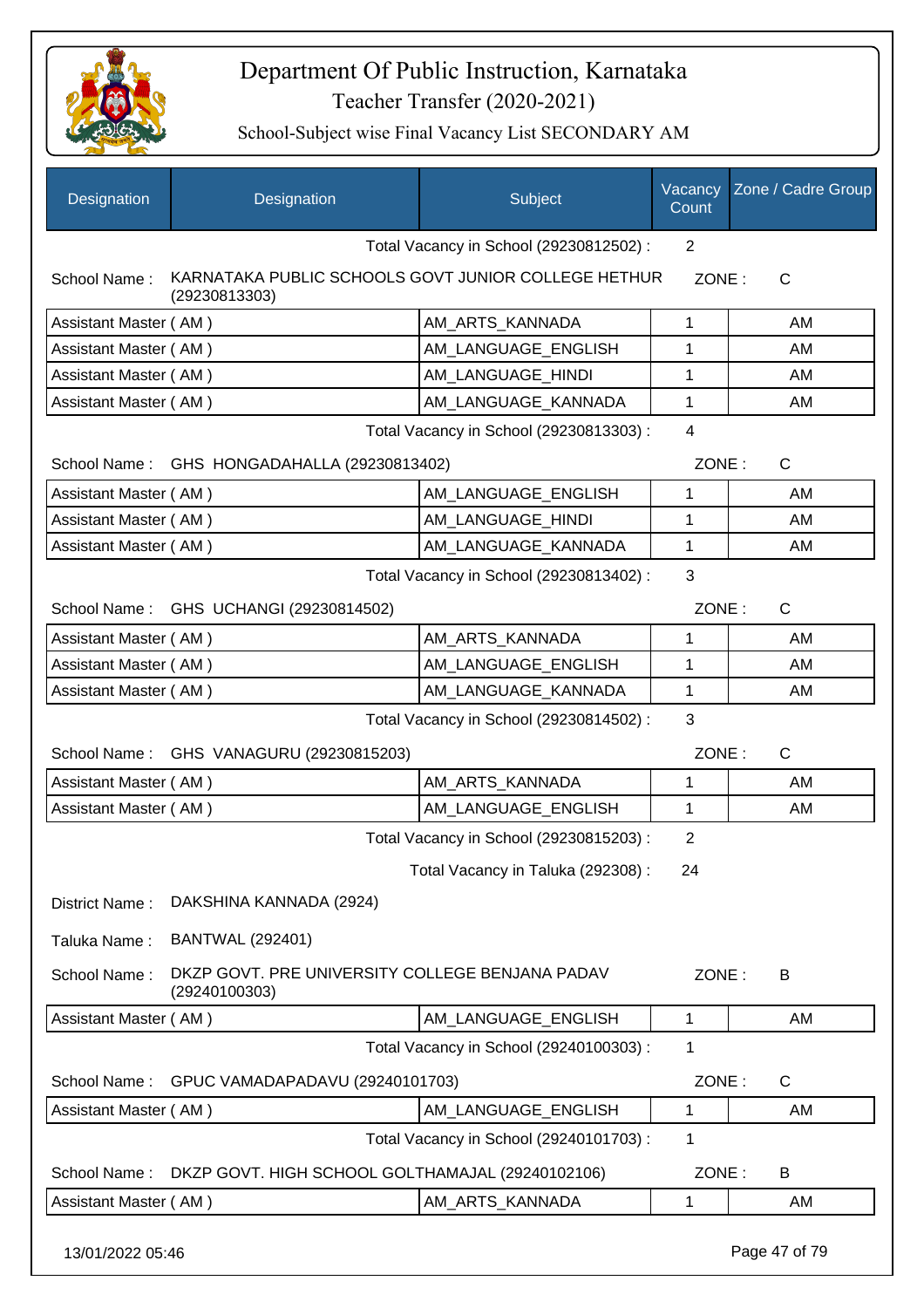

| Designation           | Designation                                                   | Subject                                 | Vacancy<br>Count | Zone / Cadre Group |
|-----------------------|---------------------------------------------------------------|-----------------------------------------|------------------|--------------------|
|                       |                                                               | Total Vacancy in School (29240102106) : | 1                |                    |
| School Name:          | DKZP GOVT. HIGH SCHOOL KADESHIVALAYA (29240102605)            |                                         | ZONE:            | $\mathsf{C}$       |
| Assistant Master (AM) |                                                               | AM ARTS KANNADA                         | 1                | AM                 |
| Assistant Master (AM) |                                                               | AM LANGUAGE KANNADA                     | $\mathbf{1}$     | AM                 |
|                       |                                                               | Total Vacancy in School (29240102605) : | $\overline{2}$   |                    |
|                       | School Name: KARNATAKA PUBLIC SCHOOL KANYANA (29240102910)    |                                         | ZONE:            | C                  |
| Assistant Master (AM) |                                                               | AM_ARTS_KANNADA                         | 1                | AM                 |
|                       |                                                               | Total Vacancy in School (29240102910) : | 1                |                    |
| School Name:          | DKZP GOVT. HIGH SCHOOL KALLANGALA KEPU (29240103609)          |                                         | ZONE:            | $\mathsf{C}$       |
| Assistant Master (AM) |                                                               | AM_LANGUAGE_ENGLISH                     | 1                | AM                 |
|                       |                                                               | Total Vacancy in School (29240103609) : | 1                |                    |
| School Name:          | DKZP GOVT. HIGH SCHOOL MANCHI (29240103913)                   |                                         | ZONE:            | $\mathsf{C}$       |
| Assistant Master (AM) |                                                               | AM_ARTS_KANNADA                         | 1                | AM                 |
|                       |                                                               | Total Vacancy in School (29240103913) : | 1                |                    |
| School Name:          | DKZP GOVT. HIGH SCHOOL KOLNADU KADUMATA (29240103915)         |                                         | ZONE:            | C                  |
| Assistant Master (AM) |                                                               | AM_ARTS_KANNADA                         | $\mathbf{1}$     | AM                 |
|                       |                                                               | Total Vacancy in School (29240103915) : | 1                |                    |
| School Name:          | GOVT. PRE UNIVERSITY COLLEGE KURNAD (29240104405)             |                                         | ZONE:            | $\mathsf{C}$       |
| Assistant Master (AM) |                                                               | AM_ARTS_KANNADA                         | $\overline{2}$   | AM                 |
| Assistant Master (AM) |                                                               | AM_LANGUAGE_ENGLISH                     | 1                | AM                 |
| Assistant Master (AM) |                                                               | AM_LANGUAGE_KANNADA                     | 1                | AM                 |
|                       |                                                               | Total Vacancy in School (29240104405) : | 4                |                    |
| School Name:          | DKZP GOVT. PRE UNIVERSITY COLLEGE MANINALKUR<br>(29240104805) |                                         | ZONE:            | C                  |
| Assistant Master (AM) |                                                               | AM_LANGUAGE_ENGLISH                     | 1                | AM                 |
| Assistant Master (AM) |                                                               | AM LANGUAGE HINDI                       | 1                | AM                 |
|                       |                                                               | Total Vacancy in School (29240104805) : | $\overline{2}$   |                    |
| School Name:          | DKZP GOVT. HIGH SCHOOL DADDALAKADU (29240105001)              |                                         | ZONE:            | B                  |
| Assistant Master (AM) |                                                               | AM LANGUAGE ENGLISH                     | 1                | AM                 |
| Assistant Master (AM) |                                                               | AM_LANGUAGE_KANNADA                     | 1                | AM                 |
| Assistant Master (AM) |                                                               | CBZ_ENGLISH                             | 1                | AM                 |
|                       |                                                               | Total Vacancy in School (29240105001) : | 3                |                    |
|                       | School Name: DKZP GOVT. HIGH SCHOOL NAVOOR (29240105404)      |                                         | ZONE:            | B                  |
| 13/01/2022 05:46      |                                                               |                                         |                  | Page 48 of 79      |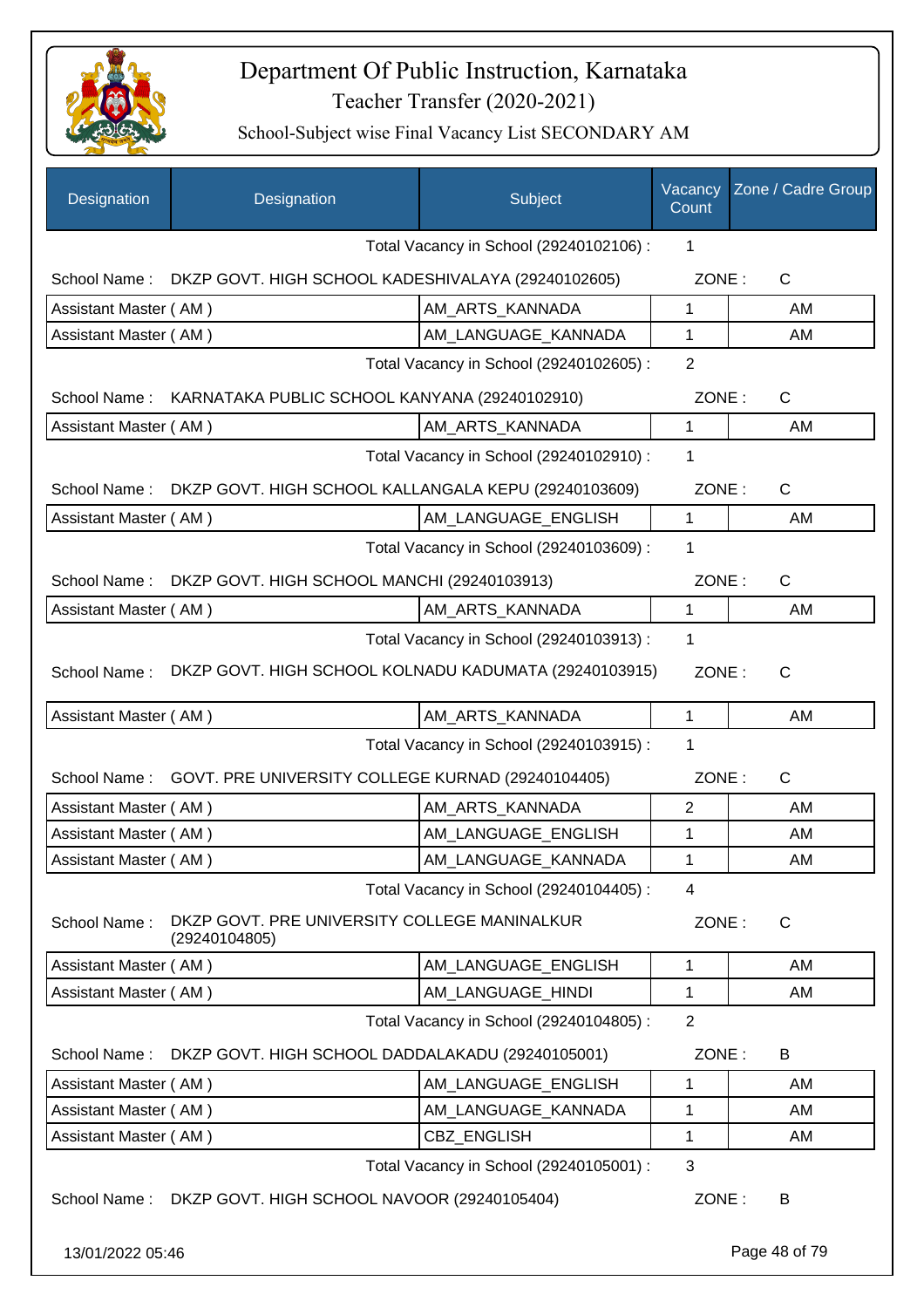

| Designation                             | Designation                                                                          | Subject                                 | Vacancy<br>Count | Zone / Cadre Group |  |
|-----------------------------------------|--------------------------------------------------------------------------------------|-----------------------------------------|------------------|--------------------|--|
| Assistant Master (AM)                   |                                                                                      | <b>CBZ KANNADA</b>                      | 1                | AM                 |  |
|                                         |                                                                                      | Total Vacancy in School (29240105404) : | 1                |                    |  |
| School Name:                            | DKZP GOVT. HIGH SCHOOL NAYANADU (29240106104)                                        |                                         | ZONE:            | C                  |  |
| Assistant Master (AM)                   |                                                                                      | AM LANGUAGE HINDI                       | $\mathbf 1$      | AM                 |  |
|                                         |                                                                                      | Total Vacancy in School (29240106104) : | 1                |                    |  |
| School Name:                            | DKZP GOVT. HIGH SCHOOL KOILA (29240106502)                                           |                                         | ZONE:            | C                  |  |
| Assistant Master (AM)                   |                                                                                      | AM LANGUAGE ENGLISH                     | 1                | AM                 |  |
| Assistant Master (AM)                   |                                                                                      | AM LANGUAGE_HINDI                       | 1                | AM                 |  |
| Assistant Master (AM)                   |                                                                                      | AM_LANGUAGE_KANNADA                     | 1                | AM                 |  |
|                                         |                                                                                      | Total Vacancy in School (29240106502) : | 3                |                    |  |
| School Name:                            | DKZP GOVT. PRE UNIVERSITY COLLEGE SAJIPAMOODA<br>(29240106607)                       |                                         | ZONE:            | В                  |  |
| Assistant Master (AM)                   |                                                                                      | AM_ARTS_KANNADA                         | 1                | AM                 |  |
| Assistant Master (AM)                   |                                                                                      | AM_LANGUAGE_HINDI                       | 1                | AM                 |  |
|                                         | Total Vacancy in School (29240106607) :                                              |                                         |                  |                    |  |
| School Name:                            | DKZP GOVT. HIGH SCHOOL NANDAVARA (29240106705)                                       |                                         | ZONE:            | B                  |  |
| Assistant Master (AM)                   |                                                                                      | AM_ARTS_KANNADA                         | $\mathbf 1$      | AM                 |  |
| Total Vacancy in School (29240106705) : |                                                                                      |                                         |                  |                    |  |
| School Name:                            | DKZP GOVT. HIGH SCHOOL SAJIPANADU (29240106805)                                      |                                         | ZONE:            | B                  |  |
| Assistant Master (AM)                   |                                                                                      | AM LANGUAGE KANNADA                     | $\mathbf{1}$     | AM                 |  |
|                                         |                                                                                      | Total Vacancy in School (29240106805) : | 1                |                    |  |
|                                         | School Name: DKZP GOVT. PRE UNIVERSITY COLLEGE SIDDAKATTE<br>(29240107106)           |                                         |                  | ZONE:<br>C         |  |
| Assistant Master (AM)                   |                                                                                      | AM LANGUAGE HINDI                       | 1                | AM                 |  |
| Assistant Master (AM)                   |                                                                                      | AM_LANGUAGE_KANNADA                     | 1                | AM                 |  |
|                                         |                                                                                      | Total Vacancy in School (29240107106) : | $\overline{2}$   |                    |  |
| School Name:                            | DKZP GOVT. HIGH SCHOOL SARAPADY (29240107205)                                        |                                         | ZONE:            | $\mathsf{C}$       |  |
| Assistant Master (AM)                   |                                                                                      | AM_LANGUAGE_ENGLISH                     | 1                | AM                 |  |
| Assistant Master (AM)                   |                                                                                      | <b>CBZ KANNADA</b>                      | 1                | AM                 |  |
|                                         |                                                                                      | Total Vacancy in School (29240107205) : | $\overline{2}$   |                    |  |
| School Name:                            | BONDALA JAGANNATHA SHETTY MEMORIAL DKZP GOVT. HIGH<br>SCHOOL SHAMBHOOR (29240107302) |                                         | ZONE:            | B                  |  |
| Assistant Master (AM)                   |                                                                                      | AM_LANGUAGE_ENGLISH                     | $\mathbf{1}$     | AM                 |  |
|                                         |                                                                                      | Total Vacancy in School (29240107302) : | 1                |                    |  |
|                                         | School Name: DKZP GOVT. HIGH SCHOOL VITTAL - RMSA (29240108107)                      |                                         | ZONE:            | A                  |  |
| 13/01/2022 05:46                        |                                                                                      |                                         |                  | Page 49 of 79      |  |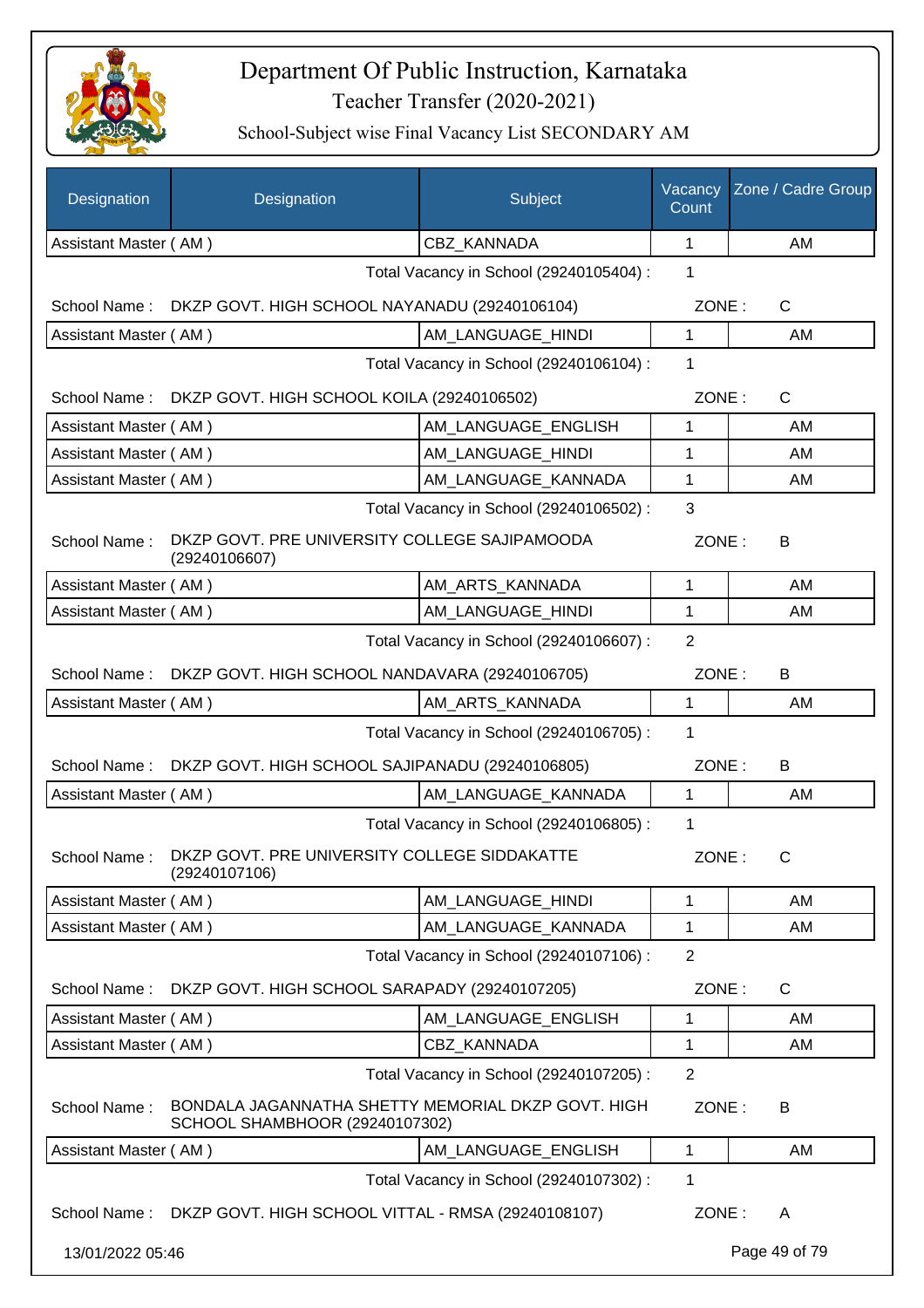

| Designation                             | Designation                                                 | Subject                                 | Vacancy<br>Count | Zone / Cadre Group |
|-----------------------------------------|-------------------------------------------------------------|-----------------------------------------|------------------|--------------------|
| Assistant Master (AM)                   |                                                             | AM_LANGUAGE_HINDI                       | 1                | AM                 |
| Assistant Master (AM)                   |                                                             | CBZ_KANNADA                             | 1                | AM                 |
|                                         |                                                             | Total Vacancy in School (29240108107) : | $\overline{2}$   |                    |
| School Name:                            | DKZP GOVT. HIGH SCHOOL BOLANTHIMOGRU (29240108117)          |                                         | ZONE:            | A                  |
| Assistant Master (AM)                   |                                                             | AM LANGUAGE ENGLISH                     | 1                | AM                 |
| Total Vacancy in School (29240108117) : |                                                             |                                         | 1                |                    |
| School Name:                            | DKZP GOVT. HIGH SCHOOL AJJIBETTU (29240109202)              |                                         | ZONE:            | A                  |
| Assistant Master (AM)                   |                                                             | AM_LANGUAGE_HINDI                       | 1                | AM                 |
|                                         |                                                             | Total Vacancy in School (29240109202) : | 1                |                    |
|                                         |                                                             | Total Vacancy in Taluka (292401) :      | 36               |                    |
| Taluka Name:                            | BELTHANGADY (292402)                                        |                                         |                  |                    |
| School Name:                            | DKZP GOVT. HIGH SCHOOL PERLA BAIPADY (29240200705)          |                                         | ZONE:            | $\mathsf{C}$       |
| Assistant Master (AM)                   |                                                             | AM_LANGUAGE_HINDI                       | 1                | AM                 |
|                                         |                                                             | Total Vacancy in School (29240200705) : | 1                |                    |
| School Name:                            | DKZP GOVT. HIGH SCHOOL BANGADY (29240201805)                |                                         | ZONE:            | $\mathsf{C}$       |
| Assistant Master (AM)                   |                                                             | AM_LANGUAGE_KANNADA                     | 1                | AM                 |
|                                         |                                                             | Total Vacancy in School (29240201805) : | 1                |                    |
| School Name:                            | DKZP GOVT. HIGH SCHOOL SALETHADKA -RMSA (29240202001)       |                                         | ZONE:            | $\mathsf{C}$       |
| Assistant Master (AM)                   |                                                             | AM LANGUAGE HINDI                       | 1                | AM                 |
|                                         |                                                             | Total Vacancy in School (29240202001) : | 1                |                    |
| School Name:                            | DKZP GOVT. HIGH SCHOOL KAYARTHADKA (29240202004)            |                                         | ZONE:            | $\mathsf C$        |
| Assistant Master (AM)                   |                                                             | AM_ARTS_KANNADA                         | 1                | AM                 |
| Assistant Master (AM)                   |                                                             | AM LANGUAGE KANNADA                     | 1                | AM                 |
|                                         |                                                             | Total Vacancy in School (29240202004) : | $\overline{2}$   |                    |
| School Name:                            | DKZP GOVT. PRE UNIVERSITY COLLEGE PADMUNJA<br>(29240202304) |                                         | ZONE:            | C                  |
| Assistant Master (AM)                   |                                                             | AM LANGUAGE HINDI                       | 1                | AM                 |
| Assistant Master (AM)                   |                                                             | AM_LANGUAGE_KANNADA                     | 1                | AM                 |
|                                         |                                                             | Total Vacancy in School (29240202304) : | $\overline{2}$   |                    |
| School Name:                            | DKZP GOVT. HIGH SCHOOL KARAYA (29240202605)                 |                                         | ZONE:            | $\mathsf{C}$       |
| Assistant Master (AM)                   |                                                             | AM_LANGUAGE_HINDI                       | 1                | AM                 |
|                                         |                                                             | Total Vacancy in School (29240202605) : | $\mathbf 1$      |                    |
| School Name:                            | DKZP GOVT. PRE UNIVERSITY COLLEGE KOKKADA                   |                                         | ZONE:            | $\mathsf{C}$       |
| 13/01/2022 05:46                        |                                                             |                                         |                  | Page 50 of 79      |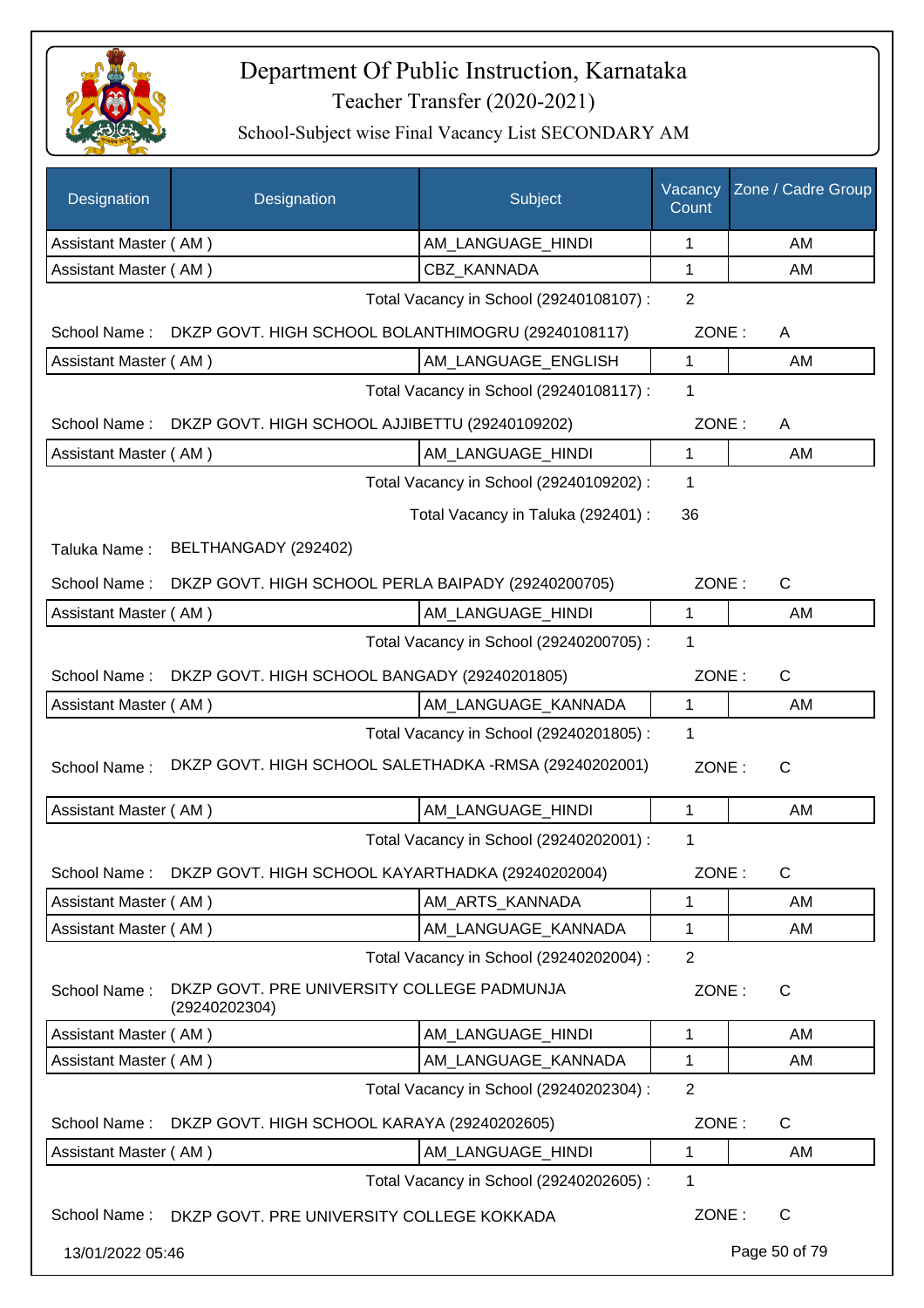

| Designation           | Designation                                                                  | Subject                                 | Vacancy<br>Count | Zone / Cadre Group |
|-----------------------|------------------------------------------------------------------------------|-----------------------------------------|------------------|--------------------|
|                       | (29240202907)                                                                |                                         |                  |                    |
| Assistant Master (AM) |                                                                              | AM_ARTS_KANNADA                         | 1                | AM                 |
| Assistant Master (AM) |                                                                              | AM LANGUAGE ENGLISH                     | 1                | AM                 |
| Assistant Master (AM) |                                                                              | AM_LANGUAGE_KANNADA                     | 1                | AM                 |
| Assistant Master (AM) |                                                                              | CBZ_KANNADA                             | 1                | AM                 |
|                       |                                                                              | Total Vacancy in School (29240202907) : | 4                |                    |
| School Name:          | DKZP GOVT. HIGH SCHOOL GURUVAINAKERE (29240203604)                           |                                         | ZONE:            | B                  |
| Assistant Master (AM) |                                                                              | AM_LANGUAGE_HINDI                       | $\mathbf{1}$     | AM                 |
|                       |                                                                              | Total Vacancy in School (29240203604) : | 1                |                    |
| School Name:          | DKZP GOVT. HIGH SCHOOL MITTABAGILU (29240204304)                             |                                         | ZONE:            | $\mathsf{C}$       |
| Assistant Master (AM) |                                                                              | AM_LANGUAGE_KANNADA                     | $\mathbf{1}$     | AM                 |
|                       |                                                                              | Total Vacancy in School (29240204304) : | 1                |                    |
| School Name:          | DKZP GOVT. HIGH SCHOOL BULERI - MOGRU (29240204405)                          |                                         | ZONE:            | $\mathsf{C}$       |
| Assistant Master (AM) |                                                                              | AM_ARTS_KANNADA                         | 1                | AM                 |
|                       |                                                                              | Total Vacancy in School (29240204405) : | 1                |                    |
| School Name:          | DKZP GOVT. PRE UNIVERSITY COLLEGE NADA (29240204806)                         |                                         | ZONE:            | C                  |
| Assistant Master (AM) |                                                                              | AM_LANGUAGE_KANNADA                     | $\mathbf{1}$     | AM                 |
|                       |                                                                              | Total Vacancy in School (29240204806) : | 1                |                    |
| School Name:          | DKZP GOVT. HIGH SCHOOL NIDLE (29240205404)                                   |                                         | ZONE:            | $\mathsf{C}$       |
| Assistant Master (AM) |                                                                              | AM_ARTS_KANNADA                         | 1                | AM                 |
| Assistant Master (AM) |                                                                              | AM_LANGUAGE_HINDI                       | 1                | AM                 |
|                       |                                                                              | Total Vacancy in School (29240205404) : | 2                |                    |
| School Name:          | DKZP GOVT. HIGH SCHOOL PUTHILA (29240206303)                                 |                                         | ZONE:            | C                  |
| Assistant Master (AM) |                                                                              | AM_LANGUAGE_KANNADA                     | 1                | AM                 |
|                       |                                                                              | Total Vacancy in School (29240206303) : | 1                |                    |
| School Name:          | DKZP GOVT. HIGH SCHOOL NELYADKA (29240206403)                                |                                         | ZONE:            | C                  |
| Assistant Master (AM) |                                                                              | AM ARTS KANNADA                         | 1                | AM                 |
| Assistant Master (AM) |                                                                              | AM LANGUAGE KANNADA                     | 1                | AM                 |
|                       |                                                                              | Total Vacancy in School (29240206403) : | $\overline{2}$   |                    |
| School Name:          | NETHAJI SUBHASHCHANDRA BOSE DKZP GOVT. HIGH SCHOOL<br>SAVANALU (29240206503) |                                         | ZONE:            | C                  |
| Assistant Master (AM) |                                                                              | AM_LANGUAGE_HINDI                       | $\mathbf 1$      | AM                 |
| Assistant Master (AM) |                                                                              | AM_LANGUAGE_KANNADA                     | 1                | AM                 |
|                       |                                                                              | Total Vacancy in School (29240206503) : | $\overline{2}$   |                    |
| 13/01/2022 05:46      |                                                                              |                                         |                  | Page 51 of 79      |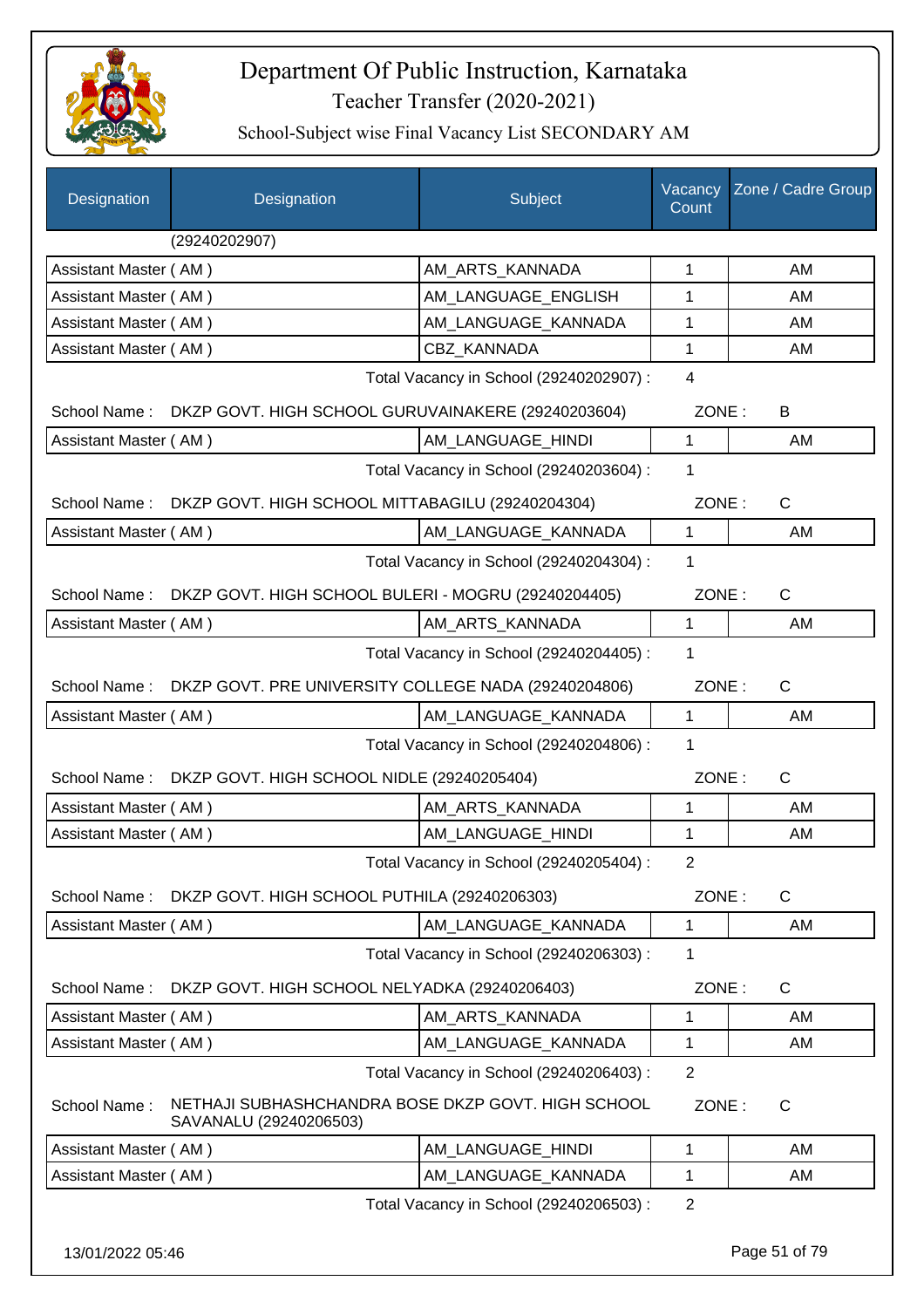

| Designation           | Designation                                                                                  | Subject                                 | Vacancy<br>Count | Zone / Cadre Group |
|-----------------------|----------------------------------------------------------------------------------------------|-----------------------------------------|------------------|--------------------|
| School Name:          | DKZP GOVT. PRE UNIVERSITY COLLEGE VENOOR (29240207902)                                       |                                         | ZONE:            | $\mathsf{C}$       |
| Assistant Master (AM) |                                                                                              | AM_LANGUAGE_KANNADA                     | 1                | AM                 |
|                       |                                                                                              | Total Vacancy in School (29240207902) : | 1                |                    |
| School Name:          | GOVT. PRE UNIVERSITY COLLEGE BELTHANGADY (29240208702)                                       |                                         | ZONE:            | A                  |
| Assistant Master (AM) |                                                                                              | AM_LANGUAGE_HINDI                       | 1                | AM                 |
|                       |                                                                                              | Total Vacancy in School (29240208702) : | 1                |                    |
|                       |                                                                                              | Total Vacancy in Taluka (292402) :      | 25               |                    |
| Taluka Name:          | MANGALURU NORTH (292403)                                                                     |                                         |                  |                    |
| School Name:          | DKZP GOVT. PRE UNIVERSITY COLLEGE KAVOOR (29240300404)                                       |                                         | ZONE:            | A                  |
| Assistant Master (AM) |                                                                                              | AM_LANGUAGE_ENGLISH                     | $\mathbf{1}$     | AM                 |
| Assistant Master (AM) |                                                                                              | AM_LANGUAGE_HINDI                       | 1                | AM                 |
|                       |                                                                                              | Total Vacancy in School (29240300404) : | $\overline{2}$   |                    |
| School Name:          | DKZP GOVT. PRE UNIVERSITY COLLEGE BOKKAPATNA<br>(29240301504)                                |                                         | ZONE:            | A                  |
| Assistant Master (AM) |                                                                                              | AM LANGUAGE ENGLISH                     | 1                | AM                 |
|                       |                                                                                              | Total Vacancy in School (29240301504) : | 1                |                    |
| School Name:          | SRI NARAYAN SANIL GOVT. PUC HALEYANGADY (29240305605)                                        |                                         | ZONE:            | B                  |
| Assistant Master (AM) |                                                                                              | AM_LANGUAGE_ENGLISH                     | $\mathbf{1}$     | AM                 |
|                       |                                                                                              | Total Vacancy in School (29240305605) : | 1                |                    |
|                       | School Name: PANJADA GUTHU SHANTHARAMA SHETTY DKZP GOVT. HIGH<br>SCHOOL KEMRAL (29240306002) |                                         | ZONE:            | C                  |
| Assistant Master (AM) |                                                                                              | AM LANGUAGE HINDI                       | 1                | AM                 |
| Assistant Master (AM) |                                                                                              | AM LANGUAGE KANNADA                     | 1                | AM                 |
|                       |                                                                                              | Total Vacancy in School (29240306002) : | $\overline{2}$   |                    |
| School Name:          | DKZP GOVT. PRE UNIVERSITY COLLEGE CHELLAIRU<br>(29240307203)                                 |                                         | ZONE:            | B                  |
| Assistant Master (AM) |                                                                                              | AM_LANGUAGE_HINDI                       | 1                | AM                 |
|                       |                                                                                              | Total Vacancy in School (29240307203) : | 1                |                    |
| School Name:          | DKZP GOVT. HIGH SCHOOL JOKATTE (29240307406)                                                 |                                         | ZONE:            | В                  |
| Assistant Master (AM) |                                                                                              | AM_LANGUAGE_KANNADA                     | 1                | AM                 |
|                       |                                                                                              | Total Vacancy in School (29240307406) : | 1                |                    |
| School Name:          | DKZP GOVT. HIGH SCHOOL BADAGA YEKKARU (29240307802)                                          |                                         | ZONE:            | C                  |
| Assistant Master (AM) |                                                                                              | AM_LANGUAGE_ENGLISH                     | 1                | AM                 |
| 13/01/2022 05:46      |                                                                                              |                                         |                  | Page 52 of 79      |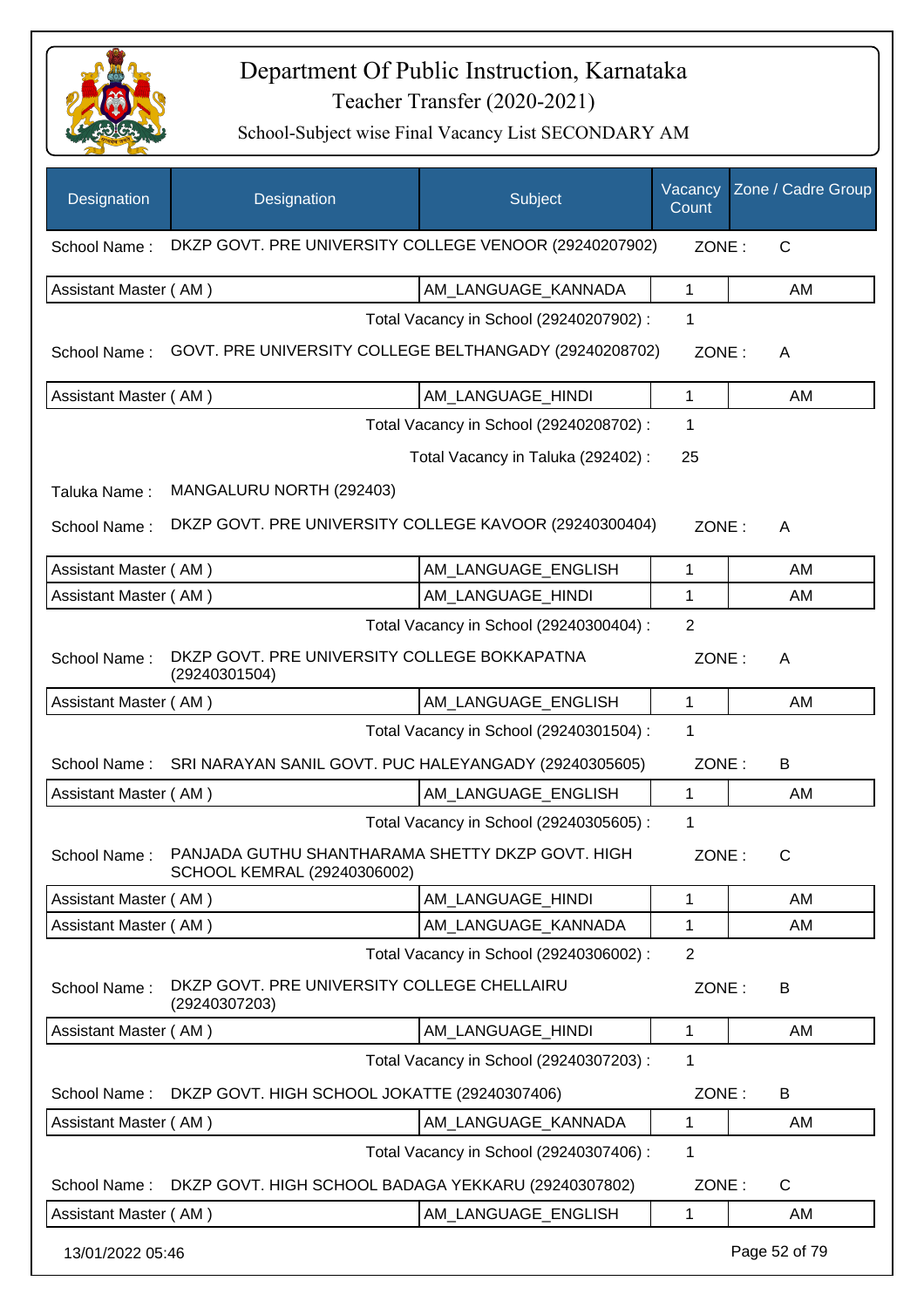

| Designation           | Designation                                                           | Subject                                 | Vacancy<br>Count | Zone / Cadre Group |
|-----------------------|-----------------------------------------------------------------------|-----------------------------------------|------------------|--------------------|
|                       |                                                                       | Total Vacancy in School (29240307802) : | 1                |                    |
| School Name:          | DKZP GOVT. HIGH SCHOOL KENJAR (29240308102)                           |                                         | ZONE:            | B                  |
| Assistant Master (AM) |                                                                       | AM_LANGUAGE_ENGLISH                     | $\mathbf{1}$     | AM                 |
|                       |                                                                       | Total Vacancy in School (29240308102) : | 1                |                    |
| School Name:          | DKZP GOVT. HIGH SCHOOL SOORINJE (29240308403)                         |                                         | ZONE:            | B                  |
| Assistant Master (AM) |                                                                       | AM LANGUAGE_ENGLISH                     | $\mathbf{1}$     | AM                 |
|                       |                                                                       | Total Vacancy in School (29240308403) : | 1                |                    |
| School Name:          | DKZP GOVT. HIGH SCHOOL BENGRE KASABA (29240308705)                    |                                         | ZONE:            | A                  |
| Assistant Master (AM) |                                                                       | AM_LANGUAGE_HINDI                       | 1                | AM                 |
|                       |                                                                       | Total Vacancy in School (29240308705) : | 1                |                    |
| School Name:          | DKZP GOVT. PRE UNIVERSITY COLLEGE KATIPALLA<br>(29240309204)          |                                         | ZONE:            | A                  |
| Assistant Master (AM) |                                                                       | AM_LANGUAGE_ENGLISH                     | $\mathbf{1}$     | AM                 |
|                       |                                                                       | Total Vacancy in School (29240309204) : | 1                |                    |
| School Name:          | DKZP GOVT. HIGH SCHOOL ANGARAGUNDI (29240309704)                      |                                         | ZONE:            | A                  |
| Assistant Master (AM) |                                                                       | AM LANGUAGE ENGLISH                     | 1                | AM                 |
| Assistant Master (AM) |                                                                       | AM_LANGUAGE_HINDI                       | 1                | AM                 |
| Assistant Master (AM) |                                                                       | AM_LANGUAGE_KANNADA                     | 1                | AM                 |
|                       |                                                                       | Total Vacancy in School (29240309704) : | 3                |                    |
| School Name:          | DKZP GOVT. HIGH SCHOOL BAIKAMPADY MEENAKALIYA<br>(29240309705)        |                                         | ZONE:            | A                  |
| Assistant Master (AM) |                                                                       | AM LANGUAGE ENGLISH                     | $\mathbf{1}$     | AM                 |
|                       |                                                                       | Total Vacancy in School (29240309705) : | 1                |                    |
| School Name:          | DKZP GOVT. MODEL HIGH SCHOOL K.S.RAO NAGAR - RMSA<br>(29240309901)    |                                         | ZONE:            | A                  |
| Assistant Master (AM) |                                                                       | AM LANGUAGE ENGLISH                     | 1                | AM                 |
|                       |                                                                       | Total Vacancy in School (29240309901) : | 1                |                    |
| School Name:          | KS RAO MEMORIAL DKZP GOVT. HIGH SCHOOL CHITRAPU<br>(29240309912)      |                                         | ZONE:            | A                  |
| Assistant Master (AM) |                                                                       | AM LANGUAGE ENGLISH                     | 1                | AM                 |
| Assistant Master (AM) |                                                                       | AM LANGUAGE HINDI                       | 1                | AM                 |
| Assistant Master (AM) |                                                                       | AM_LANGUAGE_KANNADA                     | 1                | AM                 |
|                       |                                                                       | Total Vacancy in School (29240309912) : | 3                |                    |
| School Name:          | DKZP GOVT. PRE UNIVERSITY COLLEGE MULKY (HS SECTION)<br>(29240309916) |                                         | ZONE:            | A                  |
|                       |                                                                       |                                         |                  |                    |
| 13/01/2022 05:46      |                                                                       |                                         |                  | Page 53 of 79      |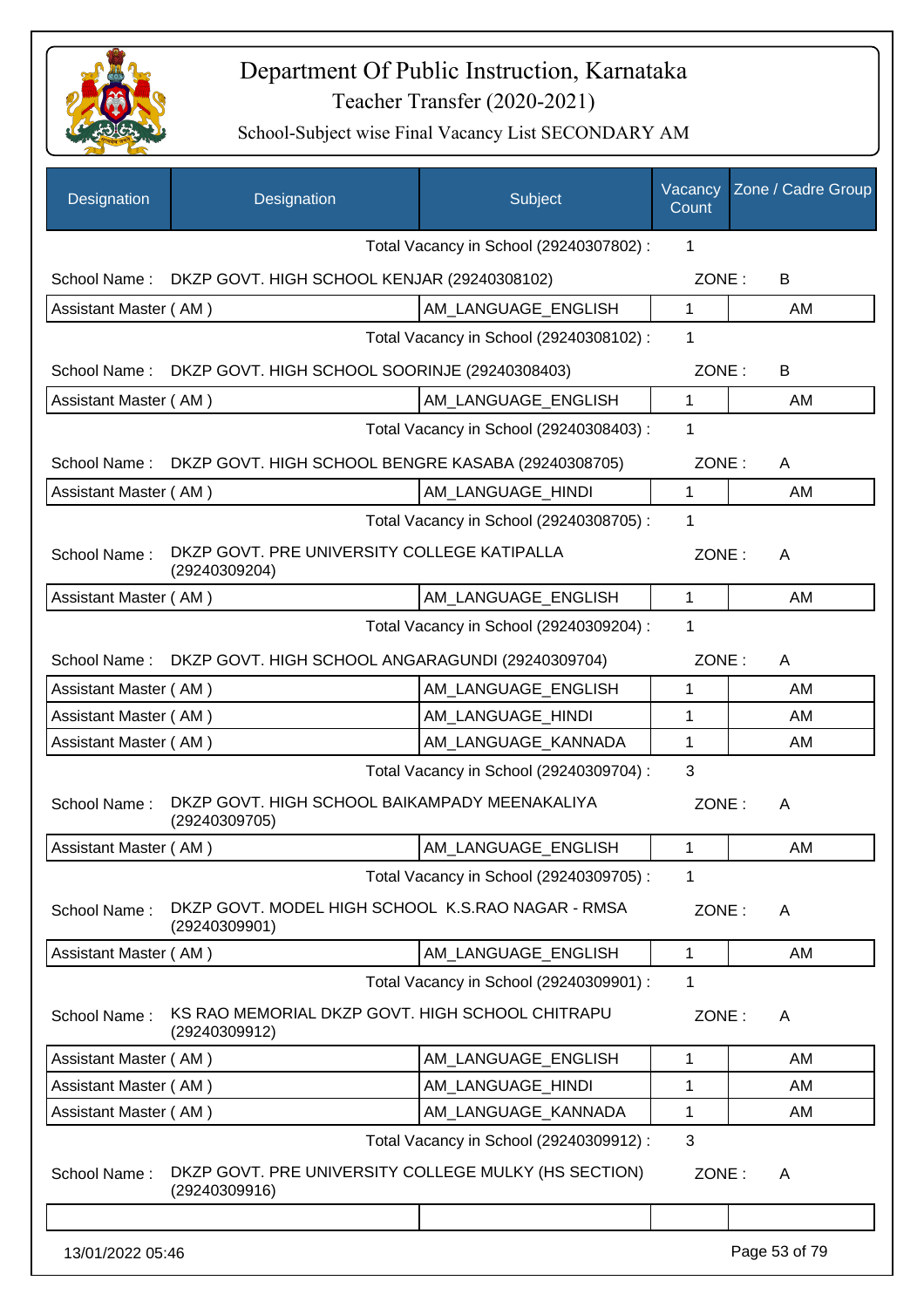

| Designation                                             | Designation                                                       | Subject                                 | Vacancy<br>Count | Zone / Cadre Group |
|---------------------------------------------------------|-------------------------------------------------------------------|-----------------------------------------|------------------|--------------------|
| Assistant Master (AM)                                   |                                                                   | AM_LANGUAGE_HINDI                       | 1                | AM                 |
|                                                         |                                                                   | Total Vacancy in School (29240309916) : | 1                |                    |
|                                                         |                                                                   | Total Vacancy in Taluka (292403) :      | 22               |                    |
| Taluka Name:                                            | <b>PUTTUR (292404)</b>                                            |                                         |                  |                    |
| School Name:                                            | DKZP GOVT. PRE UNIVERSITY COLLEGE BELIYOOR KATTE<br>(29240401006) |                                         | ZONE:            | $\mathsf{C}$       |
| Assistant Master (AM)                                   |                                                                   | AM_LANGUAGE_HINDI                       | $\mathbf{1}$     | AM                 |
|                                                         |                                                                   | Total Vacancy in School (29240401006) : | 1                |                    |
| School Name:                                            | DKZP GOVT. HIGH SCHOOL IRDE UPPALIGE (29240401608)                |                                         | ZONE:            | C                  |
| Assistant Master (AM)                                   |                                                                   | AM_LANGUAGE_HINDI                       | 1                | AM                 |
|                                                         |                                                                   | Total Vacancy in School (29240401608) : | 1                |                    |
| School Name:                                            | DKZP GOVT. HIGH SCHOOL DOLPADY (29240402003)                      |                                         | ZONE:            | $\mathsf{C}$       |
| Assistant Master (AM)                                   |                                                                   | AM ARTS KANNADA                         | 1                | AM                 |
| Assistant Master (AM)                                   |                                                                   | AM_LANGUAGE_HINDI                       | 1                | AM                 |
| Assistant Master (AM)                                   |                                                                   | AM_LANGUAGE_KANNADA                     | 1                | AM                 |
| Total Vacancy in School (29240402003) :                 |                                                                   |                                         |                  |                    |
| School Name:                                            | DKZP GOVT. HIGH SCHOOL HIREBANDADY (29240402304)                  |                                         | ZONE:            | $\mathsf{C}$       |
| Assistant Master (AM)                                   |                                                                   | AM_LANGUAGE_HINDI                       | 1                | AM                 |
|                                                         |                                                                   | Total Vacancy in School (29240402304) : | 1                |                    |
| School Name:                                            | DKZP GOVT. PRE UNIVERSITY COLLEGE KABAKA (29240402605)            |                                         | ZONE:            | B                  |
| Assistant Master (AM)                                   |                                                                   | AM LANGUAGE ENGLISH                     | 1                | AM                 |
| Assistant Master (AM)                                   |                                                                   | CBZ_KANNADA                             | 1                | AM                 |
|                                                         |                                                                   | Total Vacancy in School (29240402605) : | $\overline{2}$   |                    |
| School Name:                                            | DKZP GOVT. PRE UNIVERSITY COLLEGE KADABA (29240402706)            |                                         | ZONE:            | A                  |
| Assistant Master (AM)                                   |                                                                   | AM_LANGUAGE_KANNADA                     | 1                | AM                 |
| Assistant Master (AM)                                   |                                                                   | <b>CBZ KANNADA</b>                      | 1                | AM                 |
|                                                         |                                                                   | Total Vacancy in School (29240402706) : | $\overline{2}$   |                    |
| School Name:                                            | DKZP GOVT. PRE UNIVERSITY COLLEGE KANIYURU<br>(29240402903)       |                                         | ZONE:            | C                  |
| Assistant Master (AM)                                   |                                                                   | AM_ARTS_KANNADA                         | 1                | AM                 |
| Assistant Master (AM)                                   |                                                                   | AM_LANGUAGE_HINDI                       | 1                | AM                 |
| Assistant Master (AM)                                   |                                                                   | CBZ_KANNADA                             | 1                | AM                 |
| $\mathbf{3}$<br>Total Vacancy in School (29240402903) : |                                                                   |                                         |                  |                    |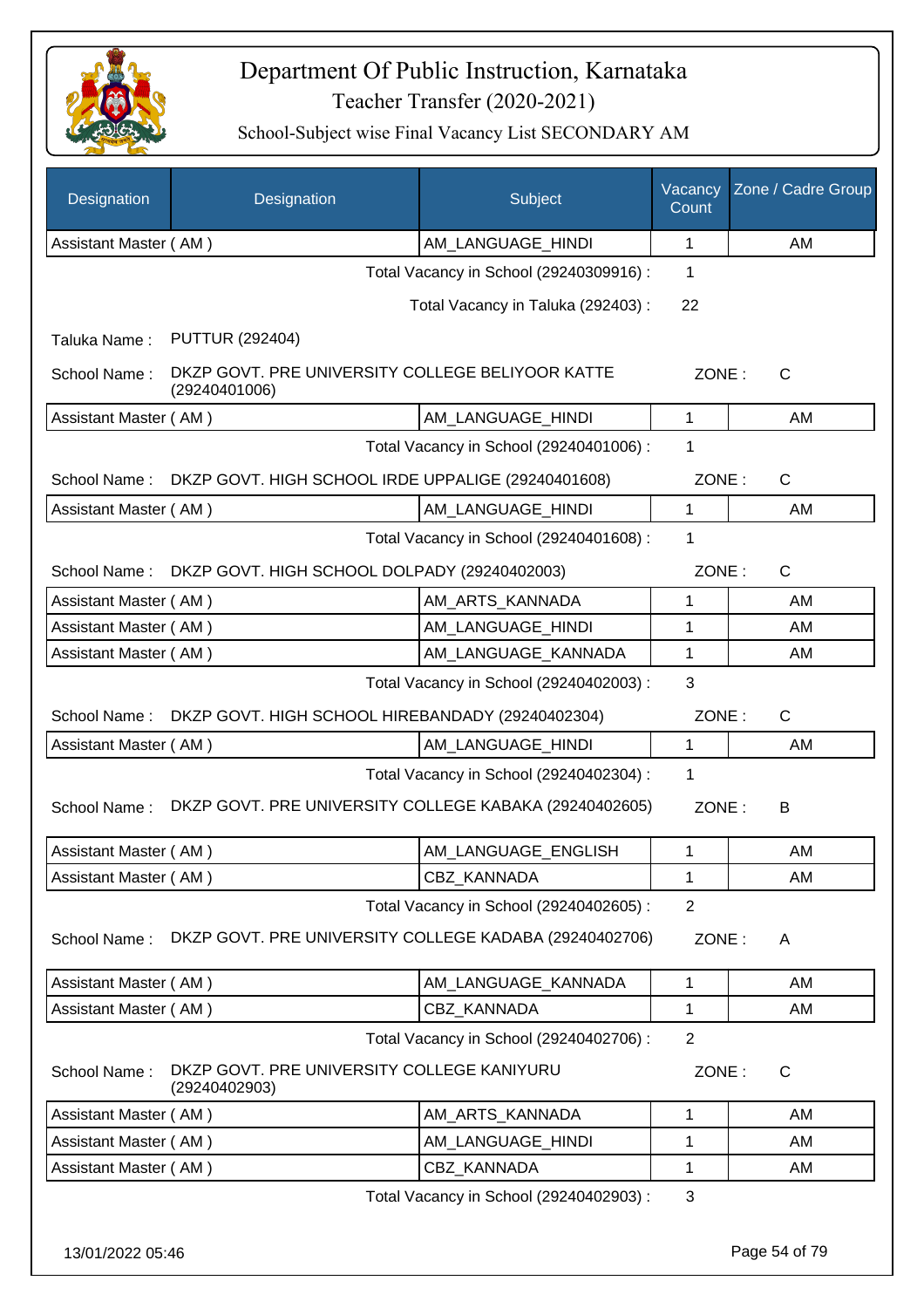

| Designation           | Designation                                                        | Subject                                 | Vacancy<br>Count | Zone / Cadre Group |
|-----------------------|--------------------------------------------------------------------|-----------------------------------------|------------------|--------------------|
| School Name:          | KARNATAKA PUBLIC SCHOOL KEYYUR - SECONDARY<br>(29240403307)        |                                         | ZONE:            | C                  |
| Assistant Master (AM) |                                                                    | AM_LANGUAGE_HINDI                       | $\mathbf{1}$     | AM                 |
|                       |                                                                    | Total Vacancy in School (29240403307) : | 1                |                    |
| School Name:          | DKZP GOVT. PRE UNIVERSITY COLLEGE KONALU (29240404002)             |                                         | ZONE:            | C                  |
| Assistant Master (AM) |                                                                    | AM LANGUAGE HINDI                       | $\mathbf{1}$     | AM                 |
|                       |                                                                    | Total Vacancy in School (29240404002) : | 1                |                    |
| School Name:          | DKZP GOVT. HIGH SCHOOL PADUBETTU (29240404905)                     |                                         | ZONE:            | $\mathsf{C}$       |
| Assistant Master (AM) |                                                                    | AM_ARTS_KANNADA                         | $\mathbf{1}$     | AM                 |
|                       |                                                                    | Total Vacancy in School (29240404905) : | 1                |                    |
|                       | School Name: GOVT. PRE UNIVERSITY COLLEGE BETTAMPADY (29240405104) |                                         | ZONE:            | $\mathsf{C}$       |
| Assistant Master (AM) |                                                                    | AM_ARTS_KANNADA                         | 1                | AM                 |
| Assistant Master (AM) |                                                                    | AM_LANGUAGE_HINDI                       | 1                | AM                 |
|                       |                                                                    | Total Vacancy in School (29240405104) : | $\overline{2}$   |                    |
| School Name:          | DKZP GOVT. HIGH SCHOOL MANJUNATHA NAGARA<br>(29240405505)          |                                         | ZONE:            | $\mathsf{C}$       |
| Assistant Master (AM) |                                                                    | AM_LANGUAGE_HINDI                       | $\mathbf{1}$     | AM                 |
|                       |                                                                    | Total Vacancy in School (29240405505) : | 1                |                    |
| School Name:          | DKZP GOVT. HIGH SCHOOL SARVE (29240406103)                         |                                         | ZONE:            | $\mathsf{C}$       |
| Assistant Master (AM) |                                                                    | AM_LANGUAGE_KANNADA                     | $\mathbf{1}$     | AM                 |
|                       |                                                                    | Total Vacancy in School (29240406103) : | 1                |                    |
| School Name:          | DKZP GOVT. PRE UNIVERSITY COLLEGE SAVANUR (29240406205)            |                                         | ZONE:            | $\mathsf{C}$       |
| Assistant Master (AM) |                                                                    | AM_LANGUAGE_KANNADA                     | 1                | AM                 |
|                       |                                                                    | Total Vacancy in School (29240406205) : | 1                |                    |
| School Name:          | DKZP GOVT. PRE UNIVERSITY COLLEGE UPPINANGADY<br>(29240406609)     |                                         | ZONE:            | C                  |
| Assistant Master (AM) |                                                                    | AM ARTS KANNADA                         | 1                | AM                 |
|                       |                                                                    | Total Vacancy in School (29240406609) : | 1                |                    |
| School Name:          | KARNATAKA PUBLIC SCHOOL KUMBRA - SECONDARY<br>(29240406707)        |                                         | ZONE:            | C                  |
| Assistant Master (AM) |                                                                    | AM_LANGUAGE_KANNADA                     | 1                | AM                 |
|                       |                                                                    | Total Vacancy in School (29240406707) : | 1                |                    |
| School Name:          | DKZP GOVT. PRE UNIVERSITY COLLEGE KOMBETTU PUTTUR<br>(29240407501) |                                         | ZONE:            | A                  |
| 13/01/2022 05:46      |                                                                    |                                         |                  | Page 55 of 79      |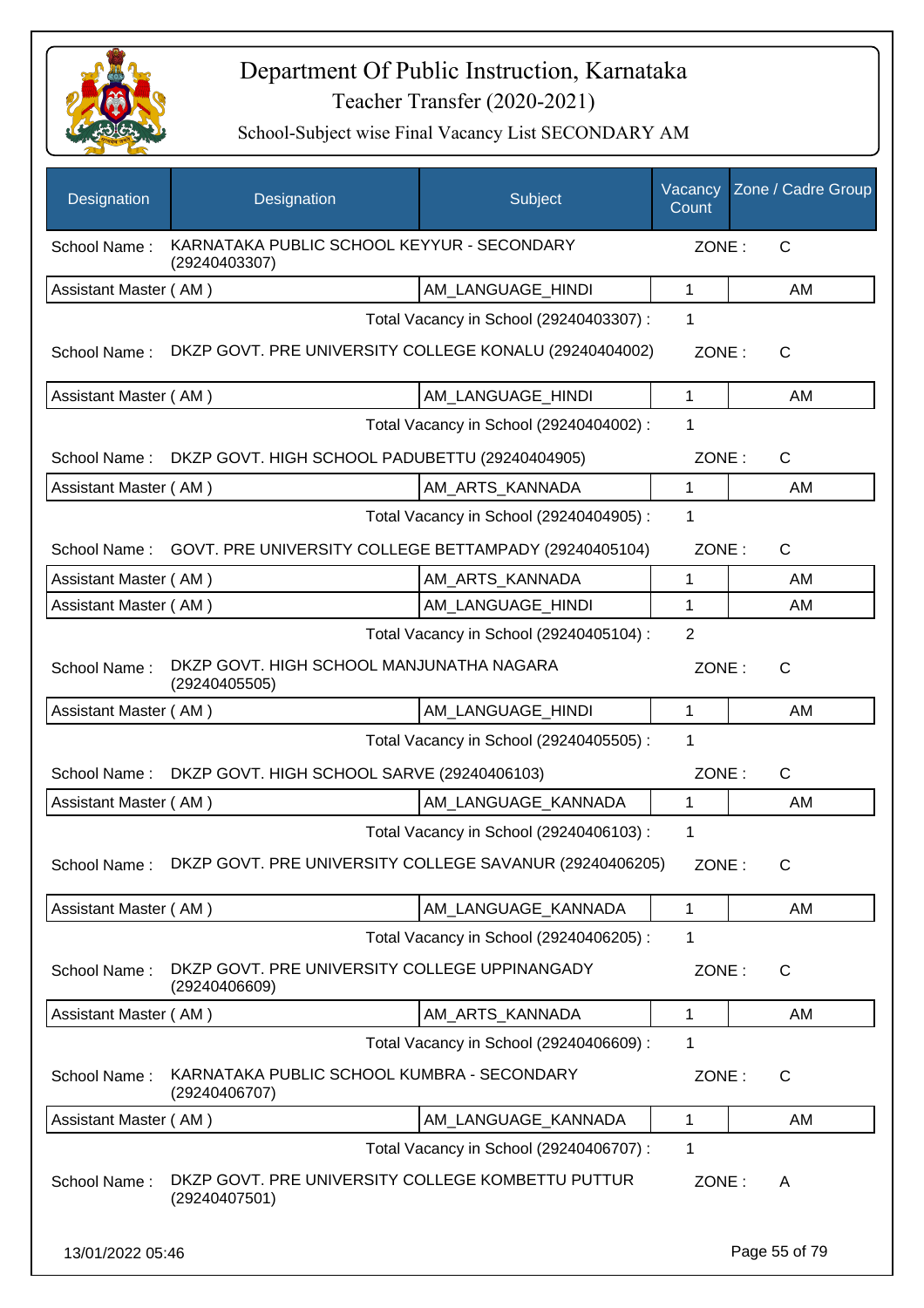

| Designation                                  | Designation                                                            | Subject                                 | Vacancy<br>Count | Zone / Cadre Group |
|----------------------------------------------|------------------------------------------------------------------------|-----------------------------------------|------------------|--------------------|
| Assistant Master (AM)                        |                                                                        | AM_LANGUAGE_ENGLISH                     | 1                | AM                 |
| Assistant Master (AM)                        |                                                                        | AM_LANGUAGE_SANSKRIT                    | 1                | AM                 |
|                                              |                                                                        | Total Vacancy in School (29240407501) : | $\overline{2}$   |                    |
|                                              |                                                                        | Total Vacancy in Taluka (292404) :      | 25               |                    |
| Taluka Name:                                 | <b>SULLIA (292405)</b>                                                 |                                         |                  |                    |
| School Name:                                 | DKZP GOVT. PRE UNIVERSITY COLLEGE AIVARNADU<br>(29240500206)           |                                         | ZONE:            | B                  |
| Assistant Master (AM)                        |                                                                        | AM_LANGUAGE_ENGLISH                     | 1                | AM                 |
| Assistant Master (AM)                        |                                                                        | CBZ KANNADA                             | 1                | AM                 |
|                                              |                                                                        | Total Vacancy in School (29240500206) : | $\overline{2}$   |                    |
| School Name:                                 | DKZP GOVT. PRE UNIVERSITY COLLEGE PANJA (29240500306)                  |                                         | ZONE:            | C                  |
| Assistant Master (AM)                        |                                                                        | AM_LANGUAGE_HINDI                       | 1                | AM                 |
| Assistant Master (AM)                        |                                                                        | <b>CBZ KANNADA</b>                      | 1                | AM                 |
| 2<br>Total Vacancy in School (29240500306) : |                                                                        |                                         |                  |                    |
| School Name:                                 | DKZP GOVT. HIGH SCHOOL AJJAVARA (29240500408)                          |                                         | ZONE:            | $\mathsf{C}$       |
| Assistant Master (AM)                        |                                                                        | AM LANGUAGE_HINDI                       | 1                | AM                 |
| Assistant Master (AM)                        |                                                                        | AM_LANGUAGE_KANNADA                     | 1                | AM                 |
|                                              |                                                                        | Total Vacancy in School (29240500408) : | $\overline{2}$   |                    |
| School Name:                                 | DKZP GOVT. HIGH SCHOOL ALETTY (29240500510)                            |                                         | ZONE:            | B                  |
| Assistant Master (AM)                        |                                                                        | AM_LANGUAGE_ENGLISH                     | 1                | AM                 |
| Assistant Master (AM)                        |                                                                        | AM_LANGUAGE_KANNADA                     | 1                | AM                 |
|                                              |                                                                        | Total Vacancy in School (29240500510) : | 2                |                    |
| School Name:                                 | KARNATAKA PUBLIC SCHOOL BELLARE -SECONDARY<br>(29240501206)            |                                         | ZONE:            | C                  |
| Assistant Master (AM)                        |                                                                        | AM LANGUAGE KANNADA                     | 1                | AM                 |
|                                              |                                                                        | Total Vacancy in School (29240501206) : | 1                |                    |
| School Name:                                 | DKZP GOVT. HIGH SCHOOL ELIMALE (29240501310)                           |                                         | ZONE:            | $\mathsf{C}$       |
| Assistant Master (AM)                        |                                                                        | AM_LANGUAGE_KANNADA                     | 1                | AM                 |
|                                              |                                                                        | Total Vacancy in School (29240501310) : | 1                |                    |
| School Name:                                 | DKZP GOVT. PRE UNIVERSITY COLLEGE GUTHIGAR<br>(29240501409)            |                                         | ZONE:            | $\mathsf{C}$       |
| Assistant Master (AM)                        |                                                                        | AM LANGUAGE KANNADA                     | 1                | AM                 |
|                                              |                                                                        | Total Vacancy in School (29240501409) : | 1                |                    |
| School Name:                                 | DKZP GOVT. PRE UNIVERSITY COLLEGE<br>HARIHARAPALLATHADKA (29240501502) |                                         | ZONE:            | C                  |
| 13/01/2022 05:46                             |                                                                        |                                         |                  | Page 56 of 79      |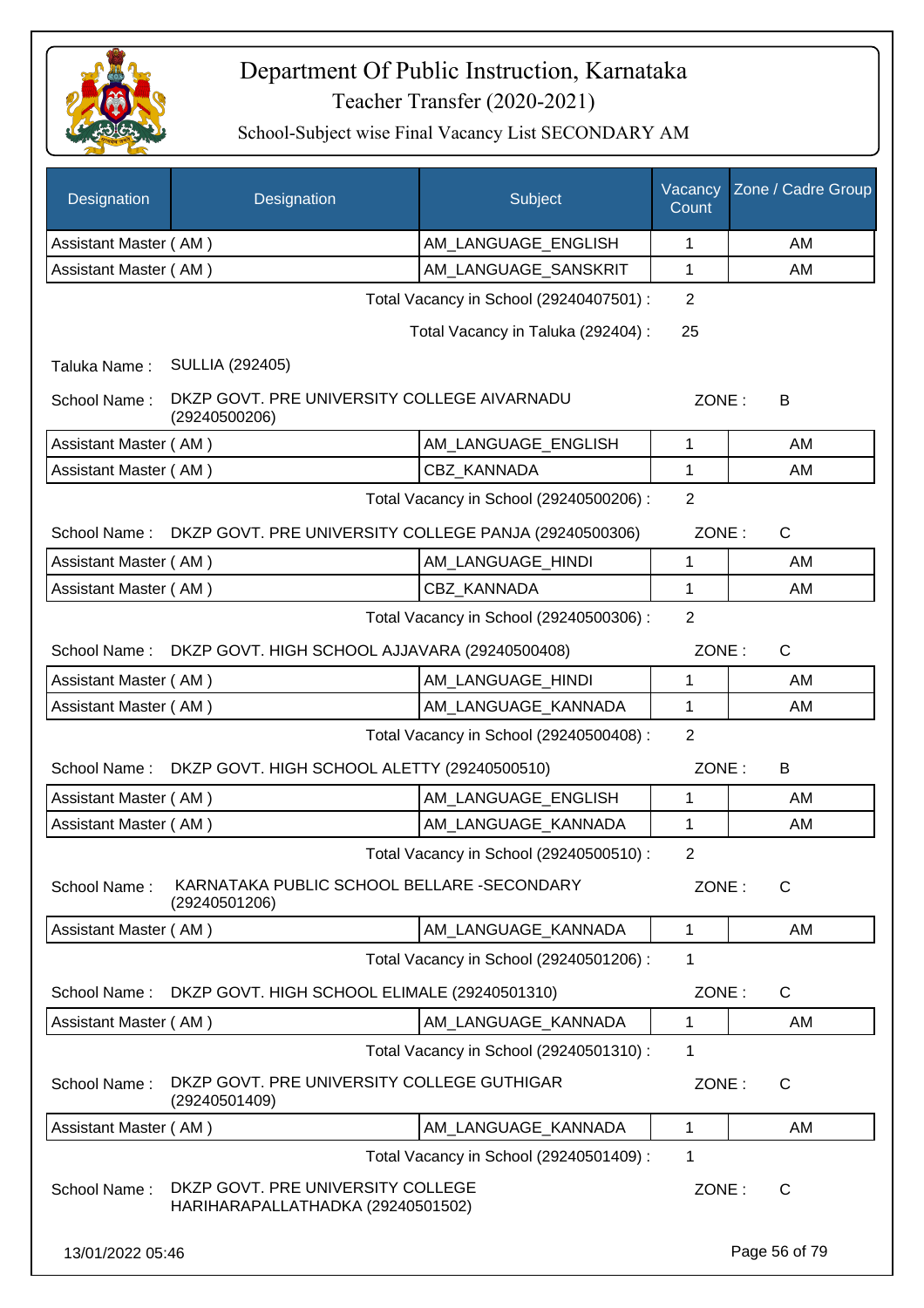

| <b>Designation</b>    | Designation                                                 | Subject                                 | Vacancy<br>Count | Zone / Cadre Group |
|-----------------------|-------------------------------------------------------------|-----------------------------------------|------------------|--------------------|
| Assistant Master (AM) |                                                             | AM_ARTS_KANNADA                         | 1                | AM                 |
| Assistant Master (AM) |                                                             | AM_LANGUAGE_ENGLISH                     | 1                | AM                 |
| Assistant Master (AM) |                                                             | AM_LANGUAGE_HINDI                       | 1                | AM                 |
| Assistant Master (AM) |                                                             | AM_LANGUAGE_KANNADA                     | $\mathbf 1$      | AM                 |
| Assistant Master (AM) |                                                             | AM PCM KANNADA                          | 1                | AM                 |
|                       |                                                             | Total Vacancy in School (29240501502) : | 5                |                    |
| School Name:          | DKZP GOVT. HIGH SCHOOL SAMPAJE - RMSA (29240503402)         |                                         | ZONE:            | $\mathsf{C}$       |
| Assistant Master (AM) |                                                             | AM_ARTS_KANNADA                         | 1                | AM                 |
| Assistant Master (AM) |                                                             | AM_LANGUAGE_KANNADA                     | 1                | AM                 |
|                       |                                                             | Total Vacancy in School (29240503402) : | $\overline{2}$   |                    |
| School Name:          | DKZP GOVT. HIGH SCHOOL YENEKALLU (29240503904)              |                                         | ZONE:            | C                  |
| Assistant Master (AM) |                                                             | AM LANGUAGE KANNADA                     | $\mathbf{1}$     | AM                 |
|                       |                                                             | Total Vacancy in School (29240503904) : | 1                |                    |
| School Name:          | DKZP GOVT. HIGH SCHOOL YENMOOR (29240504003)                |                                         | ZONE:            | $\mathsf{C}$       |
| Assistant Master (AM) |                                                             | AM LANGUAGE HINDI                       | $\mathbf{1}$     | AM                 |
|                       |                                                             | Total Vacancy in School (29240504003) : | 1                |                    |
| School Name:          | DKZP GOVT. HIGH SCHOOL DUGGALADKA (29240504102)             |                                         | ZONE:            | A                  |
| Assistant Master (AM) |                                                             | AM_LANGUAGE_ENGLISH                     | $\mathbf{1}$     | AM                 |
|                       |                                                             | Total Vacancy in School (29240504102) : | 1                |                    |
| School Name:          | DKZP GOVT. PRE UNIVERSITY COLLEGE SULLIA (29240504606)      |                                         | ZONE:            | A                  |
| Assistant Master (AM) |                                                             | AM_ARTS_KANNADA                         | $\mathbf 1$      | AM                 |
| Assistant Master (AM) |                                                             | AM_LANGUAGE_ENGLISH                     | $\mathbf{1}$     | AM                 |
| Assistant Master (AM) |                                                             | AM LANGUAGE HINDI                       | 2                | AM                 |
| Assistant Master (AM) |                                                             | AM LANGUAGE KANNADA                     | 1                | AM                 |
| Assistant Master (AM) |                                                             | AM_PCM_KANNADA                          | 1                | AM                 |
|                       |                                                             | Total Vacancy in School (29240504606) : | 6                |                    |
| School Name:          | KARNATAKA PUBLIC SCHOOL GANDHINAGARA (29240505501)          |                                         | ZONE:            | A                  |
| Assistant Master (AM) |                                                             | CBZ_KANNADA                             | 1                | AM                 |
|                       |                                                             | Total Vacancy in School (29240505501) : | 1                |                    |
|                       |                                                             | Total Vacancy in Taluka (292405):       | 28               |                    |
| Taluka Name:          | MANGALURU SOUTH (292406)                                    |                                         |                  |                    |
| School Name:          | DKZP GOVT. PRE UNIVERSITY COLLEGE GURUPURA<br>(29240600605) |                                         | ZONE:            | B                  |
| Assistant Master (AM) |                                                             | AM_LANGUAGE_HINDI                       | 1                | AM                 |
| 13/01/2022 05:46      |                                                             |                                         |                  | Page 57 of 79      |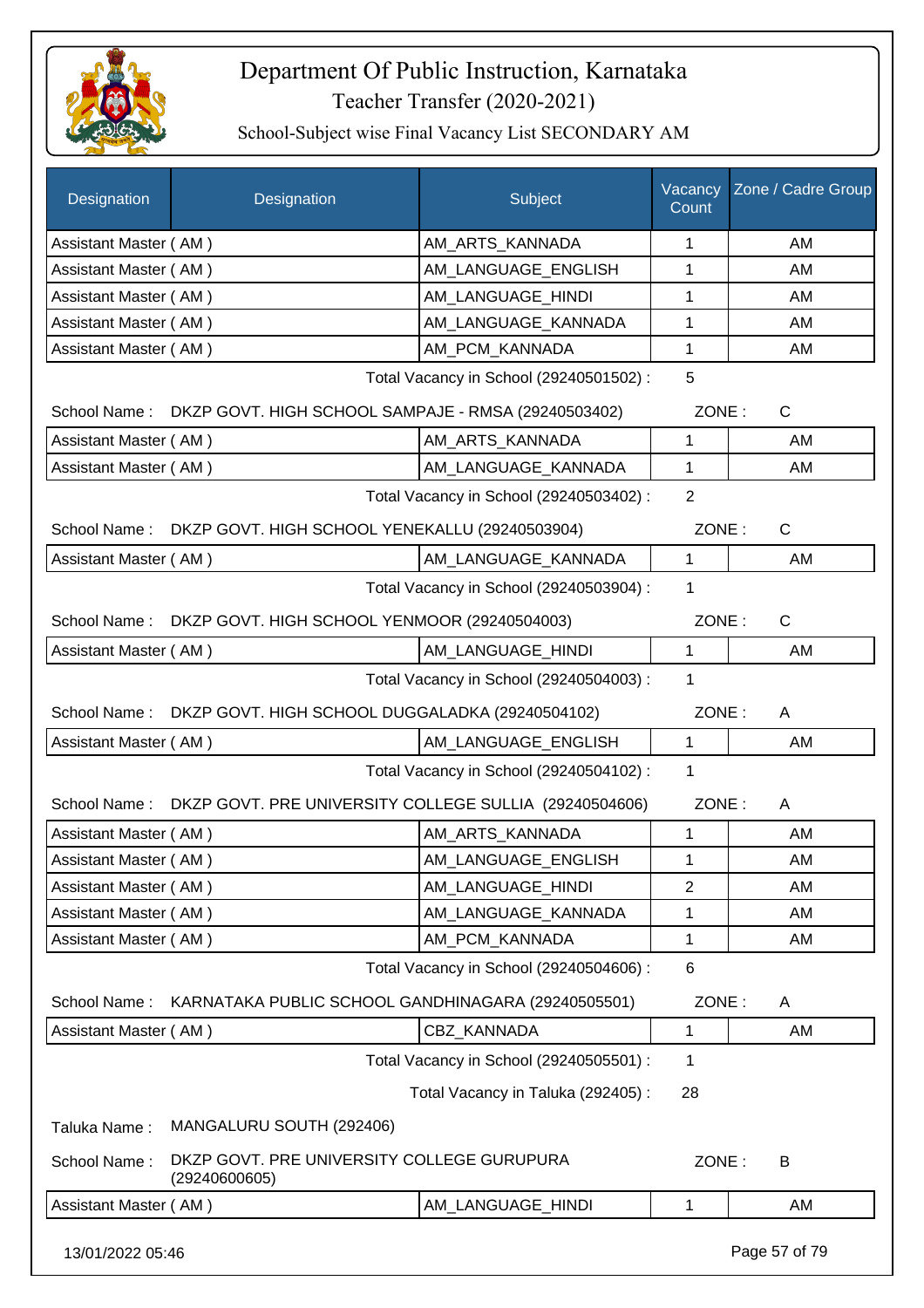

| Designation                             | Designation                                                       | Subject                                 | Vacancy<br>Count | Zone / Cadre Group |
|-----------------------------------------|-------------------------------------------------------------------|-----------------------------------------|------------------|--------------------|
|                                         |                                                                   | Total Vacancy in School (29240600605) : | 1                |                    |
| School Name:                            | DKZP GOVT. HIGH SCHOOL KALLADI (29240601105)                      |                                         | ZONE:            | C                  |
| Assistant Master (AM)                   |                                                                   | AM ARTS KANNADA                         | 1                | AM                 |
| Assistant Master (AM)                   |                                                                   | AM LANGUAGE ENGLISH                     | 1                | AM                 |
| Assistant Master (AM)                   |                                                                   | <b>CBZ KANNADA</b>                      | 1                | AM                 |
| Total Vacancy in School (29240601105) : |                                                                   |                                         | 3                |                    |
| School Name:                            | KARNATAKA PUBLIC SCHOOL MUTHUR (29240601302)                      |                                         | ZONE:            | $\mathsf{C}$       |
| Assistant Master (AM)                   |                                                                   | AM_LANGUAGE_ENGLISH                     | 1                | AM                 |
|                                         |                                                                   | Total Vacancy in School (29240601302) : | 1                |                    |
| School Name:                            | NETAJI S BOSE DKZP GOVT. HIGH SCHOOL DERALAKATTE<br>(29240602307) |                                         | ZONE:            | B                  |
| Assistant Master (AM)                   |                                                                   | AM LANGUAGE ENGLISH                     | 1                | AM                 |
| Assistant Master (AM)                   |                                                                   | AM_LANGUAGE_HINDI                       | 1                | AM                 |
|                                         |                                                                   | Total Vacancy in School (29240602307) : | $\overline{2}$   |                    |
| School Name:                            | DKZP GOVT. HIGH SCHOOL NEWPADPU (29240603105)                     |                                         | ZONE:            | $\mathsf{C}$       |
| Assistant Master (AM)                   |                                                                   | AM_LANGUAGE_HINDI                       | 1                | AM                 |
|                                         |                                                                   | Total Vacancy in School (29240603105) : | 1                |                    |
| School Name:                            | DKZP GOVT. HIGH SCHOOL KONAJE PADAV (29240604310)                 |                                         | ZONE:            | $\mathsf{C}$       |
| Assistant Master (AM)                   |                                                                   | AM_LANGUAGE_ENGLISH                     | 1                | AM                 |
| Assistant Master (AM)                   |                                                                   | AM_LANGUAGE_HINDI                       | 1                | AM                 |
|                                         |                                                                   | Total Vacancy in School (29240604310) : | $\overline{2}$   |                    |
|                                         | School Name: DKZP GOVT. HIGH SCHOOL KALKATTA (29240605008)        |                                         | ZONE:            | С                  |
| Assistant Master (AM)                   |                                                                   | AM_LANGUAGE_ENGLISH                     | 1                | AM                 |
|                                         |                                                                   | Total Vacancy in School (29240605008) : | 1                |                    |
| School Name:                            | DKZP GOVT. HIGH SCHOOL MOODUSHEDDE (29240605304)                  |                                         | ZONE:            | B                  |
| Assistant Master (AM)                   |                                                                   | AM_LANGUAGE_ENGLISH                     | 1                | AM                 |
|                                         |                                                                   | Total Vacancy in School (29240605304) : | 1                |                    |
| School Name:                            | DKZP GOVT. HIGH SCHOOL MUCHUR (29240605402)                       |                                         | ZONE:            | $\mathsf{C}$       |
| Assistant Master (AM)                   |                                                                   | AM_LANGUAGE_ENGLISH                     | 1                | AM                 |
|                                         |                                                                   | Total Vacancy in School (29240605402) : | 1                |                    |
| School Name:                            | DKZP GOVT. HIGH SCHOOL PAVOOR (29240606106)                       |                                         | ZONE:            | $\mathsf{C}$       |
| Assistant Master (AM)                   |                                                                   | AM_ARTS_KANNADA                         | 1                | AM                 |
| Assistant Master (AM)                   |                                                                   | AM_LANGUAGE_HINDI                       | 1                | AM                 |
| Assistant Master (AM)                   |                                                                   | AM_LANGUAGE_KANNADA                     | 1                | AM                 |
| 13/01/2022 05:46                        |                                                                   |                                         |                  | Page 58 of 79      |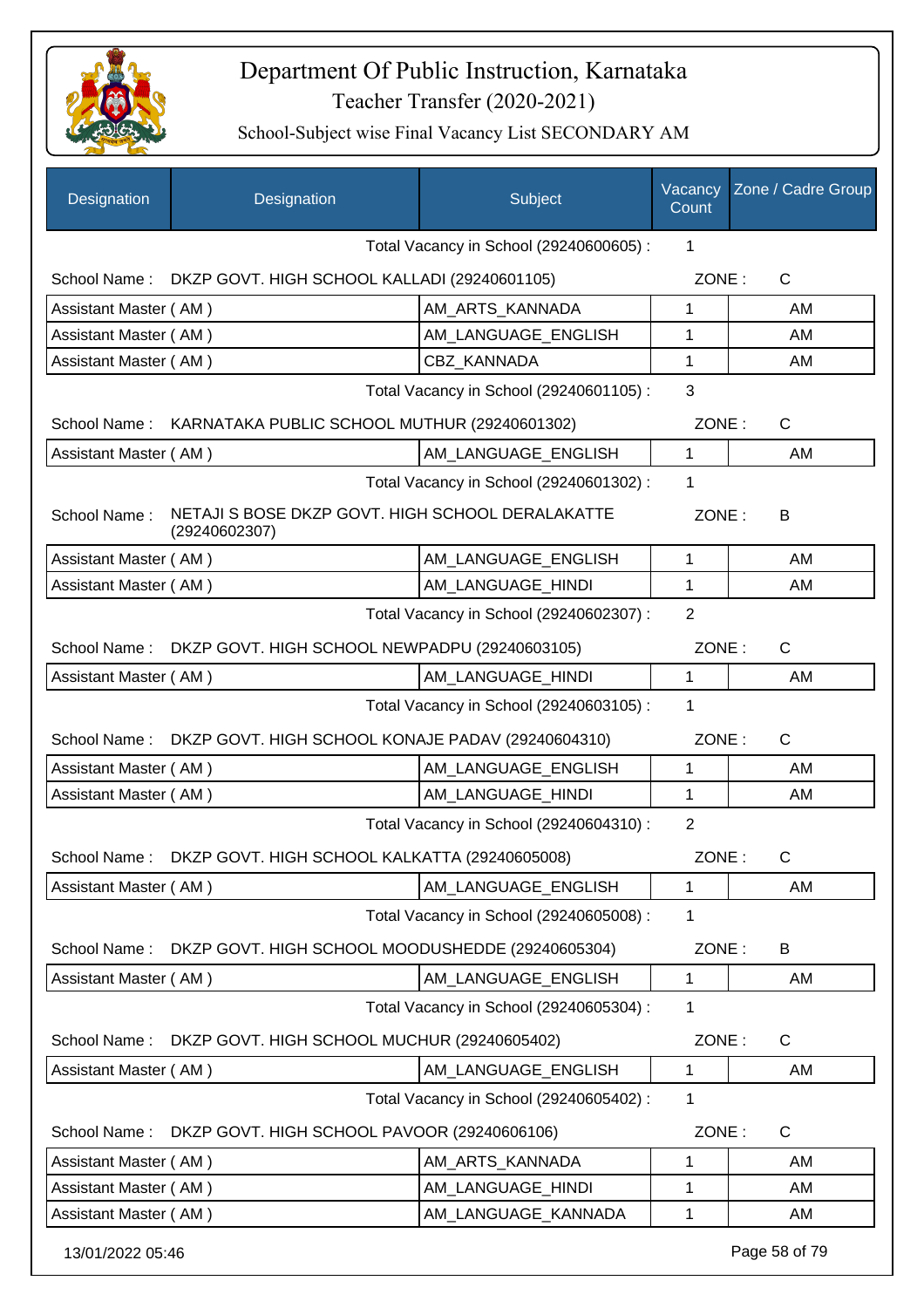

| Designation           | Designation                                                | Subject                                 | Vacancy<br>Count | Zone / Cadre Group |
|-----------------------|------------------------------------------------------------|-----------------------------------------|------------------|--------------------|
| Assistant Master (AM) |                                                            | CBZ_KANNADA                             | 1                | AM                 |
|                       |                                                            | Total Vacancy in School (29240606106) : | 4                |                    |
| School Name:          | DKZP GOVT. HIGH SCHOOL TALAPADY (29240606708)              |                                         | ZONE:            | $\mathsf{C}$       |
| Assistant Master (AM) |                                                            | AM_LANGUAGE_KANNADA                     | 1                | AM                 |
|                       |                                                            | Total Vacancy in School (29240606708) : | 1                |                    |
| School Name:          | DKZP GOVT. HIGH SCHOOL MELANGADY (URDU) (29240607632)      |                                         | ZONE:            | A                  |
| Assistant Master (AM) |                                                            | AM_LANGUAGE_ENGLISH                     | $\mathbf{1}$     | AM                 |
| Assistant Master (AM) |                                                            | AM LANGUAGE KANNADA                     | 1                | AM                 |
| Assistant Master (AM) |                                                            | AM_LANGUAGE_URDU                        | 1                | AM                 |
|                       |                                                            | Total Vacancy in School (29240607632) : | 3                |                    |
| School Name:          | DKZP GOVT. HIGH SCHOOL KANNUR (29240608905)                |                                         | ZONE:            | A                  |
| Assistant Master (AM) |                                                            | AM_LANGUAGE_ENGLISH                     | 1                | AM                 |
|                       |                                                            | Total Vacancy in School (29240608905) : | $\mathbf 1$      |                    |
| School Name:          | DKZP GOVT. HIGH SCHOOL HOIGEBAZAR (29240611602)            |                                         | ZONE:            | A                  |
| Assistant Master (AM) |                                                            | AM LANGUAGE_KANNADA                     | 1                | AM                 |
|                       |                                                            | Total Vacancy in School (29240611602) : | 1                |                    |
|                       |                                                            | Total Vacancy in Taluka (292406) :      | 23               |                    |
| Taluka Name:          | MOODABIDRE (292407)                                        |                                         |                  |                    |
| School Name:          | KARNATAKA PUBLIC SCHOOL MIJAR - SECONDARY<br>(29240700105) |                                         | ZONE:            | B                  |
| Assistant Master (AM) |                                                            | AM LANGUAGE HINDI                       | $\mathbf{1}$     | AM                 |
|                       |                                                            | Total Vacancy in School (29240700105) : | 1                |                    |
| School Name:          | DKZP GOVT. HIGH SCHOOL NELLIKARU (29240701206)             |                                         | ZONE:            | C                  |
| Assistant Master (AM) |                                                            | AM_LANGUAGE_KANNADA                     | 1                | AM                 |
|                       |                                                            | Total Vacancy in School (29240701206) : | 1                |                    |
| School Name:          | DKZP GOVT. HIGH SCHOOL PADUKONAJE (29240701402)            |                                         | ZONE:            | B                  |
| Assistant Master (AM) |                                                            | AM_LANGUAGE_ENGLISH                     | 1                | AM                 |
|                       |                                                            | Total Vacancy in School (29240701402) : | 1                |                    |
| School Name:          | DKZP GOVT. HIGH SCHOOL ALIYOOR (29240702305)               |                                         | ZONE:            | $\mathsf{C}$       |
| Assistant Master (AM) |                                                            | AM_ARTS_KANNADA                         | 1                | AM                 |
|                       |                                                            | Total Vacancy in School (29240702305) : | 1                |                    |
|                       |                                                            | Total Vacancy in Taluka (292407) :      | 4                |                    |
|                       |                                                            |                                         |                  |                    |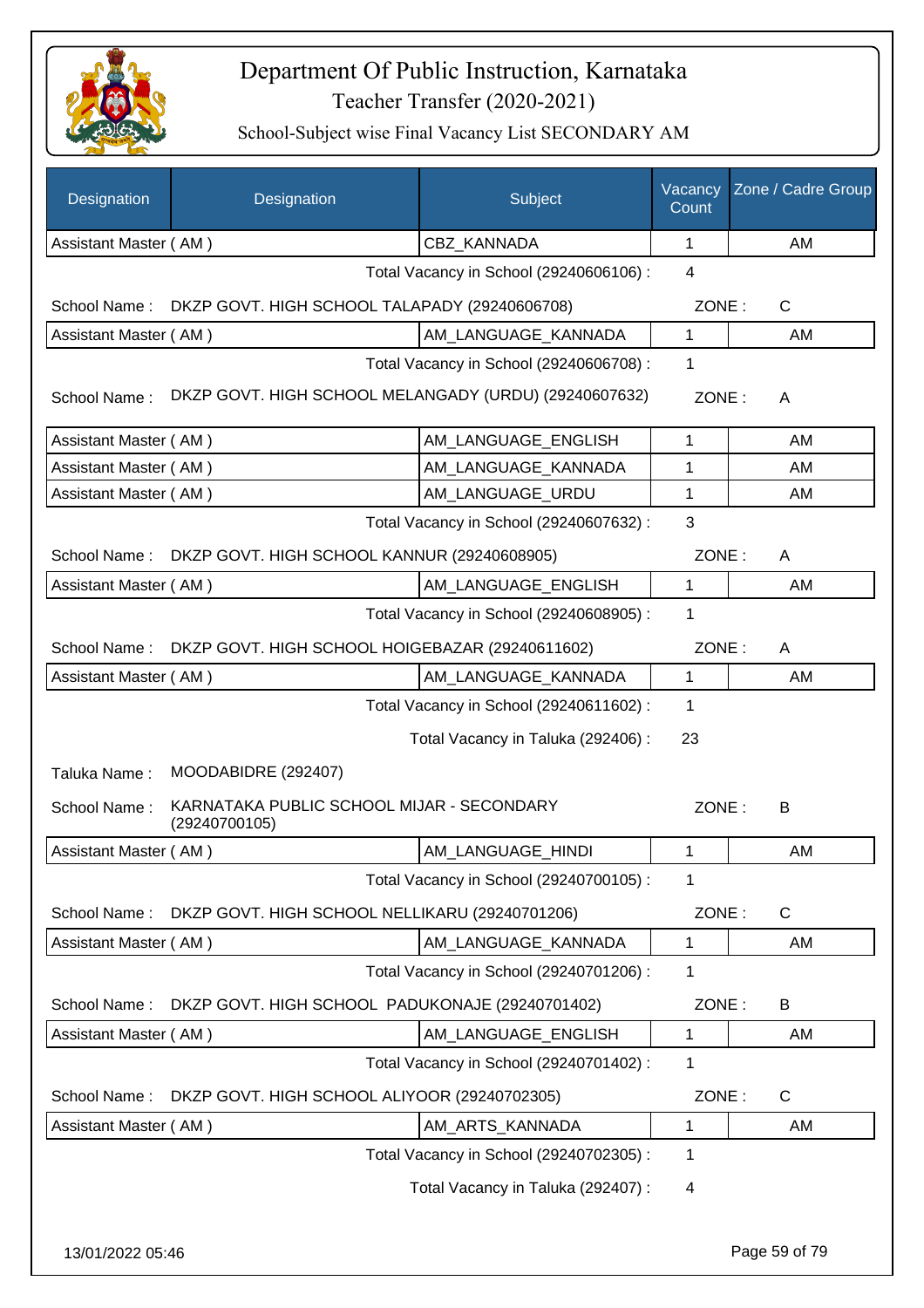

| Designation           | Designation                                                    | Subject                                 | Vacancy<br>Count | Zone / Cadre Group |
|-----------------------|----------------------------------------------------------------|-----------------------------------------|------------------|--------------------|
| District Name:        | <b>KODAGU (2925)</b>                                           |                                         |                  |                    |
| Taluka Name:          | <b>MADIKERI (292501)</b>                                       |                                         |                  |                    |
| School Name:          | GOVERNMENT HIGH SCHOOL MURNADU (29250100905)                   |                                         | ZONE:            | $\mathsf{C}$       |
| Assistant Master (AM) |                                                                | AM_LANGUAGE_HINDI                       | 1                | AM                 |
|                       |                                                                | Total Vacancy in School (29250100905) : | 1                |                    |
| School Name:          | KARNATAKA PUBLIC SCHOOLS HIGH SCHOOL, NAPOKLU<br>(29250102306) |                                         | ZONE:            | $\mathsf{C}$       |
| Assistant Master (AM) |                                                                | AM_LANGUAGE_ENGLISH                     | 1                | AM                 |
| Assistant Master (AM) |                                                                | AM_PCM_KANNADA                          | 1                | AM                 |
|                       |                                                                | Total Vacancy in School (29250102306) : | $\overline{2}$   |                    |
| School Name:          | HIGH SCHOOL, YEMMEMADU (29250104004)                           |                                         | ZONE:            | C                  |
| Assistant Master (AM) |                                                                | AM_ARTS_KANNADA                         | 1                | AM                 |
| Assistant Master (AM) |                                                                | AM_LANGUAGE_ENGLISH                     | 1                | AM                 |
| Assistant Master (AM) |                                                                | AM_LANGUAGE_HINDI                       | 1                | AM                 |
| Assistant Master (AM) |                                                                | AM_LANGUAGE_KANNADA                     | 1                | AM                 |
| Assistant Master (AM) |                                                                | AM_PCM_KANNADA                          | 1                | AM                 |
| Assistant Master (AM) |                                                                | CBZ_KANNADA                             | 1                | AM                 |
|                       |                                                                | Total Vacancy in School (29250104004) : | 6                |                    |
| School Name:          | GHS COMPOSITE KARIKE (29250105506)                             |                                         | ZONE:            | C                  |
| Assistant Master (AM) |                                                                | AM_LANGUAGE_KANNADA                     | 1                | AM                 |
|                       |                                                                | Total Vacancy in School (29250105506) : | 1                |                    |
|                       |                                                                | Total Vacancy in Taluka (292501) :      | 10               |                    |
| Taluka Name:          | SOMAVARPET (292502)                                            |                                         |                  |                    |
| School Name:          | GHS GONIMARUR (29250200404)                                    |                                         | ZONE:            | $\mathsf{C}$       |
| Assistant Master (AM) |                                                                | AM LANGUAGE KANNADA                     | 1                | AM                 |
| Assistant Master (AM) |                                                                | CBZ KANNADA                             | 1                | AM                 |
|                       |                                                                | Total Vacancy in School (29250200404) : | $\overline{2}$   |                    |
| School Name:          | GOVT HIGH SCHOOL KIRAGANDUR (29250201502)                      |                                         | ZONE:            | $\mathsf{C}$       |
| Assistant Master (AM) |                                                                | AM_LANGUAGE_ENGLISH                     | 1                | AM                 |
| Assistant Master (AM) |                                                                | AM_LANGUAGE_HINDI                       | 1                | AM                 |
|                       |                                                                | Total Vacancy in School (29250201502) : | $\overline{2}$   |                    |
| School Name:          | G P U COLLEGE SOMVERPET (29250202007)                          |                                         | ZONE:            | B                  |
| Assistant Master (AM) |                                                                | AM_LANGUAGE_ENGLISH                     | 1                | AM                 |
| 13/01/2022 05:46      |                                                                |                                         |                  | Page 60 of 79      |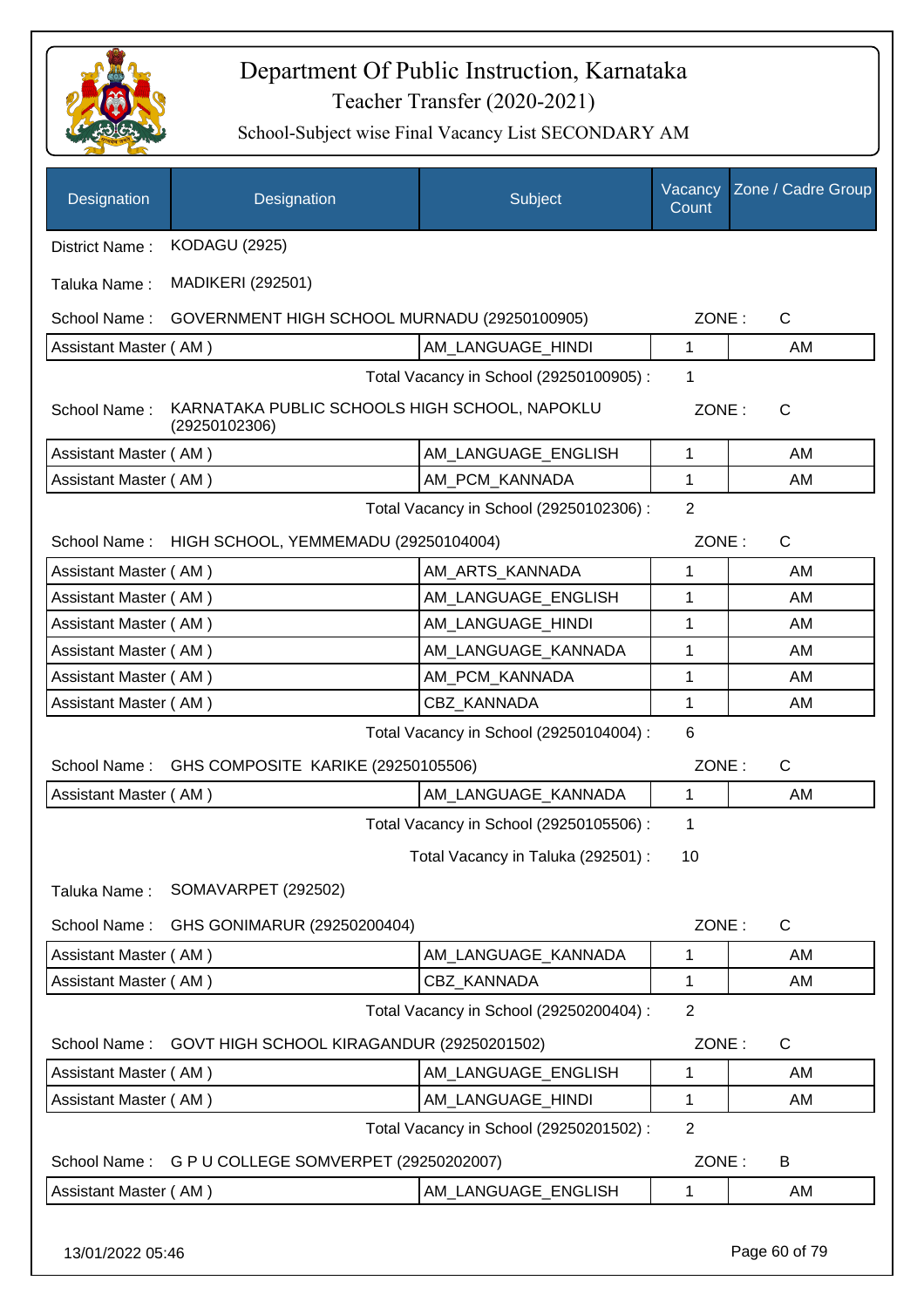

School-Subject wise Final Vacancy List SECONDARY AM

| Designation           | Designation                                            | Subject                                 | Vacancy<br>Count | Zone / Cadre Group |
|-----------------------|--------------------------------------------------------|-----------------------------------------|------------------|--------------------|
|                       |                                                        | Total Vacancy in School (29250202007) : | $\mathbf 1$      |                    |
|                       | School Name: GHS KODLIPET (29250203408)                |                                         | ZONE:            | C                  |
| Assistant Master (AM) |                                                        | AM_LANGUAGE_HINDI                       | $\mathbf{1}$     | AM                 |
| Assistant Master (AM) |                                                        | AM_LANGUAGE_KANNADA                     | 1                | AM                 |
|                       |                                                        | Total Vacancy in School (29250203408) : | $\overline{2}$   |                    |
|                       | School Name: GHS BESSUR (29250204105)                  |                                         | ZONE:            | C                  |
| Assistant Master (AM) |                                                        | AM_ARTS_KANNADA                         | 1                | AM                 |
| Assistant Master (AM) |                                                        | AM_LANGUAGE_HINDI                       | $\mathbf{1}$     | AM                 |
|                       |                                                        | Total Vacancy in School (29250204105) : | $\overline{2}$   |                    |
|                       | School Name: G H S HANDLI (29250205002)                |                                         | ZONE:            | C                  |
| Assistant Master (AM) |                                                        | AM_LANGUAGE_HINDI                       | $\mathbf{1}$     | AM                 |
|                       |                                                        | Total Vacancy in School (29250205002) : | 1                |                    |
|                       | School Name: GHS NIDTHA (29250206702)                  |                                         | ZONE:            | C                  |
| Assistant Master (AM) |                                                        | AM_LANGUAGE_HINDI                       | 1                | AM                 |
| Assistant Master (AM) |                                                        | <b>CBZ KANNADA</b>                      | $\mathbf{1}$     | AM                 |
|                       |                                                        | Total Vacancy in School (29250206702) : | $\overline{2}$   |                    |
|                       | School Name: GHS ANKANAHALLI (29250206903)             |                                         | ZONE:            | C                  |
| Assistant Master (AM) |                                                        | AM_LANGUAGE_HINDI                       | 1                | AM                 |
| Assistant Master (AM) |                                                        | AM_PCM_KANNADA                          | 1                | AM                 |
| Assistant Master (AM) |                                                        | <b>CBZ KANNADA</b>                      | $\mathbf{1}$     | AM                 |
|                       |                                                        | Total Vacancy in School (29250206903) : | 3                |                    |
|                       | School Name: G P U COLLEGE ALUR SIDDPURA (29250207402) |                                         | ZONE:            | $\mathsf C$        |
| Assistant Master (AM) |                                                        | AM ARTS KANNADA                         | 1                | AM                 |
| Assistant Master (AM) |                                                        | AM_LANGUAGE_HINDI                       | 1                | AM                 |
|                       |                                                        | Total Vacancy in School (29250207402) : | $\overline{2}$   |                    |
| School Name:          | G PU COLLEGE IGOOR (29250208804)                       |                                         | ZONE:            | C                  |
| Assistant Master (AM) |                                                        | AM LANGUAGE KANNADA                     | 1                | AM                 |
|                       |                                                        | Total Vacancy in School (29250208804) : | 1                |                    |
| School Name:          | KARNATAKA PUBLIC SCHOOL NELLIAHUDIKERI (29250209607)   |                                         | ZONE:            | $\mathsf C$        |
| Assistant Master (AM) |                                                        | AM_LANGUAGE_HINDI                       | 1                | AM                 |
| Assistant Master (AM) |                                                        | AM_LANGUAGE_KANNADA                     | 1                | AM                 |
|                       |                                                        | Total Vacancy in School (29250209607) : | $\overline{2}$   |                    |
|                       | School Name: G P U SIRANGALA (29250210405)             |                                         | ZONE:            | C                  |

13/01/2022 05:46 Page 61 of 79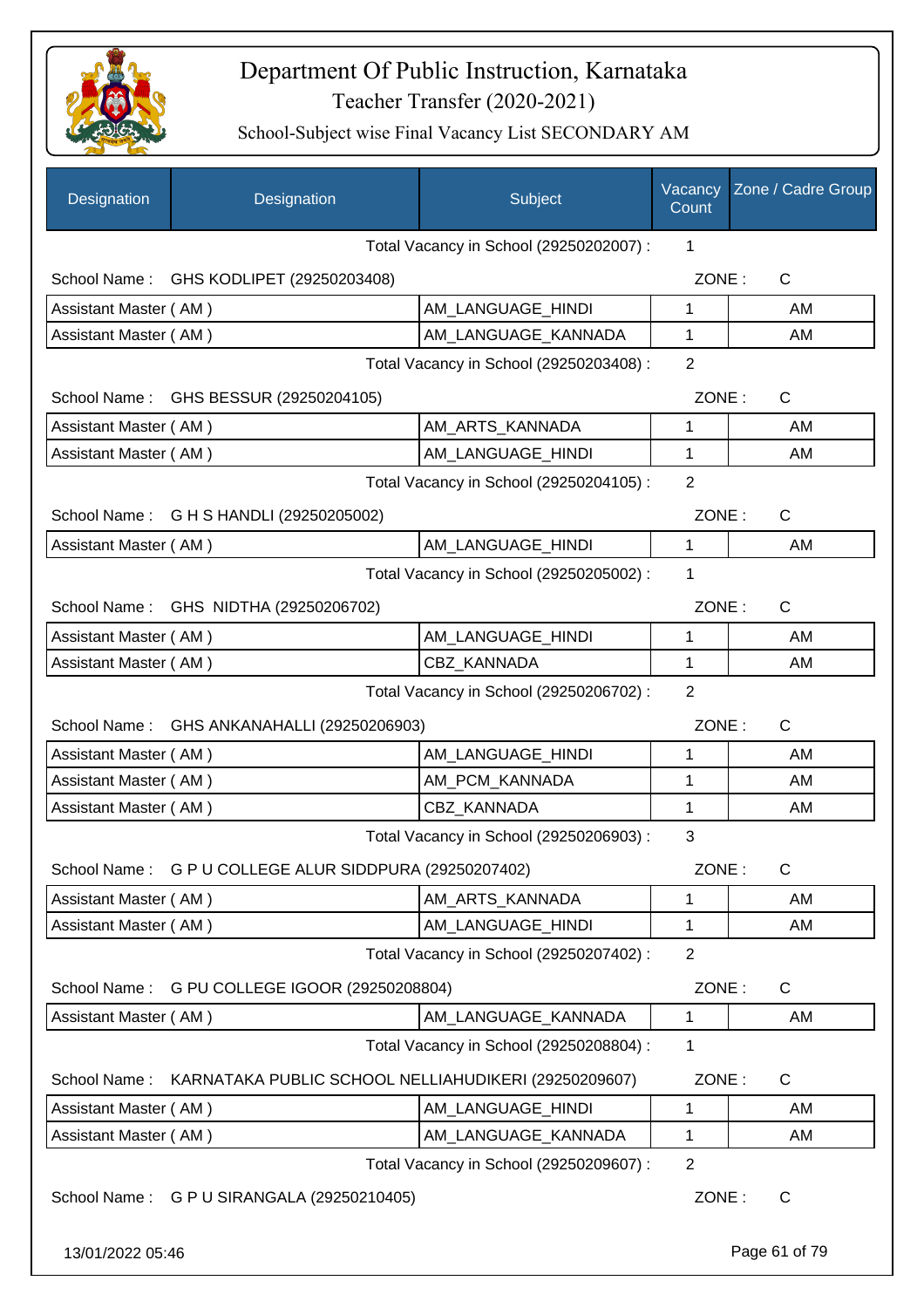

| Designation           | Designation                                                            | Subject                                 | Vacancy<br>Count | Zone / Cadre Group |
|-----------------------|------------------------------------------------------------------------|-----------------------------------------|------------------|--------------------|
| Assistant Master (AM) |                                                                        | AM_LANGUAGE_KANNADA                     | 1                | AM                 |
|                       |                                                                        | Total Vacancy in School (29250210405) : | 1                |                    |
|                       | School Name: GHS KANBAIL (29250211302)                                 |                                         | ZONE:            | C                  |
| Assistant Master (AM) |                                                                        | AM_LANGUAGE_HINDI                       | 1                | AM                 |
| Assistant Master (AM) |                                                                        | AM_LANGUAGE_KANNADA                     | 1                | AM                 |
|                       |                                                                        | Total Vacancy in School (29250211302) : | $\overline{2}$   |                    |
| School Name:          | GHS SCHOOL SURLABI (29250212701)                                       |                                         | ZONE:            | $\mathsf C$        |
| Assistant Master (AM) |                                                                        | AM_LANGUAGE_HINDI                       | 1                | AM                 |
| Assistant Master (AM) |                                                                        | AM_LANGUAGE_KANNADA                     | 1                | AM                 |
| Assistant Master (AM) |                                                                        | AM_PCM_KANNADA                          | 1                | AM                 |
|                       |                                                                        | Total Vacancy in School (29250212701) : | 3                |                    |
| School Name:          | GHS MADAPURA (29250212805)                                             |                                         | ZONE:            | $\mathsf C$        |
| Assistant Master (AM) |                                                                        | AM_LANGUAGE_HINDI                       | 1                | AM                 |
|                       |                                                                        | Total Vacancy in School (29250212805) : | 1                |                    |
|                       |                                                                        | Total Vacancy in Taluka (292502) :      | 27               |                    |
| Taluka Name:          | <b>VIRAJPET (292503)</b>                                               |                                         |                  |                    |
| School Name:          | GOV HIGH SCHOOL HEGGALA (29250300905)                                  |                                         | ZONE:            | $\mathsf{C}$       |
| Assistant Master (AM) |                                                                        | AM_LANGUAGE_ENGLISH                     | $\mathbf{1}$     | AM                 |
|                       |                                                                        | Total Vacancy in School (29250300905) : | 1                |                    |
| School Name:          | GOV HIGH SCHOOL POLLIBETTA (29250302508)                               |                                         | ZONE:            | $\mathsf C$        |
| Assistant Master (AM) |                                                                        | AM_LANGUAGE_KANNADA                     | 1                | AM                 |
|                       |                                                                        | Total Vacancy in School (29250302508) : | $\mathbf 1$      |                    |
| School Name:          | GOV HIGH SCHOOL KONDANGERI (29250303704)                               |                                         | ZONE:            | $\mathsf{C}$       |
| Assistant Master (AM) |                                                                        | AM ARTS KANNADA                         | $\mathbf 1$      | AM                 |
|                       |                                                                        | Total Vacancy in School (29250303704) : | 1                |                    |
| School Name:          | GOV HIGH SCHOOL MALDARE (29250304204)                                  |                                         | ZONE:            | $\mathsf C$        |
| Assistant Master (AM) |                                                                        | AM_ARTS_KANNADA                         | 1                | AM                 |
| Assistant Master (AM) |                                                                        | AM LANGUAGE ENGLISH                     | 1                | AM                 |
| Assistant Master (AM) |                                                                        | <b>CBZ KANNADA</b>                      | 1                | AM                 |
|                       |                                                                        | Total Vacancy in School (29250304204) : | 3                |                    |
| School Name:          | KARNATAKA PUBLIC SCHOOLS GOV JUNIOR COLLEGE<br>PONNAMPET (29250304713) |                                         | ZONE:            | C                  |
| Assistant Master (AM) |                                                                        | AM_LANGUAGE_KANNADA                     | $\mathbf{1}$     | AM                 |
| 13/01/2022 05:46      |                                                                        |                                         |                  | Page 62 of 79      |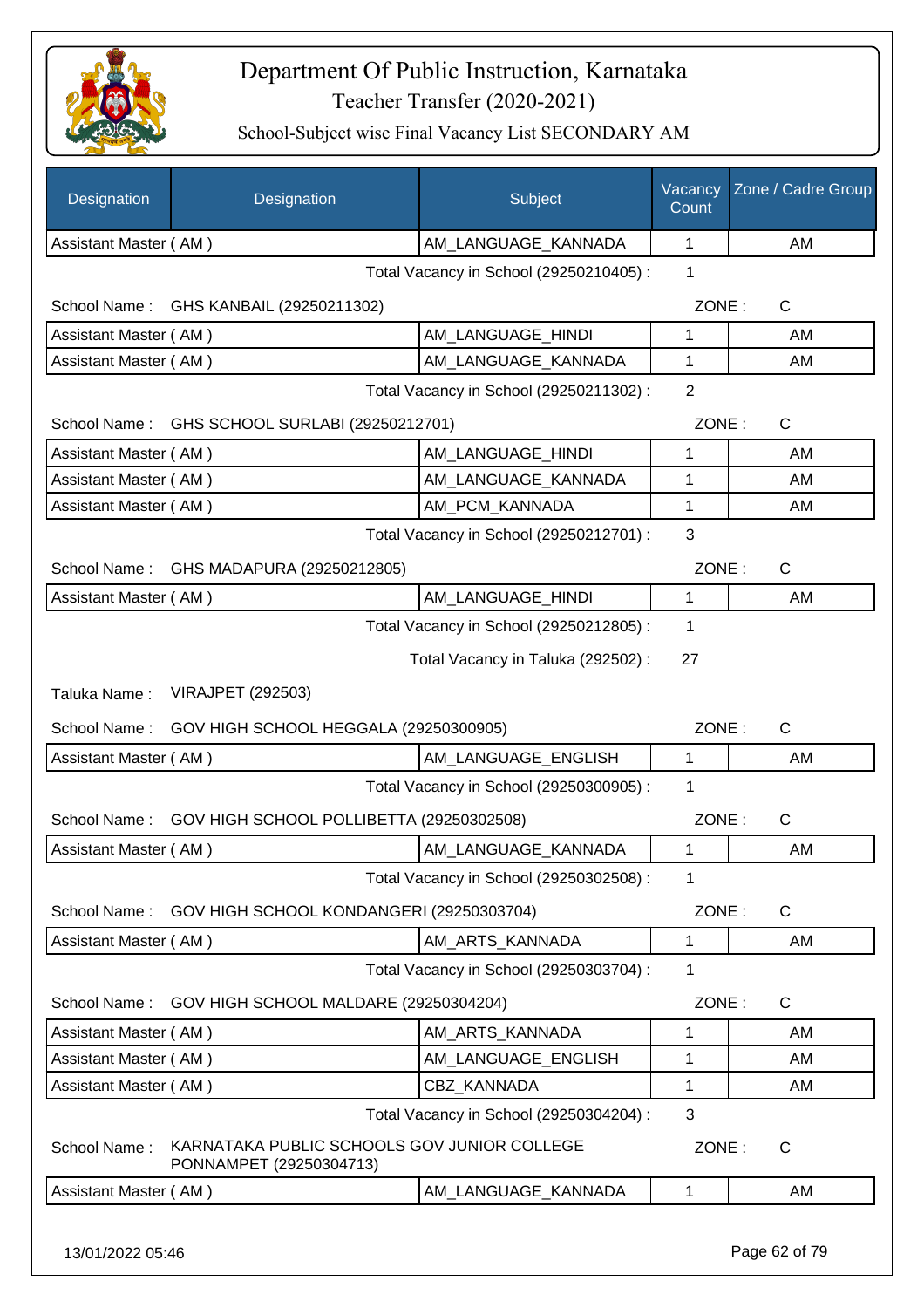

| Designation           | Designation                                              | Subject                                 | Vacancy<br>Count        | Zone / Cadre Group |
|-----------------------|----------------------------------------------------------|-----------------------------------------|-------------------------|--------------------|
|                       |                                                          | Total Vacancy in School (29250304713) : | 1                       |                    |
|                       | School Name: GOV HIGH SCHOOL KUTTA (29250307705)         |                                         | ZONE:                   | $\mathsf{C}$       |
| Assistant Master (AM) |                                                          | AM_ARTS_KANNADA                         | 1                       | AM                 |
| Assistant Master (AM) |                                                          | AM_LANGUAGE_ENGLISH                     | 1                       | AM                 |
| Assistant Master (AM) |                                                          | AM_PCM_KANNADA                          | 1                       | AM                 |
| Assistant Master (AM) |                                                          | CBZ KANNADA                             | 1                       | AM                 |
| School Name:          | M M SMARAKA GOVT HIGH SCHOOL T. SHETTIGERI (29250308104) | Total Vacancy in School (29250307705) : | $\overline{4}$<br>ZONE: | C                  |
| Assistant Master (AM) |                                                          | AM_LANGUAGE_ENGLISH                     | 1                       | AM                 |
| Assistant Master (AM) |                                                          | CBZ KANNADA                             | 1                       | AM                 |
|                       |                                                          | Total Vacancy in School (29250308104) : | $\overline{2}$          |                    |
|                       | School Name: G.P.U COLLEGE VIRAJPET (29250313803)        |                                         | ZONE:                   | B                  |
| Assistant Master (AM) |                                                          | CBZ KANNADA                             | 1                       | AM                 |
|                       |                                                          | Total Vacancy in School (29250313803) : | 1                       |                    |
| School Name:          | GOVT HIGH SCHOOL GONIKOPPA (29250314502)                 |                                         | ZONE:                   | $\mathsf{C}$       |
| Assistant Master (AM) |                                                          | AM_ARTS_KANNADA                         | 1                       | AM                 |
|                       |                                                          | Total Vacancy in School (29250314502) : | $\mathbf{1}$            |                    |
|                       |                                                          | Total Vacancy in Taluka (292503) :      | 15                      |                    |
| District Name:        | <b>MYSURU (2926)</b>                                     |                                         |                         |                    |
| Taluka Name:          | H.D.KOTE (292603)                                        |                                         |                         |                    |
| School Name:          | GHS BEECHANAHALLI (29260300804)                          |                                         | ZONE:                   | $\mathsf C$        |
| Assistant Master (AM) |                                                          | AM_LANGUAGE_ENGLISH                     | 1                       | AM                 |
|                       |                                                          | Total Vacancy in School (29260300804) : | 1                       |                    |
| School Name:          | KARNATAKA PUBLIC SCHOOLS GHS B MATAKERE (29260302106)    |                                         | ZONE:                   | C                  |
| Assistant Master (AM) |                                                          | AM_ARTS_KANNADA                         | 1                       | AM                 |
|                       |                                                          | Total Vacancy in School (29260302106) : | 1                       |                    |
| School Name:          | GHS ANNURU (29260303004)                                 |                                         | ZONE:                   | C                  |
| Assistant Master (AM) |                                                          | AM_LANGUAGE_ENGLISH                     | 1                       | AM                 |
| Assistant Master (AM) |                                                          | AM_LANGUAGE_KANNADA                     | 1                       | AM                 |
|                       |                                                          | Total Vacancy in School (29260303004) : | $\overline{2}$          |                    |
| School Name:          | GHS K BELTHURU (29260306305)                             |                                         | ZONE:                   | $\mathsf{C}$       |
| Assistant Master (AM) |                                                          | AM_LANGUAGE_KANNADA                     | 1                       | AM                 |
| 13/01/2022 05:46      |                                                          |                                         |                         | Page 63 of 79      |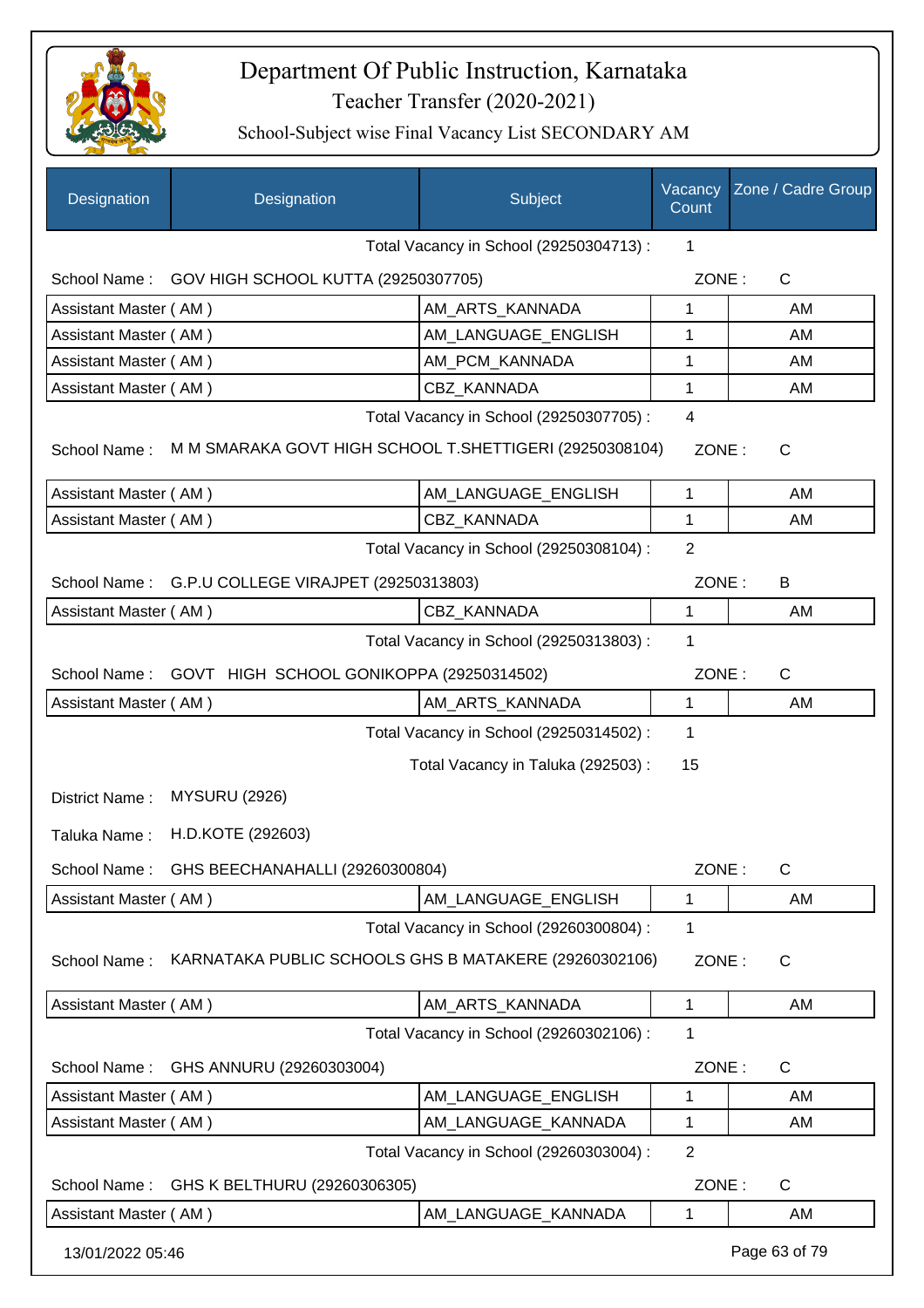

| <b>Designation</b>                      | Designation                                          | Subject                                 | Vacancy<br>Count | Zone / Cadre Group |
|-----------------------------------------|------------------------------------------------------|-----------------------------------------|------------------|--------------------|
|                                         |                                                      | Total Vacancy in School (29260306305) : | 1                |                    |
|                                         | School Name: GHS DADADAHALLI MASAHALLI (29260310104) |                                         | ZONE:            | $\mathsf{C}$       |
| Assistant Master (AM)                   |                                                      | AM_ARTS_KANNADA                         | 1                | AM                 |
| Assistant Master (AM)                   |                                                      | AM_LANGUAGE_ENGLISH                     | 1                | AM                 |
|                                         | Total Vacancy in School (29260310104) :              |                                         |                  |                    |
|                                         | School Name: GHPS KATTE HUNASURU(RMSA) (29260310201) |                                         | ZONE:            | $\mathsf{C}$       |
| Assistant Master (AM)                   |                                                      | AM_LANGUAGE_KANNADA                     | 1                | AM                 |
|                                         |                                                      | Total Vacancy in School (29260310201) : | 1                |                    |
|                                         | School Name: GHS MAGGE (29260311403)                 |                                         | ZONE:            | $\mathsf{C}$       |
| Assistant Master (AM)                   |                                                      | AM_LANGUAGE_ENGLISH                     | 1                | AM                 |
| Assistant Master (AM)                   |                                                      | AM_LANGUAGE_KANNADA                     | 1                | AM                 |
| Assistant Master (AM)                   |                                                      | <b>CBZ KANNADA</b>                      | 1                | AM                 |
| Total Vacancy in School (29260311403) : |                                                      |                                         |                  |                    |
|                                         | School Name: GHS SAGARE (29260312403)                |                                         | ZONE:            | B                  |
| Assistant Master (AM)                   |                                                      | AM LANGUAGE_ENGLISH                     | 1                | AM                 |
| Assistant Master (AM)                   |                                                      | AM_LANGUAGE_KANNADA                     | $\mathbf{1}$     | AM                 |
|                                         |                                                      | Total Vacancy in School (29260312403) : | $\overline{2}$   |                    |
|                                         | School Name: GHPS ITTNA(RMSA) (29260314401)          |                                         | ZONE:            | $\mathsf{C}$       |
| Assistant Master (AM)                   |                                                      | AM_ARTS_KANNADA                         | 1                | AM                 |
| Assistant Master (AM)                   |                                                      | AM_LANGUAGE_ENGLISH                     | 1                | AM                 |
|                                         |                                                      | Total Vacancy in School (29260314401) : | $\overline{2}$   |                    |
| School Name:                            | GHS SAVVE (29260314807)                              |                                         | ZONE:            | C                  |
| Assistant Master (AM)                   |                                                      | AM LANGUAGE ENGLISH                     | 1                | AM                 |
|                                         |                                                      | Total Vacancy in School (29260314807) : | 1                |                    |
| School Name:                            | GHS KENCHANAHALLI (29260318302)                      |                                         | ZONE:            | C                  |
| Assistant Master (AM)                   |                                                      | AM_ARTS_KANNADA                         | 1                | AM                 |
|                                         |                                                      | Total Vacancy in School (29260318302) : | 1                |                    |
| School Name:                            | GHS GANDHINAGARA (29260319408)                       |                                         | ZONE:            | C                  |
| Assistant Master (AM)                   |                                                      | AM LANGUAGE KANNADA                     | 1                | AM.                |
|                                         |                                                      | Total Vacancy in School (29260319408) : | 1                |                    |
| School Name:                            | GHS MULLURU (29260320502)                            |                                         | ZONE:            | C                  |
| Assistant Master (AM)                   |                                                      | AM LANGUAGE ENGLISH                     | 1                | AM                 |
| Assistant Master (AM)                   |                                                      | AM_LANGUAGE_KANNADA                     | 1                | AM                 |
|                                         |                                                      |                                         |                  |                    |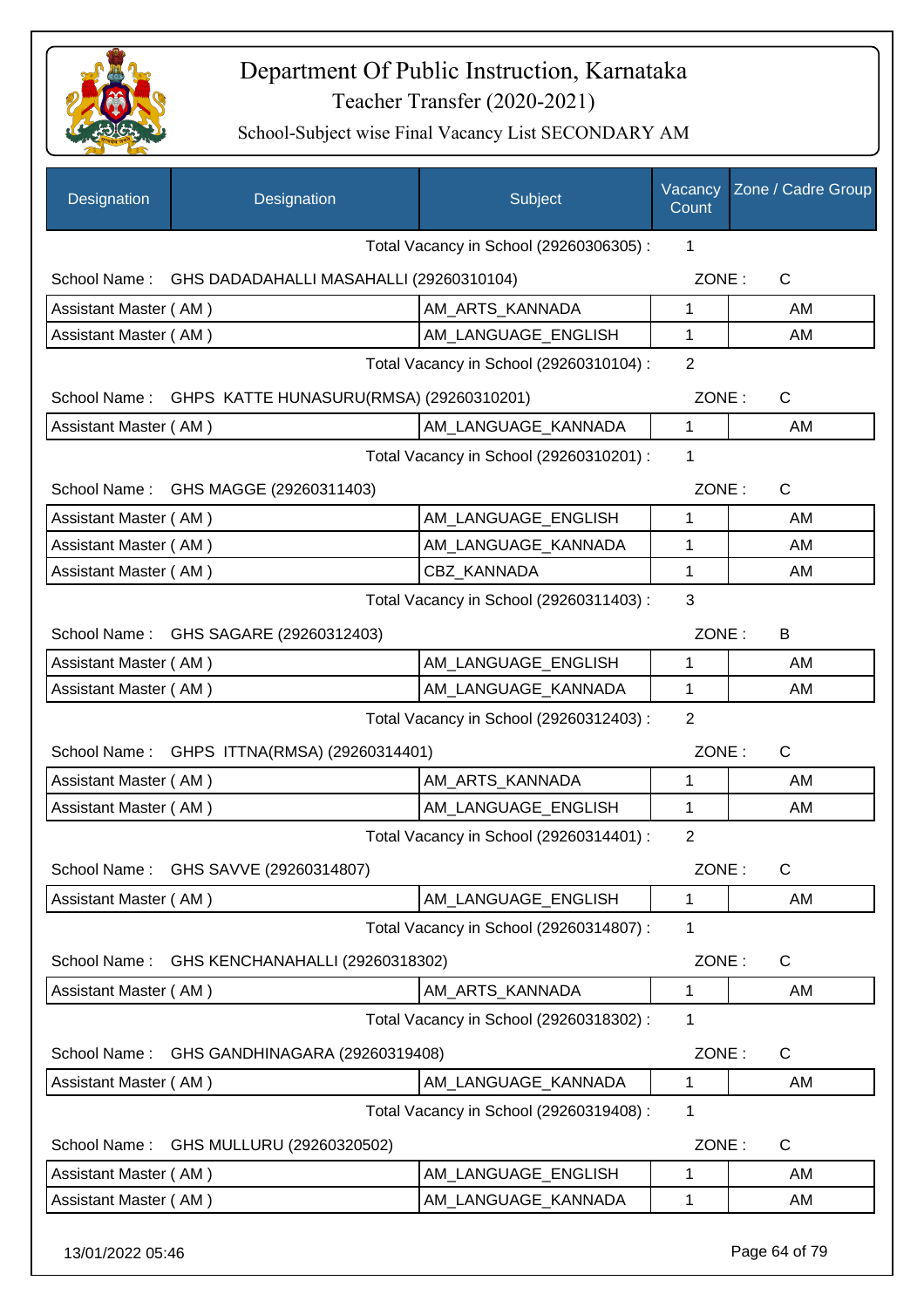

School-Subject wise Final Vacancy List SECONDARY AM

| Designation                             | Designation                                                 | Subject                                 | Vacancy<br>Count | Zone / Cadre Group |
|-----------------------------------------|-------------------------------------------------------------|-----------------------------------------|------------------|--------------------|
|                                         |                                                             | Total Vacancy in School (29260320502) : | 2                |                    |
|                                         | School Name: GHS BADAGALAPURA (29260321604)                 |                                         | ZONE:            | C                  |
| Assistant Master (AM)                   |                                                             | AM LANGUAGE ENGLISH                     | 1                | AM                 |
| Assistant Master (AM)                   |                                                             | AM_LANGUAGE_KANNADA                     | 1                | AM                 |
| Assistant Master (AM)                   |                                                             | CBZ_KANNADA                             | 1                | AM                 |
|                                         |                                                             | Total Vacancy in School (29260321604) : | 3                |                    |
|                                         | School Name: GHPS HIRE HALLI 'A' COLONY(RMSA) (29260321902) |                                         | ZONE:            | C                  |
| Assistant Master (AM)                   |                                                             | AM_ARTS_KANNADA                         | $\mathbf 1$      | AM                 |
| Assistant Master (AM)                   |                                                             | <b>CBZ KANNADA</b>                      | $\mathbf{1}$     | AM                 |
|                                         |                                                             | Total Vacancy in School (29260321902) : | $\overline{2}$   |                    |
|                                         | School Name: GHS M C THALALU (29260325403)                  |                                         | ZONE:            | $\mathsf{C}$       |
| Assistant Master (AM)                   |                                                             | AM_ARTS_KANNADA                         | 1                | AM                 |
| Assistant Master (AM)                   |                                                             | AM LANGUAGE HINDI                       | 1                | AM                 |
| Assistant Master (AM)                   |                                                             | AM LANGUAGE KANNADA                     | 1                | AM                 |
| Total Vacancy in School (29260325403) : |                                                             |                                         |                  |                    |
|                                         | School Name: GHS DODDABYRANAKUPPE (29260332101)             |                                         | ZONE:            | $\mathsf{C}$       |
| Assistant Master (AM)                   |                                                             | AM LANGUAGE ENGLISH                     | 1                | AM                 |
| Assistant Master (AM)                   |                                                             | AM_LANGUAGE_HINDI                       | $\mathbf 1$      | AM                 |
|                                         |                                                             | Total Vacancy in School (29260332101) : | $\overline{2}$   |                    |
|                                         | School Name: GOVT ADARSHA VIDYALAYA H.D.KOTE (29260334207)  |                                         | ZONE:            | A                  |
| Assistant Master (AM)                   |                                                             | AM_ARTS_ENGLISH                         | 1                | AM                 |
| Assistant Master (AM)                   |                                                             | AM LANGUAGE ENGLISH                     | 1                | AM                 |
| Assistant Master (AM)                   |                                                             | AM_LANGUAGE_HINDI                       | $\overline{2}$   | AM                 |
| Assistant Master (AM)                   |                                                             | AM_LANGUAGE_KANNADA                     | 1                | AM                 |
| Assistant Master (AM)                   |                                                             | CBZ_ENGLISH                             | $\overline{c}$   | AM                 |
|                                         |                                                             | Total Vacancy in School (29260334207) : | $\overline{7}$   |                    |
| School Name:                            | GOVT GIRLS HIGH SCHOOL HD KOTE WARD-10 (29260334304)        |                                         | ZONE:            | A                  |
| Assistant Master (AM)                   |                                                             | AM_ARTS_KANNADA                         | 3                | AM                 |
|                                         |                                                             | Total Vacancy in School (29260334304) : | 3                |                    |
| School Name:                            | GJC HD KOTE H D KOTE WARD-13 (29260334503)                  |                                         | ZONE:            | A                  |
| Assistant Master (AM)                   |                                                             | AM LANGUAGE KANNADA                     | 1                | AM                 |
| Assistant Master (AM)                   |                                                             | CBZ_KANNADA                             | $\mathbf 1$      | AM                 |
|                                         |                                                             | Total Vacancy in School (29260334503) : | $\overline{2}$   |                    |

13/01/2022 05:46 Page 65 of 79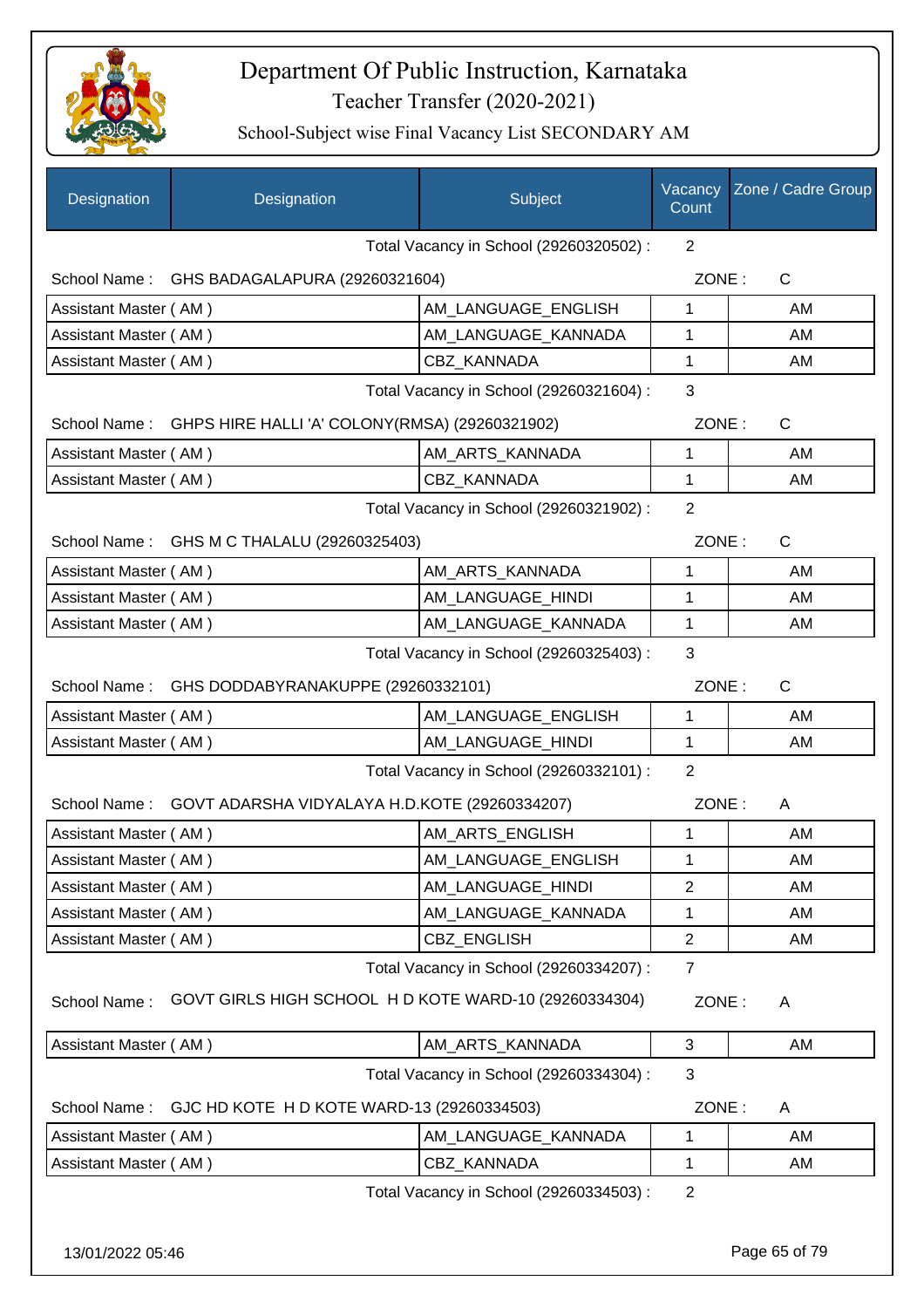

| Designation           | Designation                                                                        | Subject                                 | Vacancy<br>Count | Zone / Cadre Group |
|-----------------------|------------------------------------------------------------------------------------|-----------------------------------------|------------------|--------------------|
| School Name:          | GHS GIRLS, SARAGUR WARD-5 (29260334901)                                            |                                         | ZONE:            | A                  |
| Assistant Master (AM) |                                                                                    | AM LANGUAGE ENGLISH                     | 1                | AM                 |
| Assistant Master (AM) |                                                                                    | AM_LANGUAGE_KANNADA                     | 1                | AM                 |
|                       |                                                                                    | Total Vacancy in School (29260334901) : | $\overline{2}$   |                    |
|                       |                                                                                    | Total Vacancy in Taluka (292603) :      | 44               |                    |
| Taluka Name:          | <b>HUNSUR (292604)</b>                                                             |                                         |                  |                    |
| School Name:          | GPUC HANAGODU (29260401808)                                                        |                                         | ZONE:            | $\mathsf{C}$       |
| Assistant Master (AM) |                                                                                    | AM LANGUAGE ENGLISH                     | 1                | AM                 |
| Assistant Master (AM) |                                                                                    | AM_LANGUAGE_KANNADA                     | 1                | AM                 |
|                       |                                                                                    | Total Vacancy in School (29260401808) : | $\overline{2}$   |                    |
| School Name:          | GOVERNMENT HIGH SCHOOL NERALAKUPPE (29260403204)                                   |                                         | ZONE:            | $\mathsf{C}$       |
| Assistant Master (AM) |                                                                                    | AM_ARTS_KANNADA                         | 1                | AM                 |
|                       |                                                                                    | Total Vacancy in School (29260403204) : | 1                |                    |
| School Name:          | GOVERNMENT HIGH SCHOOL KADE MANUGANAHALLI<br>(29260404102)                         |                                         | ZONE:            | C                  |
| Assistant Master (AM) |                                                                                    | AM_ARTS_KANNADA                         | 1                | AM                 |
| Assistant Master (AM) |                                                                                    | <b>CBZ KANNADA</b>                      | 1                | AM                 |
|                       |                                                                                    | Total Vacancy in School (29260404102) : | $\overline{2}$   |                    |
| School Name:          | GOVERNMENT HIGHER PRIMARY SCHOOL ARASUKALLA HALLI<br>(RMSA UPGRADED) (29260404501) |                                         | ZONE:            | $\mathsf{C}$       |
| Assistant Master (AM) |                                                                                    | AM_LANGUAGE_KANNADA                     | 1                | AM                 |
|                       |                                                                                    | Total Vacancy in School (29260404501) : | 1                |                    |
| School Name:          | GOVERNMENT HIGH SCHOOL CHILKUNDA (29260404904)                                     |                                         | ZONE:            | C                  |
| Assistant Master (AM) |                                                                                    | AM_LANGUAGE_KANNADA                     | 1                | AM                 |
|                       |                                                                                    | Total Vacancy in School (29260404904) : | 1                |                    |
| School Name:          | GOVERNMENT HIGH SCHOOL HIREKYATHANAHALLI<br>(29260406804)                          |                                         | ZONE:            | $\mathsf{C}$       |
| Assistant Master (AM) |                                                                                    | CBZ_KANNADA                             | 1                | AM                 |
|                       |                                                                                    | Total Vacancy in School (29260406804) : | 1                |                    |
| School Name:          | KARNATAKA PUBLIC SCHOOLS GPUC GAVADAGERE<br>(29260413004)                          |                                         | ZONE:            | $\mathsf{C}$       |
| Assistant Master (AM) |                                                                                    | AM ARTS KANNADA                         | 1                | AM                 |
| Assistant Master (AM) |                                                                                    | AM_LANGUAGE_ENGLISH                     | 1                | AM                 |
| Assistant Master (AM) |                                                                                    | CBZ_KANNADA                             | 1                | AM                 |
|                       |                                                                                    | Total Vacancy in School (29260413004) : | 3                |                    |
| 13/01/2022 05:46      |                                                                                    |                                         |                  | Page 66 of 79      |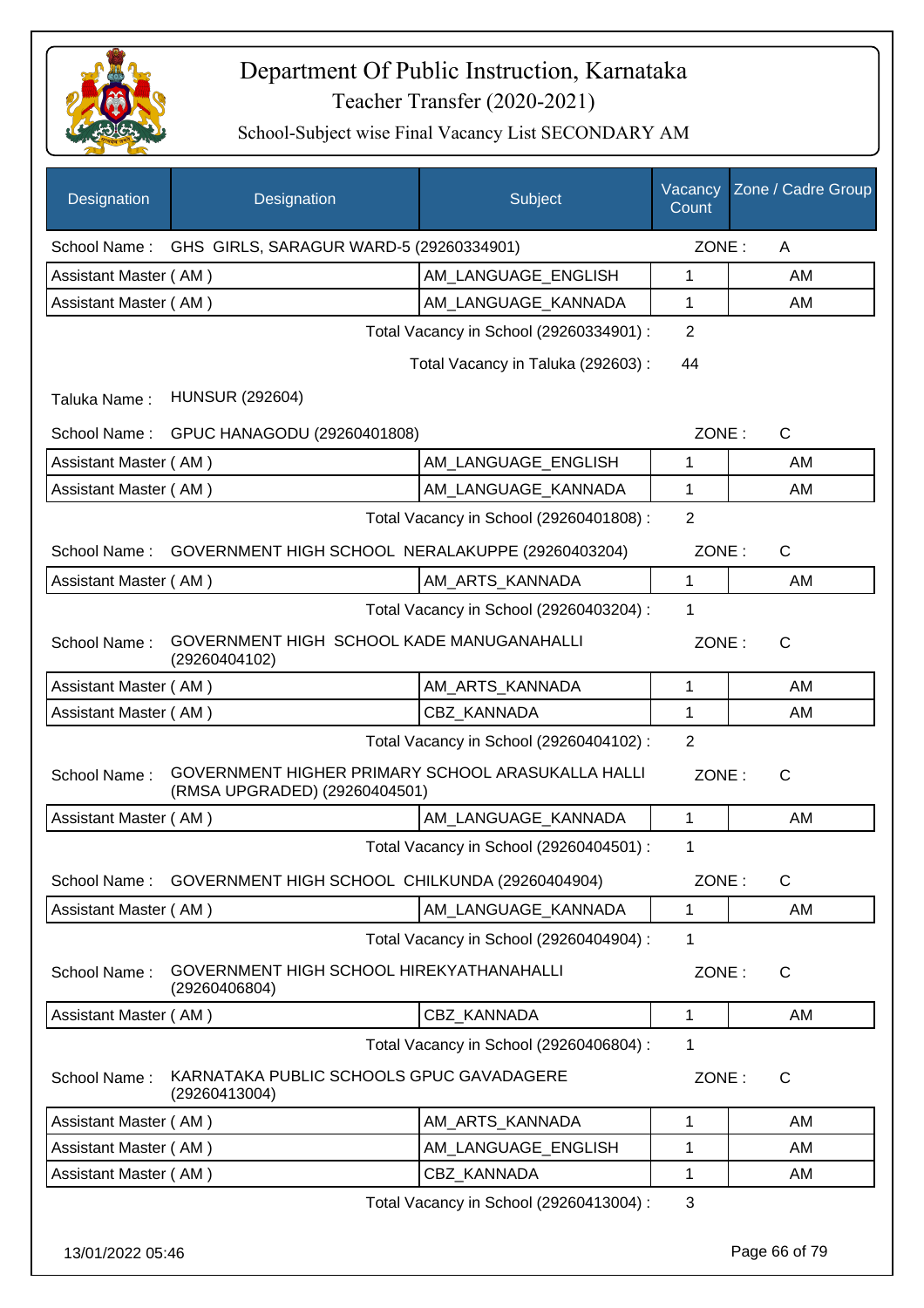

| Designation           | Designation                                            | Subject                                 | Vacancy<br>Count | Zone / Cadre Group |
|-----------------------|--------------------------------------------------------|-----------------------------------------|------------------|--------------------|
| School Name:          | GJC RATHNAPURI (29260415705)                           |                                         | ZONE:            | $\mathsf{C}$       |
| Assistant Master (AM) |                                                        | AM_LANGUAGE_KANNADA                     | $\overline{2}$   | AM                 |
|                       |                                                        | Total Vacancy in School (29260415705) : | $\overline{2}$   |                    |
| School Name:          | GOVERNMENT HIGH SCHOOL HUNDIMALA (29260416902)         |                                         | ZONE:            | $\mathsf C$        |
| Assistant Master (AM) |                                                        | AM LANGUAGE ENGLISH                     | 1                | AM                 |
|                       |                                                        | Total Vacancy in School (29260416902) : | 1                |                    |
| School Name:          | GOVERNMENT HIGH SCHOOL DODDA HEJJURU (29260425304)     |                                         | ZONE:            | $\mathsf{C}$       |
| Assistant Master (AM) |                                                        | AM_LANGUAGE_ENGLISH                     | $\mathbf{1}$     | AM                 |
| Assistant Master (AM) |                                                        | AM LANGUAGE KANNADA                     | 1                | AM                 |
|                       |                                                        | Total Vacancy in School (29260425304) : | $\overline{2}$   |                    |
| School Name:          | GOVERNMENT HIGH SCHOOL NAGAPURA HADI (29260425702)     |                                         | ZONE:            | $\mathsf C$        |
| Assistant Master (AM) |                                                        | AM_LANGUAGE_HINDI                       | 1                | AM                 |
|                       |                                                        | Total Vacancy in School (29260425702) : | 1                |                    |
| School Name:          | GOVERNMENT ADARSHA VIDYALAYA (29260427501)             |                                         | ZONE:            | B                  |
| Assistant Master (AM) |                                                        | AM_ARTS_ENGLISH                         | 1                | AM                 |
| Assistant Master (AM) |                                                        | CBZ_ENGLISH                             | 1                | AM                 |
|                       |                                                        | Total Vacancy in School (29260427501) : | $\overline{2}$   |                    |
|                       |                                                        | Total Vacancy in Taluka (292604) :      | 19               |                    |
| Taluka Name:          | K.R.NAGARA (292606)                                    |                                         |                  |                    |
| School Name:          | GOVT JUNIOR COLLEGE, HARADANAHALLI (29260600904)       |                                         | ZONE:            | C                  |
| Assistant Master (AM) |                                                        | AM_LANGUAGE_ENGLISH                     | 1                | AM                 |
| Assistant Master (AM) |                                                        | <b>CBZ KANNADA</b>                      | 1                | AM                 |
|                       |                                                        | Total Vacancy in School (29260600904) : | $\overline{2}$   |                    |
| School Name:          | GHS, KALAMMANAKOPPALU (29260601202)                    |                                         | ZONE:            | $\mathsf{C}$       |
| Assistant Master (AM) |                                                        | AM_ARTS_KANNADA                         | 1                | AM                 |
| Assistant Master (AM) |                                                        | AM_LANGUAGE_ENGLISH                     | 1                | AM                 |
| Assistant Master (AM) |                                                        | AM_LANGUAGE_KANNADA                     | 1                | AM                 |
| Assistant Master (AM) |                                                        | <b>CBZ KANNADA</b>                      | 1                | AM                 |
|                       |                                                        | Total Vacancy in School (29260601202) : | 4                |                    |
| School Name:          | GOVT JUNIOR COLLEGE, SALIGRAMA (29260601915)           |                                         | ZONE:            | $\mathsf C$        |
| Assistant Master (AM) |                                                        | AM_LANGUAGE_ENGLISH                     | $\overline{2}$   | AM                 |
|                       |                                                        | Total Vacancy in School (29260601915) : | $\overline{2}$   |                    |
|                       | School Name: GOVT JUNIOR COLLEGE, MELURU (29260602002) |                                         | ZONE:            | C                  |
| 13/01/2022 05:46      |                                                        |                                         |                  | Page 67 of 79      |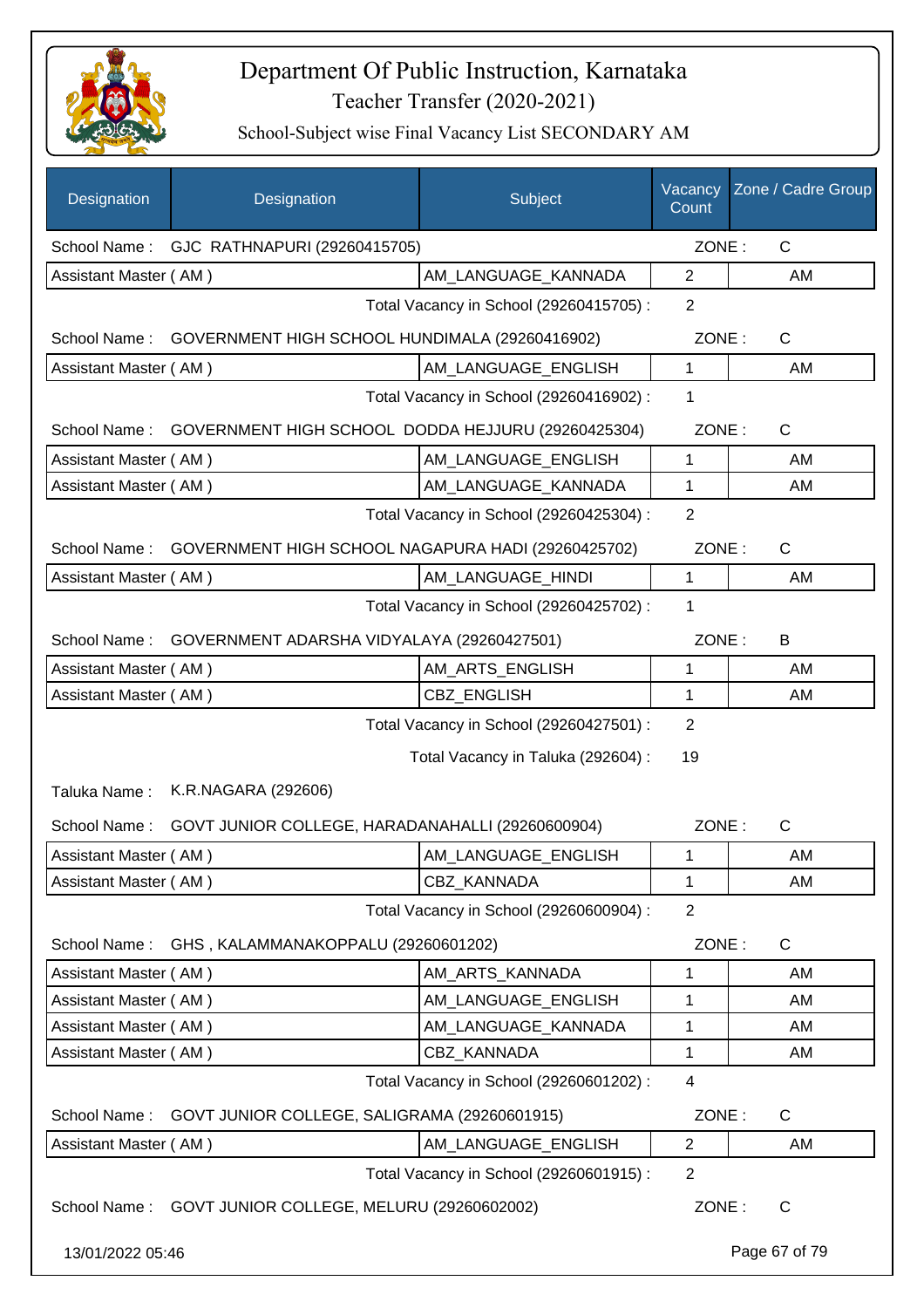

| Designation           | Designation                                                            | Subject                                 | Vacancy<br>Count | Zone / Cadre Group |
|-----------------------|------------------------------------------------------------------------|-----------------------------------------|------------------|--------------------|
| Assistant Master (AM) |                                                                        | AM_LANGUAGE_ENGLISH                     | 1                | AM                 |
| Assistant Master (AM) |                                                                        | AM_LANGUAGE_HINDI                       | 1                | AM                 |
|                       |                                                                        | Total Vacancy in School (29260602002) : | $\overline{2}$   |                    |
|                       | School Name: GHS, TANDRE (29260602104)                                 |                                         | ZONE:            | $\mathsf{C}$       |
| Assistant Master (AM) |                                                                        | AM_LANGUAGE_ENGLISH                     | 1                | AM                 |
| Assistant Master (AM) |                                                                        | AM_LANGUAGE_HINDI                       | 1                | AM                 |
|                       | Total Vacancy in School (29260602104) :                                |                                         |                  |                    |
|                       | School Name: GHS, ANKANAHALLI (29260602202)                            |                                         | ZONE:            | $\mathsf{C}$       |
| Assistant Master (AM) |                                                                        | AM_LANGUAGE_ENGLISH                     | 1                | AM                 |
| Assistant Master (AM) |                                                                        | AM LANGUAGE HINDI                       | 1                | AM                 |
|                       |                                                                        | Total Vacancy in School (29260602202) : | $\overline{2}$   |                    |
|                       | School Name: GHS, KUPPAHALLI (29260602702)                             |                                         | ZONE:            | $\mathsf{C}$       |
| Assistant Master (AM) |                                                                        | AM_LANGUAGE_ENGLISH                     | 1                | AM                 |
|                       |                                                                        | Total Vacancy in School (29260602702) : | 1                |                    |
|                       | School Name: G J C BHERYA (29260603010)                                |                                         | ZONE:            | $\mathsf{C}$       |
| Assistant Master (AM) |                                                                        | AM_LANGUAGE_SANSKRIT                    | 1                | AM                 |
| Assistant Master (AM) |                                                                        | CBZ KANNADA                             | 1                | AM                 |
|                       |                                                                        | Total Vacancy in School (29260603010) : | $\overline{2}$   |                    |
| School Name:          | GOVT JUNIOR COLLEGE, KESHTHURKOPPALU (29260605104)                     |                                         | ZONE:            | $\mathsf{C}$       |
| Assistant Master (AM) |                                                                        | AM_ARTS_KANNADA                         | 1                | AM                 |
| Assistant Master (AM) |                                                                        | AM LANGUAGE ENGLISH                     | 1                | AM                 |
|                       |                                                                        | Total Vacancy in School (29260605104) : | 2                |                    |
| School Name:          | KARNATAKA PUBLIC SCHOOLS GOVT JUNIOR COLLEGE,<br>HEBBALU (29260605305) |                                         | ZONE:            | B                  |
| Assistant Master (AM) |                                                                        | CBZ_KANNADA                             | 1                | AM                 |
|                       |                                                                        | Total Vacancy in School (29260605305) : | 1                |                    |
| School Name:          | GHS, HOSURU (29260605707)                                              |                                         | ZONE:            | C                  |
| Assistant Master (AM) |                                                                        | AM LANGUAGE ENGLISH                     | 1                | AM                 |
|                       |                                                                        | Total Vacancy in School (29260605707) : | 1                |                    |
| School Name:          | GOVERNMENT JUNIOR COLLEGE HANASOGE (29260606304)                       |                                         | ZONE:            | C                  |
| Assistant Master (AM) |                                                                        | AM_LANGUAGE_HINDI                       | 1                | AM                 |
| Assistant Master (AM) |                                                                        | AM_LANGUAGE_KANNADA                     | 1                | AM                 |
|                       |                                                                        | Total Vacancy in School (29260606304) : | $\overline{2}$   |                    |
|                       | School Name: GOVT HIGH SCHOOL ANKANAHALLI (29260606603)                |                                         | ZONE:            | $\mathsf{C}$       |
| 13/01/2022 05:46      |                                                                        |                                         |                  | Page 68 of 79      |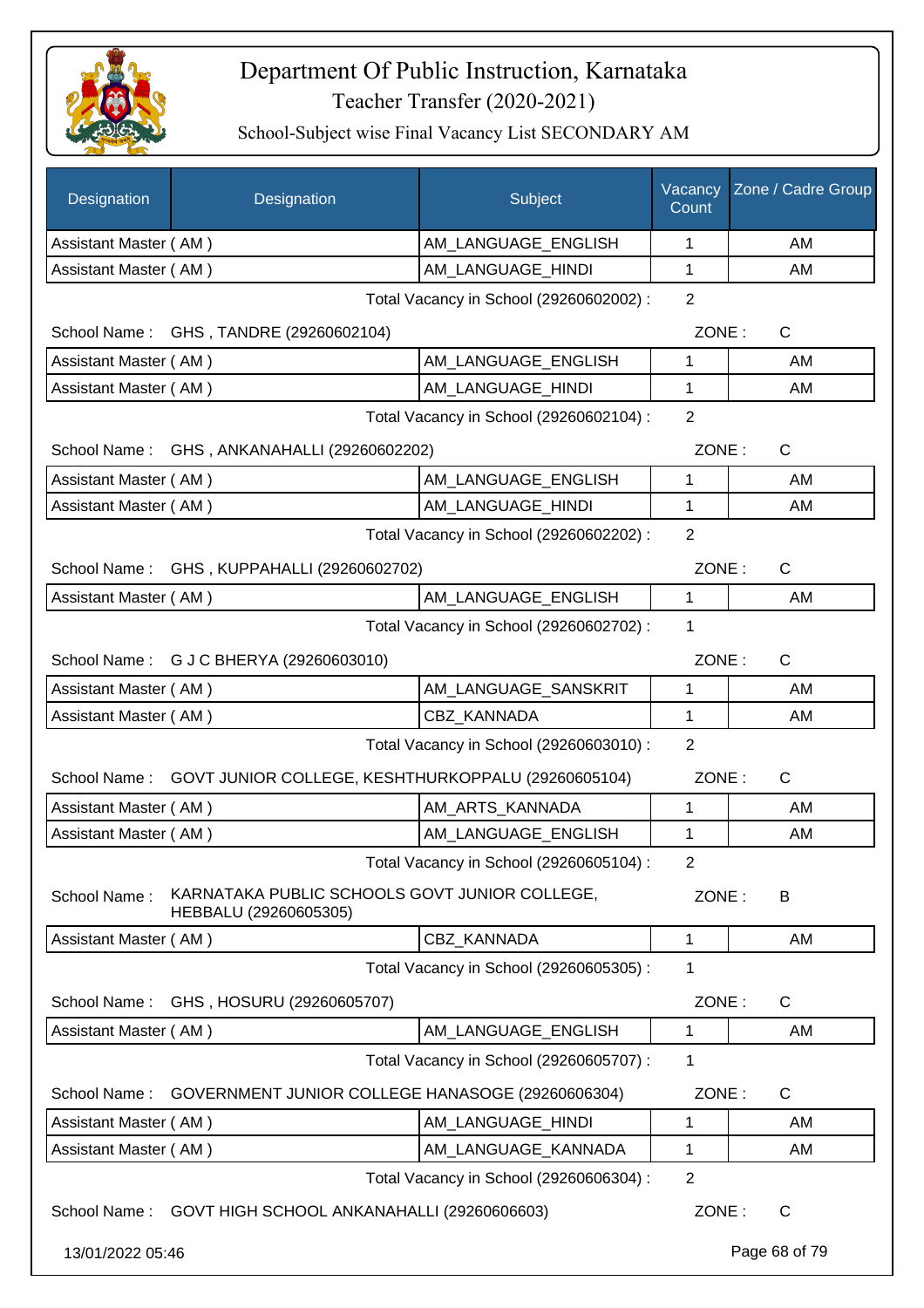

School-Subject wise Final Vacancy List SECONDARY AM

| <b>Designation</b>                                        | Designation                                                    | Subject                                 | Vacancy<br>Count | Zone / Cadre Group    |
|-----------------------------------------------------------|----------------------------------------------------------------|-----------------------------------------|------------------|-----------------------|
| Assistant Master (AM)                                     |                                                                | AM_ARTS_KANNADA                         | 1                | AM                    |
| Assistant Master (AM)                                     |                                                                | AM LANGUAGE ENGLISH                     | 1                | AM                    |
| Assistant Master (AM)                                     |                                                                | CBZ KANNADA                             | 1                | AM                    |
|                                                           | Total Vacancy in School (29260606603) :                        |                                         |                  |                       |
|                                                           | School Name: GHS, BANDAHALLI (29260606802)                     |                                         |                  | ZONE:<br>$\mathsf{C}$ |
| Assistant Master (AM)                                     |                                                                | AM_LANGUAGE_ENGLISH                     | 1                | AM                    |
| Assistant Master (AM)                                     |                                                                | <b>CBZ KANNADA</b>                      | 1                | AM                    |
|                                                           |                                                                | Total Vacancy in School (29260606802) : | $\overline{2}$   |                       |
|                                                           | School Name: GHS, D.K.KOPPALU (29260618502)                    |                                         | ZONE:            | C                     |
| Assistant Master (AM)                                     |                                                                | CBZ_KANNADA                             | 1                | AM                    |
|                                                           |                                                                | Total Vacancy in School (29260618502) : | 1                |                       |
|                                                           | School Name: GHS, TIPPURU (29260619504)                        |                                         | ZONE:            | $\mathsf{C}$          |
| Assistant Master (AM)                                     |                                                                | AM_ARTS_KANNADA                         | 1                | AM                    |
| Assistant Master (AM)                                     |                                                                | AM_LANGUAGE_ENGLISH                     | $\mathbf{1}$     | AM                    |
| $\overline{2}$<br>Total Vacancy in School (29260619504) : |                                                                |                                         |                  |                       |
|                                                           | School Name: GHS, CHIKKA VADDARAGUDI (29260619702)             |                                         | ZONE:            | $\mathsf{C}$          |
| Assistant Master (AM)                                     |                                                                | AM_LANGUAGE_ENGLISH                     | 1                | AM                    |
| Assistant Master (AM)                                     |                                                                | AM_LANGUAGE_HINDI                       | 1                | AM                    |
|                                                           |                                                                | Total Vacancy in School (29260619702) : | $\overline{2}$   |                       |
| School Name:                                              | GIRLS GOVT JUNIOR COLLEGE, K R NAGARA-WARD-17<br>(29260623004) |                                         | ZONE:            | A                     |
| Assistant Master (AM)                                     |                                                                | AM LANGUAGE URDU                        | 1                | AM                    |
| Assistant Master (AM)                                     |                                                                | CBZ_KANNADA                             | 1                | AM                    |
|                                                           |                                                                | Total Vacancy in School (29260623004) : | $\overline{2}$   |                       |
| School Name:                                              | ADARSHA VIDYALAYA RMSA K R NAGARA (29260623013)                |                                         | ZONE:            | B                     |
| Assistant Master (AM)                                     |                                                                | AM_ARTS_ENGLISH                         | 1                | AM                    |
| Assistant Master (AM)                                     |                                                                | CBZ_ENGLISH                             | 1                | AM                    |
|                                                           |                                                                | Total Vacancy in School (29260623013) : | $\overline{2}$   |                       |
|                                                           |                                                                | Total Vacancy in Taluka (292606) :      | 37               |                       |
| Taluka Name:                                              | MYSORE NORTH (292607)                                          |                                         |                  |                       |
| School Name:                                              | GOVERNMENT HIGH SCHOLL NIZAMIA, WARD-44 (29260704801)          |                                         | ZONE:            | A                     |
| Assistant Master (AM)                                     |                                                                | CBZ_ENGLISH                             | 1                | AM                    |
| Assistant Master (AM)                                     |                                                                | CBZ_URDU                                | 1                | AM                    |
|                                                           |                                                                |                                         |                  |                       |

13/01/2022 05:46 Page 69 of 79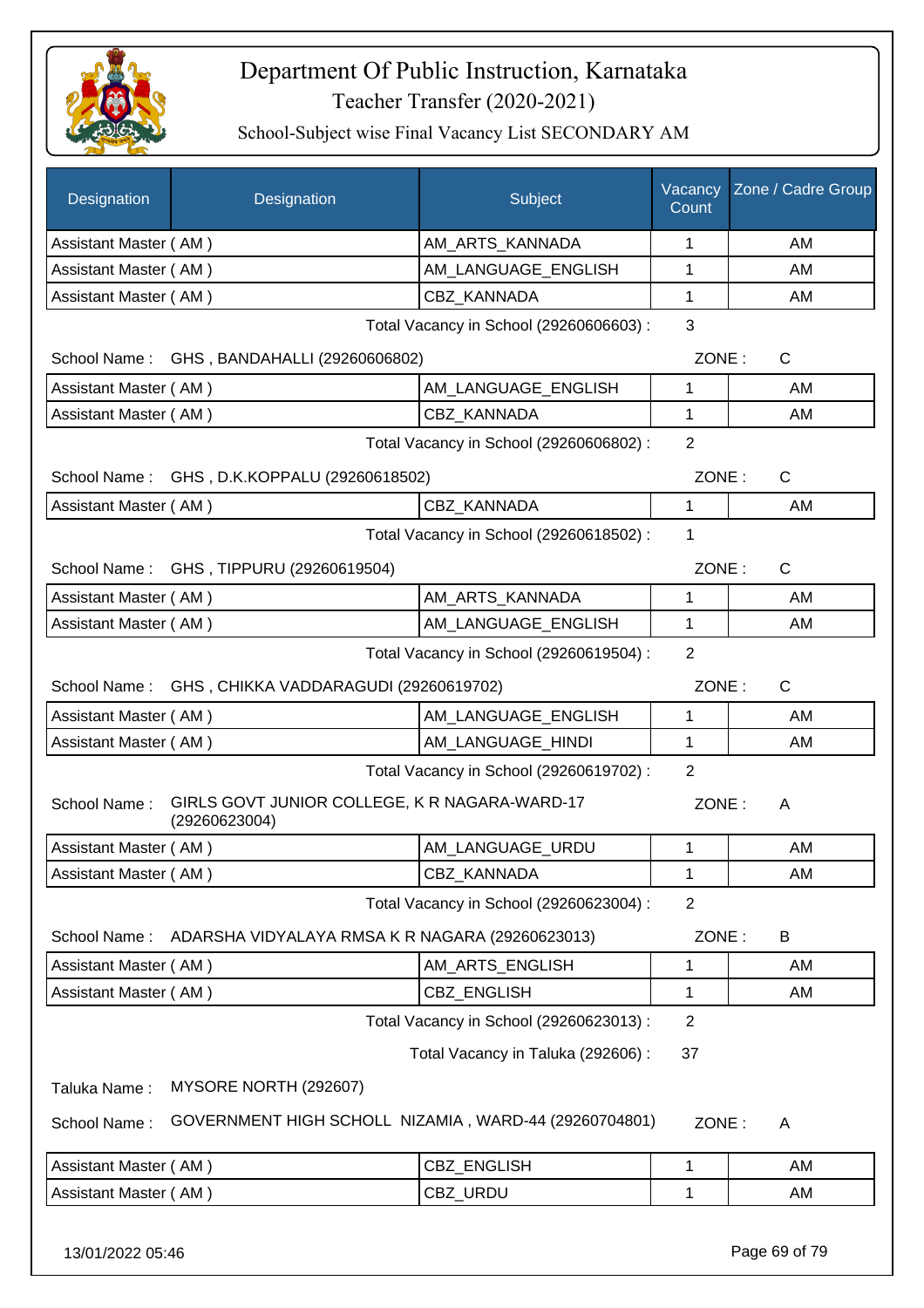

| Designation           | Designation                                                                | Subject                                 | Vacancy<br>Count | Zone / Cadre Group |
|-----------------------|----------------------------------------------------------------------------|-----------------------------------------|------------------|--------------------|
|                       |                                                                            | Total Vacancy in School (29260704801) : | 2                |                    |
|                       |                                                                            | Total Vacancy in Taluka (292607) :      | 2                |                    |
| Taluka Name:          | NANJANAGUD (292609)                                                        |                                         |                  |                    |
| School Name:          | G.P.U.COLLEGE, HIGH SCHOOL SECTION, HEDIYALA.<br>(29260904106)             |                                         | ZONE:            | C                  |
| Assistant Master (AM) |                                                                            | CBZ_KANNADA                             | $\mathbf{1}$     | AM                 |
|                       |                                                                            | Total Vacancy in School (29260904106) : | 1                |                    |
| School Name:          | GOVERNMENT ADARSHA VIDYALYA DEBURU (29260906002)                           |                                         | ZONE:            | B                  |
| Assistant Master (AM) |                                                                            | <b>CBZ ENGLISH</b>                      | 1                | AM                 |
|                       |                                                                            | Total Vacancy in School (29260906002) : | 1                |                    |
| School Name:          | GOVERNMENT HIGH SCHOOL, HADINARU (29260909203)                             |                                         | ZONE:            | $\mathsf{C}$       |
| Assistant Master (AM) |                                                                            | AM_ARTS_KANNADA                         | 1                | AM                 |
|                       |                                                                            | Total Vacancy in School (29260909203) : | 1                |                    |
|                       |                                                                            |                                         | 3                |                    |
|                       |                                                                            | Total Vacancy in Taluka (292609) :      |                  |                    |
| Taluka Name:          | PERIYA PATNA (292610)                                                      |                                         |                  |                    |
| School Name:          | GHPS ATTIGODU (RMSA UPGRADED) (29261000103)                                |                                         | ZONE:            | $\mathsf{C}$       |
| Assistant Master (AM) |                                                                            | CBZ KANNADA                             | 1                | AM                 |
|                       |                                                                            | Total Vacancy in School (29261000103) : | 1                |                    |
| School Name:          | GOVT JUNIOR COLLEGE KITTUR (29261001007)                                   |                                         | ZONE:            | $\mathsf{C}$       |
| Assistant Master (AM) |                                                                            | AM_ARTS_KANNADA                         | 1                | AM                 |
| Assistant Master (AM) |                                                                            | AM LANGUAGE HINDI                       | 1                | AM                 |
| Assistant Master (AM) |                                                                            | AM_LANGUAGE_KANNADA                     | 1                | AM                 |
| Assistant Master (AM) |                                                                            | CBZ KANNADA                             | 1                | AM                 |
|                       |                                                                            | Total Vacancy in School (29261001007) : | $\overline{4}$   |                    |
| School Name:          | KARNATAKA PUBLIC SCHOOLS GOVT JUNIOR COLLEGE<br>HARANA HALLI (29261002102) |                                         | ZONE:            | C                  |
| Assistant Master (AM) |                                                                            | AM_LANGUAGE_HINDI                       | 1                | AM                 |
| Assistant Master (AM) |                                                                            | AM_LANGUAGE_KANNADA                     | 1                | AM                 |
|                       |                                                                            | Total Vacancy in School (29261002102) : | $\overline{2}$   |                    |
| School Name:          | GHS CHIKKA NERALE (29261002804)                                            |                                         | ZONE:            | C                  |
| Assistant Master (AM) |                                                                            | AM_LANGUAGE_ENGLISH                     | 1                | AM                 |
| Assistant Master (AM) |                                                                            | AM_LANGUAGE_HINDI                       | 1                | AM                 |
|                       |                                                                            | Total Vacancy in School (29261002804) : | $\overline{2}$   |                    |
|                       |                                                                            |                                         |                  |                    |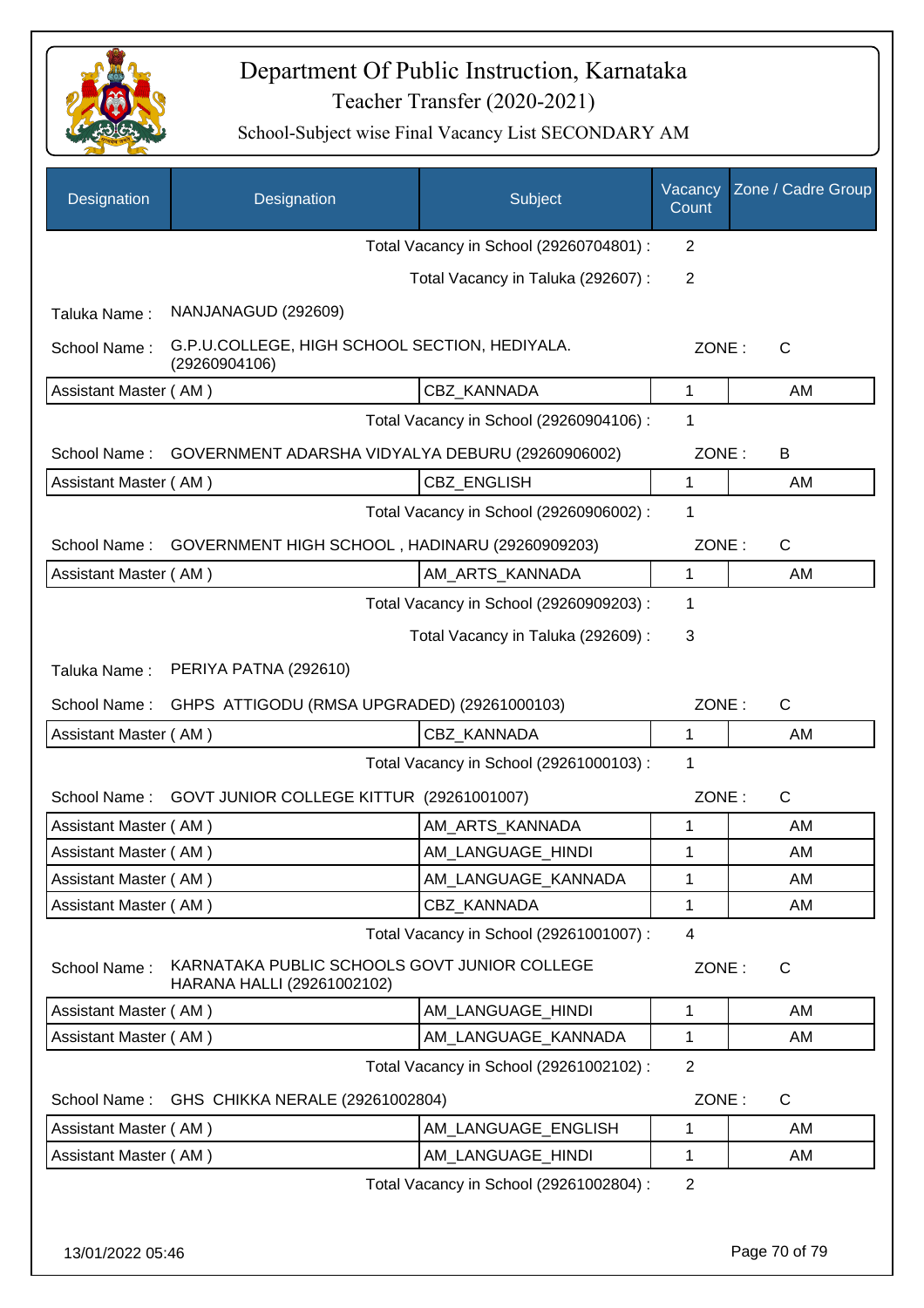

| Designation           | Designation                                                            | Subject                                 | Vacancy<br>Count | Zone / Cadre Group |
|-----------------------|------------------------------------------------------------------------|-----------------------------------------|------------------|--------------------|
|                       | School Name: GHS DODDA KAMRA VALLI (29261005603)                       |                                         | ZONE:            | C                  |
| Assistant Master (AM) |                                                                        | AM LANGUAGE_KANNADA                     | $\mathbf{1}$     | AM                 |
|                       |                                                                        | Total Vacancy in School (29261005603) : | 1                |                    |
|                       | School Name: GHS MUTHURU (29261007407)                                 |                                         | ZONE:            | C                  |
| Assistant Master (AM) |                                                                        | AM LANGUAGE KANNADA                     | $\mathbf{1}$     | AM                 |
|                       |                                                                        | Total Vacancy in School (29261007407) : | 1                |                    |
|                       | School Name: GHS KAMPALA PURA (29261010704)                            |                                         | ZONE:            | C                  |
| Assistant Master (AM) |                                                                        | AM_LANGUAGE_ENGLISH                     | $\mathbf{1}$     | AM                 |
|                       |                                                                        | Total Vacancy in School (29261010704) : | 1                |                    |
|                       | School Name: GOVT HIGH SCHOOL MAKODU (29261011503)                     |                                         | ZONE:            | $\mathsf C$        |
| Assistant Master (AM) |                                                                        | AM_LANGUAGE_KANNADA                     | $\mathbf{1}$     | AM                 |
|                       |                                                                        | Total Vacancy in School (29261011503) : | 1                |                    |
| School Name:          | GHPS HITNE HEBBAGILU(RMSA UPGRADED) (29261013001)                      |                                         | ZONE:            | C                  |
| Assistant Master (AM) |                                                                        | AM_LANGUAGE_ENGLISH                     | $\mathbf{1}$     | AM                 |
|                       |                                                                        | Total Vacancy in School (29261013001) : | 1                |                    |
| School Name:          | GHS BHUVANAHALLI (29261014802)                                         |                                         | ZONE:            | $\mathsf{C}$       |
| Assistant Master (AM) |                                                                        | AM_ARTS_KANNADA                         | 1                | AM                 |
| Assistant Master (AM) |                                                                        | AM LANGUAGE ENGLISH                     | 1                | AM                 |
| Assistant Master (AM) |                                                                        | AM LANGUAGE HINDI                       | 1                | AM                 |
|                       |                                                                        | Total Vacancy in School (29261014802) : | 3                |                    |
|                       | School Name: GOVT JUNIOR COLLEGE BETTADA PURA (29261015611)            |                                         | ZONE:            | C                  |
| Assistant Master (AM) |                                                                        | AM ARTS KANNADA                         | $\mathbf{1}$     | AM                 |
|                       |                                                                        | Total Vacancy in School (29261015611) : | 1                |                    |
| School Name:          | KARNATAKA PUBLIC SCHOOLS GOVT JUNIOR COLLEGE<br>RAVANDUR (29261016109) |                                         | ZONE:            | $\mathsf C$        |
| Assistant Master (AM) |                                                                        | AM_ARTS_KANNADA                         | $\overline{2}$   | AM                 |
| Assistant Master (AM) |                                                                        | AM LANGUAGE ENGLISH                     | 1                | AM                 |
| Assistant Master (AM) |                                                                        | AM_LANGUAGE_KANNADA                     | $\overline{2}$   | AM                 |
| Assistant Master (AM) |                                                                        | CBZ_KANNADA                             | 1                | AM                 |
|                       |                                                                        | Total Vacancy in School (29261016109) : | 6                |                    |
| School Name:          | GHS HANDITHAVALLI (29261016902)                                        |                                         | ZONE:            | $\mathsf C$        |
| Assistant Master (AM) |                                                                        | AM_LANGUAGE_ENGLISH                     | $\mathbf{1}$     | AM                 |
|                       |                                                                        | Total Vacancy in School (29261016902) : | 1                |                    |
| 13/01/2022 05:46      |                                                                        |                                         |                  | Page 71 of 79      |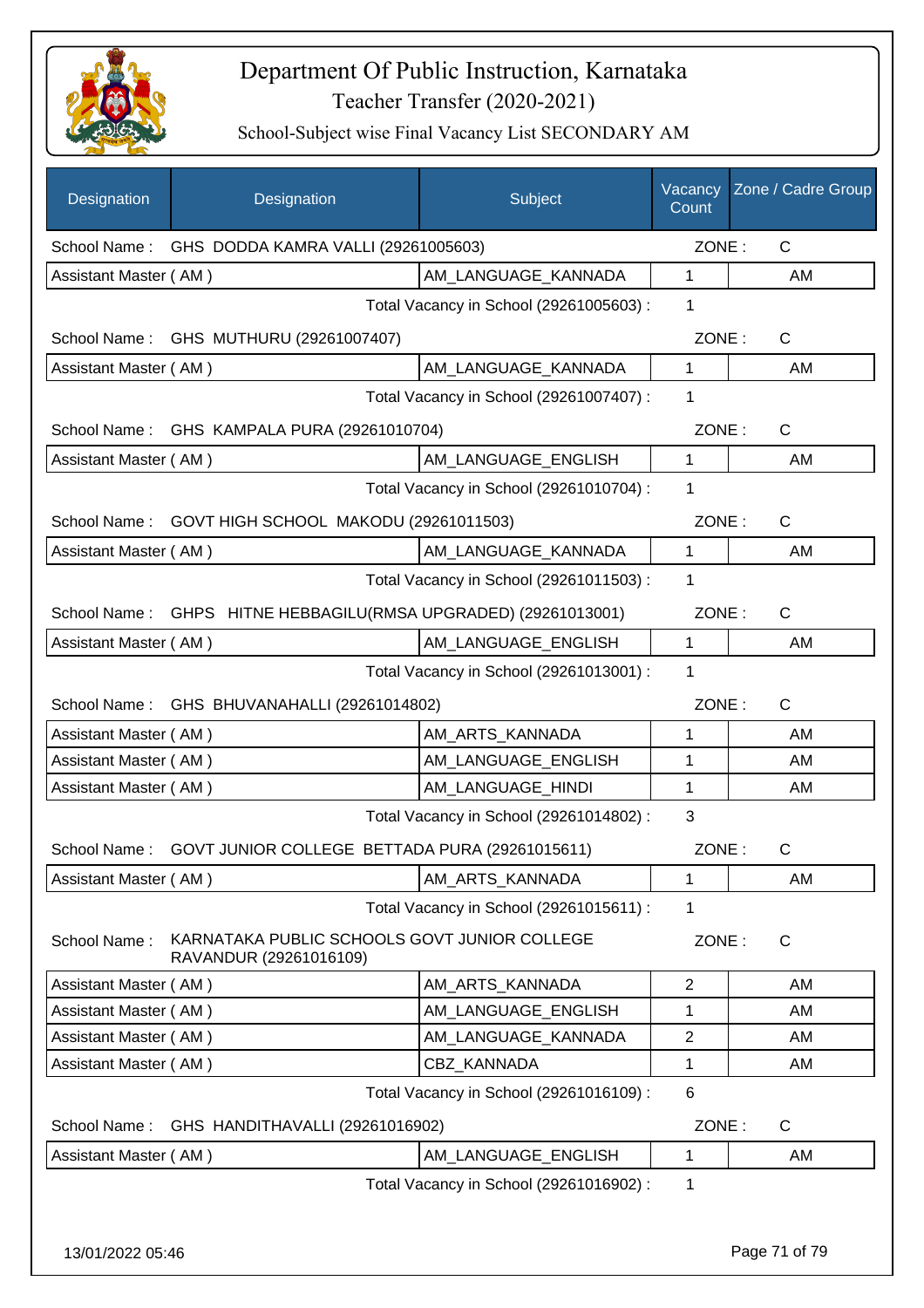

| Designation           | Designation                                                                                  | Subject                                 | Count          | Vacancy Zone / Cadre Group |  |
|-----------------------|----------------------------------------------------------------------------------------------|-----------------------------------------|----------------|----------------------------|--|
| School Name:          | GOVT JUNIOR COLLEGE HALAGANA HALLI (29261017805)                                             |                                         | ZONE:          | $\mathsf{C}$               |  |
| Assistant Master (AM) |                                                                                              | AM_ARTS_KANNADA                         | 1              | AM                         |  |
| Assistant Master (AM) |                                                                                              | AM_LANGUAGE_ENGLISH                     | 1              | AM                         |  |
|                       |                                                                                              | Total Vacancy in School (29261017805) : | $\overline{2}$ |                            |  |
|                       | School Name: GOVT JUNIOR COLLEGE KANAGALU (29261018304)                                      |                                         | ZONE:          | C                          |  |
| Assistant Master (AM) |                                                                                              | AM LANGUAGE ENGLISH                     | 1              | AM                         |  |
| Assistant Master (AM) |                                                                                              | AM_LANGUAGE_HINDI                       | 1              | AM                         |  |
| Assistant Master (AM) |                                                                                              | AM_LANGUAGE_KANNADA                     | $\mathbf{1}$   | AM                         |  |
|                       |                                                                                              | Total Vacancy in School (29261018304) : | 3              |                            |  |
| School Name:          | GHS BETTADA THUNGA (29261019002)                                                             |                                         | ZONE:          | $\mathsf{C}$               |  |
| Assistant Master (AM) |                                                                                              | AM LANGUAGE ENGLISH                     | 1              | AM                         |  |
| Assistant Master (AM) |                                                                                              | AM_LANGUAGE_KANNADA                     | 1              | AM                         |  |
|                       |                                                                                              | Total Vacancy in School (29261019002) : | $\overline{2}$ |                            |  |
|                       | School Name: GOVT GIRLS JUNIOR COLLEGE PERIYAPATNA (29261025902)                             |                                         | ZONE:          | A                          |  |
| Assistant Master (AM) |                                                                                              | AM_LANGUAGE_ENGLISH                     | 1              | AM                         |  |
| Assistant Master (AM) |                                                                                              | AM_LANGUAGE_KANNADA                     | $\mathbf{1}$   | AM                         |  |
|                       | Total Vacancy in School (29261025902) :<br>2                                                 |                                         |                |                            |  |
| School Name:          | GOVT BOYS JUNIOR COLLEGE PERIYAPATNA (29261025913)                                           |                                         | ZONE:          | A                          |  |
| Assistant Master (AM) |                                                                                              | AM_ARTS_KANNADA                         | $\mathbf{1}$   | AM                         |  |
| Assistant Master (AM) |                                                                                              | AM_LANGUAGE_ENGLISH                     | 1              | AM                         |  |
| Assistant Master (AM) |                                                                                              | AM_LANGUAGE_HINDI                       | 1              | AM                         |  |
| Assistant Master (AM) |                                                                                              | AM_LANGUAGE_KANNADA                     | 3              | AM                         |  |
|                       |                                                                                              | Total Vacancy in School (29261025913) : | 6              |                            |  |
|                       |                                                                                              | Total Vacancy in Taluka (292610) :      | 40             |                            |  |
| Taluka Name:          | T.N.PURA (292611)                                                                            |                                         |                |                            |  |
| School Name:          | GHS DODDA MULAGUDU (29261100203)                                                             |                                         | ZONE:          | C                          |  |
| Assistant Master (AM) |                                                                                              | AM_LANGUAGE_KANNADA                     | 1              | AM                         |  |
|                       |                                                                                              | Total Vacancy in School (29261100203) : | 1              |                            |  |
| School Name:          | GOVERNAMENT PRE UNIVERSITY COLLEGE HIGH SCHOOL<br>SECTION MENASIKYATHANA HALLI (29261100603) |                                         | ZONE:          | C                          |  |
| Assistant Master (AM) |                                                                                              | CBZ_KANNADA                             | $\mathbf{1}$   | AM                         |  |
|                       |                                                                                              | Total Vacancy in School (29261100603) : | 1              |                            |  |
| School Name:          | GHS HEGGURU (29261104603)                                                                    |                                         | ZONE:          | C                          |  |
| Assistant Master (AM) |                                                                                              | AM_LANGUAGE_KANNADA                     | 1              | AM                         |  |
| 13/01/2022 05:46      |                                                                                              |                                         |                | Page 72 of 79              |  |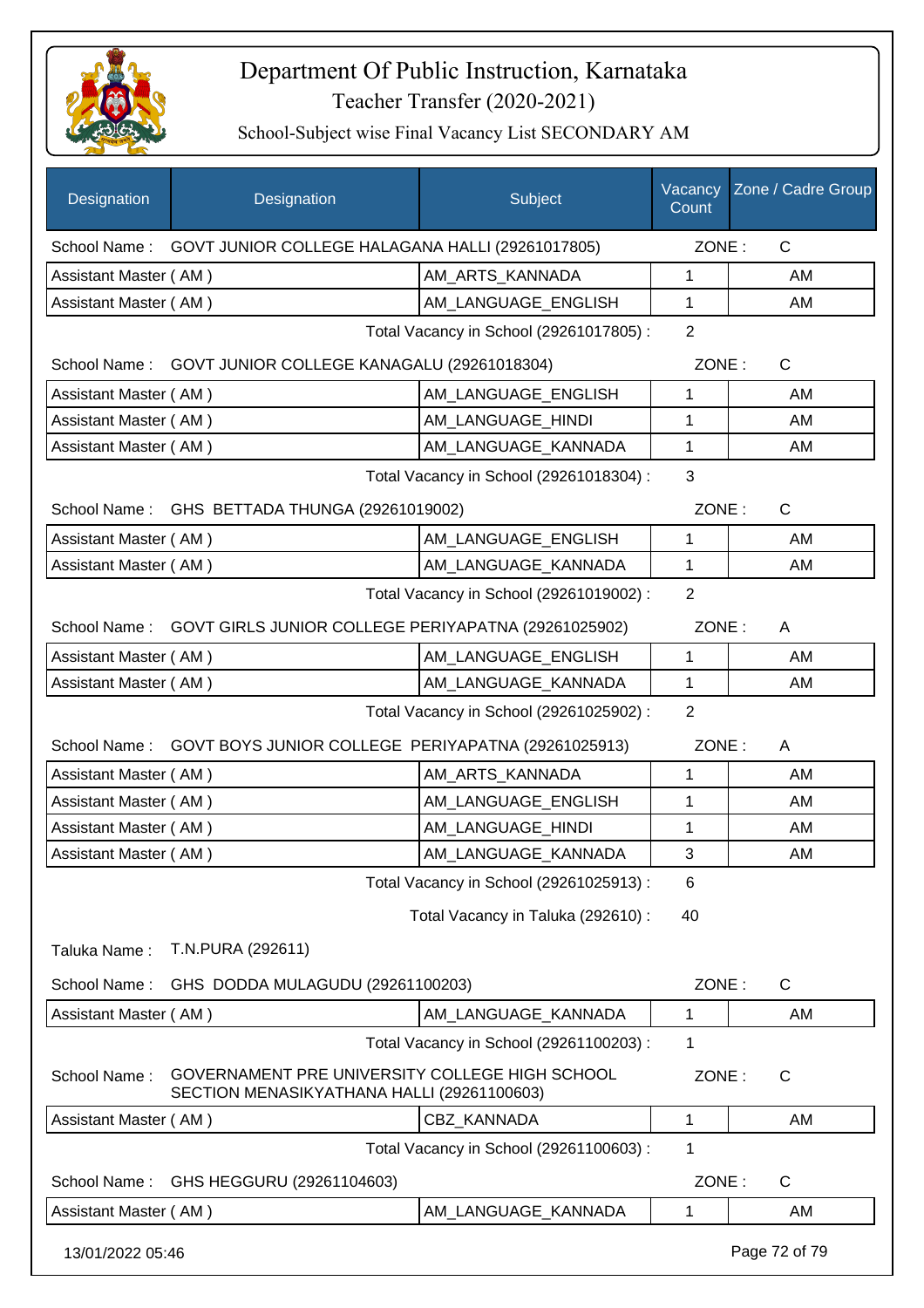

| Designation                                 | Designation                                              | Subject                                 | Vacancy<br>Count | Zone / Cadre Group |
|---------------------------------------------|----------------------------------------------------------|-----------------------------------------|------------------|--------------------|
|                                             |                                                          | Total Vacancy in School (29261104603) : | 1                |                    |
|                                             | School Name: GHPS KOLATHUR (RMSA UPGRADED) (29261108701) |                                         | ZONE:            | $\mathsf{C}$       |
| Assistant Master (AM)                       |                                                          | AM LANGUAGE ENGLISH                     | $\mathbf{1}$     | AM                 |
|                                             |                                                          | Total Vacancy in School (29261108701) : | 1                |                    |
| School Name:                                | GHS MUSUVINA KOPPALU (29261112802)                       |                                         | ZONE:            | C                  |
| Assistant Master (AM)                       |                                                          | AM_LANGUAGE_KANNADA                     | $\mathbf{1}$     | AM                 |
|                                             |                                                          | Total Vacancy in School (29261112802) : | 1                |                    |
| School Name:                                | KARNATAKA PUBLIC SCHOOLS GJC MUGURU (29261113607)        |                                         | ZONE:            | C                  |
| Assistant Master (AM)                       |                                                          | AM_ARTS_KANNADA                         | $\overline{2}$   | AM                 |
|                                             |                                                          | Total Vacancy in School (29261113607) : | $\overline{2}$   |                    |
| School Name:                                | GOVT ADARSHA VIDYALYA SOSALE (29261115807)               |                                         | ZONE:            | B                  |
| Assistant Master (AM)                       |                                                          | AM_PCM_ENGLISH                          | 1                | AM                 |
| Assistant Master (AM)                       |                                                          | <b>CBZ ENGLISH</b>                      | 1                | AM                 |
|                                             |                                                          | Total Vacancy in School (29261115807) : | $\overline{2}$   |                    |
|                                             | School Name: GJC TALAKADU (29261117309)                  |                                         | ZONE:            | $\mathsf{C}$       |
| Assistant Master (AM)                       |                                                          | AM ARTS KANNADA                         | 1                | AM                 |
| Assistant Master (AM)                       |                                                          | AM_LANGUAGE_KANNADA                     | $\overline{2}$   | AM                 |
|                                             |                                                          | Total Vacancy in School (29261117309) : | 3                |                    |
|                                             | School Name: GHS VATALU (29261118402)                    |                                         | ZONE:            | C                  |
| Assistant Master (AM)                       |                                                          | AM LANGUAGE KANNADA                     | 1                | AM                 |
|                                             |                                                          | Total Vacancy in School (29261118402) : | 1                |                    |
|                                             |                                                          | Total Vacancy in Taluka (292611) :      | 13               |                    |
| District Name:                              | CHAMARAJANAGARA (2927)                                   |                                         |                  |                    |
|                                             | CHAMARAJA NAGAR (292701)                                 |                                         |                  |                    |
| Taluka Name:                                |                                                          |                                         |                  |                    |
| School Name:                                | GHS BADANAGUPPE (29270100403)                            |                                         | ZONE:            | B                  |
| Assistant Master (AM)                       |                                                          | AM_LANGUAGE_KANNADA                     | 1                | AM                 |
|                                             |                                                          | Total Vacancy in School (29270100403) : | 1                |                    |
| School Name:                                | GOVT HIGH SCHOOL, MANGALA (29270102903)                  |                                         | ZONE:            | B                  |
| Assistant Master (AM)                       |                                                          | AM_LANGUAGE_ENGLISH                     | 1                | AM                 |
| Total Vacancy in School (29270102903):<br>1 |                                                          |                                         |                  |                    |
| School Name:                                | GHS NANJEDEVANA PURA (29270108501)                       |                                         | ZONE:            | C                  |
| Assistant Master (AM)                       |                                                          | AM_PCM_KANNADA                          | 1                | AM                 |
| 13/01/2022 05:46                            |                                                          |                                         |                  | Page 73 of 79      |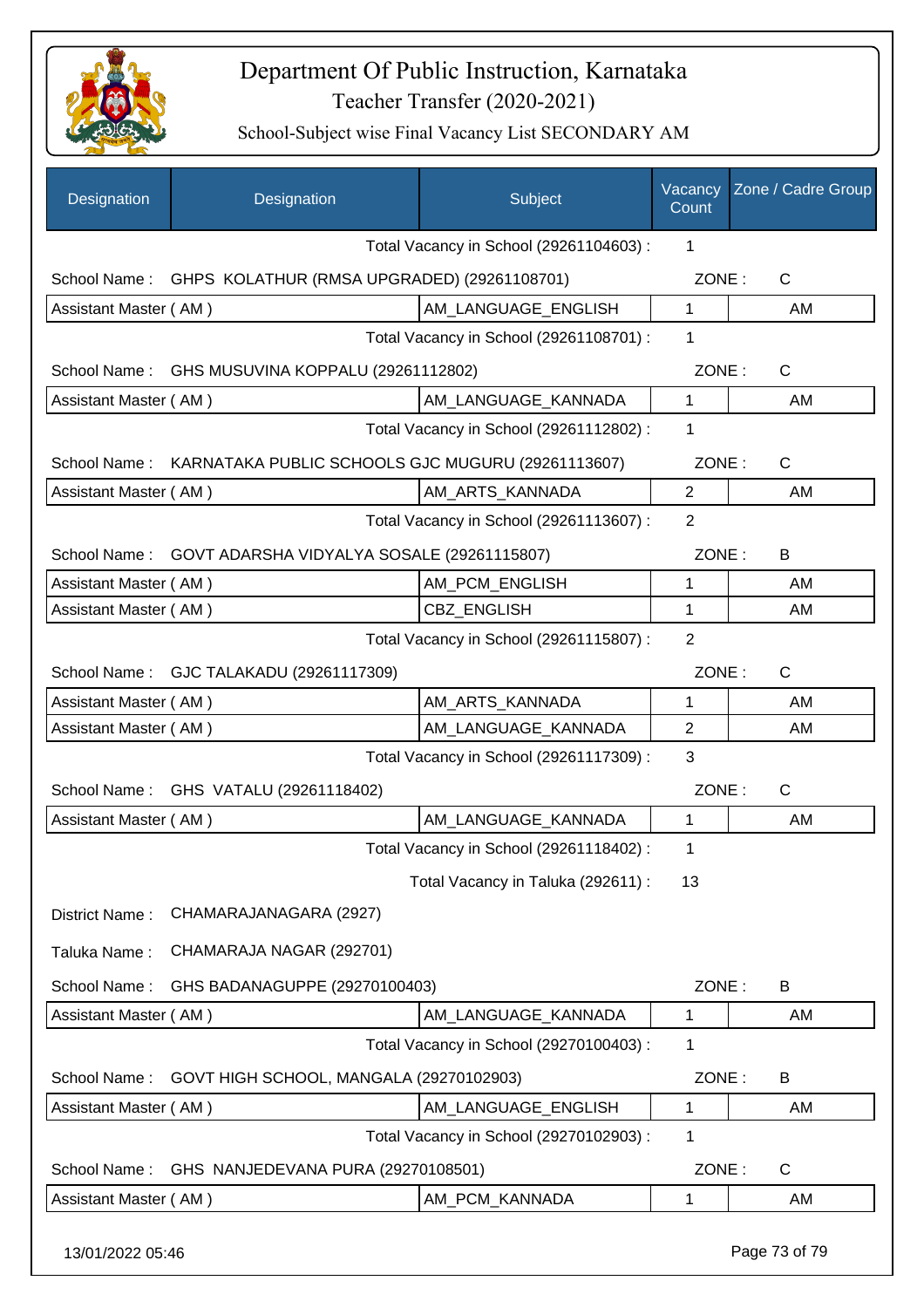

| Designation           | Designation                                                     | Subject                                 | Vacancy<br>Count | Zone / Cadre Group |
|-----------------------|-----------------------------------------------------------------|-----------------------------------------|------------------|--------------------|
| Assistant Master (AM) |                                                                 | CBZ_KANNADA                             | 1                | AM                 |
|                       |                                                                 | Total Vacancy in School (29270108501) : | 2                |                    |
|                       | School Name: GHS HARADANAHALLI (29270108904)                    |                                         | ZONE:            | B                  |
| Assistant Master (AM) |                                                                 | AM_LANGUAGE_ENGLISH                     | $\mathbf{1}$     | AM                 |
|                       |                                                                 | Total Vacancy in School (29270108904) : | 1                |                    |
| School Name:          | GPUC VENKATAIAHNA CHATHRA (29270109202)                         |                                         | ZONE:            | B                  |
| Assistant Master (AM) |                                                                 | AM LANGUAGE_ENGLISH                     | 1                | AM                 |
|                       |                                                                 | Total Vacancy in School (29270109202) : | 1                |                    |
| School Name:          | GHS YANAGALLI (29270110602)                                     |                                         | ZONE:            | C                  |
| Assistant Master (AM) |                                                                 | AM_ARTS_KANNADA                         | 1                | AM                 |
| Assistant Master (AM) |                                                                 | AM_LANGUAGE_ENGLISH                     | 1                | AM                 |
| Assistant Master (AM) |                                                                 | AM_LANGUAGE_KANNADA                     | 1                | AM                 |
|                       |                                                                 | Total Vacancy in School (29270110602) : | 3                |                    |
|                       | School Name: GHS YARAGANAHALLI (29270111102)                    |                                         | ZONE:            | C                  |
| Assistant Master (AM) |                                                                 | AM_LANGUAGE_KANNADA                     | $\mathbf{1}$     | AM                 |
| Assistant Master (AM) |                                                                 | AM_PCM_KANNADA                          | 1                | AM                 |
|                       |                                                                 | Total Vacancy in School (29270111102) : | $\overline{2}$   |                    |
| School Name:          | KARNATAKA PUBLIC SCHOOLS GPUC CHANDAKAVADI(HS)<br>(29270111507) |                                         | ZONE:            | B                  |
| Assistant Master (AM) |                                                                 | AM_LANGUAGE_ENGLISH                     | 1                | AM                 |
|                       |                                                                 | Total Vacancy in School (29270111507) : | 1                |                    |
|                       | School Name: GPUC ALURU (29270112203)                           |                                         |                  | ZONE:<br>C         |
| Assistant Master (AM) |                                                                 | AM LANGUAGE HINDI                       | 1                | AM                 |
|                       |                                                                 | Total Vacancy in School (29270112203) : | 1                |                    |
| School Name:          | GHS BAGALI (29270116502)                                        |                                         | ZONE:            | C                  |
| Assistant Master (AM) |                                                                 | AM_LANGUAGE_ENGLISH                     | 1                | AM                 |
|                       |                                                                 | Total Vacancy in School (29270116502) : | 1                |                    |
| School Name:          | GPUC KUDERU (29270116905)                                       |                                         | ZONE:            | C                  |
| Assistant Master (AM) |                                                                 | AM_ARTS_KANNADA                         | 1                | AM                 |
| Assistant Master (AM) |                                                                 | AM_LANGUAGE_ENGLISH                     | 1                | AM                 |
|                       |                                                                 | Total Vacancy in School (29270116905) : | 2                |                    |
| School Name:          | GHS GULIPURA (29270118306)                                      |                                         | ZONE:            | C                  |
| Assistant Master (AM) |                                                                 | AM_LANGUAGE_HINDI                       | 1                | AM                 |
| 13/01/2022 05:46      |                                                                 |                                         |                  | Page 74 of 79      |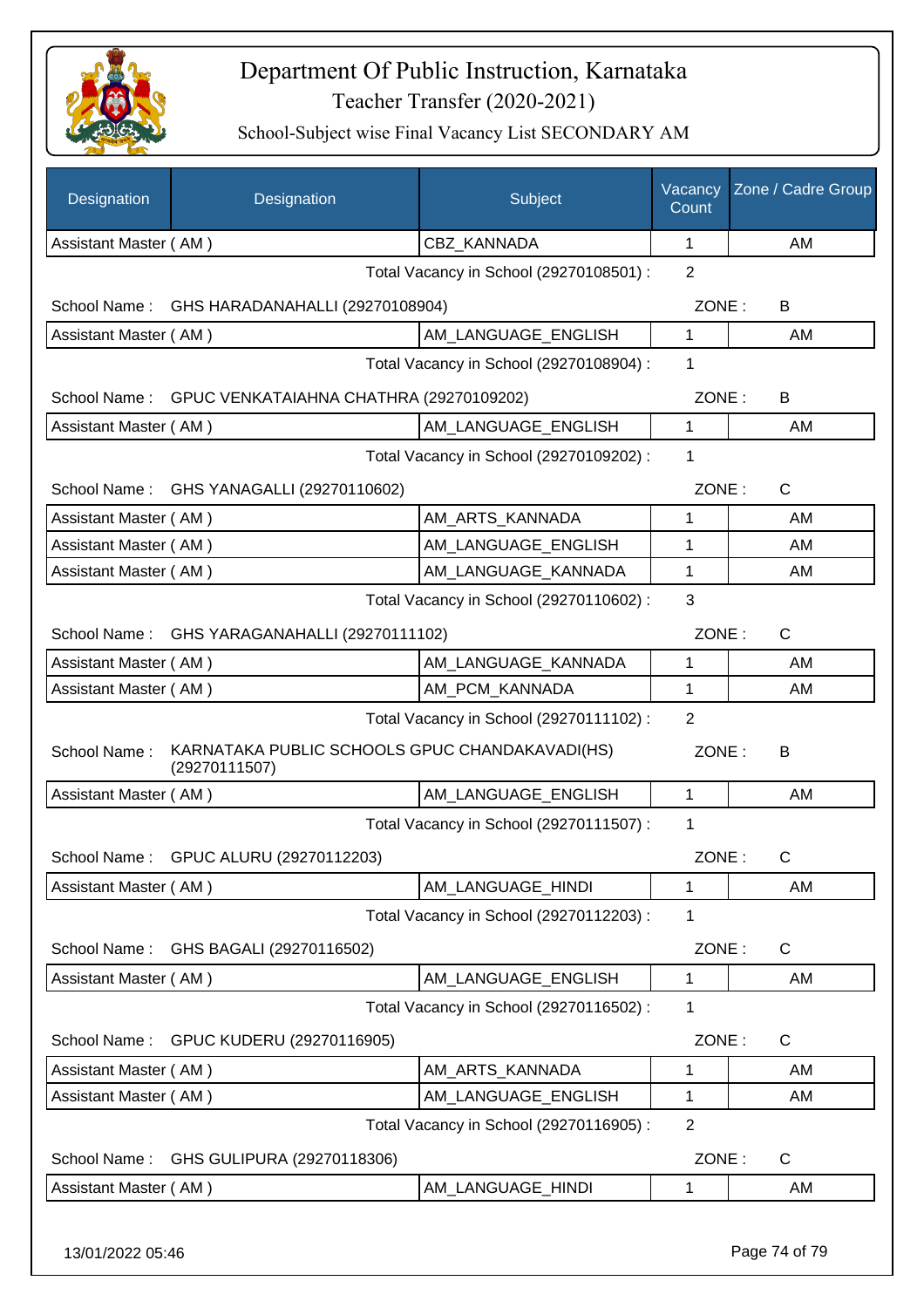

| Designation           | Designation                                         | Subject                                 | Vacancy<br>Count | Zone / Cadre Group |
|-----------------------|-----------------------------------------------------|-----------------------------------------|------------------|--------------------|
|                       |                                                     | Total Vacancy in School (29270118306) : | 1                |                    |
| School Name:          | GHS HONGANURU (29270118709)                         |                                         | ZONE:            | C                  |
| Assistant Master (AM) |                                                     | AM_LANGUAGE_HINDI                       | 1                | AM                 |
|                       |                                                     | Total Vacancy in School (29270118709) : | 1                |                    |
| School Name:          | GPUC SANTHEMARAHALLI (29270119808)                  |                                         | ZONE:            | $\mathsf{C}$       |
| Assistant Master (AM) |                                                     | AM LANGUAGE_ENGLISH                     | 1                | AM                 |
|                       |                                                     | Total Vacancy in School (29270119808) : | 1                |                    |
| School Name:          | GPUC GIRLS, CHAMARAJANAGA (29270126504)             |                                         | ZONE:            | A                  |
| Assistant Master (AM) |                                                     | <b>CBZ KANNADA</b>                      | 1                | AM                 |
|                       |                                                     | Total Vacancy in School (29270126504) : | 1                |                    |
|                       |                                                     | Total Vacancy in Taluka (292701) :      | 20               |                    |
|                       |                                                     |                                         |                  |                    |
| Taluka Name:          | <b>GUNDULPET (292702)</b>                           |                                         |                  |                    |
| School Name:          | GHS BANNITHAL PURA (29270202702)                    |                                         | ZONE:            | $\mathsf{C}$       |
| Assistant Master (AM) |                                                     | AM_LANGUAGE_ENGLISH                     | 1                | AM                 |
| Assistant Master (AM) |                                                     | AM_LANGUAGE_HINDI                       | 1                | AM                 |
| Assistant Master (AM) |                                                     | AM_LANGUAGE_KANNADA                     | 1                | AM                 |
| Assistant Master (AM) |                                                     | CBZ_KANNADA                             | 1                | AM                 |
|                       |                                                     | Total Vacancy in School (29270202702) : | 4                |                    |
| School Name:          | GHS BEEMANA BEEDU (29270203202)                     |                                         | ZONE:            | C                  |
| Assistant Master (AM) |                                                     | AM_LANGUAGE_ENGLISH                     | 1                | AM                 |
| Assistant Master (AM) |                                                     | CBZ_KANNADA                             | 1                | AM                 |
|                       |                                                     | Total Vacancy in School (29270203202) : | $\overline{2}$   |                    |
| School Name:          | KARNATAKA PUBLIC SCHOOLS GPUC HANGALA (29270204203) |                                         | ZONE:            | C                  |
| Assistant Master (AM) |                                                     | AM_LANGUAGE_ENGLISH                     | 1                | AM                 |
| Assistant Master (AM) |                                                     | AM_LANGUAGE_HINDI                       | 1                | AM                 |
| Assistant Master (AM) |                                                     | CBZ_KANNADA                             | 1                | AM                 |
|                       |                                                     | Total Vacancy in School (29270204203) : | 3                |                    |
| School Name:          | GHS BACHALLI (29270204704)                          |                                         | ZONE:            | $\mathsf{C}$       |
| Assistant Master (AM) |                                                     | AM_LANGUAGE_ENGLISH                     | 1                | AM                 |
| Assistant Master (AM) |                                                     | AM_LANGUAGE_HINDI                       | 1                | AM                 |
|                       |                                                     | Total Vacancy in School (29270204704) : | $\overline{2}$   |                    |
| School Name:          | GHS HUNDI PURA (29270206002)                        |                                         | ZONE:            | C                  |
| Assistant Master (AM) |                                                     | AM_LANGUAGE_ENGLISH                     | 1                | AM                 |
|                       |                                                     |                                         |                  |                    |
| 13/01/2022 05:46      |                                                     |                                         |                  | Page 75 of 79      |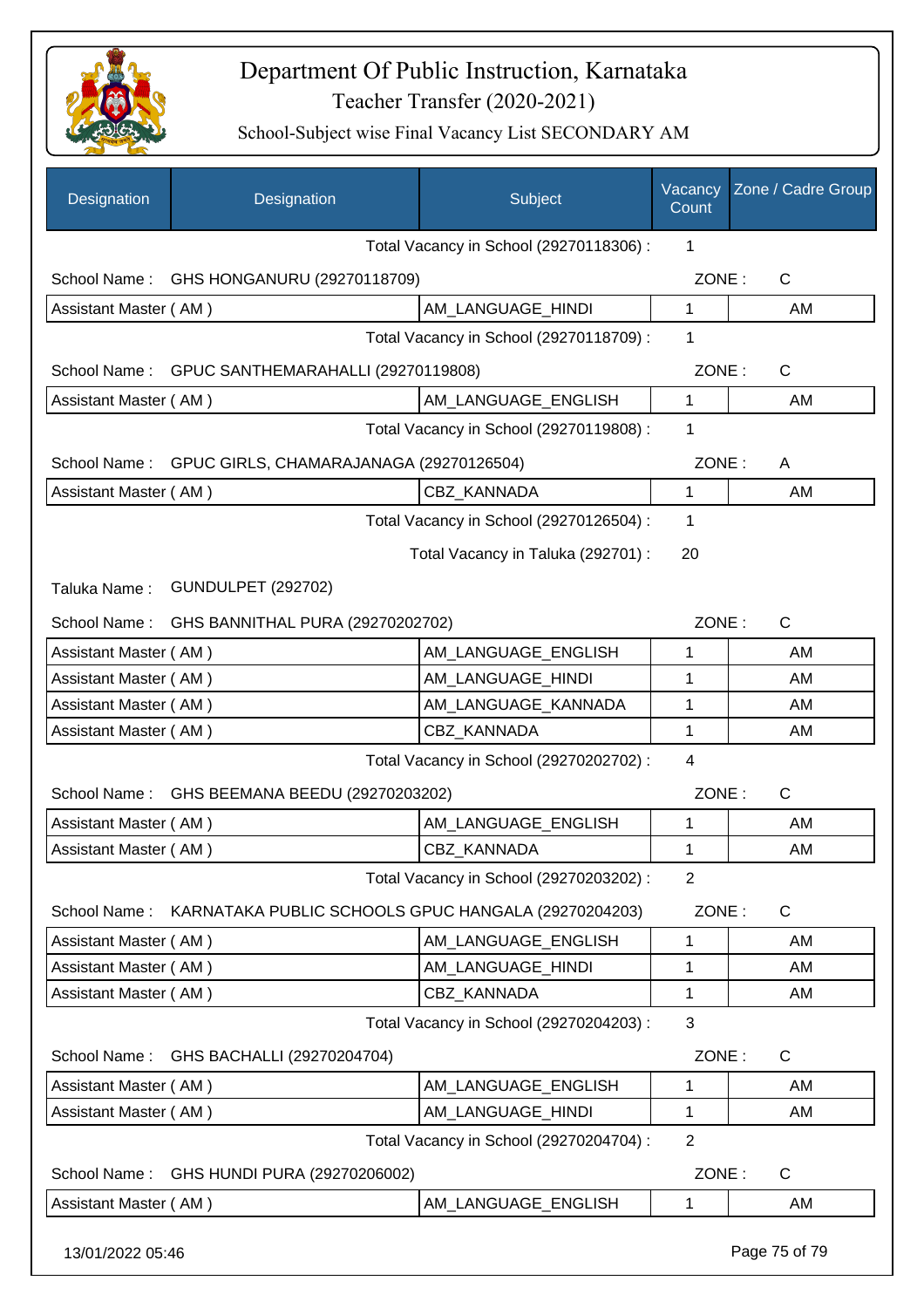

| Designation                                     | Designation                                     | Subject                                 | Vacancy<br>Count | Zone / Cadre Group |
|-------------------------------------------------|-------------------------------------------------|-----------------------------------------|------------------|--------------------|
| Assistant Master (AM)                           |                                                 | AM_LANGUAGE_HINDI                       | 1                | AM                 |
| Assistant Master (AM)                           |                                                 | AM_LANGUAGE_KANNADA                     | 1                | AM                 |
| Assistant Master (AM)                           |                                                 | CBZ KANNADA                             | 1                | AM                 |
|                                                 |                                                 | Total Vacancy in School (29270206002) : | $\overline{4}$   |                    |
|                                                 | School Name: GHS GIRLS KABBAHALLI (29270207307) |                                         | ZONE:            | $\mathsf{C}$       |
| Assistant Master (AM)                           |                                                 | AM LANGUAGE ENGLISH                     | 1                | AM                 |
| Assistant Master (AM)                           |                                                 | AM_LANGUAGE_KANNADA                     | 1                | AM                 |
|                                                 |                                                 | Total Vacancy in School (29270207307) : | $\overline{2}$   |                    |
| School Name:                                    | SKGPUC HS SECTION KABBAHALLI (29270207308)      |                                         | ZONE:            | $\mathsf{C}$       |
| Assistant Master (AM)                           |                                                 | CBZ_KANNADA                             | 1                | AM                 |
|                                                 |                                                 | Total Vacancy in School (29270207308) : | 1                |                    |
|                                                 | School Name: GPUC THERAKANAMBI (29270207910)    |                                         | ZONE:            | $\mathsf{C}$       |
| Assistant Master (AM)                           |                                                 | AM_LANGUAGE_KANNADA                     | 1                | AM                 |
|                                                 |                                                 | Total Vacancy in School (29270207910) : | 1                |                    |
|                                                 | School Name: GPUC HS BEGUR (29270209303)        |                                         | ZONE:            | $\mathsf{C}$       |
| Assistant Master (AM)                           |                                                 | AM_LANGUAGE_HINDI                       | 1                | AM                 |
|                                                 |                                                 | Total Vacancy in School (29270209303) : | 1                |                    |
| School Name:<br>GHS BOMMANA HALLI (29270210402) |                                                 | ZONE:                                   | $\mathsf{C}$     |                    |
| Assistant Master (AM)                           |                                                 | AM_LANGUAGE_KANNADA                     | 1                | AM                 |
|                                                 |                                                 | Total Vacancy in School (29270210402) : | 1                |                    |
| School Name:                                    | GHS NITRE (29270215002)                         |                                         | ZONE:            | C                  |
| Assistant Master (AM)                           |                                                 | AM_LANGUAGE_ENGLISH                     | 1                | AM                 |
|                                                 |                                                 | Total Vacancy in School (29270215002) : | 1                |                    |
| School Name:                                    | DBGJC HS GUNDLUPET TOWN (29270218503)           |                                         | ZONE:            | A                  |
| Assistant Master (AM)                           |                                                 | AM_LANGUAGE_ENGLISH                     | 1                | AM                 |
|                                                 |                                                 | Total Vacancy in School (29270218503) : | 1                |                    |
| School Name:                                    | GOVT ADARSHAVIDYALAYA RMSA (29270219002)        |                                         | ZONE:            | B                  |
| Assistant Master (AM)                           |                                                 | AM_ARTS_ENGLISH                         | 1                | AM                 |
|                                                 |                                                 | Total Vacancy in School (29270219002) : | 1                |                    |
|                                                 |                                                 | Total Vacancy in Taluka (292702) :      | 24               |                    |
| Taluka Name:                                    | KOLLEGAL (292705)                               |                                         |                  |                    |
| School Name:                                    | GHS MULLUR (29270512404)                        |                                         | ZONE:            | B                  |
| Assistant Master (AM)                           |                                                 | AM_LANGUAGE_HINDI                       | 1                | AM                 |
| 13/01/2022 05:46                                |                                                 |                                         |                  | Page 76 of 79      |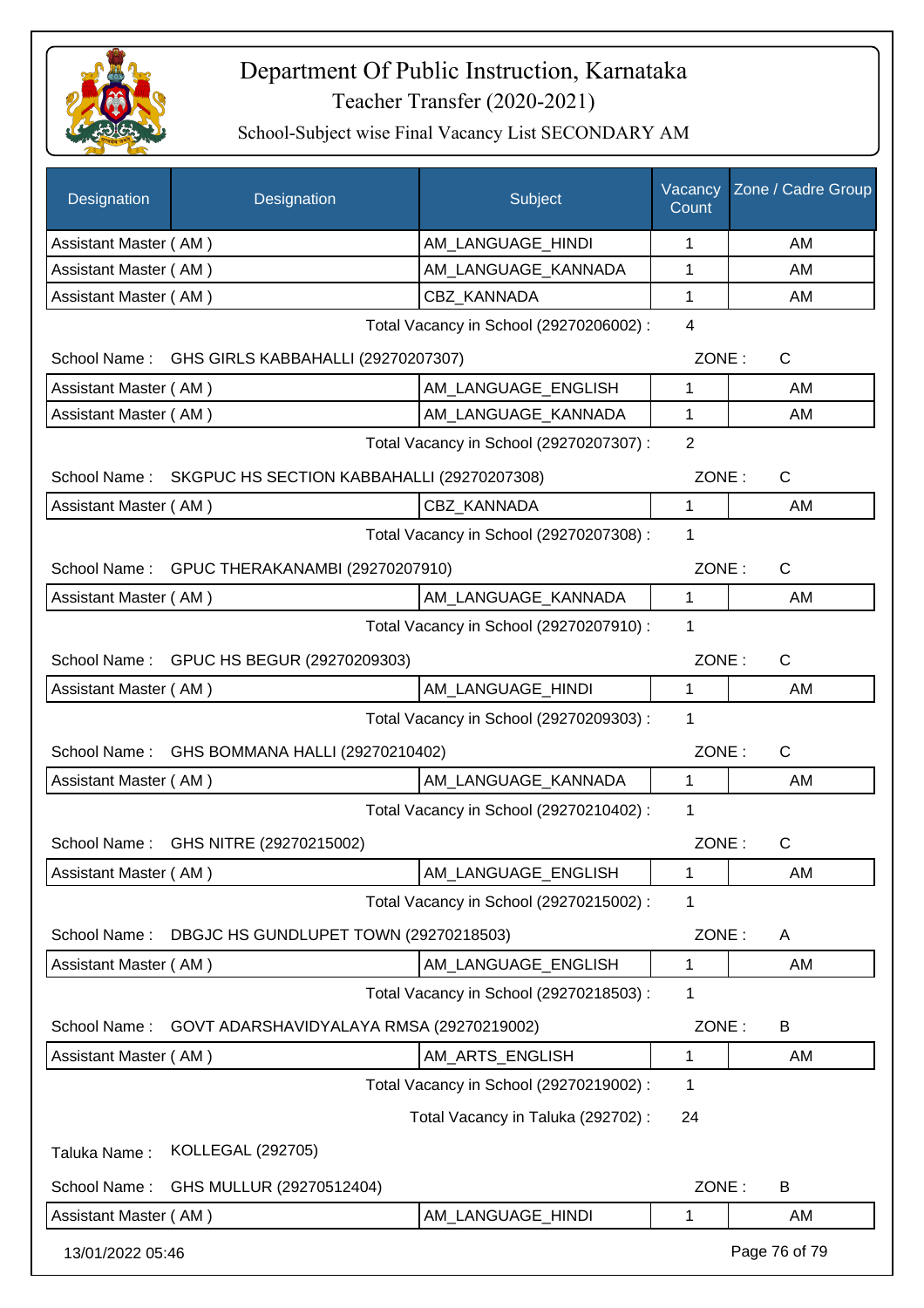

| Designation           | Designation                                          | Subject                                 | Vacancy<br>Count | Zone / Cadre Group |
|-----------------------|------------------------------------------------------|-----------------------------------------|------------------|--------------------|
| Assistant Master (AM) |                                                      | CBZ_KANNADA                             | 1                | AM                 |
|                       |                                                      | Total Vacancy in School (29270512404) : | 2                |                    |
|                       | School Name: GHS SURAPURA (29270516602)              |                                         | ZONE:            | C                  |
| Assistant Master (AM) |                                                      | AM_LANGUAGE_ENGLISH                     | $\mathbf{1}$     | AM                 |
|                       |                                                      | Total Vacancy in School (29270516602) : | 1                |                    |
| School Name:          | GSVK JUNIOR COLLEGE KOLLEGAL (29270529605)           |                                         | ZONE:            | A                  |
| Assistant Master (AM) |                                                      | AM LANGUAGE ENGLISH                     | $\overline{2}$   | AM                 |
|                       |                                                      | Total Vacancy in School (29270529605) : | 2                |                    |
| School Name:          | GMGSV JUNIOR COLLEGE KOLLEGAL (29270529607)          |                                         | ZONE:            | A                  |
| Assistant Master (AM) |                                                      | AM_LANGUAGE_ENGLISH                     | $\mathbf{1}$     | AM                 |
|                       |                                                      | Total Vacancy in School (29270529607) : | 1                |                    |
|                       | School Name: ADARSHA VIDYALAYA (29270529615)         |                                         | ZONE:            | A                  |
| Assistant Master (AM) |                                                      | AM_ARTS_ENGLISH                         | 1                | AM                 |
| Assistant Master (AM) |                                                      | <b>CBZ ENGLISH</b>                      | 1                | AM                 |
|                       |                                                      | Total Vacancy in School (29270529615) : | $\overline{2}$   |                    |
|                       | School Name: GUHS KOLLEGAL (29270530002)             |                                         | ZONE:            | Α                  |
| Assistant Master (AM) |                                                      | AM_ARTS_URDU                            | 1                | AM                 |
| Assistant Master (AM) |                                                      | AM_LANGUAGE_URDU                        | 1                | AM                 |
|                       |                                                      | Total Vacancy in School (29270530002) : | $\overline{2}$   |                    |
|                       |                                                      | Total Vacancy in Taluka (292705) :      | 10               |                    |
| Taluka Name:          | <b>YELANDUR (292712)</b>                             |                                         |                  |                    |
| School Name:          | GOVT HIGH SCHOOL MADDUR (29271202104)                |                                         | ZONE:            | $\mathsf{C}$       |
| Assistant Master (AM) |                                                      | AM_ARTS_KANNADA                         | $\mathbf{1}$     | AM                 |
|                       |                                                      | Total Vacancy in School (29271202104) : | 1                |                    |
| School Name:          | KARNATAKA PUBLIC SCHOOLS GPUC YELANDUR (29271204203) |                                         | ZONE:            | A                  |
| Assistant Master (AM) |                                                      | AM_LANGUAGE_ENGLISH                     | 1                | AM                 |
|                       |                                                      | Total Vacancy in School (29271204203) : | 1                |                    |
| School Name:          | RMSA ADARSHA VIDYALAYA MELLAHALLI (29271204302)      |                                         | ZONE:            | $\mathsf{C}$       |
| Assistant Master (AM) |                                                      | AM_ARTS_ENGLISH                         | 1                | AM                 |
| Assistant Master (AM) |                                                      | AM_LANGUAGE_ENGLISH                     | $\overline{2}$   | AM                 |
|                       |                                                      | Total Vacancy in School (29271204302) : | 3                |                    |
|                       |                                                      | Total Vacancy in Taluka (292712) :      | 5                |                    |
| 13/01/2022 05:46      |                                                      |                                         |                  | Page 77 of 79      |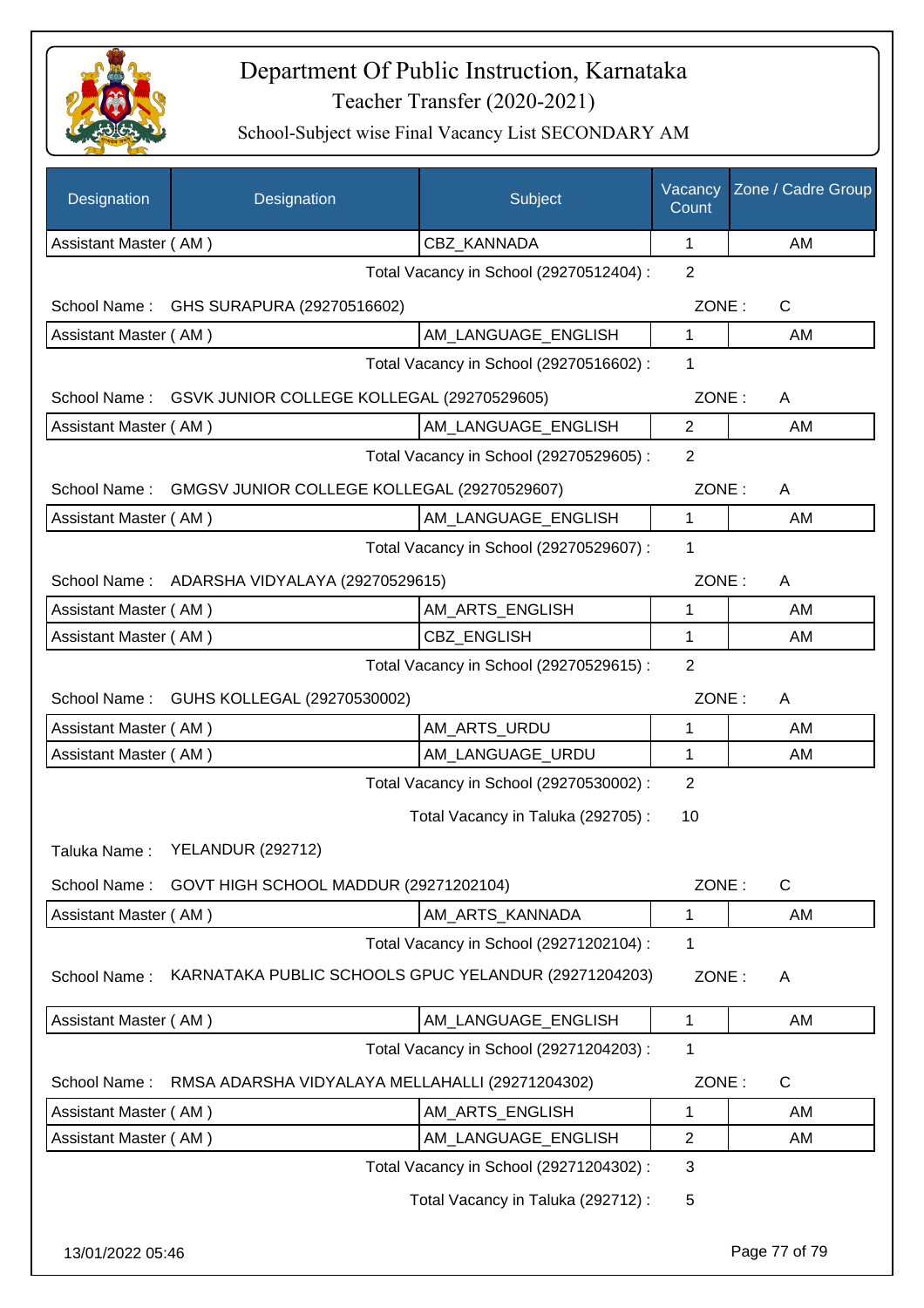

| Designation           | Designation                                                 | Subject                                 | Vacancy<br>Count | Zone / Cadre Group |
|-----------------------|-------------------------------------------------------------|-----------------------------------------|------------------|--------------------|
| Taluka Name:          | HANUR (292713)                                              |                                         |                  |                    |
| School Name:          | GHS BYLORE (29271300903)                                    |                                         | ZONE:            | $\mathsf{C}$       |
| Assistant Master (AM) |                                                             | AM_LANGUAGE_ENGLISH                     | 1                | AM                 |
| Assistant Master (AM) |                                                             | AM LANGUAGE HINDI                       | 1                | AM                 |
|                       |                                                             | Total Vacancy in School (29271300903) : | $\overline{2}$   |                    |
|                       | School Name: GHS COWDALLI (29271301606)                     |                                         | ZONE:            | $\mathsf{C}$       |
| Assistant Master (AM) |                                                             | <b>CBZ KANNADA</b>                      | 1                | AM                 |
|                       |                                                             | Total Vacancy in School (29271301606) : | 1                |                    |
|                       | School Name: GOVT HS KURATTI HOSUR (29271301608)            |                                         | ZONE:            | $\mathsf{C}$       |
| Assistant Master (AM) |                                                             | AM_ARTS_KANNADA                         | 1                | AM                 |
| Assistant Master (AM) |                                                             | AM_LANGUAGE_ENGLISH                     | 1                | AM                 |
|                       |                                                             | Total Vacancy in School (29271301608) : | $\overline{2}$   |                    |
|                       | School Name: GHS (GVG) HANUR (29271302408)                  |                                         | ZONE:            | A                  |
| Assistant Master (AM) |                                                             | AM_ARTS_KANNADA                         | 1                | AM                 |
| Assistant Master (AM) |                                                             | AM_LANGUAGE_ENGLISH                     | 1                | AM                 |
| Assistant Master (AM) |                                                             | AM_LANGUAGE_KANNADA                     | 1                | AM                 |
|                       |                                                             | Total Vacancy in School (29271302408) : | 3                |                    |
| School Name:          | KARNATAKA PUBLIC SCHOOLS GHS, LOKKANAHALLI<br>(29271303105) |                                         | ZONE:            | $\mathsf{C}$       |
| Assistant Master (AM) |                                                             | AM LANGUAGE ENGLISH                     | 1                | AM                 |
| Assistant Master (AM) |                                                             | CBZ KANNADA                             | 1                | AM                 |
|                       |                                                             | Total Vacancy in School (29271303105) : | $\mathcal{P}$    |                    |
| School Name:          | GHS MINYAM (29271303503)                                    |                                         | ZONE:            | $\mathsf C$        |
| Assistant Master (AM) |                                                             | <b>CBZ KANNADA</b>                      | 1                | AM                 |
|                       |                                                             | Total Vacancy in School (29271303503) : | 1                |                    |
| School Name:          | GHS RAMAPURA (29271303804)                                  |                                         | ZONE:            | $\mathsf C$        |
| Assistant Master (AM) |                                                             | AM LANGUAGE ENGLISH                     | 1                | AM                 |
|                       |                                                             | Total Vacancy in School (29271303804) : | 1                |                    |
| School Name:          | GHS GIRLS RAMAPURA (29271303805)                            |                                         | ZONE:            | C                  |
| Assistant Master (AM) |                                                             | AM_PCM_KANNADA                          | 1                | AM                 |
|                       |                                                             | Total Vacancy in School (29271303805) : | 1                |                    |
| School Name:          | GHS SHAGYAM (29271303902)                                   |                                         | ZONE:            | $\mathsf{C}$       |
| Assistant Master (AM) |                                                             | AM_ARTS_KANNADA                         | 1                | AM                 |
|                       |                                                             |                                         |                  |                    |
| 13/01/2022 05:46      |                                                             |                                         |                  | Page 78 of 79      |